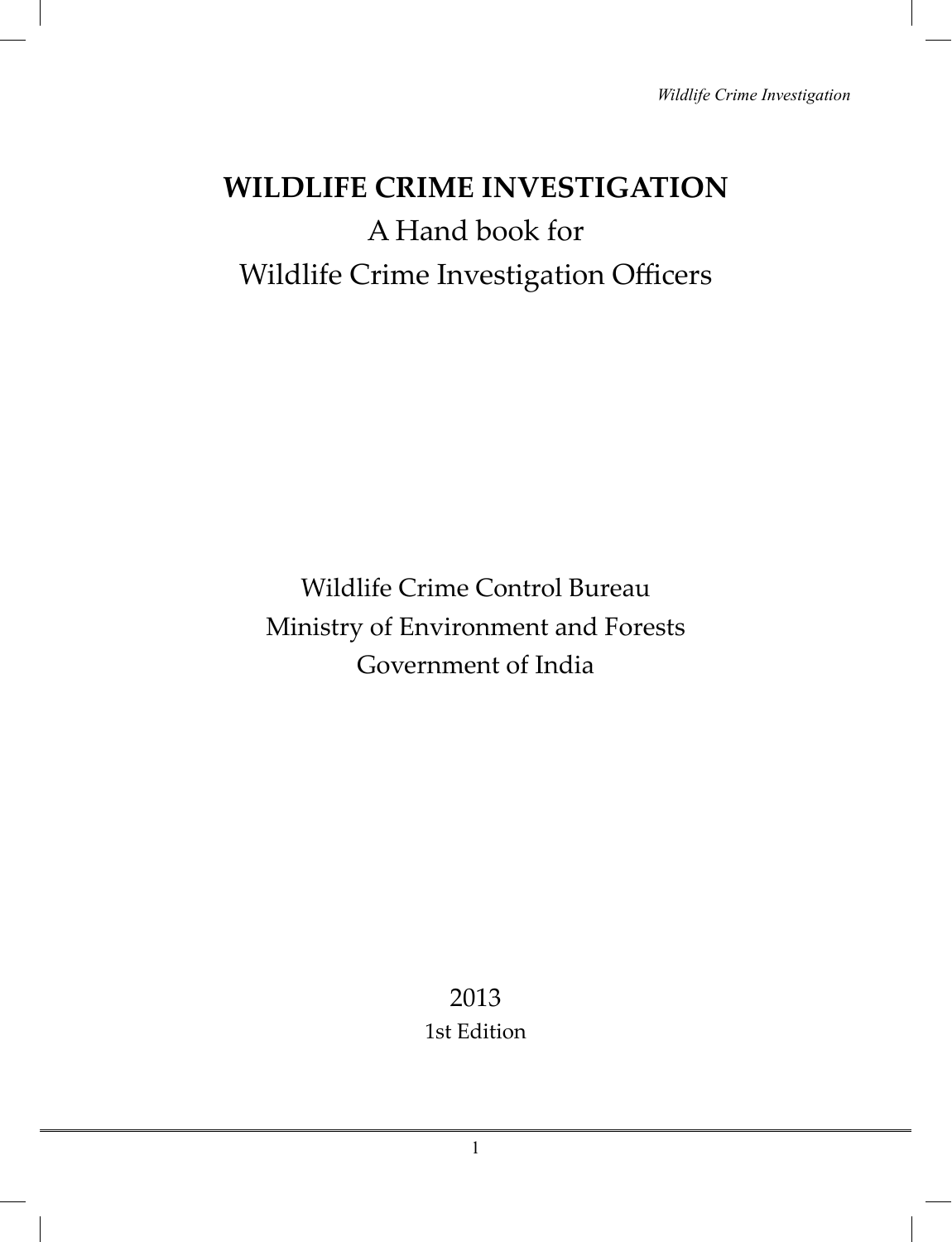Printed at: **AP India** D-15/1, Okhla Industrial Area, Phase - I, New Delhi - 110020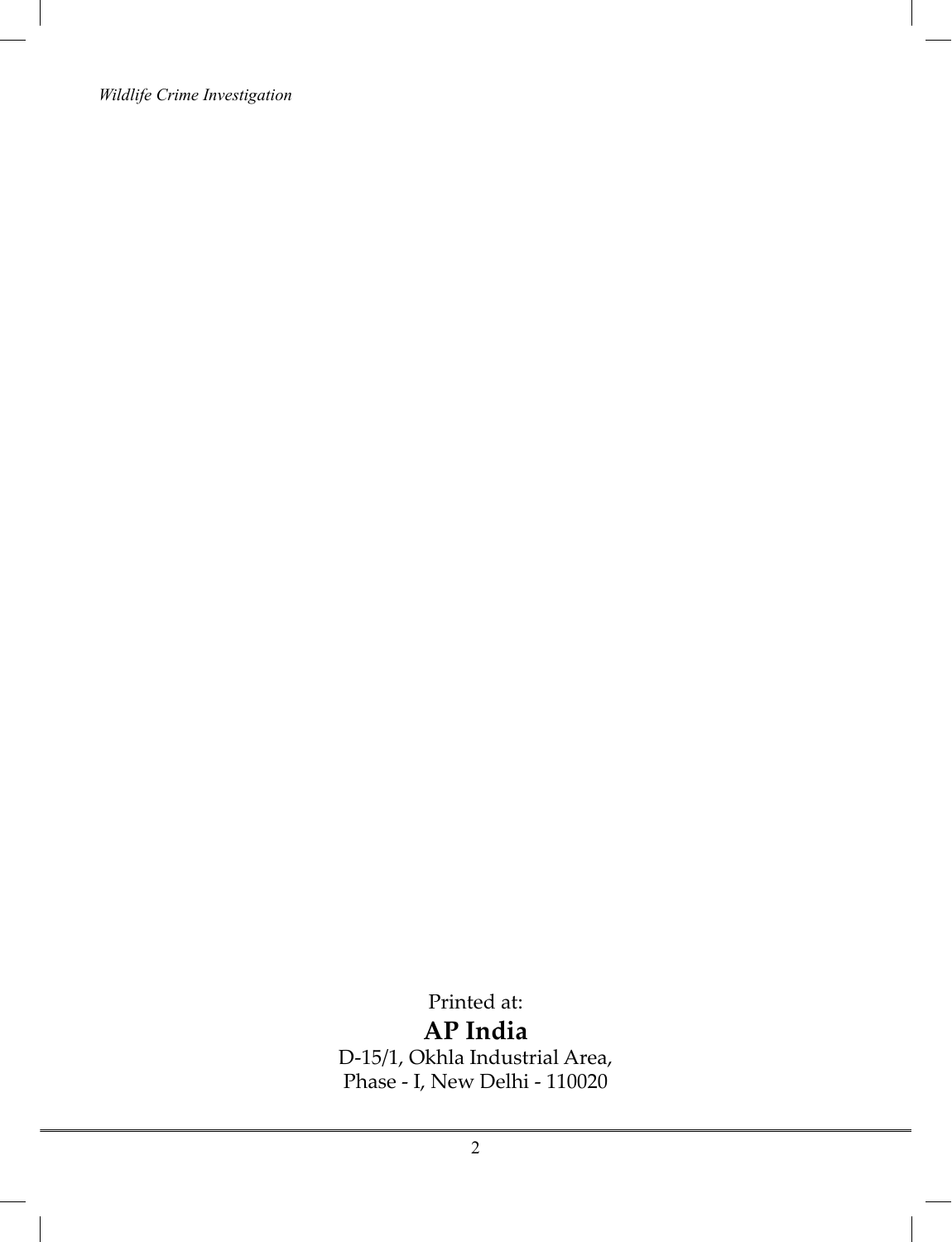# **t;arh uVjktu** Jayanthi Natarajan



राज्य मंत्री (स्वतंत्र प्रभार) पर्यावरण एवं वन मंत्रालय, भारत सरकार  $\overline{\mathcal{F}}$ ई दिल्ली $-110$  003 MINISTER OF STATE (INDEPENDENT CHARGE) ENVIRONMENT & FORESTS, GOVERNMENT OF INDIA NEW DELHI - 110 003



## **FOREWORD**

India is one of the mega biodiverse countries of the world. This diversity is, however, under stress from poaching and organized illegal wildlife trade with global ramifications. If left unchecked, this will soon spell the end of several species. Wild Life (Protection) Act, 1972, is the umbrella legislation for wildlife crime enforcement in the country. However, it is not a complete code of procedure for action. Therefore, there is lack of uniformity among various states in procedures, practices and methodology in matters relating of wildlife crime investigation, often leading to legal and operational complications. A well codified and uniform procedure in investigation of wildlife offences is therefore the need of the hour.

I am happy to see the Wildlife Crime Control Bureau (WCCB) has identified this as a critical area for improvement and brought out this handbook which will serve as a ready reference for wildlife crime investigation officers. It will also help the courts to better appreciate wildlife crime cases, thus contributing to increasing the conviction rate in wildlife crime cases.

Jayanthi Natarajan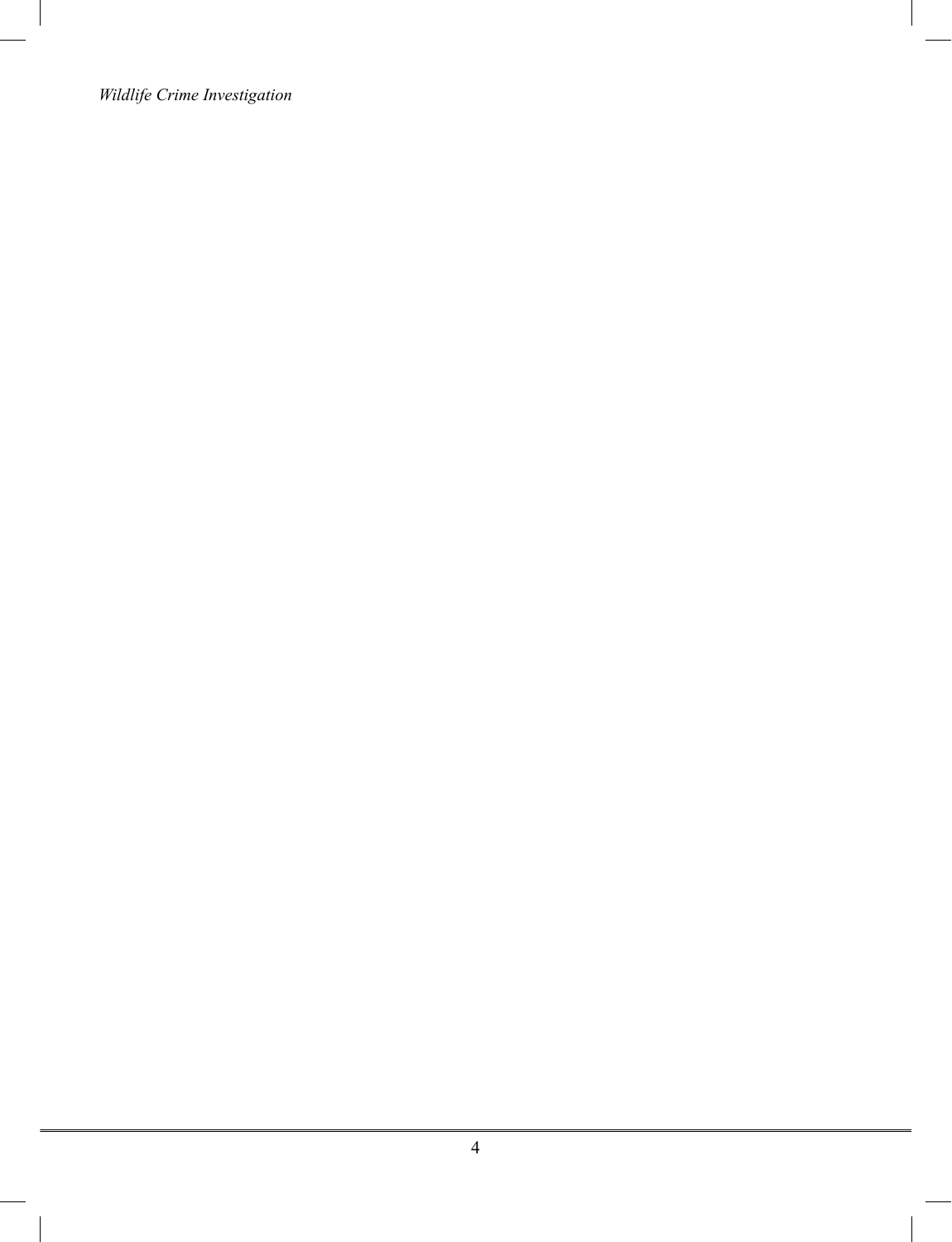# **Preface**

 The wildlife crime investigation methodology is still evolving. Though there are manuals available on investigation of various crimes, but quality books/ compilations of reference material on investigation of wildlife crimes are scarce. Therefore, there have been requests from the State wildlife crime enforcement agencies to develop the capacities of their investigation officers in professional and scientific investigation of wildlife offences. Based on this felt need, Wildlife Crime Control Bureau (WCCB) has made an effort in this direction and compiled this handbook to help the investigation officers of various agencies particularly the officers of State Forest Departments, in professional investigation of wildlife offences.

This guide is being brought out with a view to standardise practices and procedures to be followed by State police and forest departments in wildlife crime investigation. It is expected that use of this document would bring uniformity in methodology, improve investigation quality and result in better appreciation of evidence by the courts contributing to effective combating of wildlife crime.

> Shyam Bhagat Negi Additional Director, WCCB.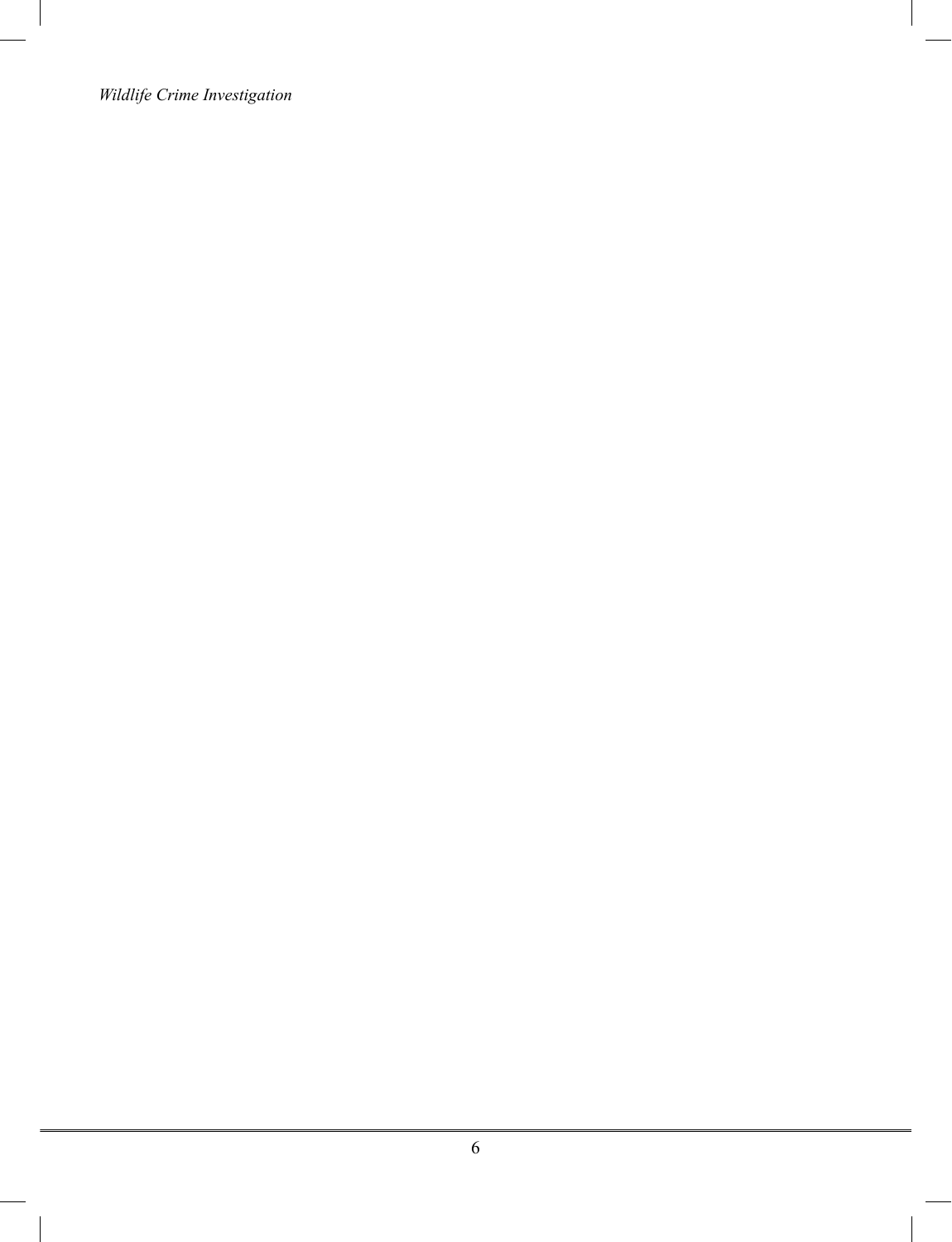# **CONTENTS**

|            | S. No. Preface<br>Page                                                                      |
|------------|---------------------------------------------------------------------------------------------|
| 1.         |                                                                                             |
| 2.         |                                                                                             |
| 3.         |                                                                                             |
| 4.         |                                                                                             |
| 5.         |                                                                                             |
| 6.         |                                                                                             |
| 7.         |                                                                                             |
| 8.         | Chapter 8: Special provisions under Wild Life (Protection) Act, 197239 - 40                 |
| 9.         |                                                                                             |
| 10.        |                                                                                             |
| 11.        |                                                                                             |
| Annexures: |                                                                                             |
| 1.         |                                                                                             |
| 2.         | Annexure - II: List of the Offices of Wildlife Crime Control Bureau47 - 48                  |
| 3.         |                                                                                             |
| 4.         |                                                                                             |
| 5.         |                                                                                             |
| 6.         | Annexure - VI: Personal File (Dossier) of a Wildlife Offender58 - 59                        |
| 7.         | Annexure - VII: Supreme Court Guidelines on Arrest of an Accused 60 - 61                    |
| 8.         |                                                                                             |
| 9.         | Annexure - VIII (A) Basic elements of Wildlife Crime Scene Investigation63 - 65             |
| 10.        | Annexure - IX: List of Scientific Institutions for Expert Opinion in Wildlife Crimes66 - 67 |
| 11.        | Annexure - X: Forwarding Note to the Forensic Science Laboratory/Institute 68 - 70          |
| 12.        |                                                                                             |
| 13.        |                                                                                             |
| 14.        |                                                                                             |
| 15.        | Annexure - XIV: Important Judgments in Wildlife Crime Cases77 - 83                          |
| 16.        |                                                                                             |
| 17.        |                                                                                             |
| 18.        |                                                                                             |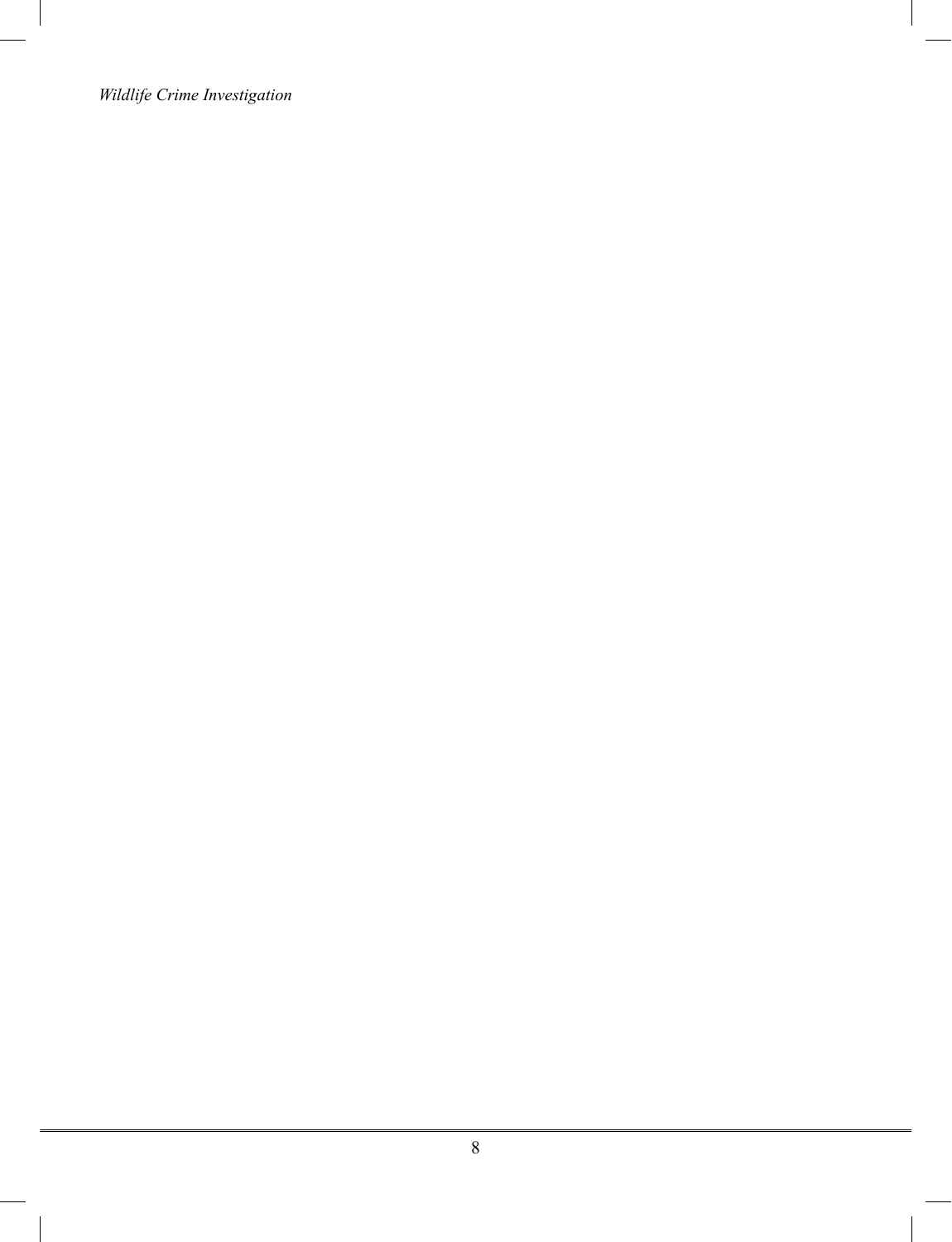# **CHAPTER -1 Concept of Wildlife Crime**

1.1. The term "wild life" (written as two words) was first used by the famous American Zoologist William Temple Hornaday in his book "Our Vanishing Wild Life (Its Extermination and Preservation)" published in 1913. It was only in 1930s that "wildlife," written as a single word, came into widespread usage. Wildlife means the native wild fauna and flora of a region. As per Section 2(37) of the Wild Life (Protection) Act, 1972, "wildlife" includes any animal, aquatic or land vegetation which forms part of any habitat.

1.2. Importance of wildlife is to be seen in the light of the constitutional mandate. (Protection) and improvement of environment and safeguarding of forests and wildlife is included in the Directive Principles of State Policy in the Constitution of India (Article 48 A). Article 51A (g) of the Constitution says that it is the Fundamental Duty of every citizen to protect and improve the natural environment including forests, lakes, rivers and wildlife, and to have compassion for living creatures. Prevention of cruelty to animals, Forests and (Protection) of wild animals and birds are in the Concurrent List, (List -III), Seventh Schedule under Article 246 of the Constitution of India.

1.3. Wildlife crime can be defined as taking, possession, trade or movement, processing, consumption of wild animals and plants or their derivatives in contravention of any international, regional, or national legislation(s). Infliction of cruelty to and the persecution of wild animals, both free-living and captive are also at times added to this definition. Though wild animals and plants are the victims of any wildlife crime at first place, it has got a cascading effect on the ecosystem of particular country or region. It is clear from the constitutional mandate that wildlife is our national wealth. Therefore, the country is also a victim of wildlife crimes. As illegal wildlife trade involves huge amounts of money, it is, also to be treated as a serious economic offence.

1.4. Hunting and illegal trade are the major wildlife offences. All other offences like preparation, possession, transportation, processing etc are ancillary offences. That being so, wildlife offenders can be divided into two groups - (a) the poachers or hunters who kill or capture wild animals or collect wild plants and (b) persons buying hunted and/or captured animals or its body parts or derivatives or collected plants or its parts or derivatives, for own consumption or for trade. The traders of wildlife materials constitute the most influential group of wildlife offenders and they operate in highly organised manner. Networks of such organised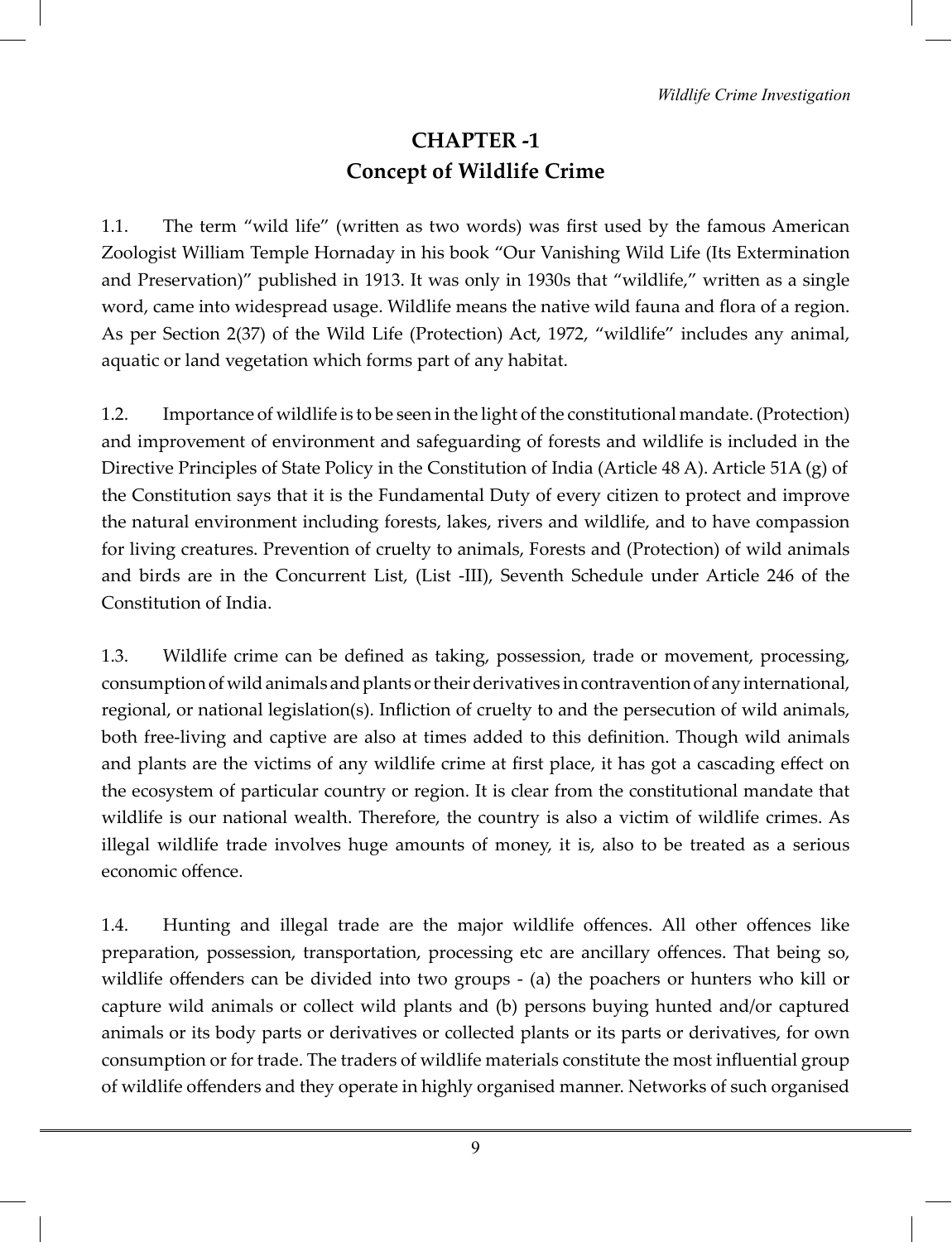wildlife criminals have global presence and they make maximum commercial gain from these crimes.

1.5. Poaching is often associated with different levels of violence. Poaching for ivory, Rhino horns etc. are traditionally based on heavy use of weaponry which may eventually bring even human bloodshed. Whereas, poaching of other species like Snakes, Orchids, Turtles etc are more dependent on technical skills to recognize high-value species. In Indian context, the poachers are often compelled by the poor socio-economic conditions.

1.6. Wildlife crimes are often interconnected to other crime forms like murder, theft, drugs etc., but differ in following aspects:

- (i) Wildlife crimes are location specific. To commit a wildlife crime, the offender has to invariably go to the place where the targeted wildlife is available.
- (ii) Acts which are now construed as a wildlife offences were not criminal acts until enactment of the Wild Life (Protection) Act, 1972. Hunting, that tops the list of wildlife crimes, was once an act of valour and a royal pass time. The great hunters used to be the heroes of their times.
- (iii) Public at large is not affected or disturbed by the wildlife crimes. In the case of conventional crimes like murder, theft or robbery, every incident infuses a sense of fear into the minds of people that anybody could be a victim of such criminal acts and public at large is concerned about such activities and contribute towards prevention of such crimes. This does not happen in case of wildlife crimes.

1.7. The United Nations Office on Drugs and Crime (UNODC) included wildlife crimes in the list of Transnational Organised Crimes (TOC) in 2003. Transnational Organised Crime, as defined by the UNODC is "a structured group of three or more persons, acting together with the aim of committing one or more serious crime, in order to obtain financial or material benefit and these crimes are planned and/or committed in more than one country". A serious crime is an offence punishable by a imprisonment of at least 4 years or more. Therefore, most of the wildlife crimes fall in the category of serious crimes.

1.8. What drives the illegal trade of wildlife?

Illegal wildlife trade is driven mainly by the huge profits earned by the traders. Low risk and low penalties make the trade highly lucrative. Unlike other conventional crimes, no stigma is attached to the offenders who commit wildlife crimes. Wealthy markets in Asia, Europe, USA and the Middle East are the force driving the illegal trade of wildlife. Craze for ornaments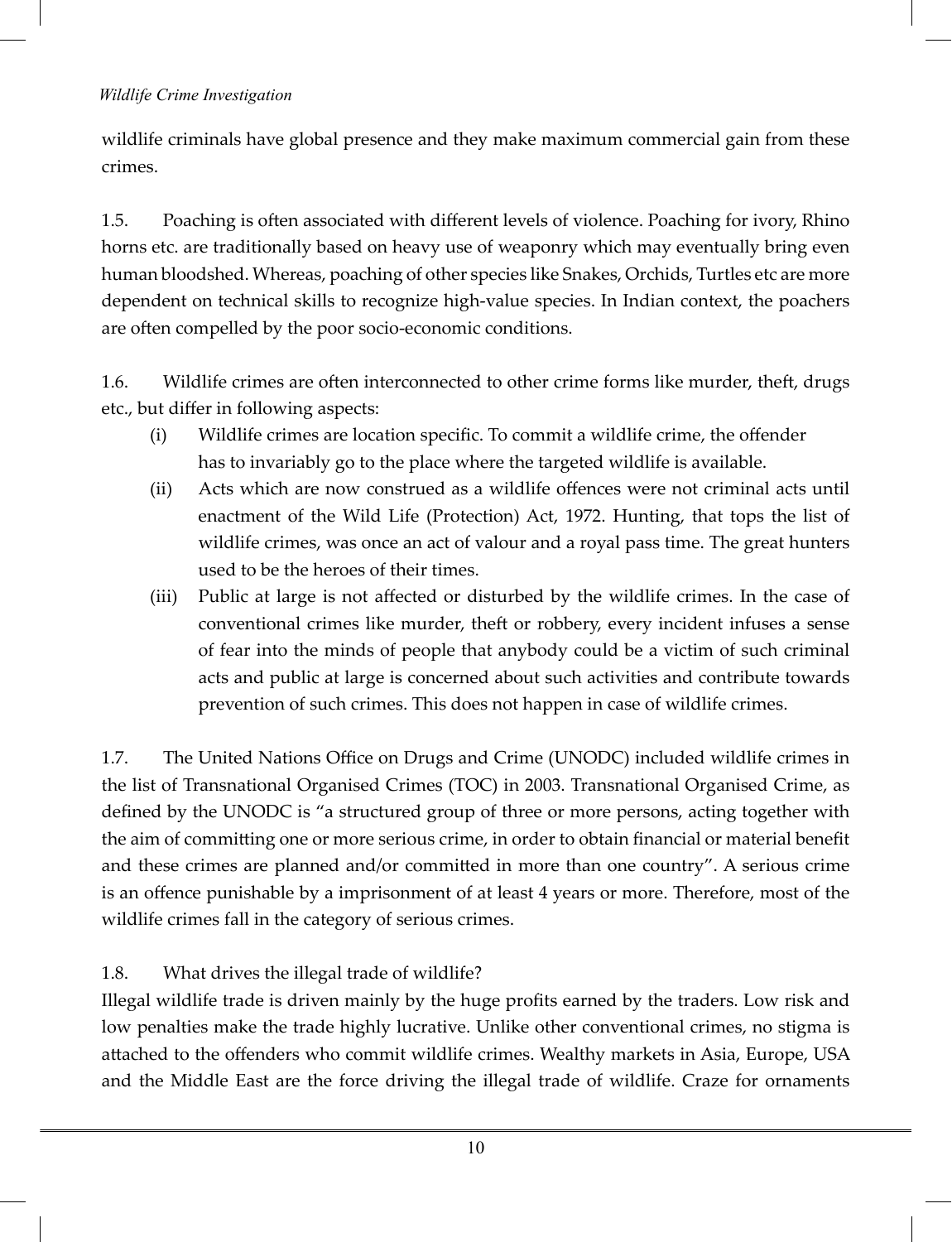made of animal body parts (ivory, tiger teeth/bones), use of animal body parts or plants in traditional medicines, keeping the skins or horns or antlers as status symbols, cultural beliefs or even superstitious beliefs are other factors driving the illegal trade in wildlife and their parts & products.

1.9. The Wild Life (Protection) Act, 1972, is the umbrella legislation in the country for wildlife crime enforcement. State Forest and Police Departments are the primary enforcement agencies with regards to wildlife crimes. Wildlife crimes are also investigated by Central Bureau of Investigation (CBI) with the permission of State Governments concerned. WCCB also takes up selected wildlife offences with trans-border ramifications for investigation. Import or export of wildlife articles/ derivatives are either restricted or prohibited under the EXIM Policy. Therefore, the Customs Department and the Directorate of Revenue Intelligence (DRI) also play significant role in the detection of wildlife offences at exit points. The border guarding agencies with prevention of smuggling mandate and CISF deployed at airports play also important role in prevention of wildlife smuggling. GRP, RPF and Postal authorities have role in combating smuggling through railways and posts especially postal parcels.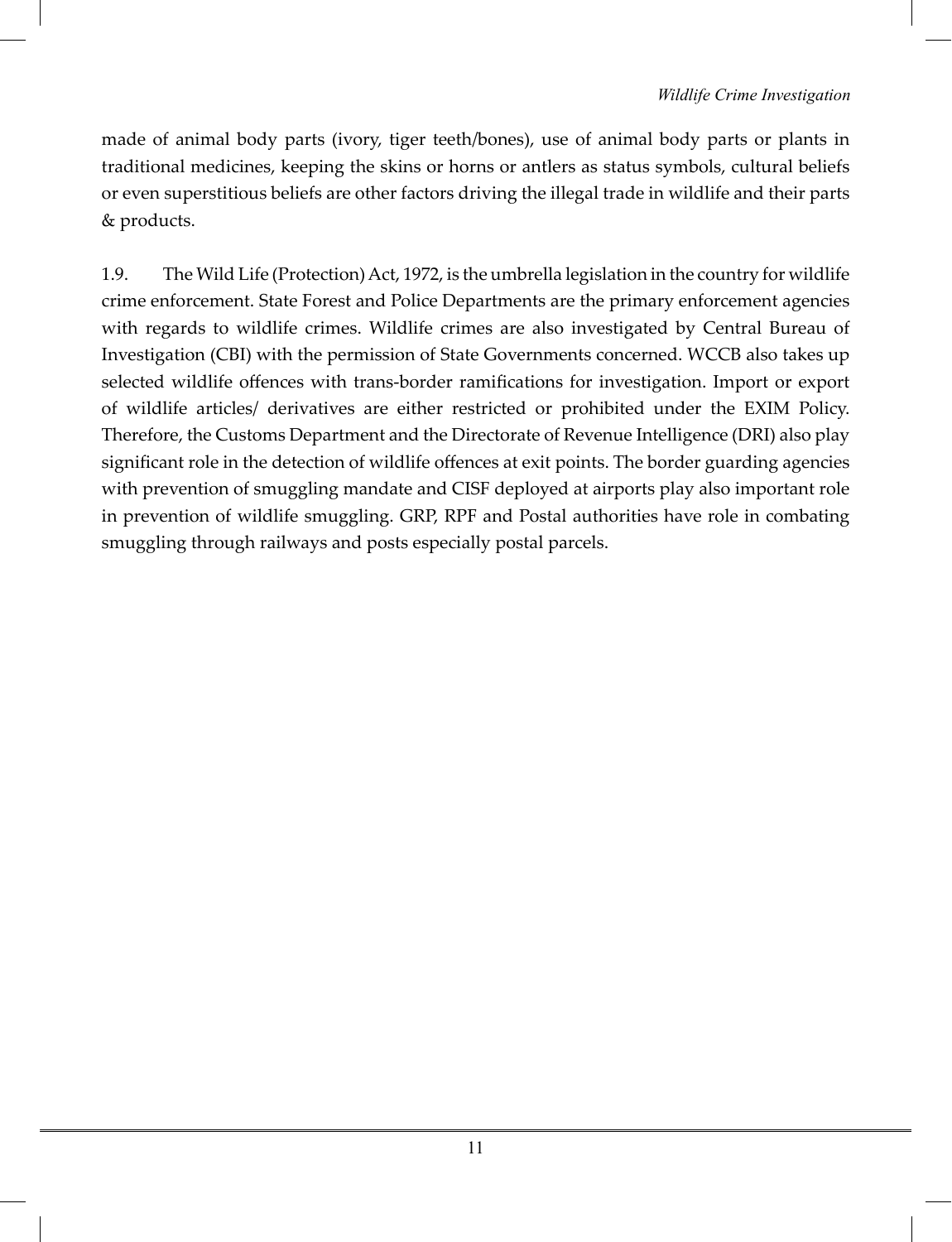# **CHAPTER - 2 Collection of Intelligence**

2.1. Intelligence is information collected, collated, analyzed and disseminated, in an effort to anticipate, prevent or monitor criminal activity. From sporadic incidents of poaching (mainly for meat), wildlife crimes have now grown into organized criminal activity having international ramifications. Collection of intelligence about such organized criminal networks, and their activities and collation of such information on a real time basis is the need of the hour to combat wildlife crimes effectively.

2.2. Wildlife crimes do not affect the public at large and therefore, usually, public don't come forward voluntarily to give information about the wildlife offenders. Therefore, the law enforcement agencies have to find ways and means to motivate the members of public to pass on information about such offenders. Hence, it is essential to cultivate a set of reliable informers/ sources. Forest/Wildlife and police officers, who are in regular contact with the local people can identify good sources and keep a record of such persons in the format given at **Annexure-I**. These sources may often require cash incentives for their association. Besides, State CID and Intelligence Bureau (IB) have extensive presence in the country. Regular meetings with field level officials of these agencies should be held for information exchange.

2.3. Details of the sources are to be maintained confidentially in the personal custody of the officer concerned. At the time of transfer or retirement, the incumbent officer should personally hand over source records to his successor. Activities of the sources should be monitored regularly to ensure that he is not indulging in double play. Inactive sources or sources showing lack of interest should be discarded periodically.

2.4. Details of the sources need not be disclosed in any legal proceeding including trial. Section 124 and 125 of Indian Evidence Act provide for (Protection) of the identity of the informer even in judicial trial. Identity of the sources or informers may be known only to the officer employing them.

2.5. Sources or informers should not be made witnesses to the arrest, seizure or any other legal proceedings during the investigation.

2.6. If the Information received from the source cannot be acted upon for want of jurisdiction or involvement of criminal operating in more than one State or country, it may be passed on to the WCCB Bureau HQ, New Delhi or its Regional Offices at Delhi, Mumbai, Chennai, Kolkata and Jabalpur. Contact details of the offices of Wildlife Crime Control Bureau are given at **Annexure-II.**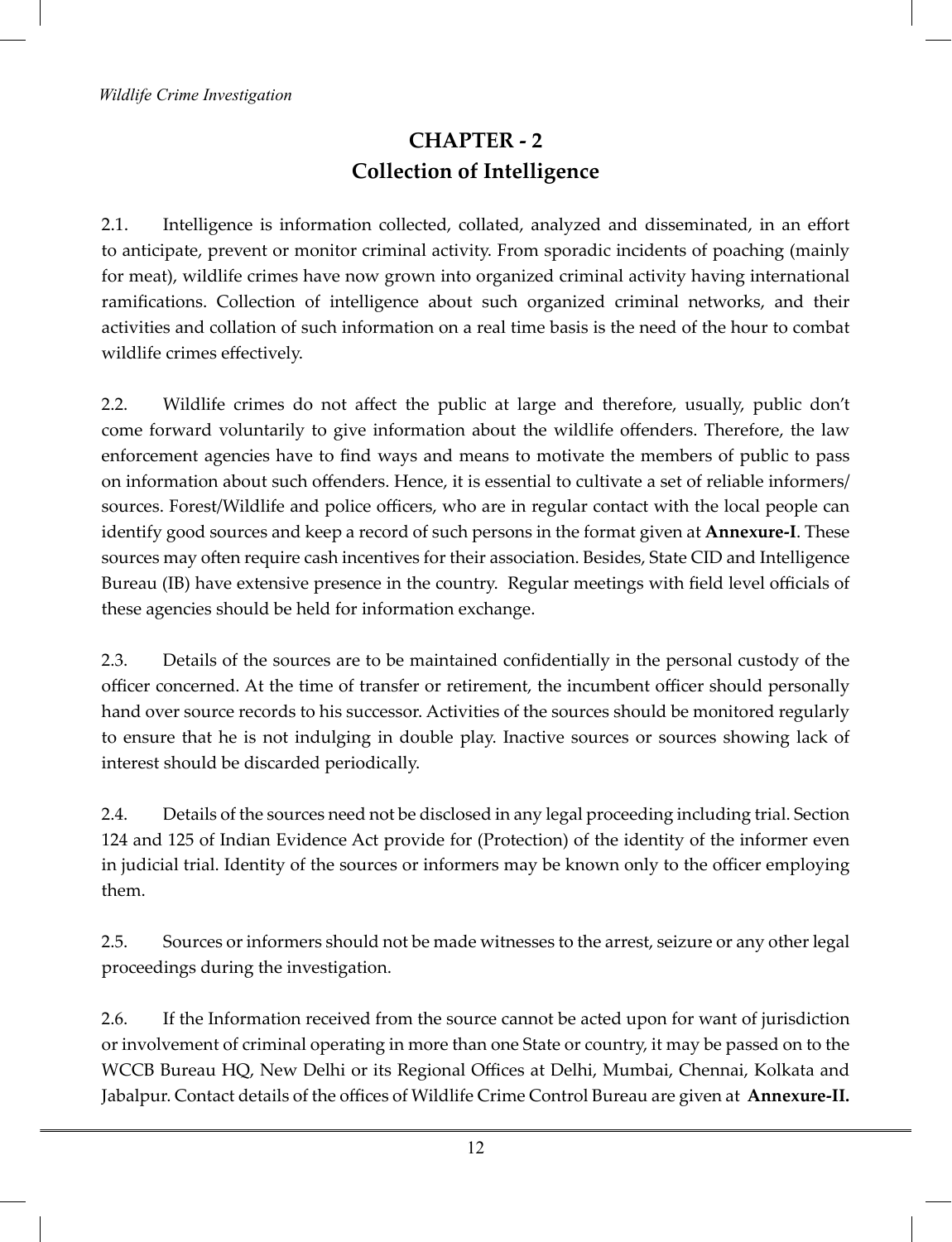## **CHAPTER - 3 Registration of Cases**

3.1. In conventional crimes, investigation starts with registration of the case as First Information Report (FIR). Recovery of material evidence (stolen property, weapons, vehicles etc) takes place only after registration of the case. However, in wildlife crime cases, the seizure of the wildlife/ wildlife article or apprehension of the accused/suspect may take place before registration of the case. In other words, in wildlife offences, investigation may start with lodging of a seizure / apprehension report or the offence report, in the jurisdictional court, by an authorised officer, who makes such seizure or arrest. In different States this report is known by different names such as the Preliminary Offence Report (POR), H-2 Case, Offence Report, First Information Report (FIR), Seizure Intimation etc. However, it has been observed that some of the judicial officers who are new to wildlife crime cases doubt the legitimacy of such reports and insist on FIR/POR. There are some incidents where the jurisdictional magistrates refused to accept such reports as they are not on par with the First Information Report (FIR) filed by the police. In order to avoid such technical problems and to bring uniformity in practise, it is suggested that the first report submitted in the jurisdictional court in wildlife crime cases may be named as **Wildlife Offence Report (WLOR)**. The Wildlife Offence Report should be prepared under Section 50(4) of the Wild Life (Protection) Act, 1972. A standard format for Wildlife Offence Report is given at **Annexure-III**.

- 3.2 Check list for preparing Wildlife Offence Report (WLOR):
	- (i) Every WLOR should be assigned a serial number maintained year wise eg: WLOR No. 1/2012 of dated Forest Range, Division/TRs)
	- (ii) Date and time of receipt of information at the Forest Range or detection of the offence should be mentioned in the WLOR.
	- (iii) WLOR should be prepared only on the standard format.
	- (iv) All columns in the WLOR should be duly filled.
	- (v) Correct Sections of law should be applied.
	- (vi) Address, present and permanent, parentage, age, sex etc of all the known accused/ suspects are to be mentioned in the WLOR.
	- (vii) If the accused/suspects are not known, the same should be mentioned in the WLOR.
	- (viii) In case of involvement of unknown accused, the words "and other unknown accused" should be mentioned after the list of the known accused.
	- (ix) Information part of the WLOR should be in simple language and without any ambiguity. It should provide sufficient grounds for proceeding against the accused.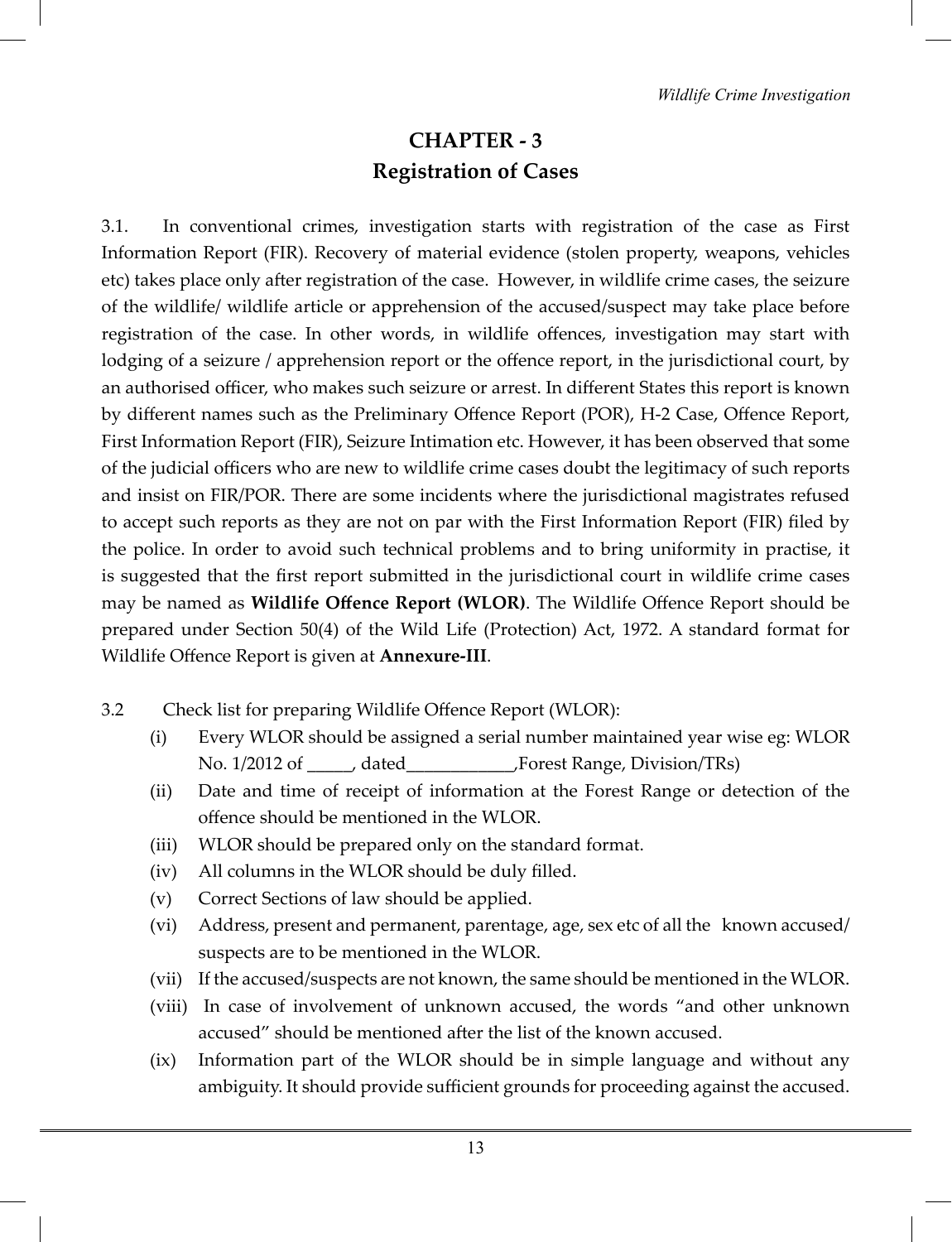- (x) Details of the wildlife involved, both common name and scientific name, Schedule under which the animal is listed in the WL (Protection) Act, quantum of punishment for the offence etc., should be incorporated in the information part.
- (xi) Name and rank of the Investigating Officer, officer who made the seizure and the officer who wrote the WLOR should be mentioned in the WLOR.
- (xii) Delay in lodging of the WLOR should be avoided. In exceptional circumstances, if delay occurs, reasons for the same should be explained in the WLOR.
- (xiii) Copy of the WLOR should be sent to the immediate supervisory officer and CWLW or officer authorised by him, without delay. This is needed so that immediate supervisory officer is aware of the commission of the offense under his jurisdiction and also enables him to advise/ monitor the progress in its investigation.

3.3. Registration of FIR and investigation of offences under the Wild Life (Protection) Act, 1972, by police officer – Violations of the provisions of the Act are not specified as cognizable offence, therefore, police officers are often unwilling to lodge FIR and investigate offences reported under the provisions of the Act. It is clarified that under Part-II of Schedule – I of the Criminal Procedure Code, 1973, offences against other laws, if punishable with imprisonment for 3 years and upwards are classified as cognizable. Most of the offences under the Act are punishable with imprisonment for 3 or more years. Therefore, an Officer In charge of a Police Station is bound to lodge an FIR and investigate the case like any other cognizable offence. However, courts shall take cognizance of any offence against the Act only on the complaint submittedby any person specified under Section 55 of the Act. Therefore, if Police officers in the State concerned are not authorized to file complaints under Section 55 of the Act, the Police report is to be submitted in the Court as complaint through an authorized forest officer. Once a complaint is filed in court, no further investigation will be conducted without the direction of the Court. Further, there is no provision for filing supplementary complaint oncea complaint is filed. Therefore, any subsequent discovery, seizure, arrest etc. will be treated as fresh case and seperate complaint filed in the Court.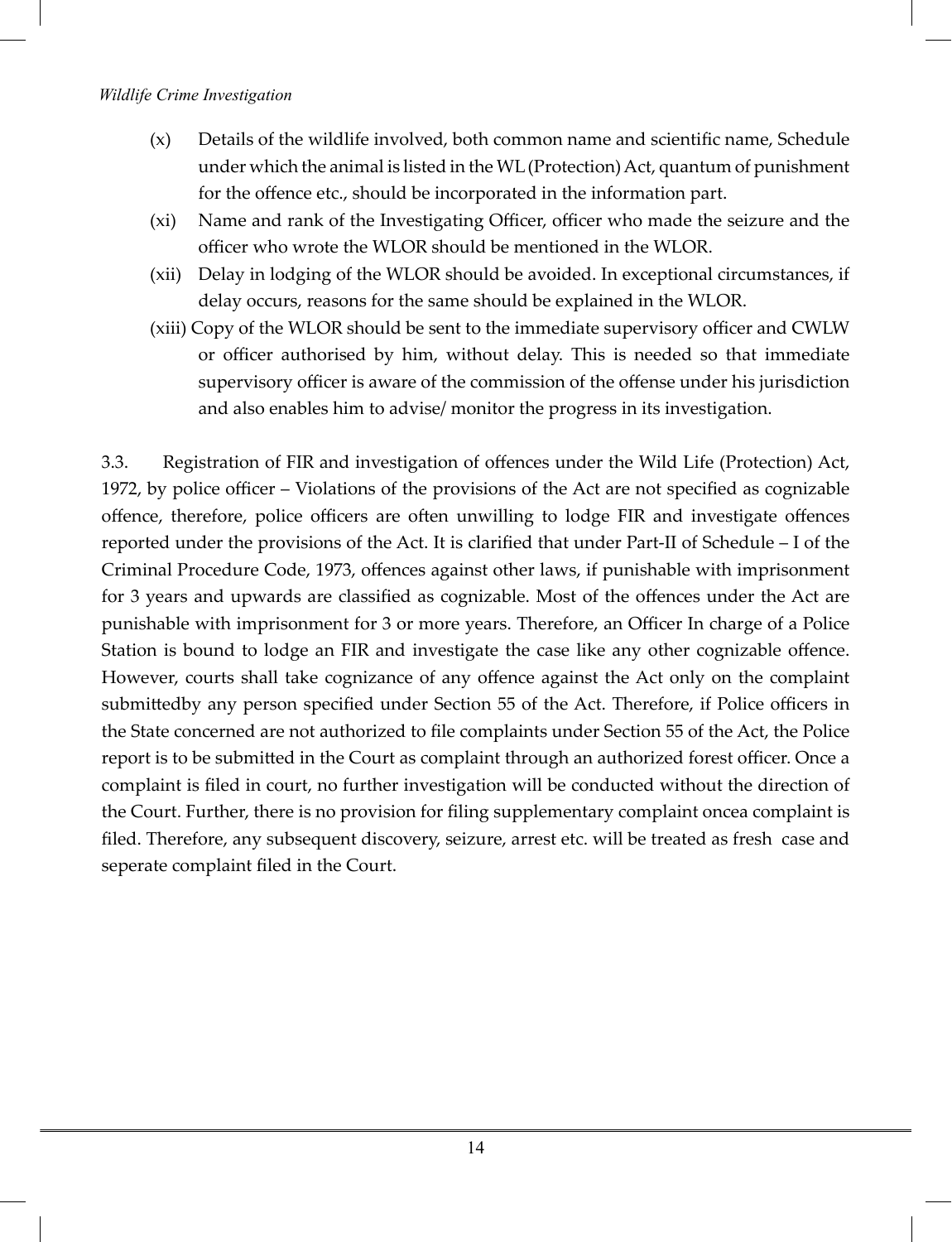# **CHAPTER - 4 Search and Seizure**

4.1. Search and seizure should be made as per the provisions of Section 50 of Wild Life (Protection) Act, 1972. Although the Wild Life (Protection) Act, 1972, gives the power of entry, search, arrest & detention to the authorized officer but procedure prescribed under Section 100 of the Code of Criminal Procedure (Cr.PC), like conducting the search in the presence of two independent witnesses, preparing a list of things seized during the search, conducting the search of women occupants using women officials, handing over copy of the Search list to the occupant of the place searched etc. should be followed strictly.

4.2. Every fact and event related to the search and seizure, right from the time of receipt of relevant information/intelligence, should be reduced into writing in **Search and Seizure Memo**. A model Search and Seizure Memo is enclosed at **Annexure-IV**.

4.3. The Search and Seizure Memo should be prepared at the scene of crime/scene of occurrence. Taking down notes at the scene and preparing the Memo later in the office or elsewhere should be avoided except in exceptional cases. In such cases, valid reasons for the same should be mentioned in the Search and Seizure Memo. Moreover, the officer making it later or elsewhere, may loose many vital facts or evidence, and also create room for doubts about the authenticity of the Memo.

4.4. The place of search, distance and direction with regard to the Forest Range Office/police station, full address with house & room number (in case of residential or business premises) and some permanent features like huge rocks, trees, rivers, water bodies etc (in case of outdoor seizures like in forest area) should be mentioned in the Search and Seizure Memo. A **rough sketch map** of the place should be prepared and enclosed with the Search and Seizure Memo Photograph or video graph of the place should be taken at the time of search. Photographs should include overview of the crime scene and close up of the articles seized.

4.5. Search should be conducted in the presence of independent witnesses. For this, services of government servants can also be obtained. If government servants are not available, two respectable persons from the locality should be associated as independent witness. In case of search and seizures in business premises, hotels etc., the Manager or any person responsible for conduct of the day to day business of the hotel or office or company may be taken as the independent witness. If the seizure is at Railway Station, officials of Railway (Protection) Force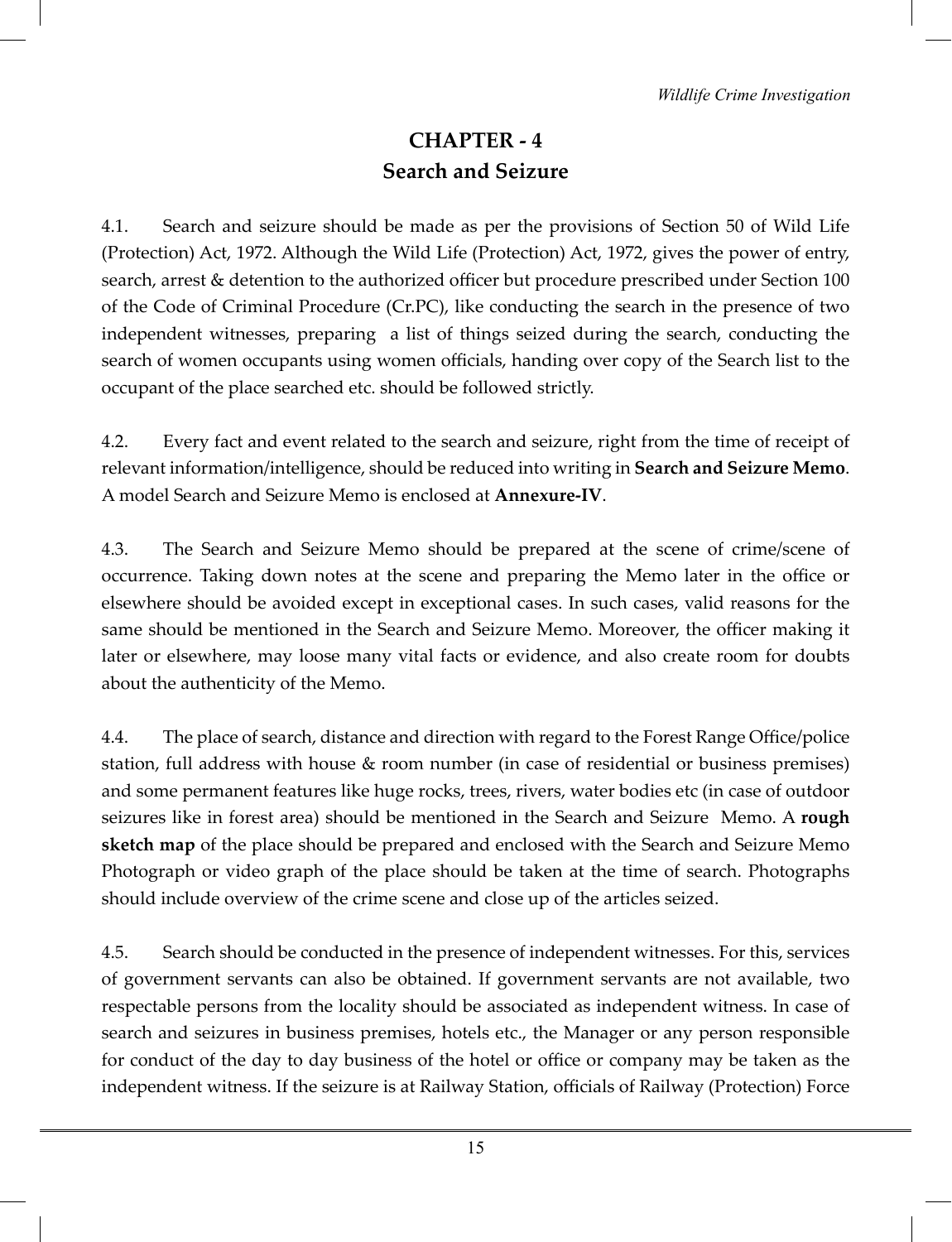or Government Railway Police may be associated. For seizure at a Bus Stand, the officials of Transport Corporation could be the independent witnesses. If independent witnesses are not available despite reasonable efforts, it should be explained in the Memo. While conducting search at residences or temporary settlements of the poachers/wildlife criminals, especially that of wandering tribes like Parthis and Bawarias, freshly filled up diggings in and around such settlements should be dug and searched; as they have the tendency to hide wildlife articles and other valuables in such places.

4.6. Interrogation of the accused/suspect should be done at the time of search and information revealed by him should be recorded in the Search and Seizure Memo. Interrogation should include details about source of procurement, mode of transportation, details of payments, details of prospective buyers, brokers or intermediaries involved in the trade, previous transactions made by him, mobile phone numbers of the accused and his contacts, his involvement in other criminal cases, other wildlife articles hidden elsewhere either by him or others and valid documents for possession of the wildlife or articles, if any.

4.7. A preliminary statement of the accused should be recorded immediately after the search, in presence of independent witnesses.

4.8. All physical parameters of the articles like colour, texture, size, (length & breadth) odour/smell, and general condition of the articles, should be incorporated in the Search and Seizure Memo.

4.9. Mobile phone handsets possessed by the accused/suspect should be examined for stored numbers and a list of such numbers should be prepared. Such list should be attached to the Search and Seizure Memo as Annexure. The mobile phone handset should be switched off immediately after its examination and its battery taken out. The Mobile phone should be seized for further examination by expert.

4.10. Laptop Computers possessed by the accused should also be examined for details like the map and other information pertaining to relevant things like details of the Sanctuaries or National Parks, e-mail files pertaining to the deals etc. All operations on laptop should be carried out in the presence of witnesses. The accused/suspect should be questioned about any passwords used for logging into the computer; email accounts etc. and the same should also be recorded in the Search and Seizure Memo. After taking the details, Laptop should be switched off, sealed and seized for further examination by expert.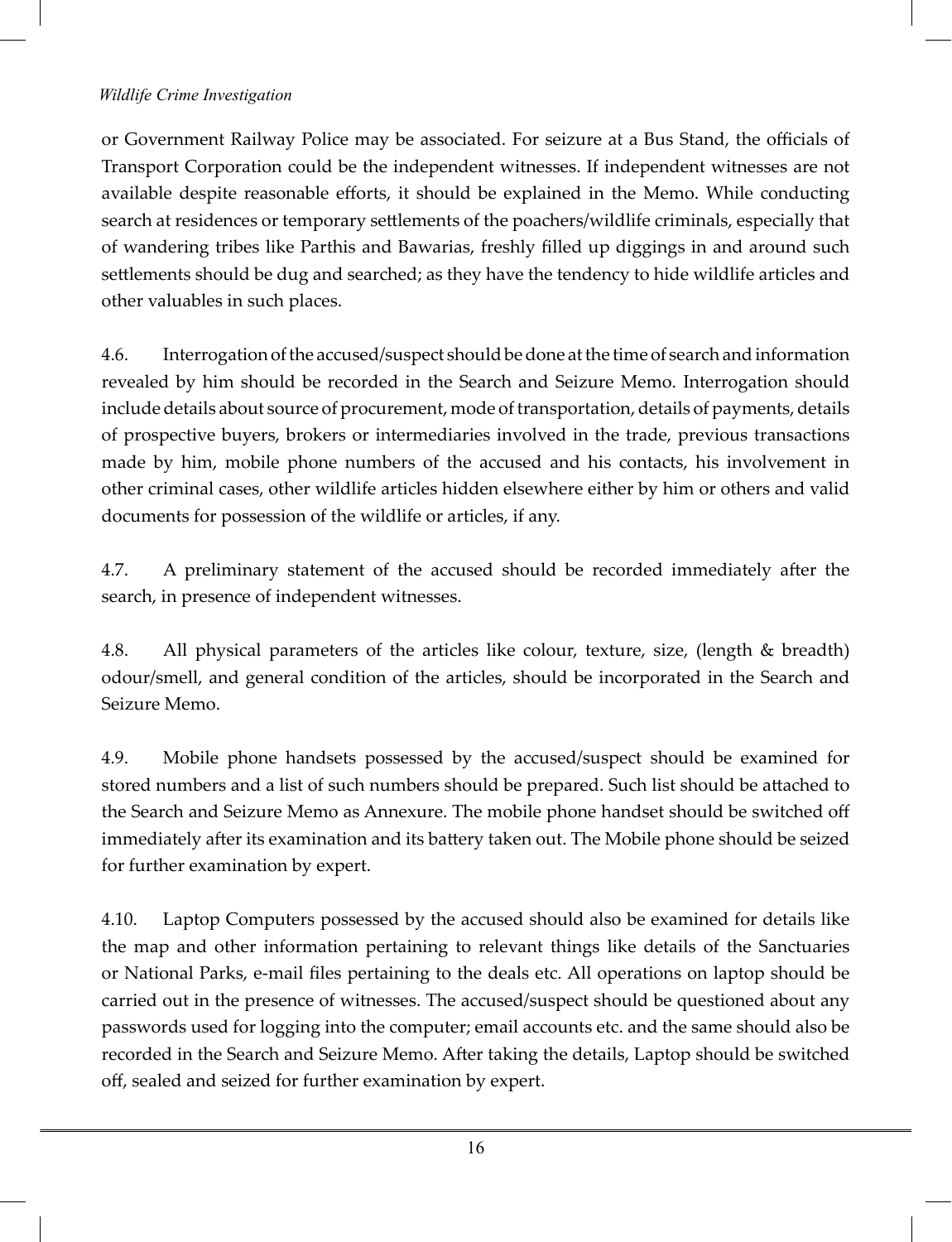4.11. In case of skins, thorough visual examination with regard to presence of traces of any preservatives, cuts, bullet entry points etc should be conducted and observations made should be incorporated in the Search and Seizure Memo.

4.12. The offences committed by the accused should be described by quoting the ingredients of the relevant Sections from the Wild Life (Protection) Act, 1972.

4.13. The details of technical assistance, if any, taken from forest officials, veterinary surgeons, forensic experts etc should be mentioned.

4.14. When search is conducted in hotel rooms, residence or business premises, the whole room/house should be searched for possible clues. Documents, traps, tools, chemicals etc related to the offence or which could connect the accused with the offence, should be seized.

4.15. After examination, photography and physical measurements of the seized articles, the Investigation Officer should properly mark, seal and label the seized articles preferably in transparent polythene packets so that it is easier for the court to see them at the time of first production.

4.16. Arrest of the accused with the time of arrest should be mentioned in the Search and Seizure Memo.

4.17. All pages and the enclosures of the Memo should be signed by the officials, independent witnesses and the accused. Labels with the signature of all the above mentioned persons should be pasted on the sealed packets containing the seized materials. A copy of the Search and Seizure Memo should be provided to the accused under acknowledgment.

4.18. Search and Seizure Memo is an important piece of evidence which needs to be appreciated by the court during the trial. Therefore, utmost care should be taken while preparing the same. It should be prepared in simple language without any ambiguity. Care should be taken to avoid over writings, alteration etc. Nothing other than the facts related to the case in hand should be mentioned in the Search and Seizure Memo.

4.19. Subsequent search if required during the further course of investigation should be conducted only with a Search Warrant as may be issued by the authorised officer mentioned in Section 50(8) of the Wild Life (Protection) Act, 1972.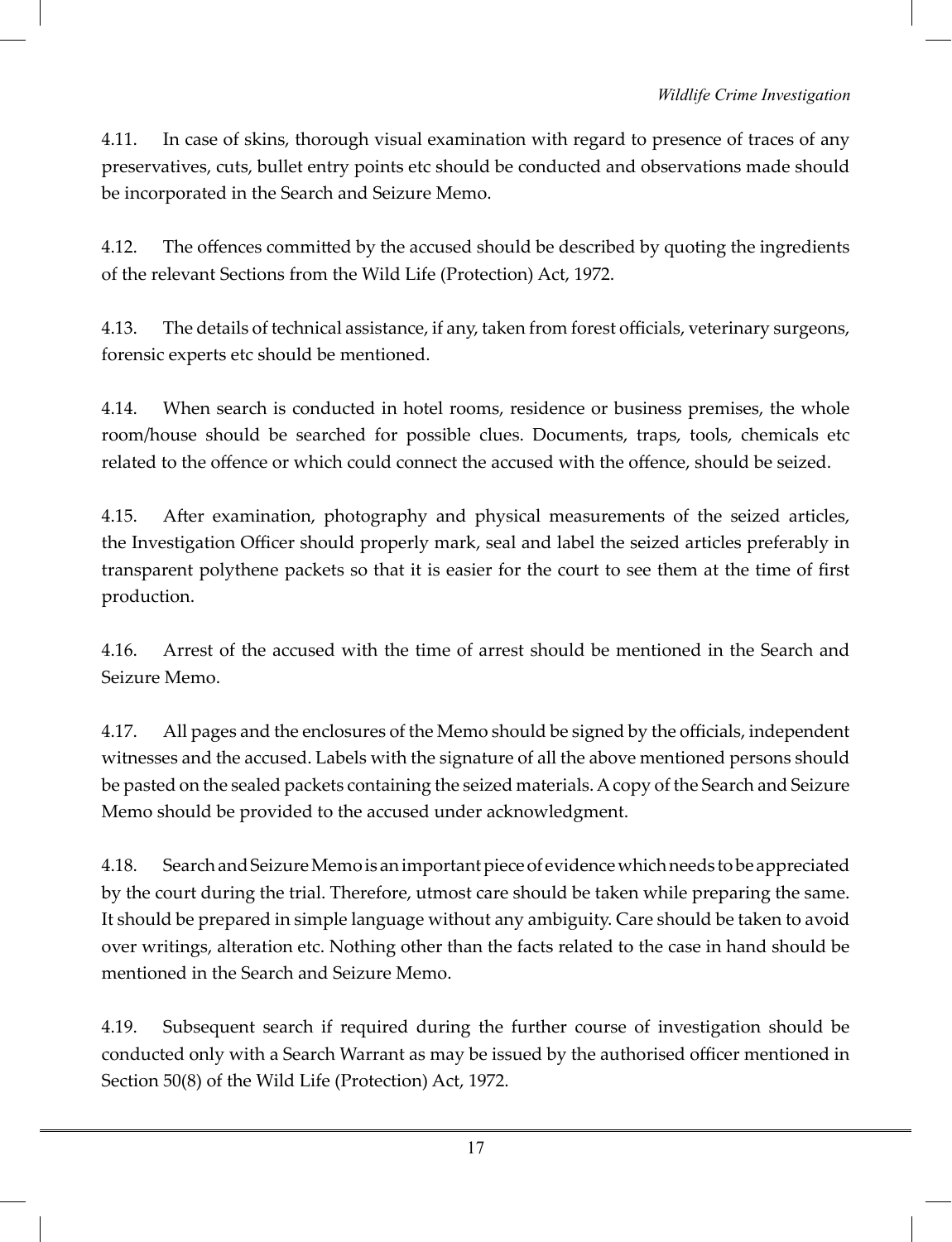## 4.20. When a search is to be conducted?

Sub Section (1) of Section 50 of the Wild Life (Protection) Act states that:

"Notwithstanding anything contained in any other law for the time being in force, the Director or any other officer authorised by him in this behalf or the Chief Wildlife Warden or the authorised officer or any forest officer or any police officer not below the rank of a Sub - Inspector may, if he has reasonable grounds for believing that any person has committed an offence against this Act…….."

Therefore, any Forest Officer or Police Officer/authorised officer, conducting a search should have reasonable grounds to believe that the person whose body or residence/office or vehicle is to be searched has committed an offence under Wild Life (Protection) Act, 1972. In other words, reasonable grounds to believe an offence under this Act has been committed are a prerequisite for conducting a search. Importance of this provision is to be understood in the light of Section 53 of the Act, wherein punishment for wrongful seizure is provided. Therefore, utmost care should be taken while preparing the Search and Seizure Memo to explain the reasons for conducting search.

4.21. Search and Seizure - check list

- i. Avoid all kinds of manipulations. The officers should give personal search, preferably in presence of independent witnesses, before conducting search & seizure operations.
- ii. Briefly and chronologically narrate the events leading to the search.
- iii. Prepare the Search Memo/Seizure Memo at the search spot.
- iv. Ask the accused about the source of procurement, agents, middlemen, date and place of procurement, monetary transactions, prospective buyers, place and time of poaching, accomplices, modus operandi and all such relevant questions and incorporate the reply/explanation given by the accused in the Seizure Memo. In case a person is alleged to have shot at an animal, hand wash of his fingers should be taken to ascertain presence of any gunshot residue. This is a vital piece of evidence to establish that the accused indeed fired, in addition to fingerprints and ballistic examination report.
- v. By whom the wildlife material is identified is to be mentioned in the Seizure Memo.
- vi. Describe the features of the seized material (freshness, shape, color, texture, patterns, length, numbers, weight etc.)
- vii. Describe cut marks, injuries and other such things which may provide clues for further investigation.
- viii. In case of search of a house/office/Hotel room etc, look for documents like visiting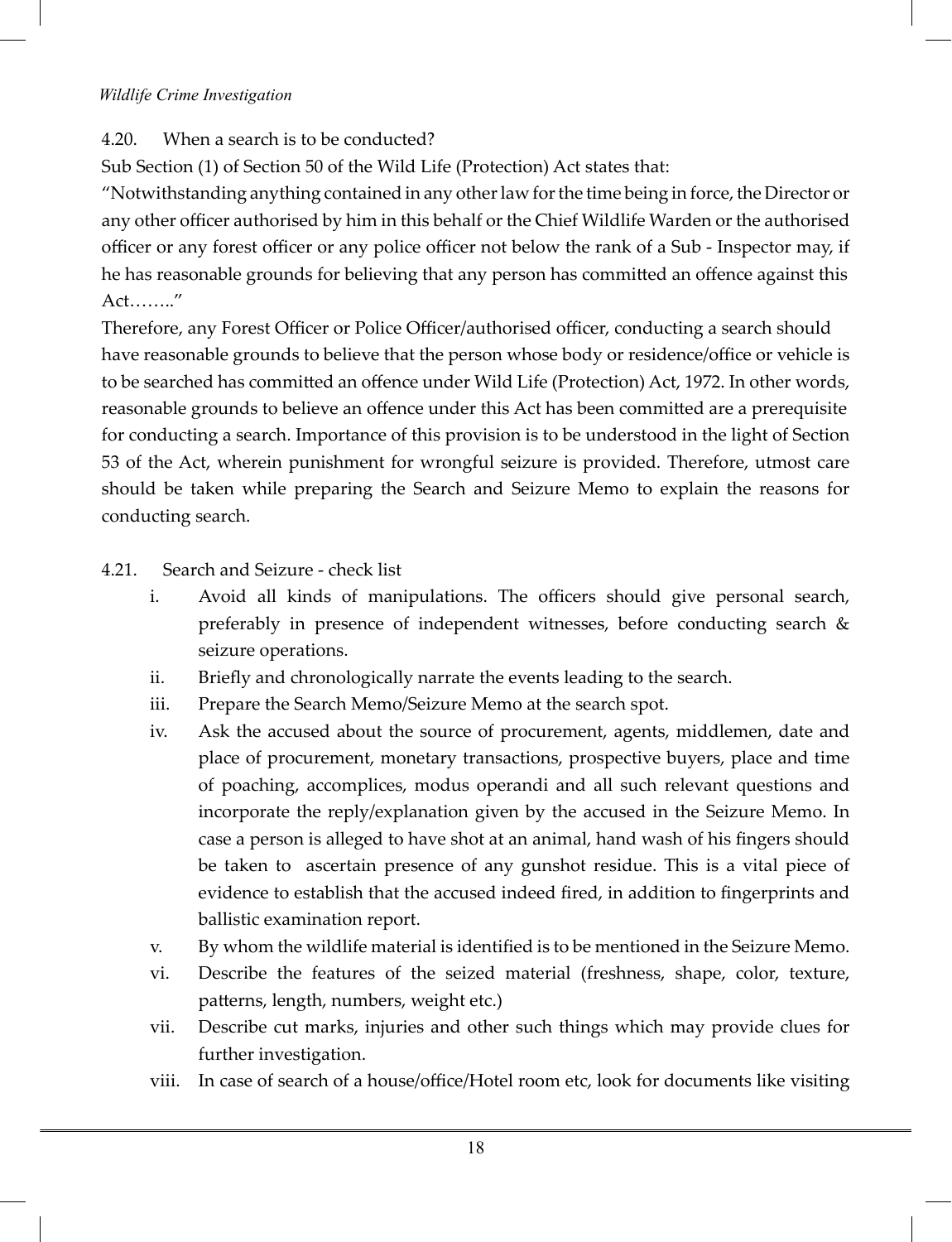cards, photographs, address/phone numbers scribbled, maps/sketches of National Parks/WL Sanctuaries, e-mail messages etc.

- ix. Seize the Laptops, Mobile phones, etc and mention the same with the brand name, Serial Number/ IMEI number etc. Mention the mobile phone numbers of the accused and his accomplices in the Seizure Memo.
- x. Inspect the mobile phone handset for the stored contact numbers, recent call list etc and mention the numbers found in the Seizure Memo.
- xi. Conduct search of the vehicle used by the accused.
- xii. In case of search in hotels and seizures made at public places like Bus Stand/Railway Stations etc, keep the Hotel Manager or a responsible persons as witnesses to the seizure and mentioned it in the Memo.
- xiii. Look for firearms, traps, etc. seize pieces of papers with numbers/names found in possession of accused/suspects.
- xiv. Huge amount of cash, if not explained properly, should be seized.
- xv. All the seized items should be properly marked and sealed during the course of search in the presence of witnesses. Details of such markings should be incorporated in the Seizure Memo.
- xvi. News Papers and other materials used in packing the articles, if relevant, should be seized.
- xvii. While seizing vehicles, Registration Number, Engine Number and Chassis Number are to be mentioned in the Seizure Memo.
- xviii. All unusual things noticed by the search team during the course of search should be mentioned in the Seizure Memo.
- xix. Presence of drugs weapons etc are to be promptly reported to the law enforcement agencies concerned after mentioning the same in the Seizure Memo.
- xx. Seizure Memo is an important piece of evidence in a wildlife offence. So, utmost care should be taken to prepare it on the incident site in presence of independent witnesses, legibly, comprehensive and without corrections or over writings. Under Section 57 of WL (Protection) Act, once the possession, custody or control of wildlife or its parts & products with the accused is established, it is presumed that the possession, custody and control is unauthorized and burden of proving the contrary shifts on the accused.

4.22. Post search and seizure activities:

(1) Wildlife articles and other properties seized should be produced before the concerned Jurisdictional Magistrate, without undue delay, along with the Wildlife Offence Report (WLOR).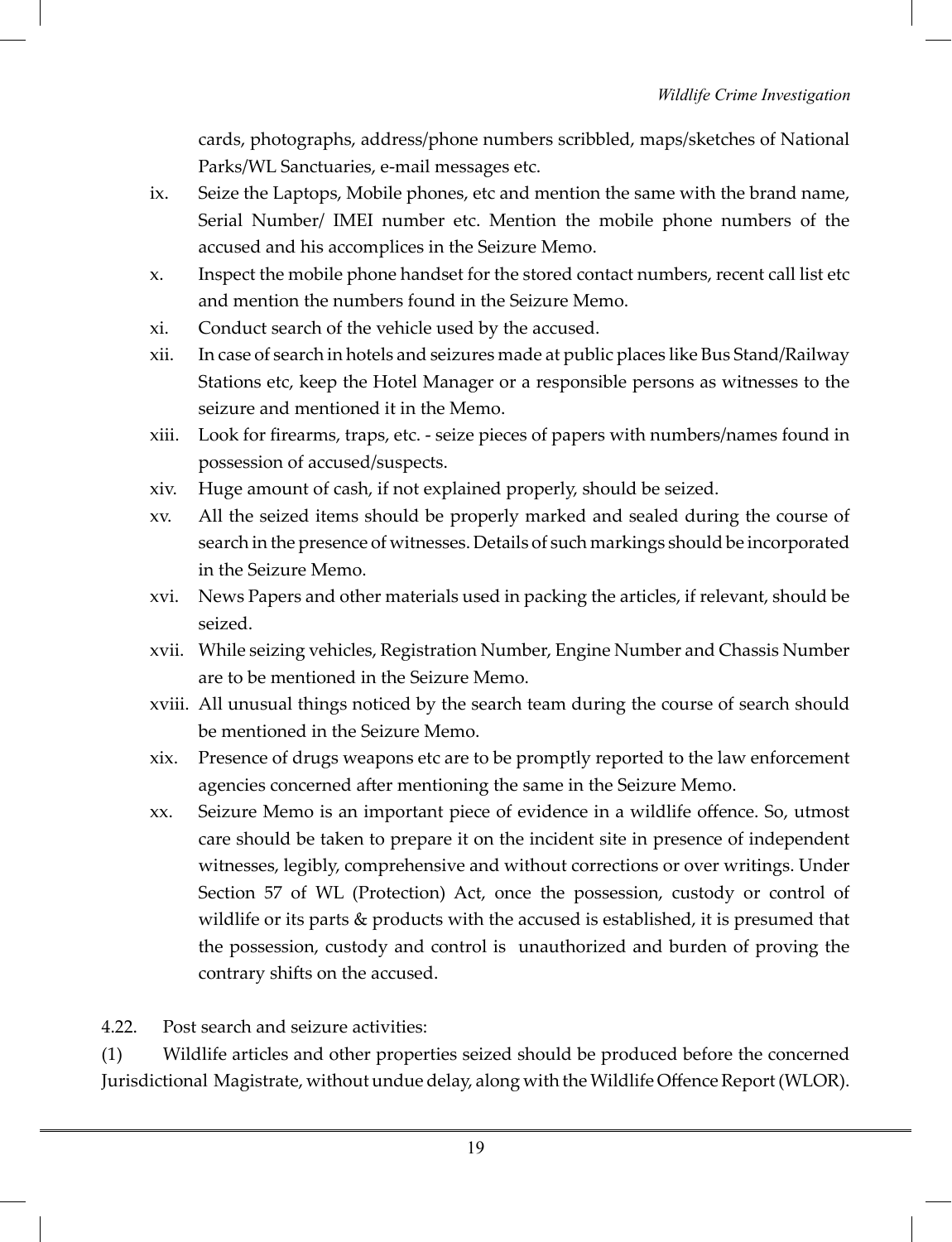The following documents are to be enclosed with the WLOR

- (i) Original Seizure Memo along with photographs, sketch map of incident site, and Crime Scene Inspection Memo.
- (ii) List of properties/articles seized
- (iii) Request for disposal of seized materials, by way of destruction in case of perishable items and rehabilitation in the case of live animals.
- (iv) Request for taking samples to be sent for expert report.
- (v) If proper custody not available, a request for direction to local SHO to keep the accused in police lock up during the period of remand.

(2) Intimation about the seizure should be given to the Chief Wildlife Warden or the authorised officer as per Section 50(4) of WLPA,1972, and also to WCCB when the offence has the involvement of organised/ trans - border criminal network.

4.23. Even if the offence is compoundable, seized materials should be produced before the concerned Judicial Magistrate under intimation to the Chief Wildlife Warden.

4.24. Often animals are killed and buried in soil. In such cases, following precautions should be taken:

- (i) Dig the soil slowly and carefully.
- (ii) All the bones should be collected and kept together.
- (iii) Veterinary doctor should preferably be called to the scene of crime and try to find out time of death, species, age, sex, cause of death etc.
- (iv) Bones recovered should not be cleaned or washed.
- (v) Hair and Fibres of clothes should be kept in separate envelopes. Hair can give important information such as species, age, sex etc. of the animal killed.
- (vi) Soil from the place should be sent for toxicological test in case of suspected poisoning case.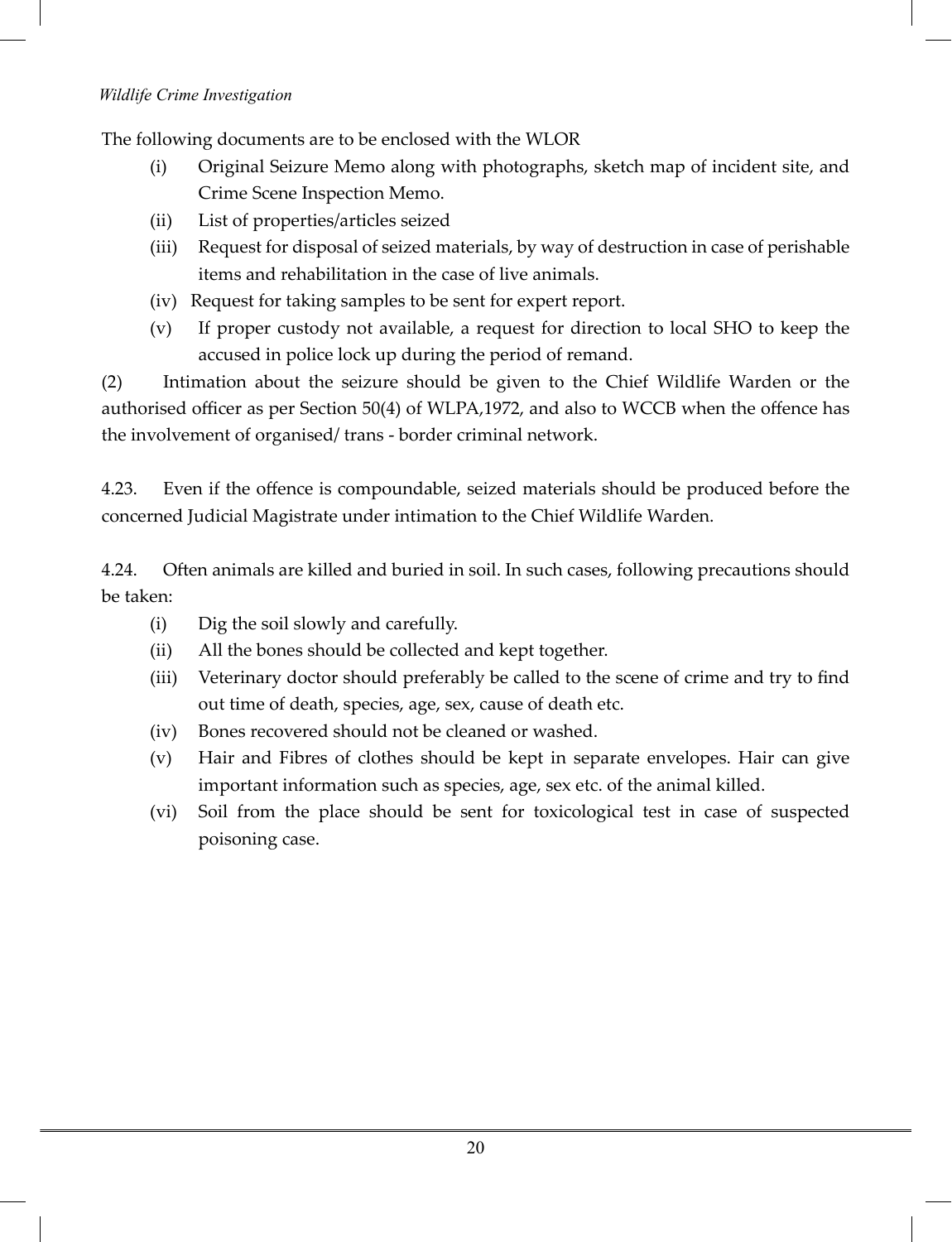# **CHAPTER- 5 Arrest**

5.1. Arrest of the accused is an integral part of investigation of wildlife crimes. Forest officers and Police officers not below the rank of Sub - Inspector are empowered to arrest and detain under Section 50(1)(c) and 50 (3) of the Wild Life (Protection) Act, 1972.

5.2. Proceedings of arrest should be recorded on an **Arrest cum Personal Search Memo** on the format given at **Annexure-V**. The reasons for arrest should be reasonably explained in the Memo.

5.3. All personal details of the accused like his full name with aliases, if any, parentage, age, address, two prominent identification marks, approximate built, height and weight etc should be mentioned in the Memo.

5.4. Preferably, arrests should be made in the presence of a relative or well wisher of the accused or in the presence of two independent witnesses.

5.5. Address given by the accused should be verified at the earliest. If the accused gives a false address, efforts should be made to find out his correct address. In case the accused deliberately gives a false address, the same should be mentioned in the Remand Report as also while opposing bail petitions filed by the accused.

5.6. Intimation of arrest should be given immediately to a family member/relative/well wisher of the accused as may be suggested by the accused and also to the jurisdictional Police Station. If the intimation is given telephonically, the same should be confirmed in writing at the earliest. Intimation should also be sent to the Chief Wildlife Warden or the authorised officer under section 50(4) of the Wild Life (Protection) Act 1972.

5.7. Personal Search of the arrested accused should be conducted and the articles found on his person, other than the wearing apparel should be mentioned at appropriate place in the Arrest cum Personal Search Memo. If no article is seized from his person, the same should also be mentioned in the Arrest cum Personal Search Memo. The articles not seized should be returned to the accused under acknowledgment.

5.8. Any injury and/or deformity found on the person of the accused should be mentioned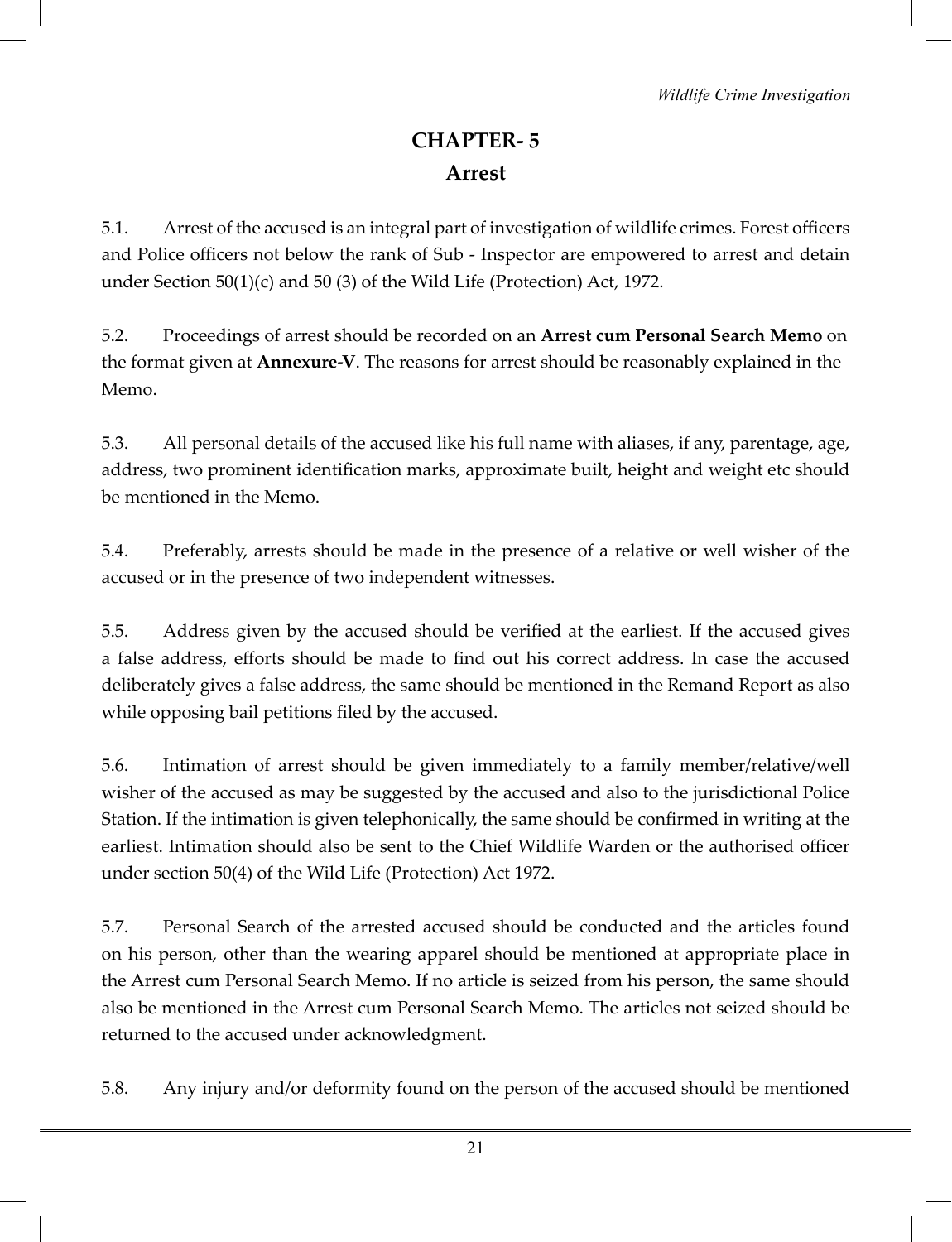in the Arrest cum Personal Search Memo. Explanation given by the accused with regard to such injuries should also be mentioned in the Memo.

5.9. The accused should be provided with medical treatment, if required. The accused in custody should be examined medically before producing him in the court. A certificate of fitness should be obtained from the Assistant Civil Surgeon or a Government Doctor of equivalent rank. Such medical certificate has been made mandatory in many States for receiving accused in custody by the jail authorities.

5.10. If custody of the accused is obtained for interrogation or for further investigation, medical examination of the accused should be done once in every 48 hours.

5.11. In case of females, the arrest should be made by a female officer. If female officers are not available, arrest should be made in the presence of at least one female witness.

5.12. Photographs of the arrested accused should be taken and kept in the case file. **Personal Profile** (dossier) of the accused should also be prepared and kept in the case file on the format given at **Annexure - VI**. Details of all habitual offenders should be furnished to the District Crime Records Bureau or the Modus Operandi Bureau of the local police.

5.13. Finger Prints of the arrested accused should be obtained with the assistance of the local police and furnished to the District or the State level Finger Print Bureau.

5.14. All pages of the Arrest cum Personal Search Memo should be signed by the accused, the independent witnesses and the investigating officer or the officer making the arrest. Left hand thump impression of the accused is also to be obtained on the last page of the Arrest cum Personal Search Memo. Copy of the same should be supplied to the accused under acknowledgment.

5.15. The Hon'ble Supreme Court has laid detailed guidelines on arrest of an accused by a police officer. The guidelines are given at **Annexure-VII**. These guidelines are to be followed while arresting an accused/suspect, by forest officer as well.

5.16. Arrest of an accused – check list:

- (i) Power to arrest is given to a forest officer and Police officer under Sections  $50(1)(c)$ , and 50(3) of the WLP Act 1972.
- (ii) Identity of the accused should be established before the arrest is made.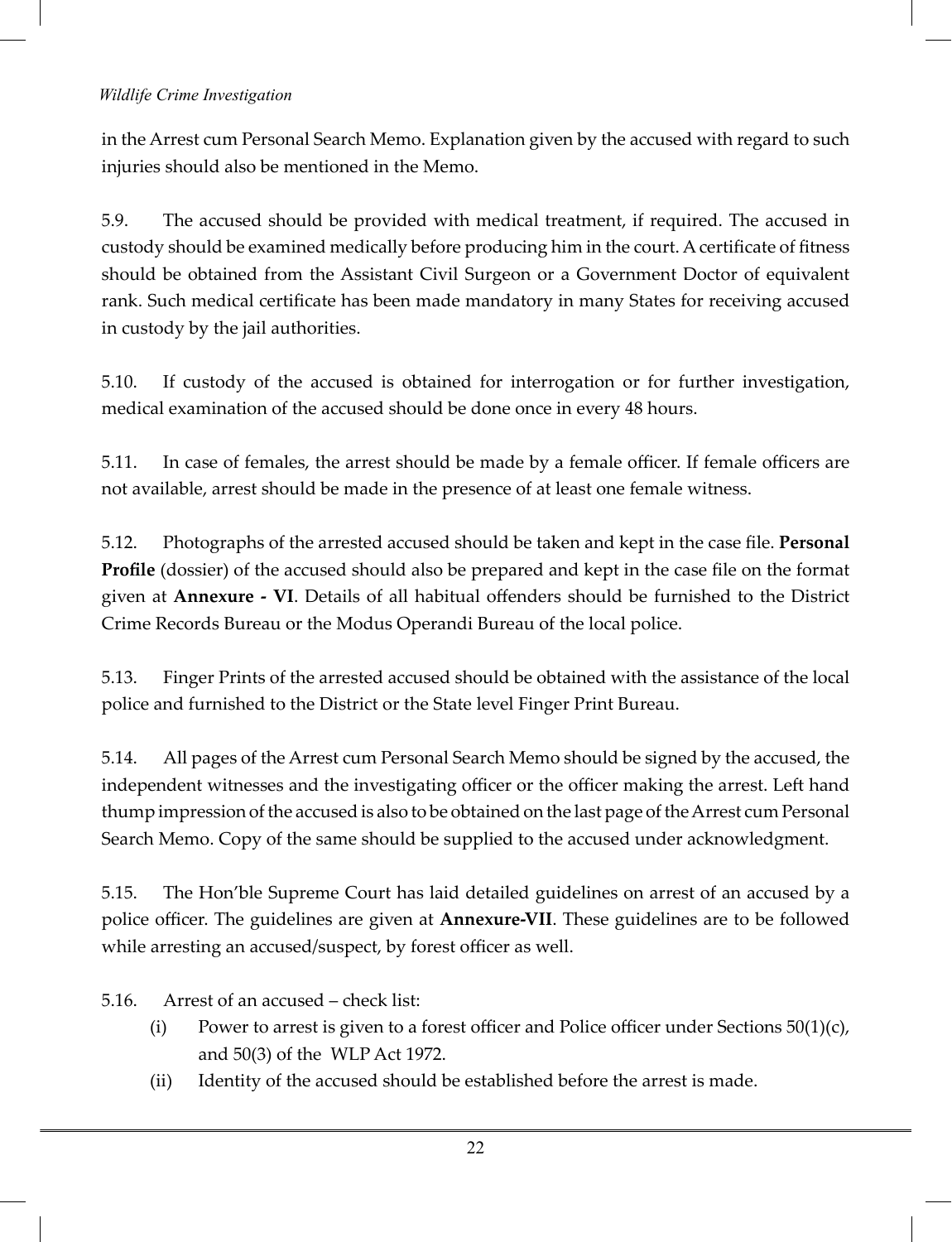- (iii) Arrest-cum-Personal Search Memo in the prescribed format should be prepared at the time of arrest. Copy of the same should be given to the accused.
- (iv) Arrested accused should be produced forthwith before the Jurisdictional Magistrate along with a Remand Report.
- (v) If custodial interrogation of the accused is required, a separate petition should be filed in the court under section 167 Cr.P.C.
- (vi) Avoid interrogation of accused between 6.00 PM and 06.00 A.M.
- (vii) Physical coercion/torture should not be resorted to at any point of the arrest, detention or custodial interrogation of the accused.
- (viii) Photograph of the arrested person is to be taken and kept in the case file till completion of the trial.
- (ix) Finger Prints of the arrested accused may be taken with the help of local police and sent to the Finger Print Bureau.
- (x) Arrested juveniles should be dealt with in accordance with the provisions of the Juvenile Justice (Care and Protection of Children) Act, 2000.
- (xi) Arrest of foreign nationals should be intimated to the Embassy of that country.
- (xii) Medical examination of the arrested accused, preferably by the Nearest Government Surgeon, should be done and original medical certificate should be enclosed along with the Remand Report. If the accused is taken in custody for interrogation, his medical examination is required to be done every 48 hours.
- (xiii) Arrest of an accused should be made with due diligence and discretion. If the arrest is made in absence of any close relative or well wisher of the accused, such intimation should be sent immediately.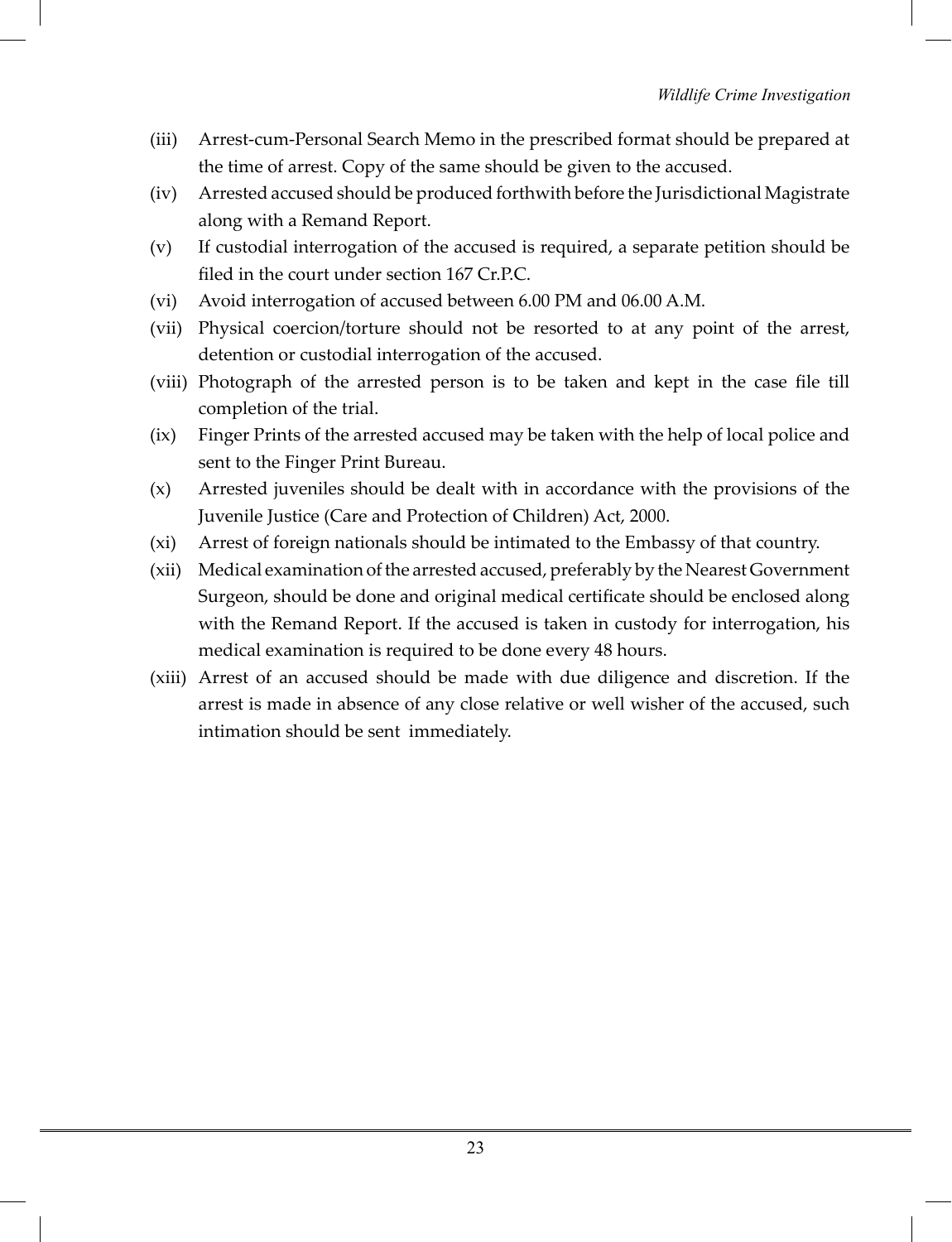## **CHAPTER - 6 Investigation and Complaint**

## 6.1 The word **investigation** has been defined in Section 2(h) of the Criminal Procedure Code 1973 as;

*"Investigation includes all the proceedings under this Code (Criminal Procedure Code) for the collection of evidence, conducted by a police officer or by any person (other than a Magistrate) who is authorised by a Magistrate in this behalf". A criminal investigation is a patient, step by step process of discovering, collecting, preparing, identifying and presenting evidence within the legal frame work.*

6.2 As defined in section 3 of the Indian Evidence Act 1872, **"Evidence"** means and includes;

- (1) All statements which the court permits to be made before it by witnesses, in relation to matters of fact under inquiry; such statements are called oral evidence
- (2) All documents produced for the inspection of the court; such documents are called documentary evidence.

Therefore, evidence collected should be sufficient to convince the court that an offence as alleged is committed by the accused.

6.3. The word investigation does not find a place anywhere in the Wild Life (Protection) Act, 1972, except in Sub section (8) of Section 50. Therefore, unless there is any specific provision under the Act to the contrary the provisions of search, seizure, arrest, bail and collection of evidence given in various Sections of Cr PC should be followed.

6.4. As per Section 50 of the Wild Life (Protection) Act, 1972, the Director of Wildlife Preservation or any other officer authorised by him in this behalf or the Chief Wildlife Warden or the authorised officer or any Forest Officer or any Police Officer not below the rank of Sub Inspector are empowered to enter into any place where the wildlife materials are suspected to be kept, conduct search for such wildlife materials and seize the same, arrest and detain the accused or the suspect. It is to be understood that all the actions together constitute investigation within the legal frame work of the Wild Life (Protection) Act, 1972.

6.5. In a typical case of wildlife crime, the investigating officer should plan investigation in the following manner:

- (i) Investigation at the scene of crime/scene of occurrence/Post Mortem of Carcass
- (ii) Interrogation of the accused(s)/suspect(s)
- (iii) Examination of the witness (es)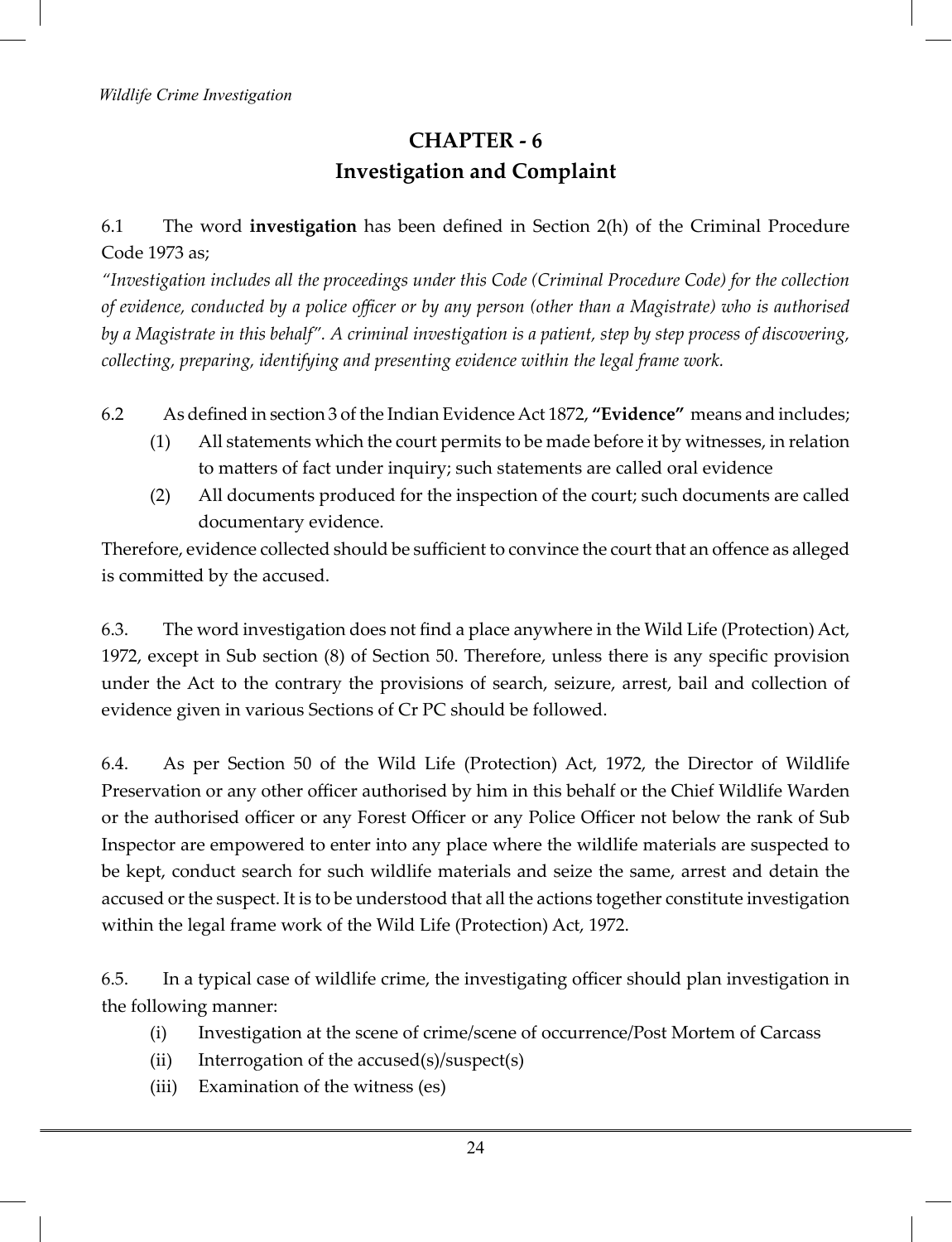- iv) Collection of documentary evidence(s)/samples for expert opinion.
- (v) Collection of scientific/forensic evidence/digital evidence(s)
- (vi) Collection and analysis of the evidence(s)
- (vii) Filing complaint u/s 55 of the Wild Life (Protection) Act, 1972.

## **Investigation at the scene of crime/scene of occurrence in cases of seizure of wildlife materials or live wild animals/ birds:**

6.6. Seizure of wildlife materials or live wild animals or birds takes place either in closed premises (hotel rooms, houses etc) or in open areas like forest, Bus/Railway stations, market places etc. Such seizures are made in pursuance of reliable information received by the forest officers. All the Forest Range Offices should maintain a **Diary** wherein receipt of all such information should be recorded with the time of receipt, details of the information etc.

6.7. On receipt of any such reliable information, the Range Officer should mobilise a team consisting of sufficient number of officials/staff, procure independent witnesses where ever possible and proceed to the spot without wasting time. The team should carry **Investigation kit** along with it. A standard Investigation Kit should contain items listed at **Annexure - VIII**. If possible, the informer should also be taken along with the search team for easy identification of the accused/suspect and location of incident site, especially in case of seizure at a public place. However, presence of the informer with the team need not be brought on record for maintaining secrecy.

6.8. After reaching the spot, the staff members should be deployed at different points to prevent escape of the accused/suspect and search conducted to locate suspected wildlife materials and seize the same, if found. Guidelines with regard to search and seizure as given in Chapter - 4, should be followed scrupulously. All the seized materials should be forwarded to the concerned Judicial Magistrate along with the Search & Seizure Memo without delay.

6.9. If meat, bones, scales, hairs etc are seized, the material seized should be counted, weighed and mentioned in the Search & Seizure Memo. A sample of sufficient quantity should be collected separately for sending it for examination by the experts. Meat and other perishables should be destroyed after completing the formalities as prescribed in Section 50(6) of Wild Life (Protection) Act, 1972. Live wild animals and birds should be rehabilitated or released into the wild after obtaining permission of the concerned Judicial Magistrate. Proper care should be taken to preserve remaining wildlife articles/materials retained in custody.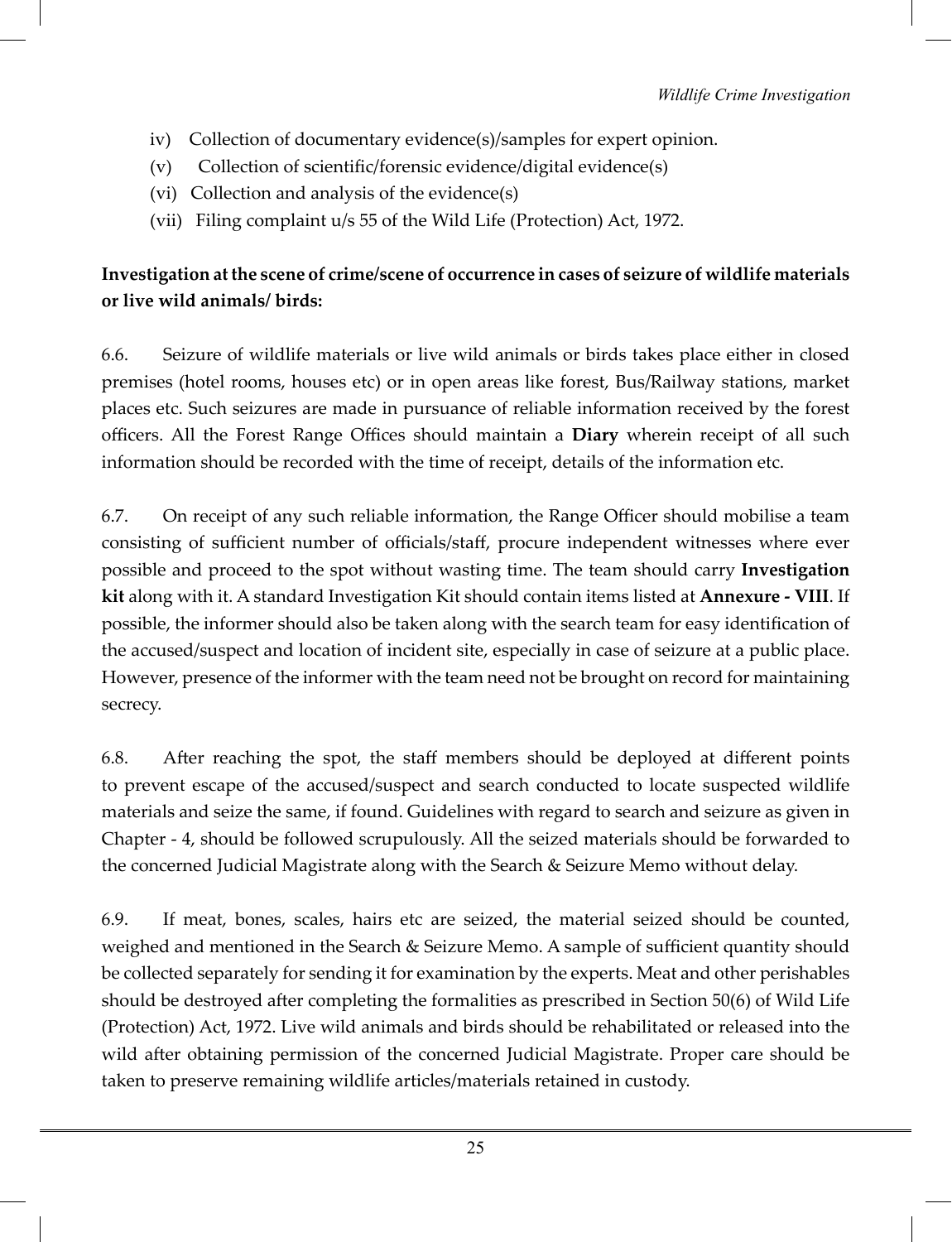6.10. Wildlife articles such as tiger skins, nails, teeth, ivory, musk pod etc. are often fake; therefore, before proceeding further, identification of these articles should be conducted to ensure that the seized products are not fake.

## **Investigation at the scene of crime/scene of occurrence in cases of poaching or unnatural death of wild animals:**

The basic elements of a wildlife crime scene investigation and role of the Crice Secne Investigation (CSI) Team, as compiled in 'Wildlife Forensics Manual' by the US Fish & Wildlife Laboratory and the Environmental Crime Committee's Wildlife Working Group on behalf of the Interpol ECP is placed at Annexure - VIII (A)

6.11. The prime objective of crime scene investigation in the incidences of poaching or unnatural death of wild animals is to establish (i) how the animal was killed, (ii) where the animal was killed and (iii) what could be the possible date & time of killing, and (iv) who killed the animal.

6.12. After completing the formalities mentioned at Paras 6.6 & 6.7 supra, the team should reach the spot at the earliest possible. A reasonable extent of the area surrounding the place where the carcass or the body parts are lying should be demarcated for conducting search to trace evidence. The whole area thus demarcated is to be construed as the scene of crime. It should be kept in mind that anything lying within the scene of crime could be valuable evidence depending on the case. Therefore, no material or object lying within the scene of crime should go unnoticed and unrecorded.

6.13. In cases, where a carcass is found, Post Mortem examination of the carcass should be done by a Veterinary Surgeon or by a team of Veterinary Surgeons as per the guidelines issued by the NTCA in case of Tiger deaths or other guidelines issued by the concerned authorities in this regard. The Post Mortem Report submitted by the Veterinary Surgeon or a team showing the cause of death, possible time of death etc, should be sent to the court along with the complaint.

6.14. In cases where fire arms are used, the pellets or the bullets should be retrieved from the carcass during Post Mortem examination to identify the type of the fire arms used. Pellets or bullets should be sent to the Forensic Science Laboratory for examination by the Ballistic expert to ascertain the type of fire arm used. Since forest officers are not empowered to investigate offences under Indian Arms Act, therefore, whenever weapons are recovered or suspected to be used, intimation to this effect should be given to nearest police station.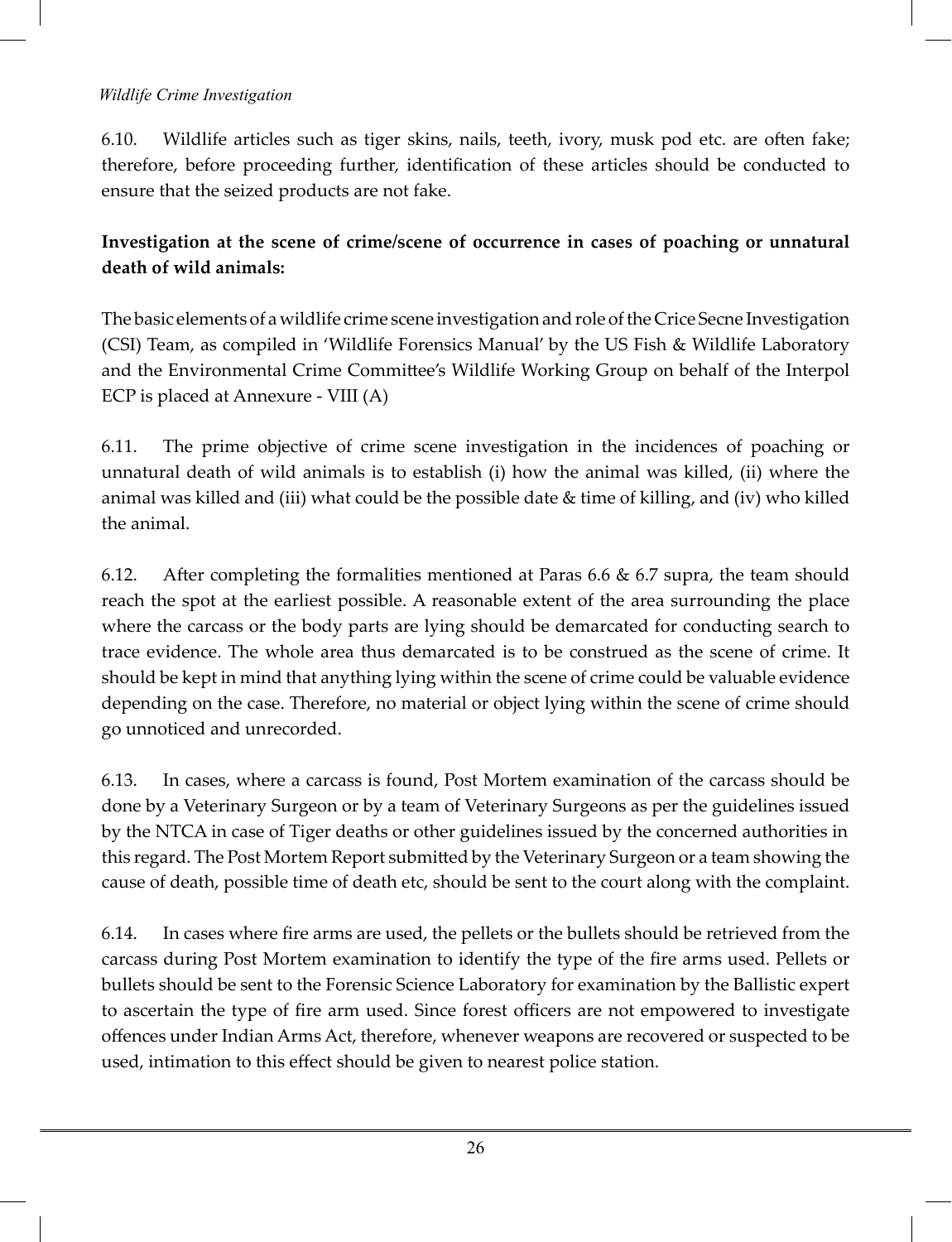6.15. In cases where only body parts like bones, pieces of flesh, hairs blood etc are found, the same should be collected, sealed and preserved preferably by the Veterinary Surgeon following all the legal formalities. The body parts thus sealed and preserved should be properly labelled and signed by the Veterinary Surgeon(s), independent witnesses, forensic expert and the Investigating Officer. The body parts or samples of the articles thus collected should be sent to the Wildlife Institute of India (WII) or other such expert institute to identify the animal killed. A list of such institutes with their contact details is given in **Annexure-IX**.

6.16. In cases of killing by poisoning, the Veterinary Surgeon should be requested to preserve samples of viscera for toxicological examination. The viscera samples should be sent to the concerned State Forensic Lab for examination by the Toxicology expert to ascertain presence and kind of poison used. Toxicology report should be sent to the court along with the Complaint.

6.17. In case of poaching of elephants, the Veterinary Surgeon may be requested to find out the possible circumference of its tusk and the same may be incorporated in the Crime Scene Inspection Memo. This information is useful to correlate the tusk, if recovered subsequently, with the elephant killed.

6.18. The scene of crime should be divided into smaller sectors and search for clues/evidence in those areas should be conducted sector wise. The evidence collected from each sector should be listed while preparing the Crime Scene Inspection Memo.

6.19. The crime scene should be thoroughly searched for evidence like empty cartridges, empty bottles of poison, broken pieces of traps & tools used in the poaching and if found, the same should be collected, packed and sealed for further investigation. An area of about 500 meters encircling the scene of crime may be searched thoroughly for evidence. In many cases it is seen that the animal moves some distance after it is hit by the bullet or it consumed poison. It is also common that the poachers remove the carcass from scene of actual crime to a convenient location for de-skinning.

6.20. Rivers, lakes or other water bodies nearby the scene of crime should also be inspected for collection of evidence as the poachers wash their body or tools used in de-skinning the animal in the nearby water bodies or rivers. It is also noticed that the poachers often enter National Parks / Tiger Reserves walking along the river banks.

6.21. Special care should be taken to preserve samples for DNA analysis. Such samples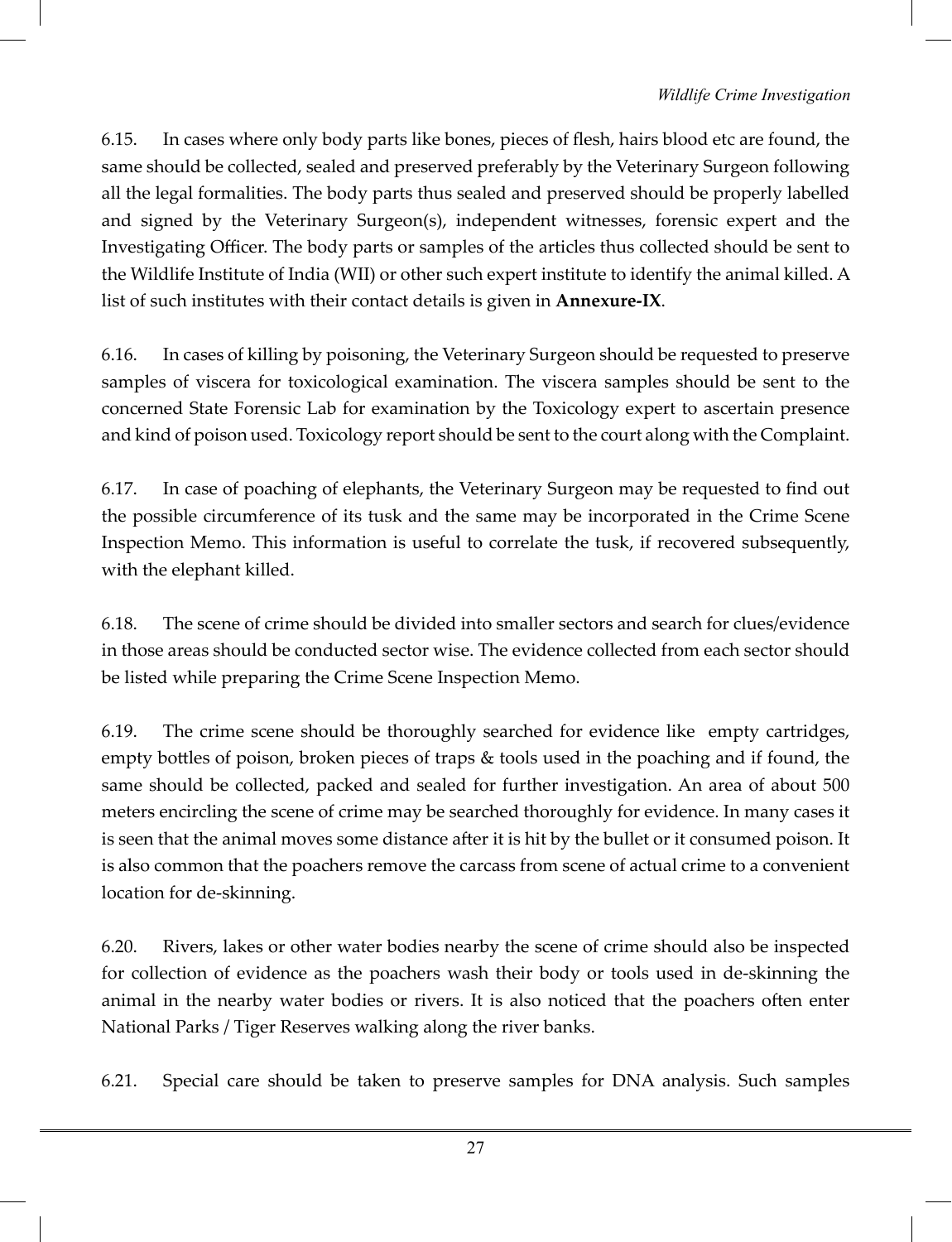should be preserved in saturated salt solution or in silica gel as per the protocol developed by the Wildlife Institute of India (WII). Formaldehyde solution should not be used to preserve samples for DNA analysis. The Protocol developed by WII is given in **Annexure-X.**

6.22. A **Crime Scene Inspection Memo** should be prepared on the spot narrating all the events and listing all the evidence collected from the site. A **rough sketch** of the crime scene should be prepared and enclosed along with the Crime Scene Inspection Memo. The crime scene should be **photographed**. All pages of Crime Scene Inspection Memo and enclosures should be signed by the Investigating Officer, and the independent witness. All physical objects/ evidence collected from the crime scene should also be packed, sealed and labelled with the signature of the Investigating Officer and independent witnesses. If independent witness could not be associated despite reasonable efforts, it should be mentioned in the Crime Scene Inspection Memo.

6.23. Original Crime Scene Inspection Memo along with the materials seized from the crime scene should be forwarded to the concerned Judicial Magistrate without undue delay.

6.24. After the crime scene investigation is completed, the carcass should invariably be burnt except in case of large animals like Elephant or Rhinos where carcass may be buried. Prescribed guidelines for such disposal should be scrupulously followed.

## **Interrogation of the accused/suspect:**

6.25. Skillful interrogation of the accused/suspect is essential for any successful criminal investigation. In order to get further leads, preliminary interrogation of the accused should be conducted at the seizure site. He should be interrogated further, in detail subsequently, and his statement should be recorded by an authorised officer. Such statement of an accused recorded by a forest officer will be extra - judicial confession of the accused.

6.26. As provided in Section 50(9) of Wild Life (Protection) Act, 1972, the evidence recorded by the authorised officer under Section 50(8) (d), in the presence of the accused, is admissible as evidence.

6.27. Accused should be interrogated for backward linkages like source of procurement of the wildlife materials, monetary transactions, details of middlemen involved in the trade, modus operandi in poaching & transportation, other members of the gang, place or places where the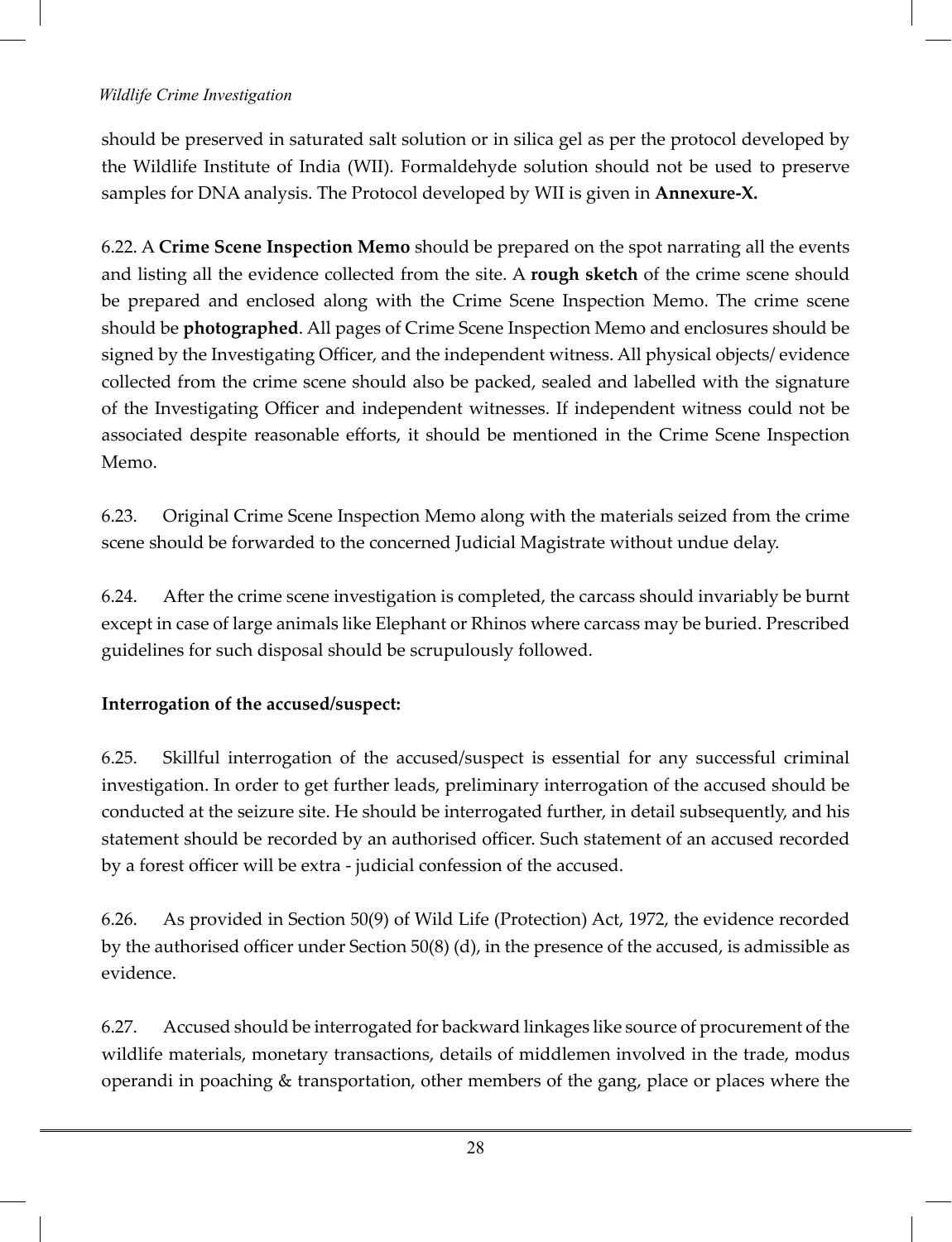wildlife materials are concealed and for forward links like prospective buyers, involvement of middlemen or brokers, existence of organised gangs in the trade etc. All the replies elicited by the accused should be clearly documented.

6.28. The evidentiary value of a confession statement depends on its voluntary character. A confession made under any inducement, threat or promise loses its credibility. Thus a confession should be voluntary, true and trustworthy. It must be clear and unequivocal and admitting the commission of the crime. As per Section 30 of Indian Evidence Act, the statement of an accused can be taken in to consideration against another accused involved in the same crime.

6.28. Confession statement should be recorded within 6 - 12 hours of the arrest of the accused. Undue delay in recording the confessional statement has an adverse effect on its credibility. The accused may also make up his mind not to give such statement.

6.29. It is also advisable not to record the confession statement immediately after the arrest of the accused. The authorised officer recording the confession should give some time to the accused for making up his mind to confess. It is also the bounden duty of the authorised officer to explain the accused that he is not bound to make a confession. This fact should be recorded in the statement.

6.30. As far as possible the confession should be recorded in same language and exact words told by the accused. Once it is recorded, the statement should be read over to the accused in the language in which it was made and explained.

6.31. Every page of the confession should be signed by the accused and the officer recording the statement. If the accused refuses to sign the statement, the same should be mentioned in the statement.

6.32. Where the confession discloses chance of recovery of article/ weapons, any other incriminating evidence, involvement of other accused etc., the Investigating Officer should seek custody of the accused and go for recoveries. It has been held by various courts that forest officers are competent to get remand of the accused for the purpose of investigation. Confession made before any forest officer falls in the category of extra-judicial confession and the same is admissible in evidence provided the same is made voluntarily and there is other evidence to corroborate the facts disclosed in the confession.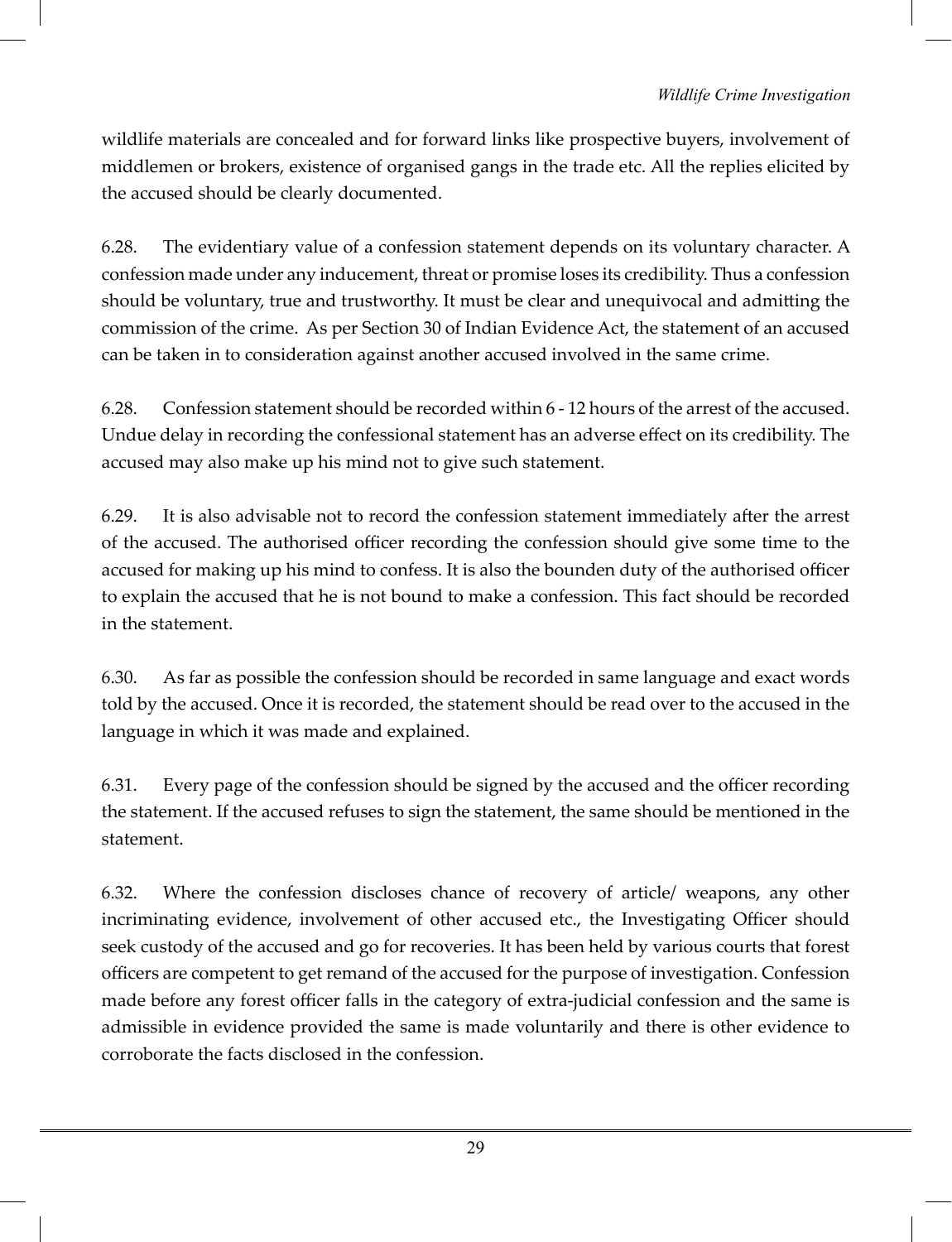6.33. Accused/suspect should not be subjected to physical duress or other coercive methods to elicit confession.

## **Examination of the witnesses:**

6.34. Section 50(8) of Wild Life (Protection) Act 1972, authorises officers not below the rank of Assistant Conservator of Forest authorised by the State Government to enforce the attendance of witnesses and to receive and record their evidence. Section 50(9) states that any evidence recorded as above shall be admissible in any subsequent trial before a Magistrate provided that it has been taken in the presence of the accused person. The expression "shall be" makes it a binding clause on the subsequent trial to be conducted by the Magistrate having jurisdiction. In other words, if all the statements of witnesses are recorded by the authorised officer in the presence of the accused person, then the pre-charge evidence can be avoided in the subsequent trial and the Magistrate can go for framing of charges.

6.35. The witnesses should be examined with regard to the facts which are in their personal knowledge. No facts which are hearsay should be incorporated in the statement. Presumptions or opinions of the witnesses should not be recorded in the statement. The Investigating Officer should ensure that there are no contradictions among the statements of different witnesses with regard to facts like time, place, measurements, name of the accused, description of the seized material etc.

6.36. Statements of all the forest officials should also be recorded with regard to the role played by them. Such statements will be useful to refresh their memory at the time of trial. Moreover, contradictions with regard to the place, time and date of occurrence and other relevant facts could be avoided if statements of official witnesses are recorded. However, statements of technical witnesses such as the doctor who conducted the post mortem examination, forensic experts, and experts from the Botanical Survey of India, Zoological Survey of India, and Wildlife Institute of India etc., need not be recorded.

## **Collection of documentary evidence:**

6.37. Section 50(8) (c) of WLP Act empowers the authorised officers to compel the discovery and production of document and material objects. However, collection of documentary evidence is often not given due importance in the investigation of wildlife crimes. Investigation about the Bank account of the accused should be done in every case where the accused is having Bank accounts. Similarly, wherever applicable, documentary evidence with regard to transportation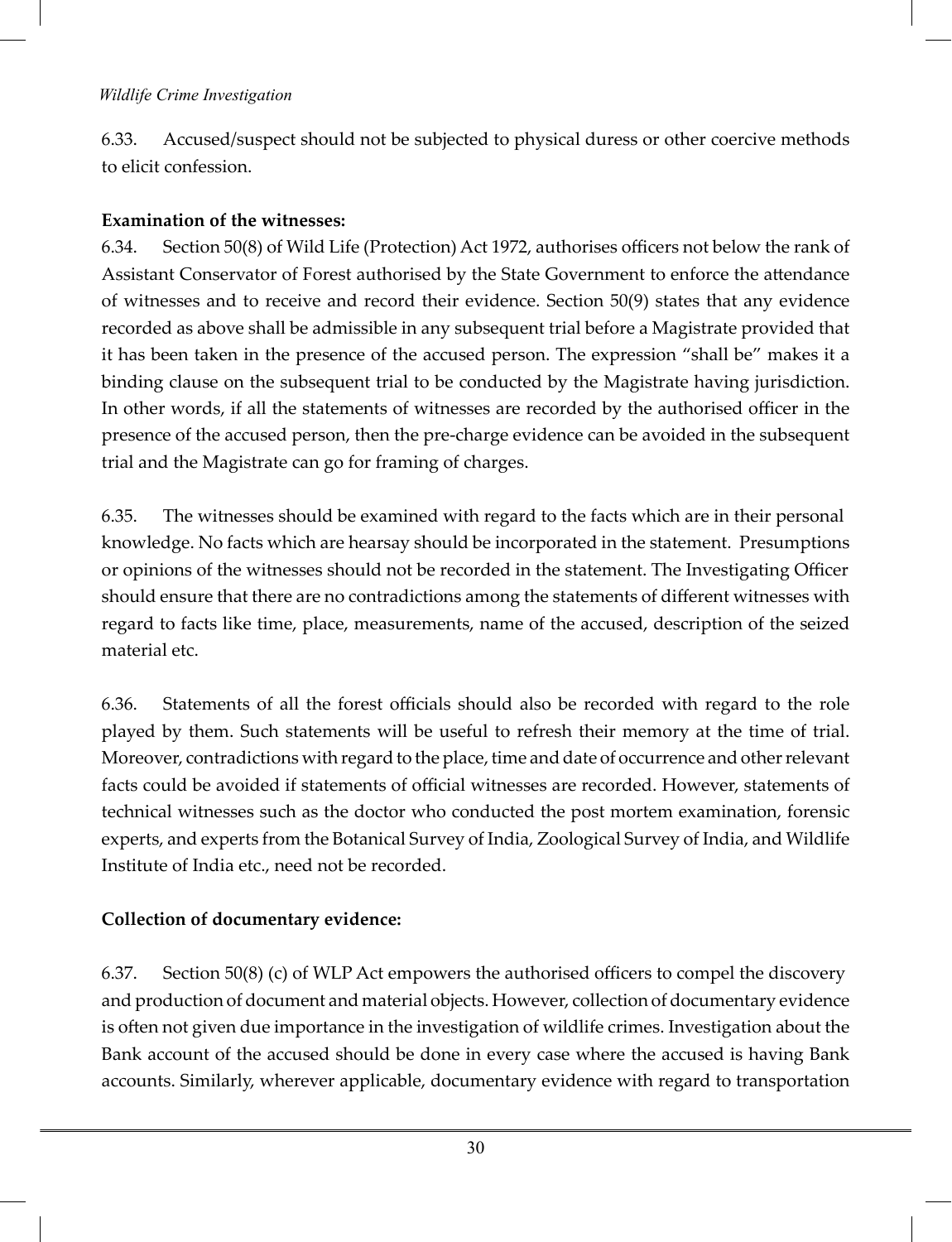of the contraband (Bus/Train/Flight Tickets, Toll Plaza slips/records, Hotel Receipts etc) should also to be collected to prove that the accused procured the contraband at a particular place and brought the same for trade to the place from where it has been seized. News Papers/other packing material used for covering/ packing the wildlife material are also to be collected as evidence as the markings date, language and place of publication of the News Paper may throw light on the probable place and date of procurement of the material. It can be also be used to ascertain the veracity of the statement of the accused and also to confront him in case of any contradiction. Small pieces of papers with some jottings or telephone or mobile phone numbers written on them, visiting cards etc found on the person of the accused are to be thoroughly examined and seized if found relevant. In case of seizure of vehicle, certified copies of the ownership documents is to be collected from the Regional Transport Officer concerned. Similarly certified copy of ownership documents pertaining to house or shop should be collected in cases of seizures from house or shop.

6.38. Documents like Government Orders (GOs) declaring the area as a Sanctuary/National Park etc, and relevant Notifications under section 50, 55 etc should also be submitted to the court along with the Complaint.

## **Collection of scientific/forensic evidence:**

| 6.39. | Some of the situations where the Investigating Officer of a wildlife crime needs to get |
|-------|-----------------------------------------------------------------------------------------|
|       | the assistance of Scientific Institutions/forensic experts are listed below:            |

| (i)   | Seizure of plants or plant<br>derivatives | The samples should be sent to the Botanical Survey<br>of India (BSI), Kolkata, to establish the genus and<br>species of the plant.     |
|-------|-------------------------------------------|----------------------------------------------------------------------------------------------------------------------------------------|
| (ii)  | Seizure of living animals                 | The specimens should be sent to the Zoological<br>Survey of India (ZSI), Kolkata, to establish the genus<br>and species of the animal. |
| (iii) | Seizure of shells, coral etc              |                                                                                                                                        |
| (iv)  | Seizure of meat                           | The samples should be sent to the Wildlife Institute<br>of India (WII), Dehradun, to confirm the genus and<br>species of the animal.   |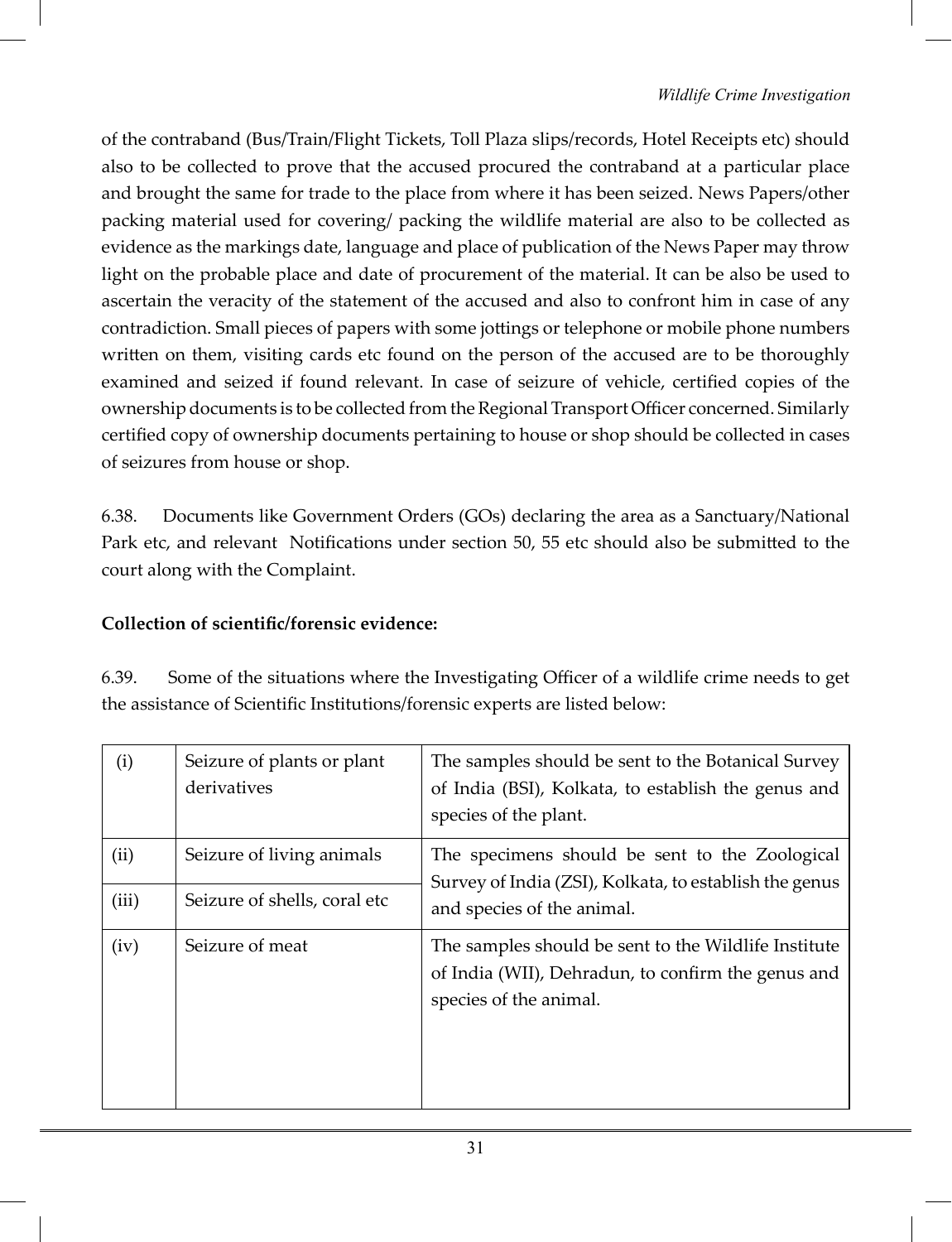| (v)   | In case of unnatural death of<br>animals                                         | Post mortem examination is to be done by the<br>Government Veterinary doctor or a team of<br>Veterinary doctors, in presence of independent<br>experts and witnesses to establish the cause of<br>death, weapon used and probable time of death. The<br>guidelines issued by NTCA and other authorities<br>concerned should be followed for carrying out Post<br>Mortem.                                                                                    |
|-------|----------------------------------------------------------------------------------|-------------------------------------------------------------------------------------------------------------------------------------------------------------------------------------------------------------------------------------------------------------------------------------------------------------------------------------------------------------------------------------------------------------------------------------------------------------|
|       |                                                                                  | Viscera should be collected and sent to the State<br>Forensic Science Laboratory for toxicological<br>examination in case of suspected poisoning cases for<br>confirmation and also to identify the poison used.                                                                                                                                                                                                                                            |
|       |                                                                                  | Viscera should be sent to the Wildlife Institute of<br>India (WII), Dehradun, for pathological examination<br>in case of deaths reported due to disease.                                                                                                                                                                                                                                                                                                    |
| (vi)  | Seizure of body parts like<br>hairs, bones, blood etc from<br>the scene of crime | The samples should be sent to Wildlife Institute of<br>India(WII), Dehradun, to find out the genus and<br>species of the animal killed.                                                                                                                                                                                                                                                                                                                     |
| (vii) | Seizure of weapons, traps,<br>tools etc used to hunt the<br>animal               | Weapons other than the fire arms should be sent<br>to the nearest Forensic Science Laboratory (FSL) to<br>establish presence of animal blood on them. Fire<br>arms should be forwarded to the nearest Police<br>Station with a report for taking necessary legal action<br>under provisions of the Arms Act. Subsequently,<br>a certified copy of the report of the Ballistic expert<br>should be collected from police and enclosed with<br>the Complaint. |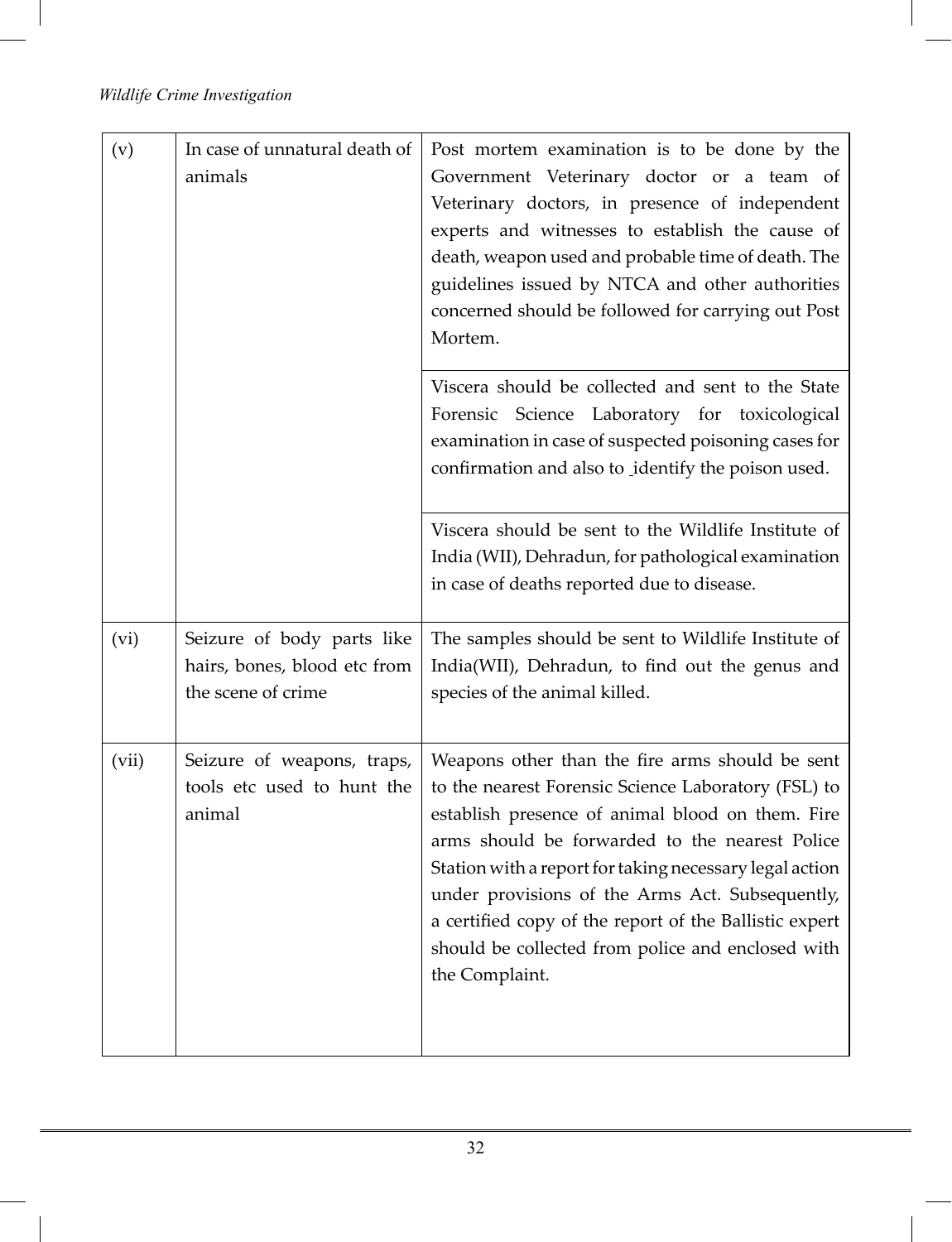| (viii) | Seizure of skins | The skin should be examined thoroughly for<br>the presence of chemicals used as preservatives.<br>Samples should be collected with the help of forensic<br>experts, wherever possible, and the samples be sent<br>to the Forensic Science Laboratory (FSL) to find out<br>the type of preservatives used.                                                                                                                                                                                                                                                                                                       |
|--------|------------------|-----------------------------------------------------------------------------------------------------------------------------------------------------------------------------------------------------------------------------------------------------------------------------------------------------------------------------------------------------------------------------------------------------------------------------------------------------------------------------------------------------------------------------------------------------------------------------------------------------------------|
|        |                  | If the animal is killed by firing, the skin should be<br>sent to the nearest Forensic Science Laboratory for<br>Ballistic examination to find out the type of fire arms<br>used, range of firing etc. Ballistic examination will<br>also establish presence of Gun Powder Residues on<br>the skin.<br>In case of tiger skin, a digital photograph should be<br>taken at right angle and sent to Wildlife Institute of<br>India (WII) to match the stripe pattern of the dead<br>animal with the camera trap repository available in<br>WII, to establish the habitat from where tiger may<br>have been poached. |

6.40. The field formations should keep in mind that WII and other scientific institutions are primarily research & training institutes. Their involvement in wildlife crime forensic examination, affects their capacity to perform their primary tasks. Therefore, wildlife articles or carcass or live animals, whose genus and species identification could be done on their morphological study, should not be sent to WII or any other institute, for identification. All Forest Officers especially the ones with biology background are qualified and competent enough to give such opinions, and their reports have same level of admissibility in courts as that of the scientists from WII or other institutes. For such identification, they may refer to the species identification protocols developed by the WII, Dehradun, and the trial courts should be explained/ convinced of it at the time of trial.

6.41. If the requisite forensic examination could be made on the basis of small sample, complete carcass or seized wildlife articles should not be sent to WII or other institute as it creates storage, and other logistical problems for these institutions. Fresh tissue, gut piles, bones, horns, antlers, hair (with follicles),teeth, claws and nails, feathers (less DNA available in downy feathers),skins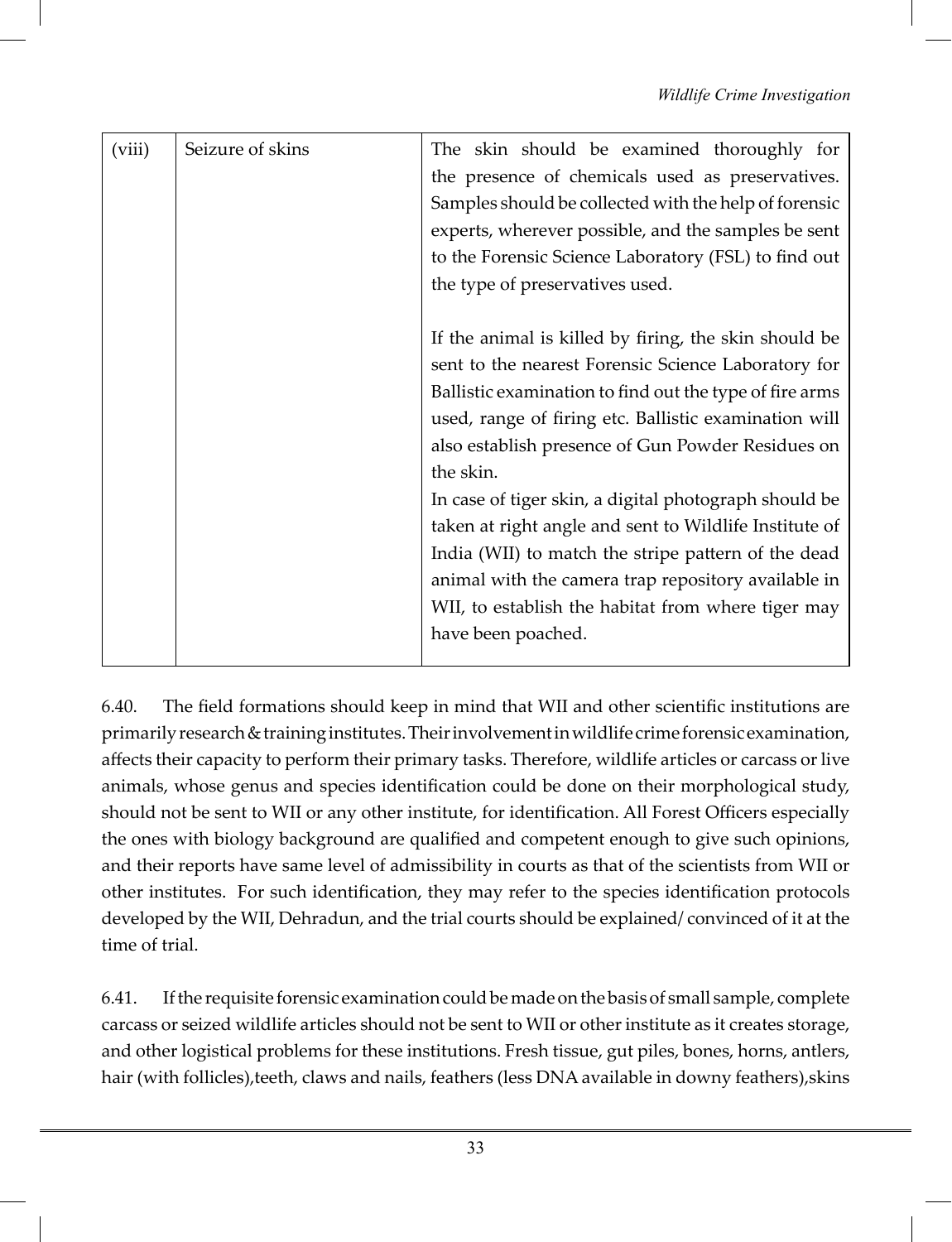(dried, salted, or tanned), blood (fresh or dried),body fluids, cooked meats, crafted items with animal parts, medicinal items, gall bladders etc. are important materials for genetic analysis.

6.42. Samples drawn for expert opinion or forensic examination should be sent with a Forwarding Note on the format at **Annexure - X**.

## **Collection of digital evidence:**

6.43. Often wildlife offenders are in possession of electronic gadgets like Laptop Computers, Mobile phones etc. Wildlife articles are also being traded on internet. These gadgets should be seized along with the wildlife contraband. Forensic examination of these gadgets may give a lot of supporting or corroborative evidence to prove the involvement of the accused or the preparation made by him in committing the crime. In one of the reported cases, the accused put up an advertisement on his website for wildlife materials which were subsequently seized from his possession. He was arrested from near a National Park and a topographical map of the National Park in question was recovered from his Laptop. The trial court found this digital evidence as strong circumstantial evidence to prove the preparation made by the accused and convicted him. The Laptops or Mobile phones seized should be packed and sealed properly and sent to the nearby cyber crime laboratory to retrieve the files/mobile phone numbers/text messages etc. The cyber forensic expert should also be asked to retrieve the deleted files.

## **Collation and analysis of the evidence collected:**

6.44. It is a very important stage in the investigation. The Investigating Officer should collate the evidence in logical sequence and analyse it to find out whether the evidence collected by him is sufficient to file a complaint in the court of law. He should assess the relevance of each piece of evidence collected and link the same with other evidences to arrive at a logical conclusion. If any missing link is found in the chain of evidence, necessary corrective action should be taken before filing the complaint. All the accused are to be located/apprehended before filing the complaint to avoid supplementary complaints.

## **Filing Complaint u/s 55 of Wild Life (Protection) Act, 1972:**

6.45. Competence of an officer to file the complaint under section 55 of Wild Life (Protection) Act, 1972, is a matter of prime importance. The complaint has to be filed primarily by the Director of Wildlife Preservation or by any officer authorised by the Central Government or by the Chief Wildlife Warden or by any other officer authorised by the State Government.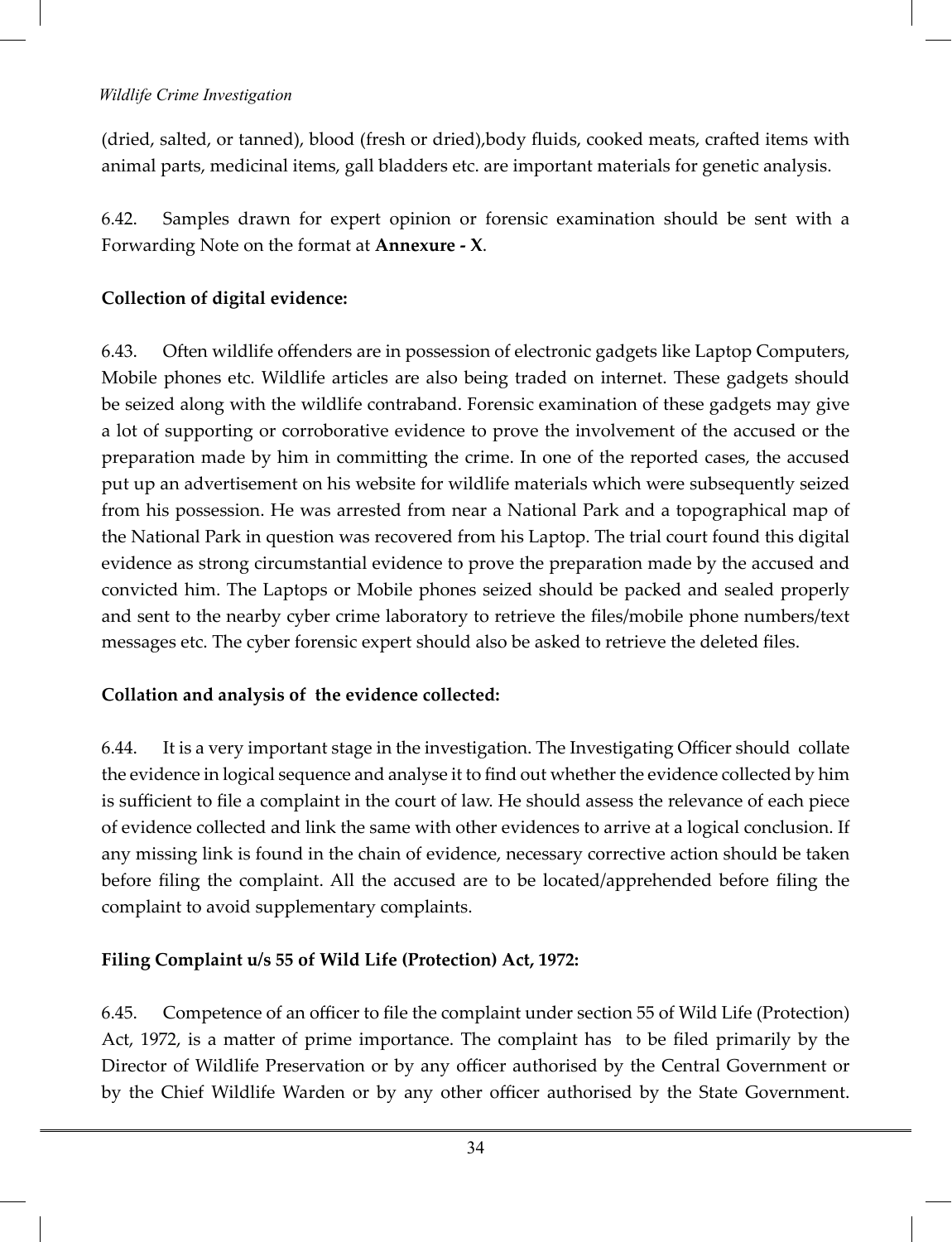Therefore, before filing the complaint, the officer filing the complaint should ensure that he is authorised to file the complaint as envisaged under section 55 of the Act.

6.46. If the accused is in judicial custody, the complaint should be filed within 60 days from the date of arrest of the accused. In case of more than one accused, 60 days period starts from the date of arrest of the first accused.

6.47. The complaint filed under section 55 of the Act, is to be treated as a complaint filed by a public servant acting or purporting to act in the discharge of his official duties as mentioned in section 200(a) of Code of Criminal Procedure (Cr.P.C).

6.48. The complaint should preferably be typed, or neatly written without any over writings, alterations etc. A model proforma of a complaint is at **Annexure -XI**.

6.49. Full details of all the accused and the role played by them individually, offences committed by each of them with relevant sections of the Act are to be narrated in the complaint. Present status of the accused like on bail, in judicial custody, absconding etc. is also to be mentioned in the complaint. If the accused is in judicial custody, name of the jail in which they are lodged should be mentioned. In case of absconding accused, efforts made by the Investigating Officer to apprehend him should be mentioned in the Complaint. Investigation officer should take action in accordance with Section 82 & 83 of Cr P.C to get an absconder declared as proclaimed offender and get his assets attached to compel him to join investigation & trial.

6.50. The complaint should be specific and without any ambiguity. Facts not supported by evidence should not be mentioned in the Complaint. Similarly, accused against whom sufficient evidence is not there should not be named in the complaint. Facts and circumstances connected to the case should be narrated in simple language, sequentially. Most importantly name of the species involved (both local name and scientific name), Schedule in which it is listed, quantum of punishment prescribed for the offence, whether the accused is a second time or habitual offender etc should be mentioned in the complaint. List of witnesses, documents and material objects should be submitted along with the complaint. The authorised officer who files the Complaint should sign all the pages of the Complaint and its annexure, if any.

6.51. Statements of all the witnesses, including the official witnesses, recorded u/s 50(8) of the Act, as per the list of witnesses, confessional statements of the accused and statements recorded by the Magistrate u/s 164 Cr.P.C, if any, should be filed along with the complaint.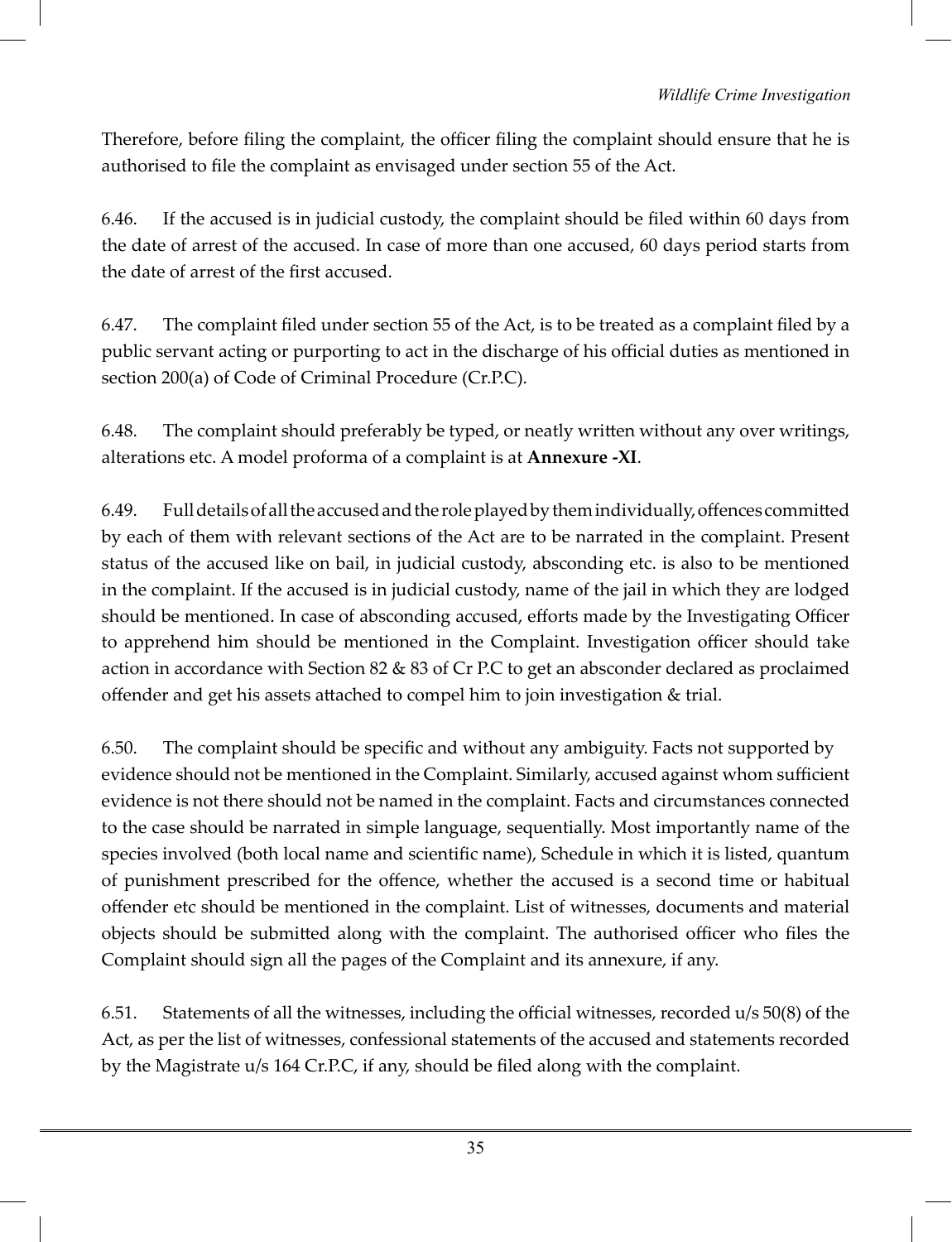6.52 All documents in original or certified copy, as per the list of documents enclosed, should be submitted along with the Complaint. A comprehensive list of documents which are to be compulsorily submitted along with the Complaint is given below:

- (i) Copy of the Government notification empowering the authorised officer to filecomplaint u/s 55 of the Act.
- (ii) Notification under Section 50 of the Act empowering the officers to conduct search, arrest and investigation.
- (iii) Sketch of the scene of crime/scene of occurrence and Crime Scene Inspection Memo.
- (iv) Where the scene of crime/scene of occurrence is a protected area like National Park, Sanctuary or a Tiger Reserve, copy of the Government Notification declaring the area as a National Park, Sanctuary or a Tiger Reserve.
- (v) In case of unnatural deaths or hunting of animals, the Post Mortem report obtained from the Government Veterinary Surgeon(s)/ Team of VSs.
- (vi) Reports of experts from Forensic Science Laboratory, Wildlife Institute of India, Zoological Survey of India, Botanical Survey of India etc.
- (vii) A sheet containing specimens of the seals used for sealing the materials seized. (viii) Copy of documents proving ownership of vehicles seized, house/shops etc from where the seizure was made.
- (ix) In case of seizure of fire arms, certified copy of the Ballistic examination report.
- (x) In case of seizure of mobile phones, the Call Data Records (CDR), only if it is relevant to the case. If these are cited as evidence, a certificate under section 65 B of Indian Evidence Act should be obtained from service providers.
- (xi) Photographs of the seized material, scene of crime/scene of occurrence or video graphs of the Post mortem etc on CDs.
- (xii) Copy of the WLOR.
- (xiii) All the other documents collected during the course of investigation which are relevant to the case in hand.
- (xiv) List of witnesses.

6.53 The complaint should have a prayer at the end praying the court to issue process against the accused and to dispose off the complaint as per the law.

6.54 Once a complaint is filed in court, there is no provision for further investigation or submission of supplementary complaints in the case.

6.55. A Flow Chart of the sequential steps to be followed by an Investigation Officer in wildlife crime investigation process is given at **Annexure - XII**.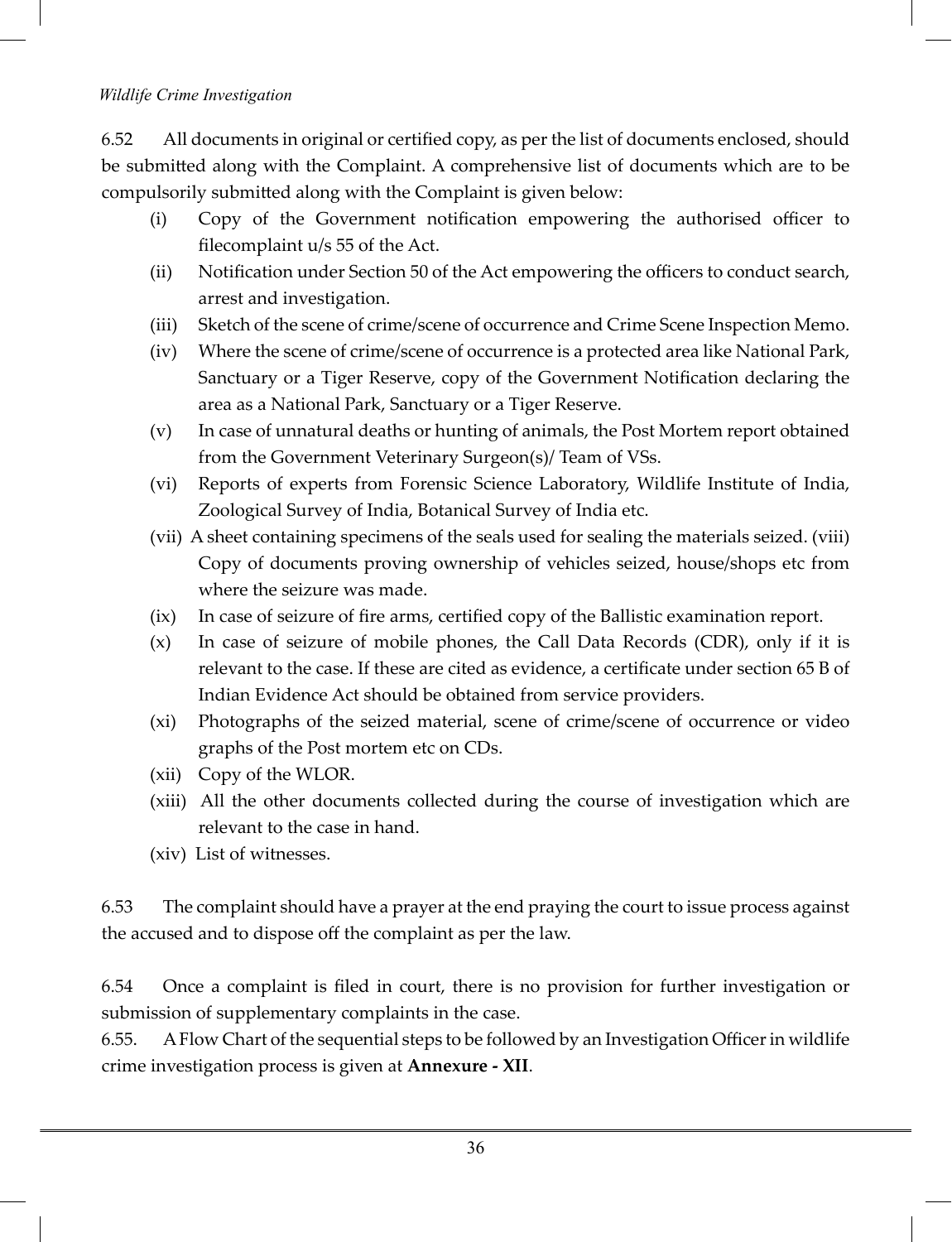# **CHAPTER - 7 Compounding of Offences**

7.1. Section 54 of the Wild Life (Protection) Act 1972, empowers the Director of Wildlife Preservation or any other officer not below the rank of Assistant Director of Wildlife Preservation as notified by the Central Government and the Chief Wildlife Warden or any other officer not below the rank of Deputy Conservator of Forests, to accept from any person against whom a reasonable suspicion exists that he has committed an offence against this Act, payment of a sum of money by way of compounding of the offence that such person is suspected to have committed. The sum of money accepted or agreed to accept as composition shall, in no case, exceed the sum of twenty five thousand rupees. On payment of such sum of money to the authorised officer, the suspected person, if in custody, shall be discharged and no further proceedings in respect of the offence be taken against him.

7.2. No offence for which a minimum period of imprisonment has been prescribed in Section 51 of WLP Act 1972, shall be compounded. That means, any offence involving wild animals listed in Schedule-I and Part-II of Schedule-II and hunting in the core area of Tiger Reserve are not compoundable.

7.3. Even in the case of compounding of an offence, the procedures prescribed in Chapters 4 & 5 should be followed. In many States it is noticed when offences are compounded, the seized property is not produced in the court and/or intimation is not given to CWLW or his authorised officer. This practice is a violation of section 50(4) of WLP Act 1972.

7.4. Rupees twenty five thousand accepted for compounding is per case and not per accused/ suspect or per offence.

- 7.5. Following procedure may be followed in compounding wildlife offences:
	- (i) Production of all seized materials, vehicles, traps, tools, weapons etc in the jurisdictional court along with the WLOR as provided under section 50(4) of WLP Act 1972
	- (ii) Interrogation of the accused/suspect in regard to the facts and circumstances related to the offence. He should voluntarily come forward for compounding of offence
	- (iii) The accused/suspect should submit a written request for compounding of offences narrating the reasons for him seeking compounding.
	- (iv) At this stage, the case file may be sent to the DCF/DFO or Asstt. Director WLP for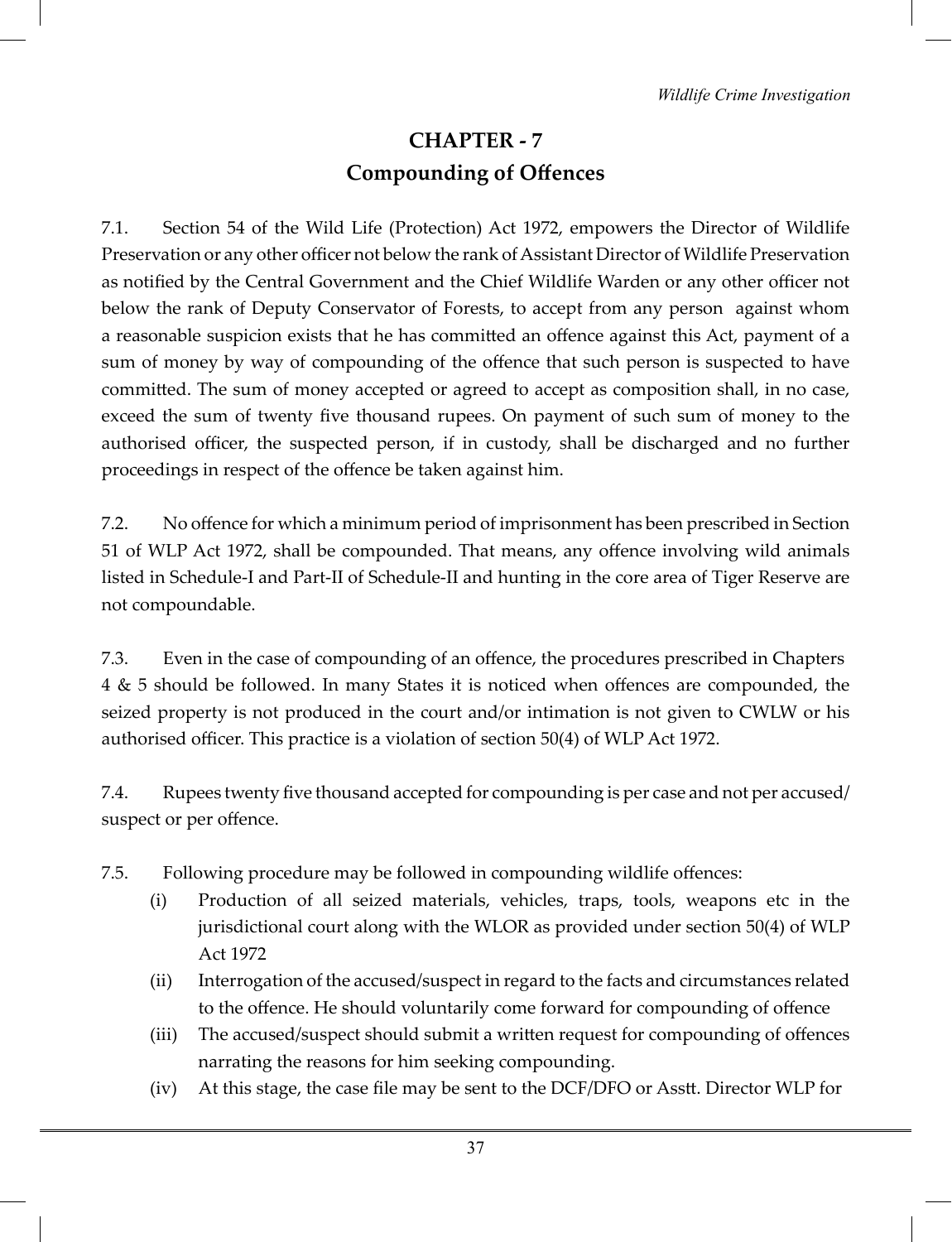compounding the offence.

- (v) The DCF/DFO/Authorised officer should analyse the evidence on record against the accused and all the facts and circumstances related to the case and issue a speaking order compounding the offence against payment of a specified sum of money.
- (vi) A copy of the compounding order may be sent to the jurisdictional court for information.

7.6. Section 60 (A) of the Act provides that the officer compounding offence may order reward to be paid to a person who renders assistance in detection of offence or apprehension of the offenders out of the sum accepted by the way of composition not exceeding fifty percent of such money.

- 7.7. Compounding of offences Dos and Don'ts:
	- (i) Compounding should not be done in a routine manner. It is an exception not a rule. Due care and diligence should be exercised while passing any order of compounding of an offence.
	- (ii) The fact that a minimum imprisonment is not prescribed should not be the sole criteria for compounding an offence. Each case should be assessed and evidence discussed in the compounding order. In cases where the accused in involved in hunting, illegal trade and habitual offender, compounding should not be resorted to.
	- (iii) Compounding of cases should be done only if the accused requests for the same citing the reasons for him to do so.
	- (iv) Compounding is only a departmental proceedings, it is neither conviction nor acquittal.
	- (v) Confiscation or release of vehicles cannot be done by the officer ordering compounding of offence.
	- (vi) Wildlife articles, traps, tools etc are to be destroyed or otherwise disposed off after taking permission from the Magistrate.
	- (vii) Section 54 of WLP Act does not say anything about confiscation of vehicle or release of vehicle; therefore, as observed by the Hon'ble Supreme Court, the same is to be ordered by the concerned Judicial Magistrate after applying his judicial mind.
	- (viii) Compounding offence under section 54 of WLP Act 1972 is not on the same footing as the compounding under Section 320 of Code of Criminal Procedure.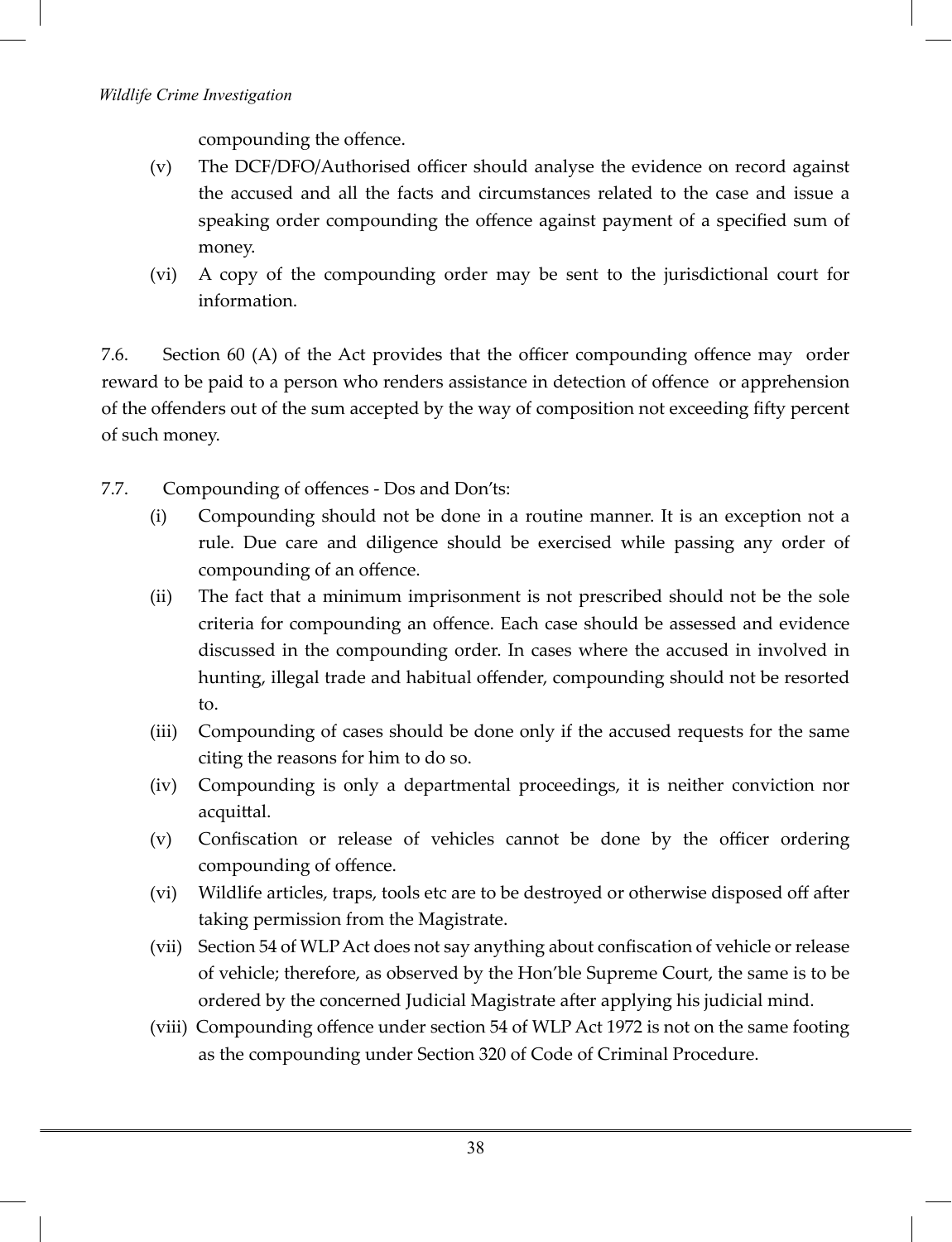# **CHAPTER - 8 Special Provisions Under Wild Life (Protection) Act, 1972**

8.1. Wild animals etc to be Government property:  $-$  As per Section 39 (1) (a), (b) & (c) of the Wild Life (Protection) Act, 1972, wild animals, other than vermin, which are hunted, kept or bred in captivity, found dead, or killed by mistake and animal articles, trophy or uncured trophy or meat derived from such animals, ivory imported into India and article made from such ivory, shall be the property of the State Government and in case of offences committed in a sanctuary or a National Park declared by Central Government such animals or animal articles are property of the Central Government. Section 39(1)(d) says vehicle weapons, trap and tools that has been used for committing an offence against this Act are also Government property. Many a times the Forest Range Officers use this section to confiscate the vehicles seized, which is wrong practice in the eye of law. Instances were also noticed where the authorised officer ordered confiscation of the vehicle at the time of compounding the offences. In the light of the recent Supreme Court judgements, it may be noted that Section 39(1)(d) would come into play only after a court of competent jurisdiction found that accusation and allegations made against the accused were true and recorded the finding that the seized article was, as a matter of fact, used in the commission of offence.

8.2. Minimum punishment prescribed under Section 51 of the Act: - Section 51 of WPA, 1972, prescribes minimum punishments for certain offences. However, it has been noticed that some of the courts are awarding punishment less than the minimum punishment prescribed. Appeals should be filed against such orders. Judicial officers should also be sensitized/ informed about the minimum punishment prescribed.

8.3. Forfeiture of case property on conviction u/s 51(2): - When a person is convicted of an offence under the Wild Life (Protection) Act 1972 , the court trying the offence may order that any captive animal, wild animal, animal article, trophy, uncured trophy, meat, ivory imported into India or an article made from such ivory, any specified plant or part or derivative thereof in respect of which an offence has been committed and any trap, tool, vehicle, vessel or weapon used in the commission of the said offence be forfeited to the State Government. This section also underlines the point that forfeiture of the case property is to be done only after conviction of the accused by the trial court. Forfeiture of property as envisaged under section 51(2) of the Act is different from the forfeiture of property derived from illegal hunting and trade under Chapter VIA.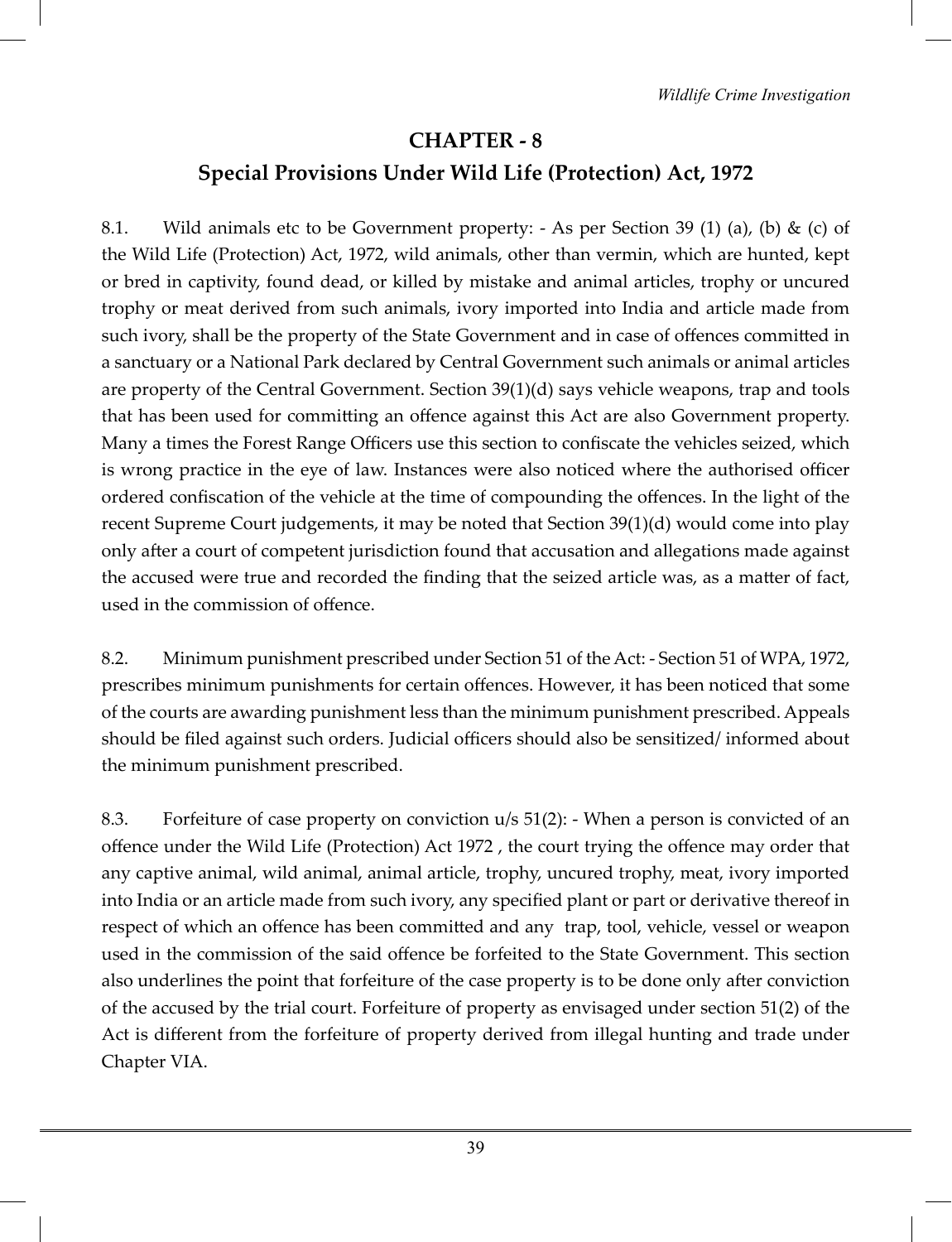8.4. Giving reward to informers by the Courts out of the proceeds of fine u/s 60-A:- When the sentence imposed by the court includes fine, the trial court can pass an order that reward be paid to a person who renders assistance in the detection of the offence or the apprehension of the offenders, out of proceeds of the fine. This provision is also applicable in case of compounding of offences by the authorized officers. In both the cases, the reward amount is restricted to 50% of the proceeds of fine.

8.5 Presumption u/s 57 of WPA 1972, in certain cases: - Where it is established that a person is in possession, custody or control of any captive animal, animal article, meat, trophy, specified plant or derivative thereof, it shall be presumed that such person is in unauthorized possession, custody and control of the same. However, It is also to be born in mind that even with shifting of burden to the accused, the primary onus to prove the case beyond reasonable doubt still rests with the prosecution.

8.6 Forfeiture of property derived from illegal hunting and trade as envisaged under Chapter VIA of the Wild Life (Protection) Act 1972, is applicable in cases where the accused has been convicted of an offence punishable with imprisonment for a term of three years or more.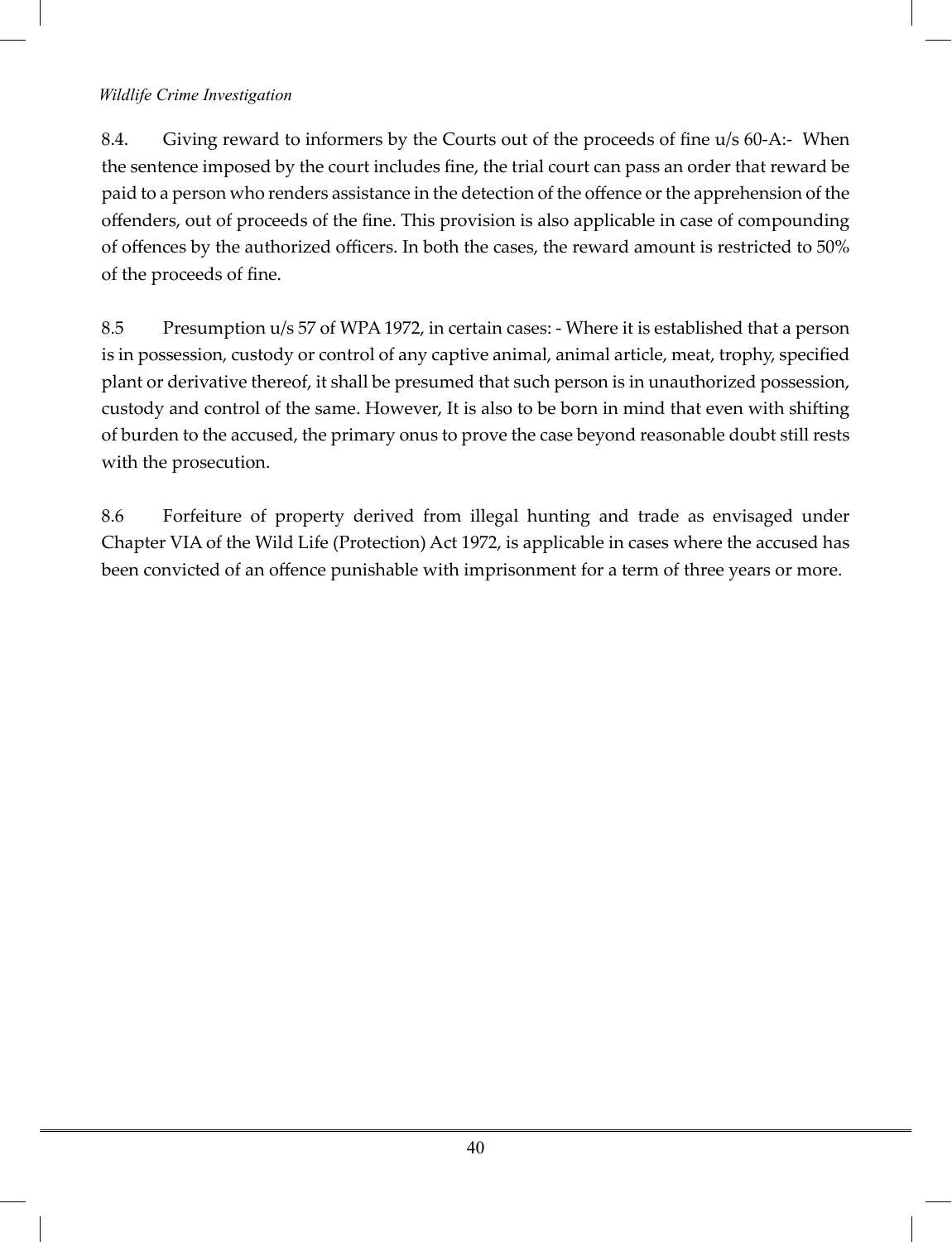# **CHAPTER - 9 Prosecution of Cases in Courts**

9.1. Trial in a cases instituted on Complaints under section 55 of the Wild Life (Protection) Act 1972, are conducted as per the provisions of Sections 244 to 248 of Code of Criminal Procedure.

9.2. Issue of process against the accused should not be delayed after filing the Complaint. The Investigating Officer and the Public Prosecutor should work together to avoid such delays. The Investigating Officer or his staff should ensure attendance of witnesses in the court on the date of hearing, brief the witnesses properly and keep a rapport with the P.P/ Magistrate for timely completion of trial.

9.3. Each court should have a forest officer designated to follow up prosecution in cases under trial, execution of processes, ensuring the attendance of witnesses and briefing them before evidence. If it not possible to spare an officer exclusively for such duty, the concerned Investigation Officer should take the requisite action and attend the court on days of hearing. He should submit a daily **Court Diary** to the jurisdictional ACF/DCF through his immediate superior on the progress in trial of cases listed in the court on that day, attendance & performance of the prosecution witnesses and public prosecutors, next date of hearing, and any other observation of relevance made by him during the trial proceedings, on format given at **Annexure - XIII**.

9.4. It has been observed that wildlife cases are pending under trial for many years due to repeated adjournments sought by the defence lawyers. I.O./designated officer should closely monitor progress of trial proceedings and request P.P. for appropriate interventions to expedite speedy completion of trial. Supervisory officers should review the cases pending under trial on quarterly basis and issue appropriate instructions.

9.5 Some important judgments by various courts in wildlife crime cases are given for reference at **Annexure - XIV**.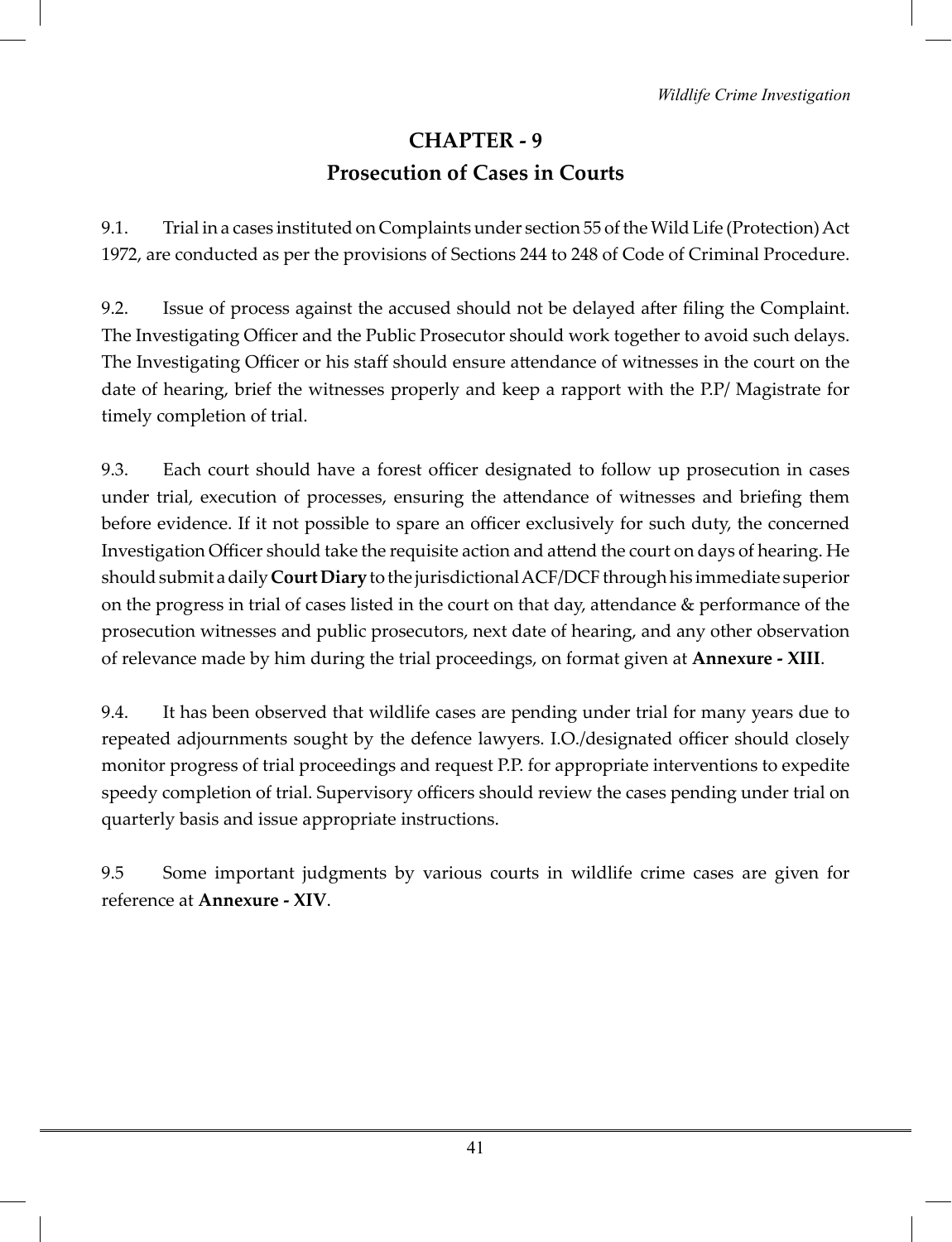## **CHAPTER - 10 Role of Supervisory Officers**

10.1. Supervisory officers are required to personally supervise the investigation so far as is possible and when necessary to visit the scene of the offence. DFO/DCF should maintain a running note-book of wildlife offences reported under his jurisdiction, in which he should enter summary of the WL OR and the salient points of subsequent investigation on regular basis. Gist of supervisory notes issued by him should also be entered in it and compliance thereto monitored. The running diary should be closed only on disposal of the case in the court.

- 10.2. Role of the Divisional Forest Officers/Dy. Conservators of Forests at Division level:
	- (i) Each Range Officer should communicate occurrence of any wildlife mortality/ wildlife offence under his jurisdiction to his immediate superior and DFO/DCF through the quickest means available. In all unnatural deaths, WL Offence Report should be lodged and investigation initiated. A copy of the WL OR should be sent to the DFO/DCF concerned, on same day. As far as possible, senior officers should visit the scene of incident personally and supervise initial investigation of the offence.
	- (ii) DCF/DFO should prepare a daily statement of wildlife offences that have taken place under his jurisdiction during past 24 hours and after review issue appropriate instructions to the Investigation Officers. A copy of such statement should be sent to Conservator of Forests/CCF of the Circle/Zone concerned for information.
	- (iii) He should conduct monthly crime meetings of Range Officers to discuss and review pending investigation and trial cases. Special efforts should be made to arrest absconders and monitor the activities of habitual offenders on bail. To compel absconders to join investigation, action under Section 82 & 82 CrPC may be initiated. Steps should also be taken for special monitoring of long pending trial/ investigation cases.
	- (iv) He should have quarterly meetings with police, judicial officers and public prosecutors to sensitize them on wildlife cases and seek their cooperation.
	- (v) Assign quarterly targets to the Range Officers for disposal of pending investigation and trial cases.
- 10.3. Role of the Conservator of Forests/ CCF at Circle/Zone level:
	- (i) Quarterly crime meetings of DCFs and ACFs, to monitor progress in pending trial and pending investigation cases. Special drives for expediting the long pending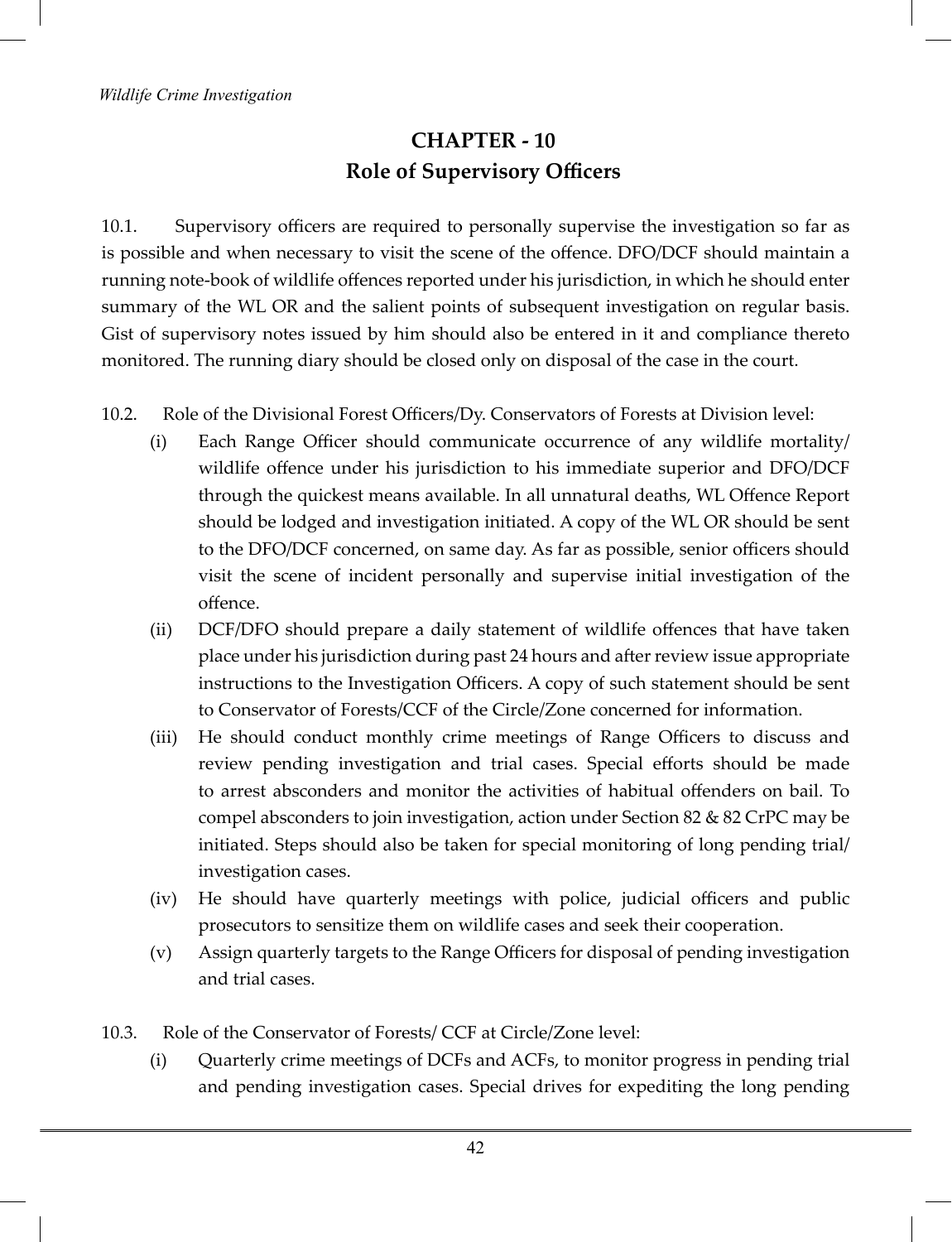cases.

- (ii) Coordinating Circle/Zonal level operations to arrest absconders and monitor activities of habitual offenders etc.
- (iii) Liaise with police and other agencies to share intelligence arrest absconders, summoning witness etc.
- (iv) Maintaining crime data and dissemination of intelligence among the Divisions. Creation of WL Crime data base at Circle/Zonal Level.
- 10.4. Role of the PCCF/CWLW at State Level:
	- (i) Crime meetings of Conservators/CCF of Forests once in six months to review the progress in WL cases under trial and investigation.
	- (ii) Creating a Special Monitoring Cell to monitor of WL cases under investigation especially involving organized networks or/and Inter-state ramifications, and monitoring pending trial cases. Creation of State Wildlife Crime Database.
	- (iii) Coordinating State Level operations including joint operations with police to apprehend absconders and monitoring the activities of habitual offenders.
	- (iv) Coordination with WCCB, in investigation of organised wildlife crime and cases with trans - border ramifications.

10.5. Case Diaries: - Case diaries are effective tools with supervisory officers to get regular updates on investigation of cases, monitor progress and issues guidance/ directions whenever required. Though the forest officers are not bound to write case diaries, however, adoption of this practice will go a long way to inculcate professionalism in wildlife crime investigation and also have a better supervision over investigation by superior officers through timely interventions. Therefore, the Investigating Officers (Range Officer/ACF) should be encouraged to maintain a Case Diary ( Refer to Section 172 CrPc), to keep record of their daily efforts in investigation of the case. The Case Diaries are to be serially numbered and prepared in duplicate. The original should be maintained in the case file and duplicate should be sent to the ACF/DCF for his information and instructions for further course of investigation. Case Diaries are to be written from the date of seizure/apprehension of accused, to the date on which the complaint is filed. Each Case Diary should contain details of the investigation conducted on that day, like places visited, names and addresses of the witnesses examined, details of documents collected, petitions filed in the court, letters/notices sent, gist of statements recorded & facts revealed by the accused /suspect during interrogation, directions of supervisory officers & action taken thereon etc. Case Diary is also useful for the Investigating Officers for refreshing their memory at the time of trial. A model Case Diary format is enclosed as **Annexure - XV**.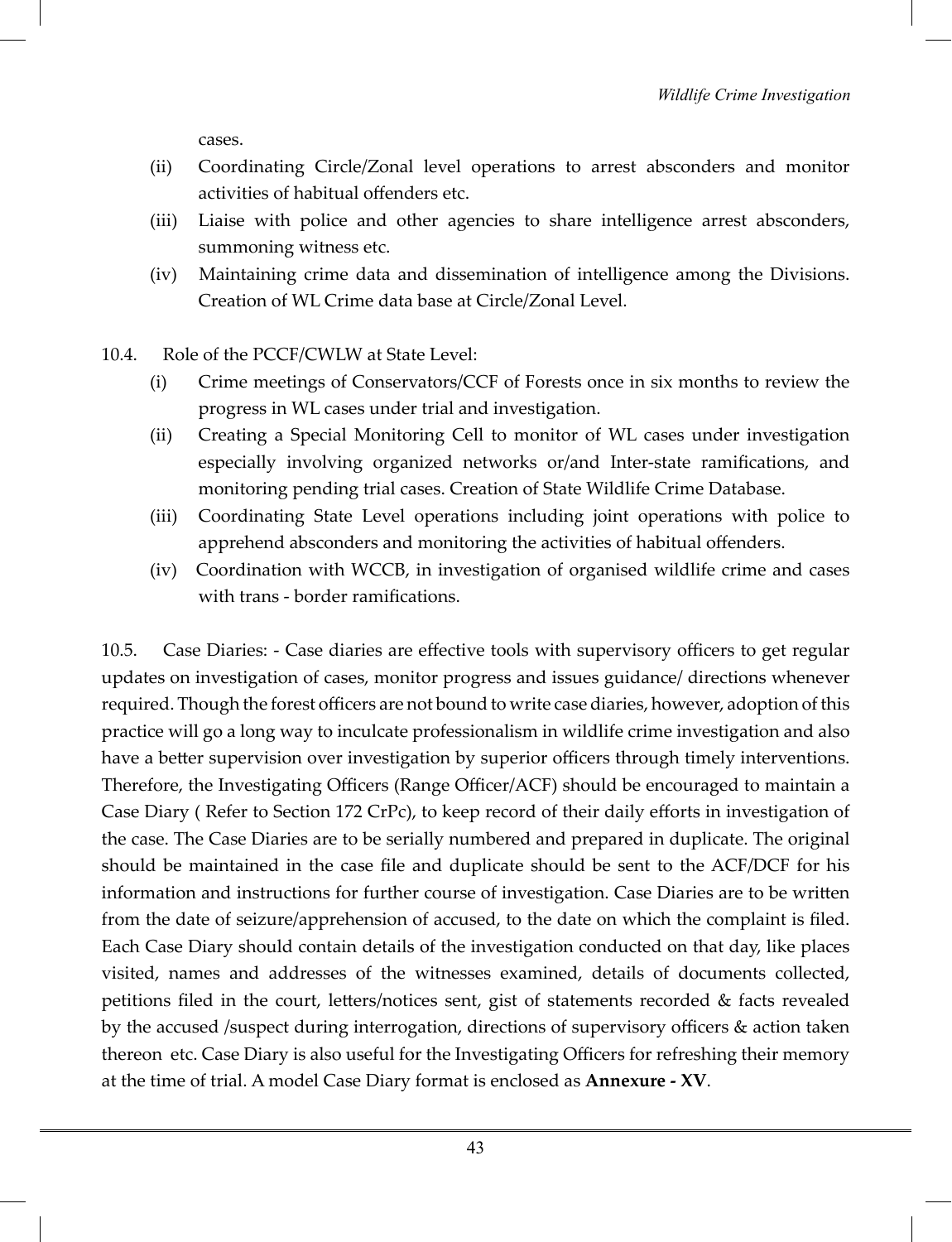# **CHAPTER - 11 Post Trial Action**

11.1. When final order is given by the trial court in a wildlife crime case, a copy of the judgement should be obtained and analysed by the DCF/ACF concerned and forwarded to the next higher formations with his comments.

11.2. In case of conviction, it should be ensured that the quantum of punishment imposed is adequate. In case of inadequacy of punishment, it should be brought into the notice of senior officers and an appeal against the judgement should be filed in the jurisdictional Sessions Court or High Court as the case may be.

11.3. In case of adequate punishment, Head of the Forest Department may consider sanctioning suitable cash rewards to the officials who were instrumental in the detection/ investigation/ trial of the case.

11.4. In case of acquittal, the matter should be referred to the legal cell with the comments of the DCF for filing appeal against the acquittal within the period of limitation. Short comings in all acquittals should be listed out and discussed in the next crime meeting at the Division level, so that similar mistakes are not repeated in future.

11.5. In acquittal cases, where there is no scope of filing an appeal, the reasons for acquittal should be analysed carefully and responsibility fixed on the Investigating Officer for the lapses, if any, on his part.

11.6. In case of conviction, a **History Sheet** of the accused should be prepared and maintained at Range and Division level. Standard format for a History Sheet is given at **Annexure-XVI**.

11.7. When a History Sheeter is released from prison, his activities should be regularly monitored by the Range officer concerned. Intimation of conviction should also be given to the police Station under whose jurisdiction the convict normally resides and a copy of the History Sheet should be provided to keep surveillance on his activities.

11.8. Activities of the accused on bail or released from jail after the imprisonment period, should be regularly monitored. If they are not found at the given address for long time, the wildlife habitats of his usual resort should be alerted for preventive steps. Movement of a History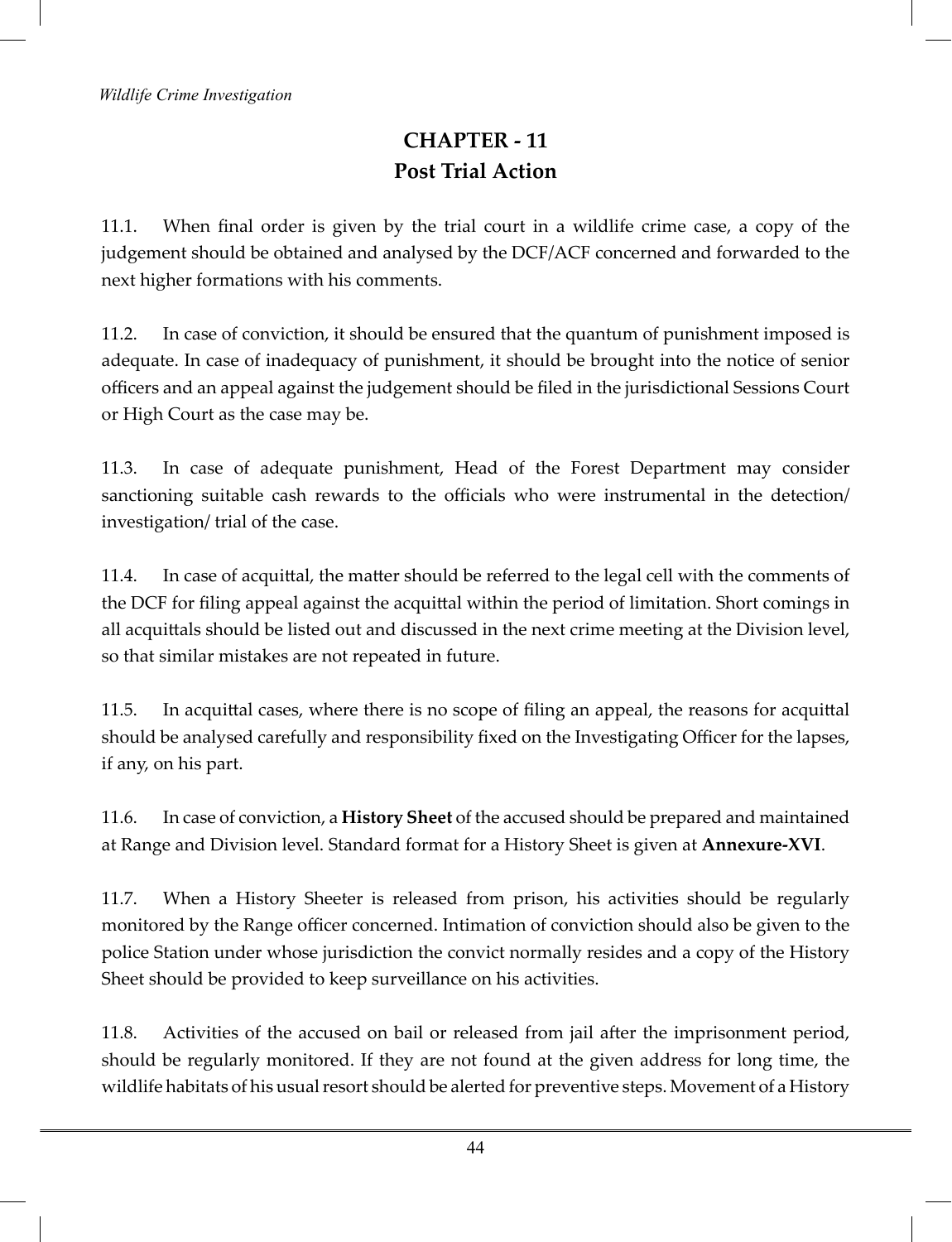Sheeter to a new location especially near a wildlife habitat, even for temporary period, should be intimated to jurisdictional DFO/RFO/SHO to keep watch over his activities and report. A standard format for such intimation through an **Information Sheet** is placed at **Annexure-XVII**

11.9. Photo database of the convicts and habitual offenders should be prepared at the Divisional & State Level and shared with WCCB and NTCA for wider circulation in the country.

11.10. Money laundering in India is criminalized under Prevention of Money Laundering Act (PMLA). Wildlife crime is driven by huge profits generated in its illegal trade. Such illegal proceeds are often laundered to disguise their illegal origin. The original criminal act from which the criminal proceeds are generated is called predicate offence, whereas the activity of disguising the criminal origins of the proceeds of crime is called money laundering. Wild Life (Protection) Act (Section 51) read with Sections 9/ 17A/ 39/44/48/49B, are listed as predicate offences under the Schedule of the PMLA. However, only officers of the Directorate of Enforcement (ED) are empowered to investigate cases under PMLA. WCCB has been designated as Nodal Agency by the ED for coordinating action under PMLA in wildlife offences. Therefore, proposals for action against the accused under PMLA should be sent to WCCB for requisite action.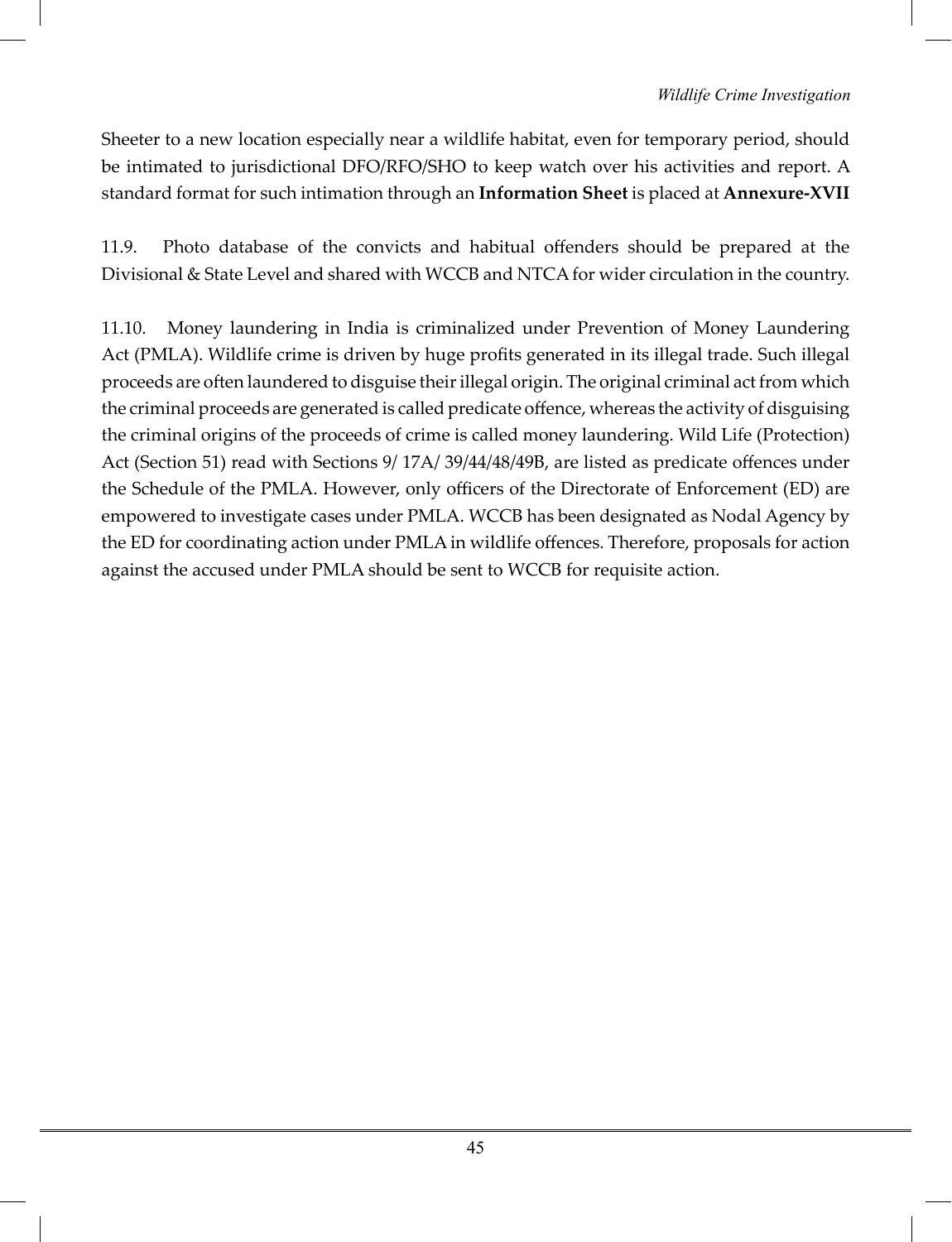# **ANNEXURE - I Source Register**

|                |                                                | <b>SOURCE CODE</b> |  |  |  |
|----------------|------------------------------------------------|--------------------|--|--|--|
| $\mathbf{1}$   | Full name and parentage, age                   |                    |  |  |  |
| 2              | Aliases/nick names, if any                     |                    |  |  |  |
| $\mathfrak{Z}$ | Residential address                            |                    |  |  |  |
| $\overline{4}$ | Mobile phone / telephone number<br>for contact |                    |  |  |  |
| 5              | E-mail                                         |                    |  |  |  |
| 6              | <b>Educational qualifications</b>              |                    |  |  |  |
| 6              | Profession                                     |                    |  |  |  |
| 7              | Motives/weaknesses                             |                    |  |  |  |
| 8              | Reliability                                    |                    |  |  |  |
| 9              | Criminal history (if any)                      |                    |  |  |  |
| 10             | Remarks (if any)                               |                    |  |  |  |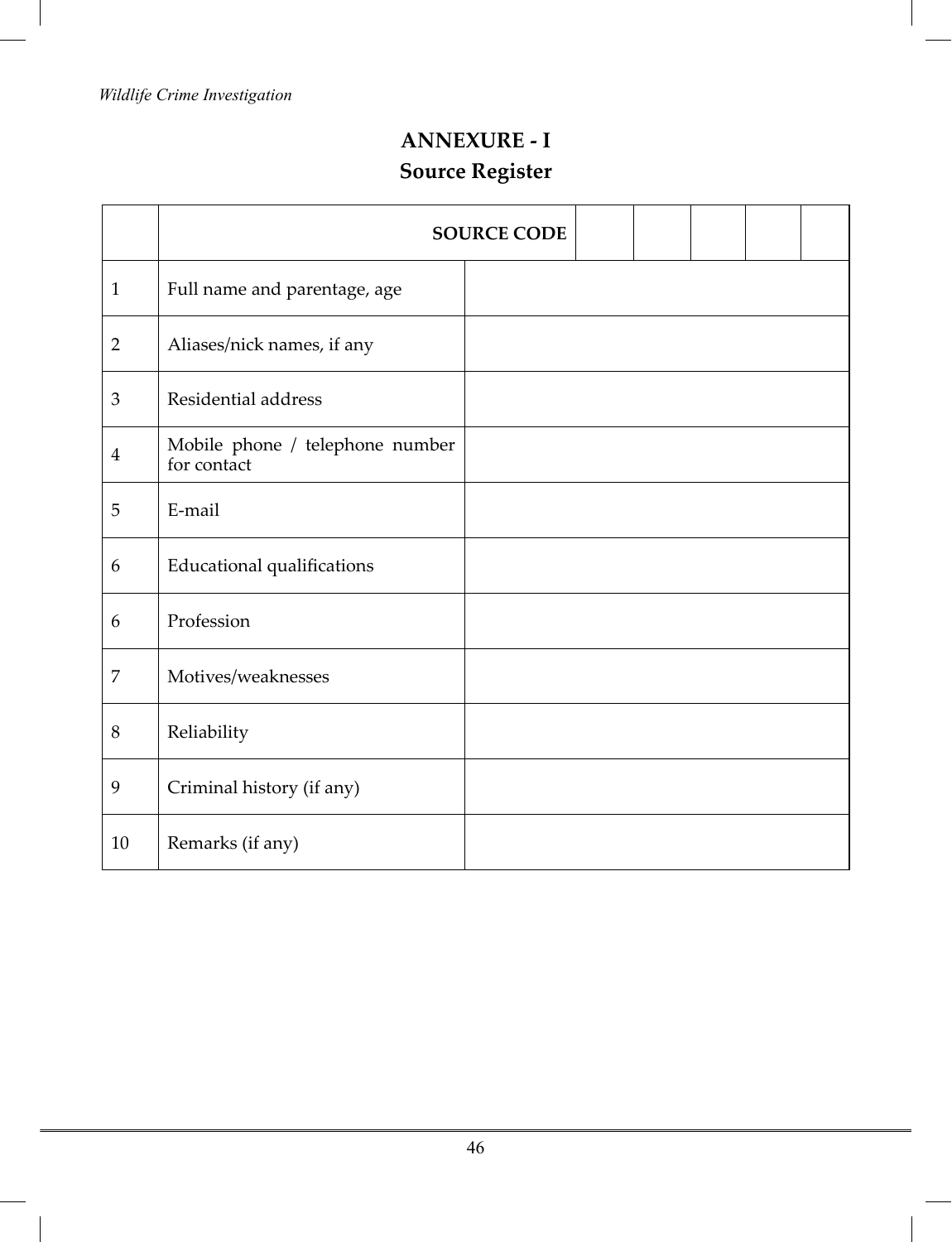# **ANNEXURE-II List of the Offices of Wildlife Crime Control Bureau**

| Office<br>Address ad contact details |                                                                                                                                                                                                          | <b>States/UTs covered</b>                                                                                        |
|--------------------------------------|----------------------------------------------------------------------------------------------------------------------------------------------------------------------------------------------------------|------------------------------------------------------------------------------------------------------------------|
| <b>BHQ</b>                           | Additional Director, Wildlife Crime Control<br>Bureau, 2 <sup>nd</sup> Floor, Trikoot - 1, Bhikaji Cama<br>Place, New Delhi -110066.<br>Telephone: 011 - 26182483 - 85<br>Fax:<br>$011 - 26160751$       | All India Jurisdiction.                                                                                          |
| Southern<br>Region                   | <b>Regional Deputy Director</b><br>Wildlife Crime Control Bureau /<br>Southern Region, C2A, Rajaji Bhavan,<br>Besant Nagar, Chennai-600090.<br>Telephone: 044 - 24916747<br>Fax: 044 - 24463477          | Andhra Pradesh, Karnataka,<br>Tamil Nadu, Kerala,<br>Puducherry and Andaman &<br>Nicobar Islands.                |
| Eastern<br>Region                    | Regional Deputy Director,<br>Wildlife Crime Control Bureau /<br>Eastern Region, Nizam Palace,<br>2nd MSO Building, 6th Floor,<br>A.J.C Bose Road, Kolkata-700020.<br>Telefax: 033 - 22878698             | Assam, Bihar, Meghalaya,<br>Manipur, Mizoram,<br>Nagaland, Sikkim, Tripura,<br>Arunachal Pradesh, West<br>Bengal |
| Western<br>Region                    | Regional Deputy Director<br>Wildlife Crime Control Bureau/<br>Western Region, Room No.501/B,<br>V th Floor, Kendriya Sadan Building,<br>CBD Building, Belapur, Mumbai-4000614<br>Telefax: 022 - 26828184 | Goa, Gujarat, Maharashtra,<br>Daman & Diu, Dadar &<br>Nagar Haveli.                                              |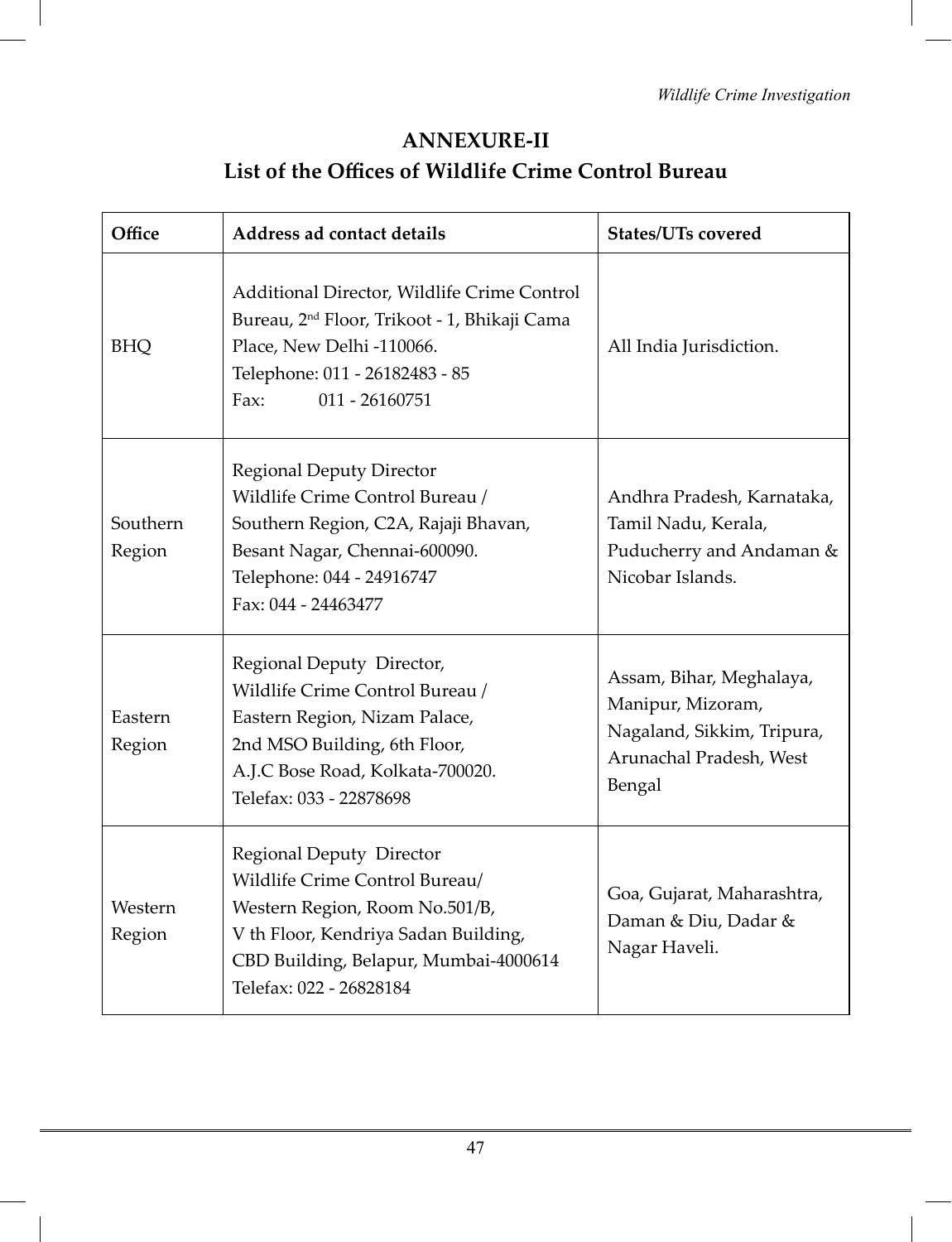| Central<br>Region  | Regional Deputy Director,<br>Wildlife Crime Control Bureau /<br>Central Region, R.F.R.C<br>Mandla Road, T.F.R.I. Campus<br>Jabalpur- 482021.<br>Telefax: 0761 - 2840689. | Chattisgarh, Jharkhand,<br>Madhya Pradesh, Odisha.                                                         |
|--------------------|--------------------------------------------------------------------------------------------------------------------------------------------------------------------------|------------------------------------------------------------------------------------------------------------|
| Northern<br>Region | Regional Deputy Director,<br>Wildlife Crime Control Bureau /<br>Northern Region, Bikaner House,<br>Shahjahan Road, New Delhi-110011.<br>Telefax: 011 - 23384556          | Haryana, Himachal Pradesh,<br>Rajasthan, Uttarakhand,<br>Uttar Pradesh, Jammu &<br>Kashmir, Panjab, Delhi. |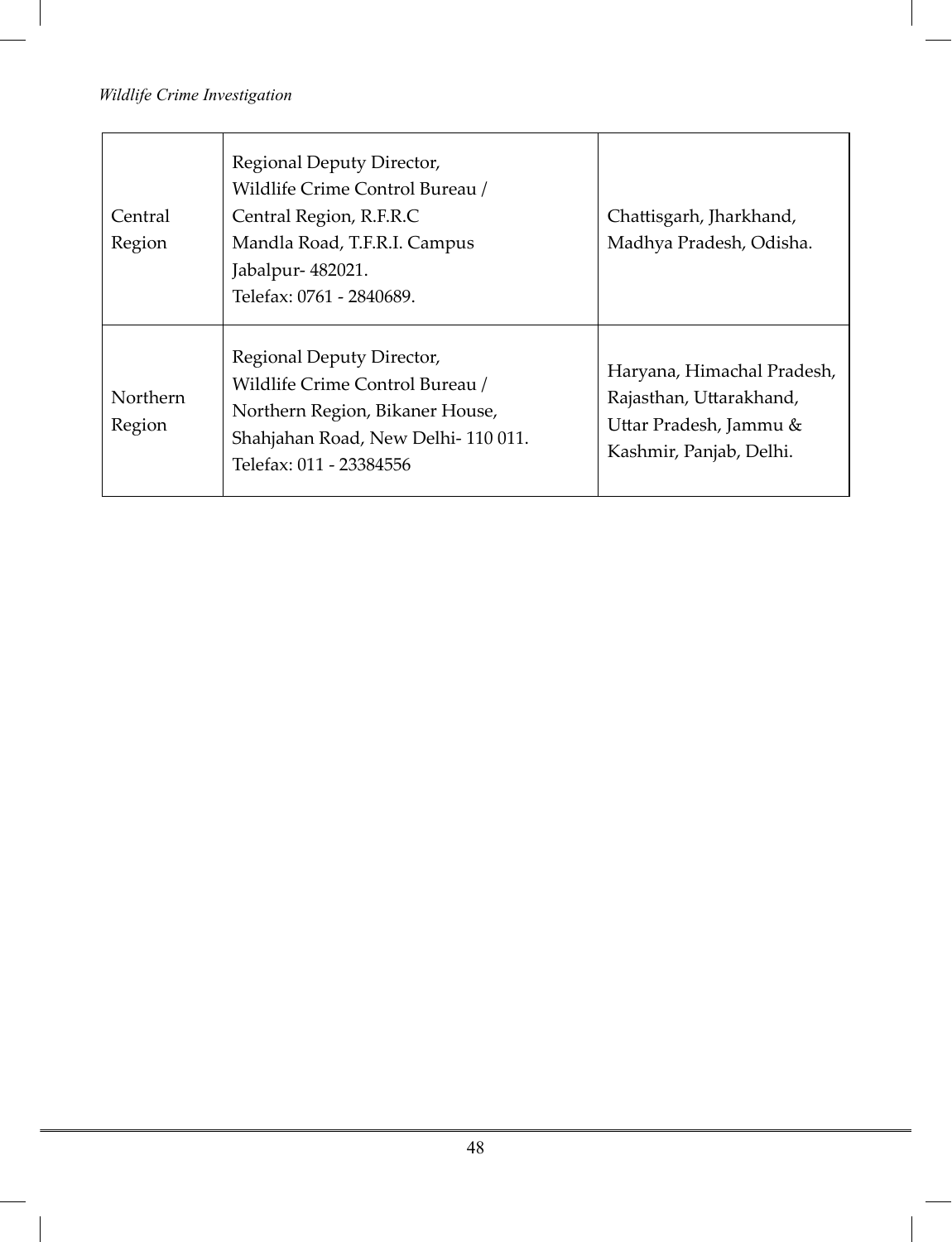### **ANNEXURE-III Wildlife Offence Report (WLOR)**

- 1. Name of the Forest Range: and Division
- 2. WLOR number and date:
- 3. Place of detection/seizure :
- 4. Date on which the offence was detected or the seizure effected :
- 5. Details of articles seized:
- 6. Nature of the offence and Sections of law :
- 7. Name, parentage and full residential address of the accused/suspects :
- 8. Whether the accused/suspect was arrested, if so, by whom :
- 9. Place and time of arrest of the accused/ suspect.  $\qquad \qquad :$
- 10. Names and addresses of independent witnesses, if any.
- 11. Whether intimation was given to the Chief Wildlife Warden or the authorised officer:
- 12. Where or in whose custody the seized properties are kept/detained :
- 13. Details of the incident/offence reported:

 **Name & Designation of the officer sending the Offence Report to the Court**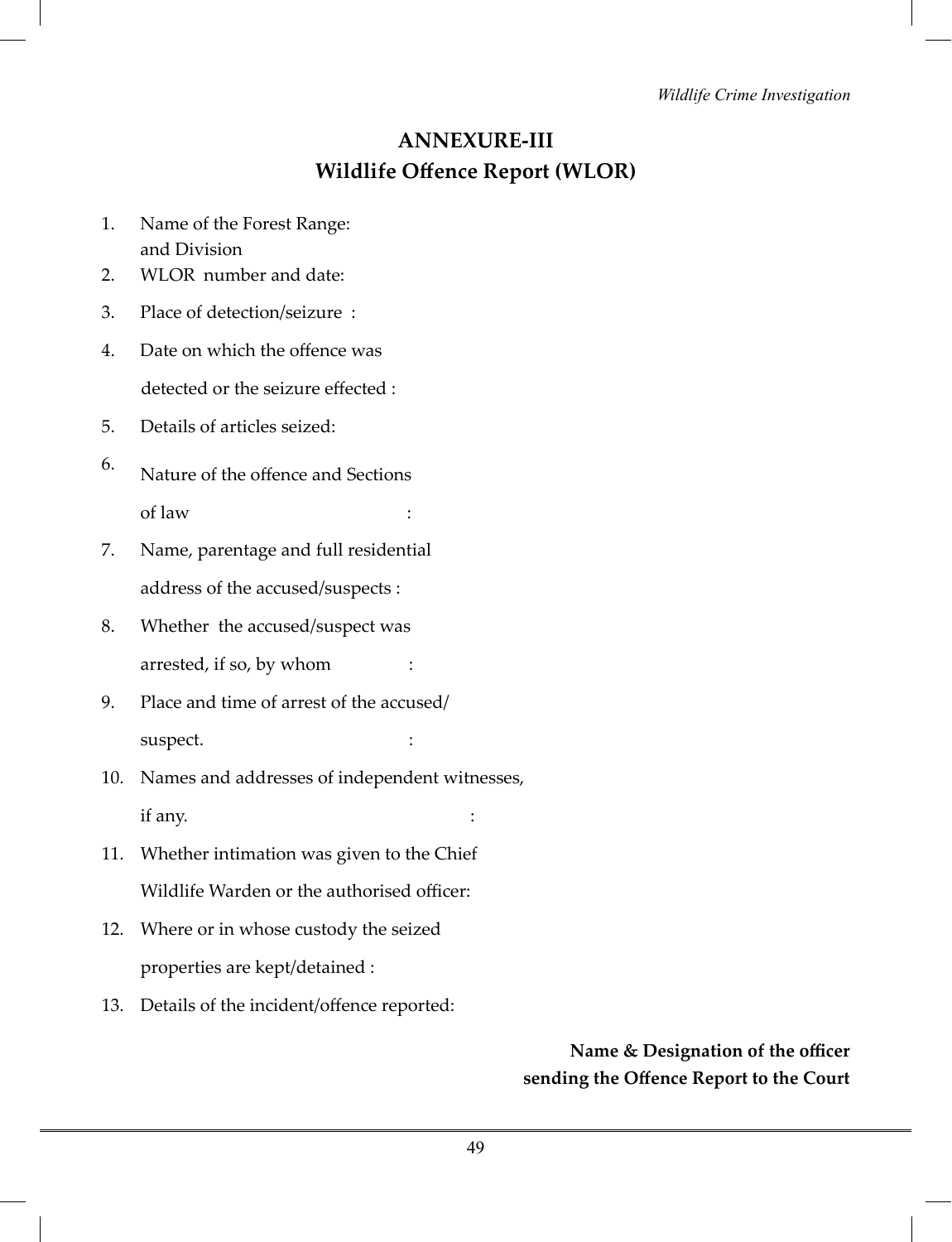#### Enclosures

- 1. Original Search and Seizure Memo in \_\_\_\_pages.
- 2. Arrest cum Personal Search Memo in \_\_\_\_pages.
- 3. Confession Statement of the accused in \_\_\_\_\_\_pages.
- 4. Crime Scene Inspection Memo, photographs and sketch map of the scene of crime.
- 5. List of properties seized with markings forwarded to the Court.

To The Chief Judicial Magistrate/JMFC (Place & address)

Copy to :-

- 1. The Dy. Conservator of Forests\_\_\_\_\_\_
- 2. The Conservator of Forests\_\_\_\_\_\_\_\_\_\_
- 3. The Chief Wildlife Warden, \_\_\_\_\_\_\_\_\_\_State
- 4. The Additional Director, WCCB, New Delhi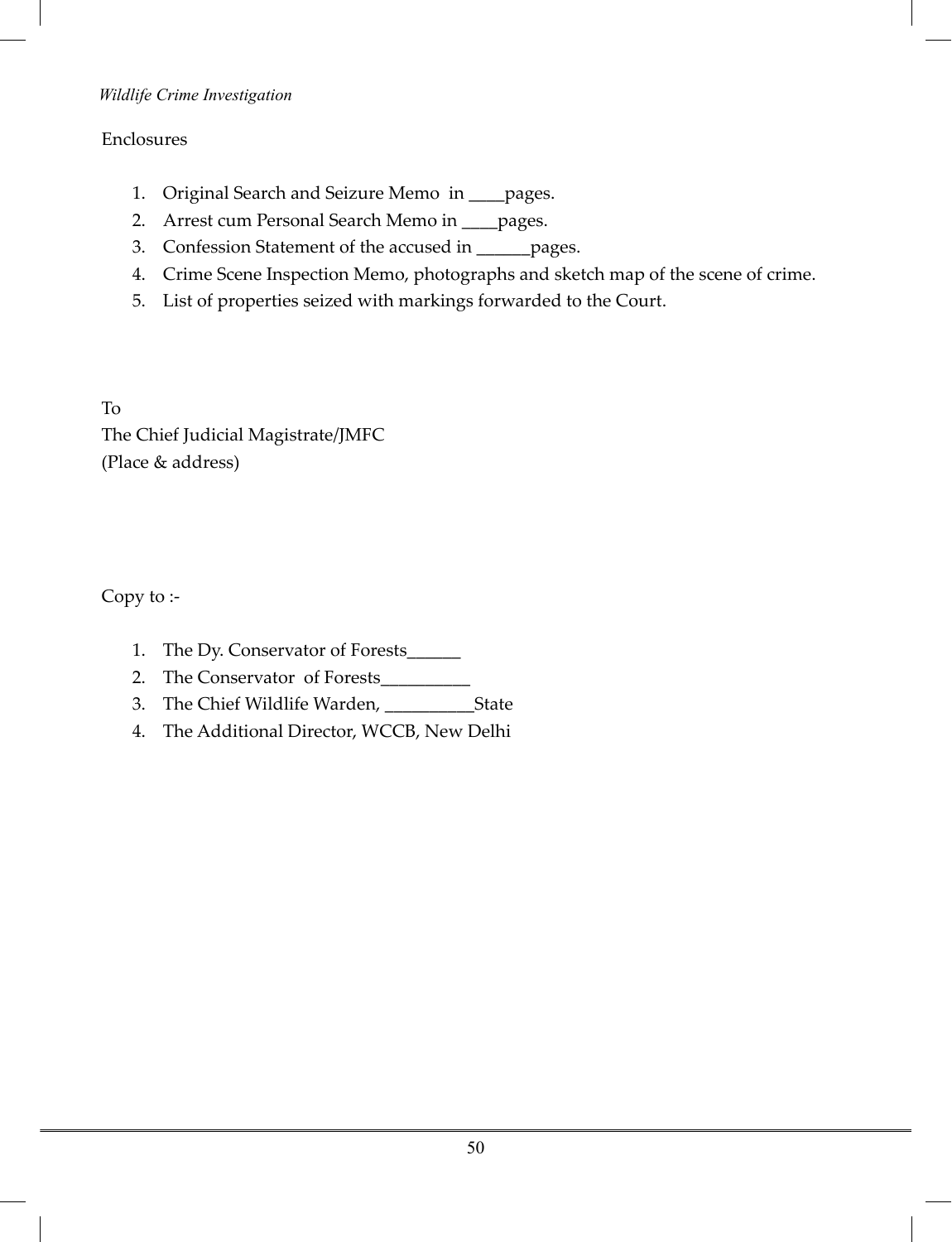#### **ANNEXURE-IV**

**MODEL SEARCH AND SEIZURE MEMO U/S 50 (1) OF THE WILD LIFE (PROTECTION) ACT 1972, PREPARED AT …………………………** (Name of the place) **ON …………….** (Time & date on which the seizure was made).

Today,  $(1)$  at about  $(2)$  hrs, the Forest Range Officer,  $(3)$  Forest Range, received a telephonic information from a person who did not want to disclose his identity that two persons named  $(4)$  and  $(5)$  who are currently staying at  $(6)$ are in illegal possession of wildlife materials like  $(7)$  and that they are trying to sell the same for pecuniary benefits. As described by the informer,  $(8)$  is  $(9)$  and  $(9)$ (10)\_\_\_\_\_ is\_\_\_\_\_(11)\_\_\_. It was also informed by the informer that the transaction is likely to take place at  $\underline{\hspace{1cm}}(12)$  at about  $\underline{\hspace{1cm}}(13)$  hrs today.  $\underline{\hspace{1cm}}(14)$  is a wild animal listed in Schedule \_\_\_ at Sl. No. \_\_\_\_ and hunting of \_\_\_(15)\_\_\_\_\_\_, illegal possession and trade of animal articles made of the  $(16)$  or its body parts, trophies made of  $(17)$  or its body parts etc are offences under Wild Life (Protection) Act 1972 and the animal articles/ trophies of \_\_\_\_\_(18)\_\_\_\_\_, in respect of which an offence against the Wild Life (Protection) Act 1972 appears to have been committed, are to be seized under Section  $50(1)(c)$  of the Wild Life (Protection) Act 1972. As the above information is a reasonable ground for believing that the said  $(19)$  and  $(20)$  have committed an offence against the Wild Life (Protection) Act 1972, it was decided to proceed to \_\_\_\_(21)\_\_\_\_\_\_\_\_ and to seize the said animal articles and trophies, if required. Shri \_\_(22)\_\_\_\_\_\_\_\_\_\_, Forest Range Officer secured the presence of Shri \_\_\_\_(23)\_\_\_\_\_\_\_\_ and Shri \_\_\_(24)\_\_\_\_\_\_ to act as independent witnesses to the search and seizure operation. Shri <sub>(25)</sub>, Forest Range Officer informed the independent witnesses about the seizure and its legal provisions and they have agreed to act as independent witnesses to the seizure proceedings. The above said independent witnesses and the following officers of \_\_\_(26)\_\_\_\_\_\_\_ Forest Range proceeded to \_\_\_(27)\_\_\_\_\_\_\_\_ in office vehicle bearing Registration Number  $(28)$  at about  $(29)$  hrs on  $(30)$   $(30)$ 

- (1) Shri<br>Forest Range Officer
- (2) Shri\_\_\_\_\_\_\_\_\_\_\_\_\_\_\_\_\_\_\_\_\_\_\_\_\_\_\_\_\_\_\_\_\_\_\_\_\_\_ Forester
- (3) Shri \_\_\_\_\_\_\_\_\_\_\_\_\_\_\_\_\_\_\_\_\_\_\_\_\_\_\_\_\_\_\_\_\_\_\_\_\_\_ Forest Guard
- (4) Shri\_\_\_\_\_\_\_\_\_\_\_\_\_\_\_\_\_\_\_\_\_\_\_\_\_\_\_\_\_\_\_\_\_\_\_\_\_\_\_ Forest Guard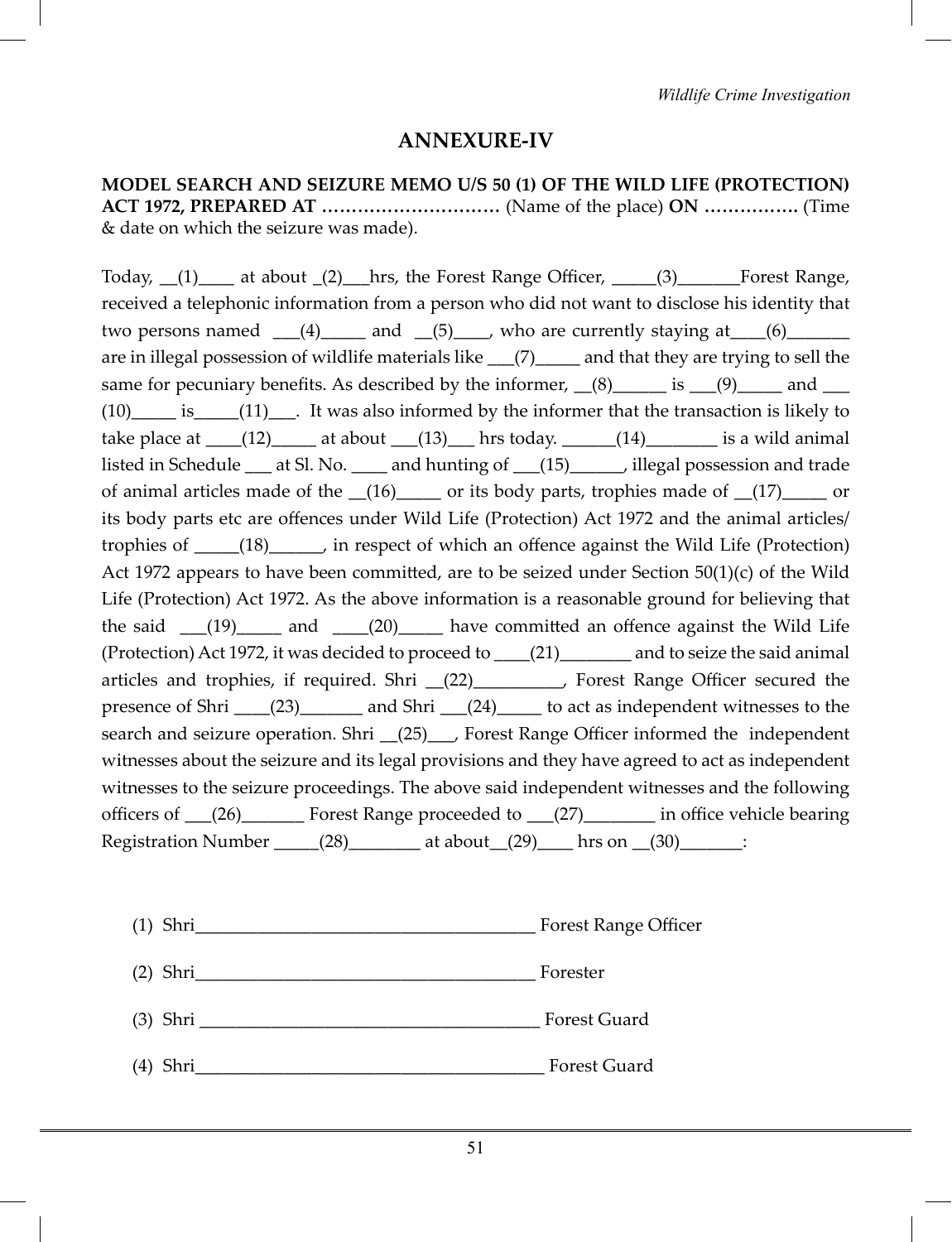The team along with the independent witnesses reached  $\qquad (31)$  at about  $(32)$ hrs on  $(33)$  and took positions at visible distance around the  $(34)$  and kept watch. At about  $(35)$  hrs, one person of  $(36)$  and another person of  $(37)$ carrying a  $(38)$ -colour shoulder bag reached  $(39)$  and stood near  $(40)$ . Immediately, Shri \_\_(41)\_\_\_ Forest Range Officer and other team members and the independent witnesses surrounded the above said persons who were standing near \_\_\_(42)\_\_\_\_. On seeing the Forest Range Officer and other officials in uniform, they became frightened and tried to run away carrying the  $(43)$  colour bag. The Forest Range officers and other officials detained them. On questioning, the person with  $(44)$  replied that his name is  $(45)$  and that he is residing at  $(46)$ \_\_\_\_\_\_. On questioning, the other person with  $(47)$ \_\_\_\_\_ replied that his name is  $(48)$  and that he is residing at  $(49)$  . Shri  $(50)$  Forest Range Officer asked them whether they are in possession of any wild animals or animal articles to which the person who gave his name as \_\_\_(51)\_\_\_\_\_ replied that they are in possession of \_\_\_(52)\_\_\_\_\_ which are kept in the\_(54)\_\_\_ colour bag carried by the person who gave his name as (55)\_\_\_\_\_. As instructed by the Forest Range Officer \_\_\_\_(56)\_\_\_\_\_\_ himself opened the bag and took out the following items:

- (1)
- (2)
- (3)

(Description of the articles, like number, size, weight, texture, colour, smell etc as applicable)

When questioned further by the Forest Range Officer, \_\_\_\_\_\_\_(57)\_\_\_\_\_\_\_ and \_\_\_\_\_\_\_ (58)\_\_\_\_\_\_\_ informed that they do not have any licence for keeping the said articles in their possession or for processing or trading the same. They bought the articles from one \_\_\_\_  $(59)$  for Rs.  $(60)$  some 2-3 months back and they brought the articles to  $(61)$ for selling the same to one  $\qquad$  (62)  $\qquad$  for Rs. (63) and that they were waiting for the said \_\_(64) \_\_\_\_\_ to come and collect the articles and that time the Forest department officials surrounded and caught them.  $\frac{-(65)}{2}$  further informed the Forest Range Officer that the said  $(66)$  is resident of  $(67)$  and his mobile number is  $(68)$   $(69)$   $(69)$ told the Forest Range Officer that the mobile number of  $(70)$  is  $(71)$ . When asked about the source of money for purchasing the animal articles in question,  $(72)$  replied that the money was contributed by each of them out of their personal savings. Both \_\_(73)\_\_\_\_\_ and  $(74)$  pleaded with the Forest Range Officer that they may be excused in this case and that they will not repeat this again. As  $(75)$  and  $(76)$  are not having any valid licence for keeping the above animal articles in their possession and for processing or trading the same,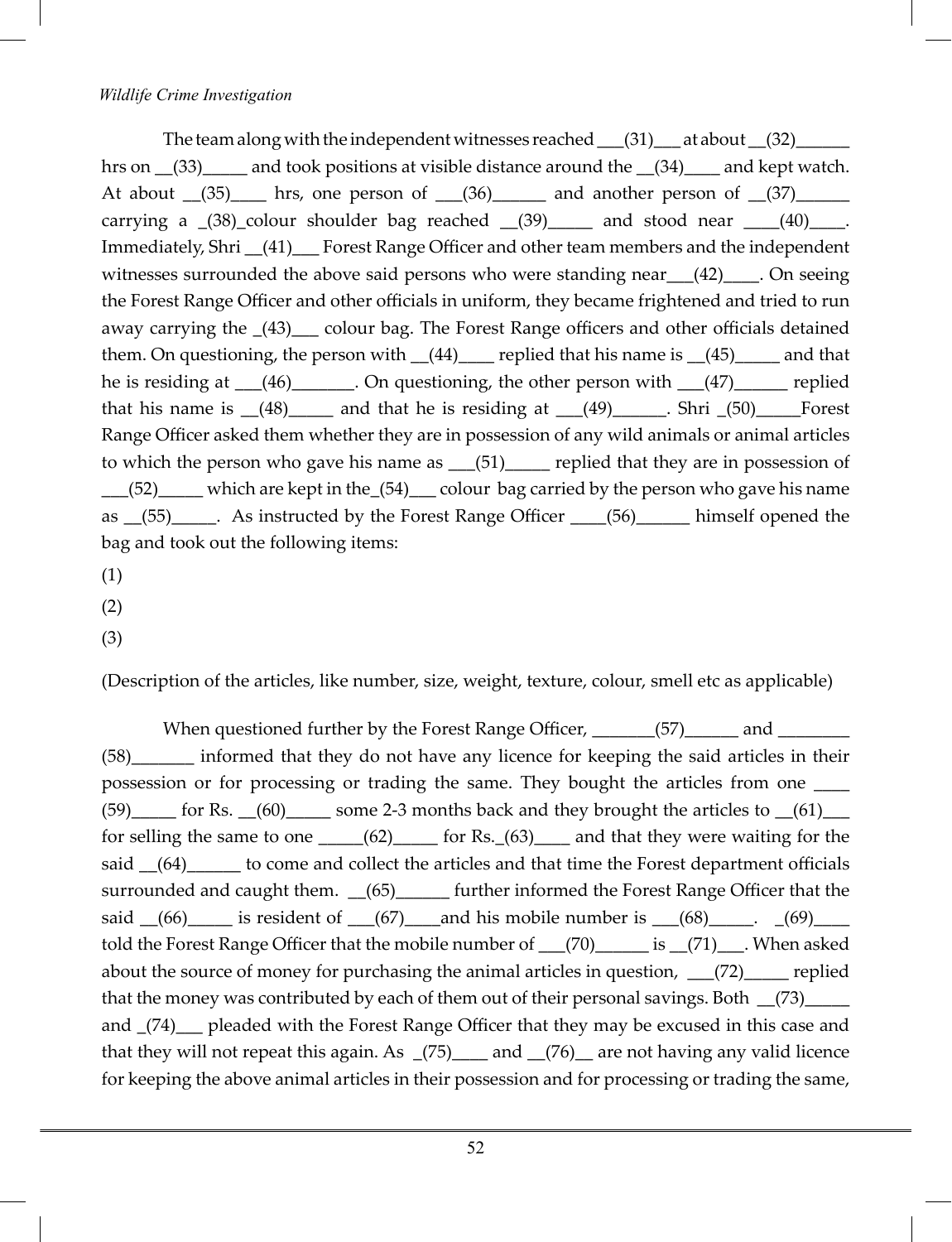they have committed an offence against the Wild Life (Protection) Act 1972 in respect of these articles and thus the articles are to be seized under Section 50(1)(c) of the Wild Life (Protection) Act 1972. Therefore, the Forest Range Officer seized the above articles vide this Seizure Memo, packed and sealed in the presence of independent witnesses and taken into custody for further investigation.

When asked by the Forest Range Officer,  $(77)$  said his mobile phone number is  $(78)$  and  $(79)$  said his mobile phone number is  $(80)$ .  $(81)$  produced a \_\_\_\_(82)\_\_\_\_\_ mobile phone handset with IMEI No. \_\_(83)\_\_\_\_\_ and \_\_(84)\_\_\_\_ produced a \_\_\_\_(85)\_\_\_\_\_mobile phone handset with IMEI No. \_\_(86)\_\_\_\_. The following numbers were found in the recent call list (both incoming and out going).

- 1.
- 2.
- 3.

(list of numbers found in the recent call list to be given)

It is seen from the recent call list that  $(87)$  contacted  $(88)$  (mobile No.  $(89)$ ) and  $\frac{1}{2}$  (90)  $\frac{1}{2}$  (mobile No.  $\frac{1}{2}$  (91)  $\frac{1}{2}$  many times from  $\frac{1}{2}$  to  $\frac{1}{2}$ . The above mentioned mobile handsets were also seized, packed and sealed in the presence of independent witness for further investigation.

\_\_\_(92)\_\_\_\_\_\_ is a protected wild animal specified in Schedule\_\_\_\_ at Sl. No. \_\_\_ of Wild Life (Protection) Act, 1972 and hunting of such wild animal, illegal possession, trading, processing, transportation of any body part or animal articles or trophies made of any body parts of such wild animal etc are offences under section 9, 40, 48-A & 49-B of the Wild Life (Protection) Act 1972. As per Section 39 of Wild Life (Protection) Act 1972, wild animals, animal articles, trophy, or uncured trophy of any wild animal in respect of which any offence against the said Act has been committed are to be property of the Government and that no person shall without the previous permission of the Chief Wildlife Warden or the authorised officer acquire or keep in his possession, custody or control or transfer to any person by way of gift, sale or otherwise or destroy or damage such Government property. Therefore, (93) and (94) committed offences under Sections 9, 39, 40, 48-A, 49-B of the Wild Life (Protection) Act 1972, which are punishable under Section 51 of the said Act and they are to be dealt with according to law. As the Forest Range Officer was not satisfied that \_(95)\_\_\_ and \_(96)\_\_\_ will appear and answer any charge which may be preferred against them, he placed them under arrest.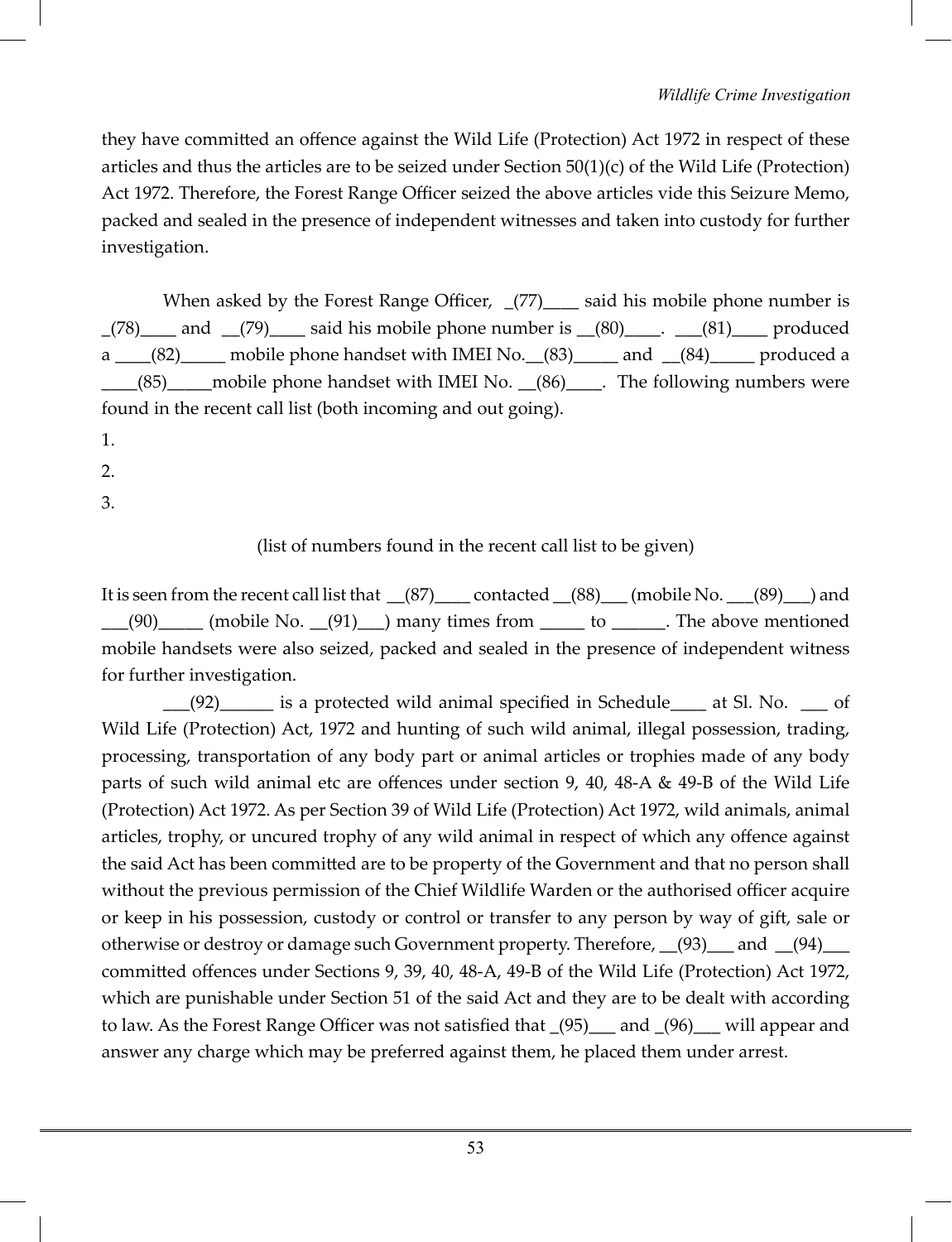A separate list of articles seized with detailed description is annexed to this Seizure Memo. Photograph of the seized articles were taken before the same were packed and sealed.

No injury to any person or damage to any property was caused during the seizure proceedings. The seizure proceedings concluded peacefully at  $(97)$  hrs on  $(98)$ \_\_\_.

Seizure Memo is written in the hand of Shri (99) Forest Guard.

(Seizure Memo and all its enclosures are to signed by the accused, team members and independent witnesses on all pages)

#### **Explanations:**

(1) - date of seizure

- (2)– time of receiving information
- (3)- name of the Forest Range
- (4)  $\&$  (5) name of the accused as informed by the informer

(6)- address of the accused

- (7) details of the animal articles/trophy etc
- (8)  $\&$  (9) name and physical description of the first accused
- (10)  $\&$  (11) name of physical description of the second accused
- (12) place where the transaction is to be taken place
- (13) time of transaction
- (14)– name of the wild animal (with species name in bracket)
- (15), (16), (17) & (18) name of the wild animal
- (19)  $\&$  (20) name of the accused
- (21) place where the transaction is to be taken place
- (22) name of the FRO
- (23)  $\&$  (24) name of independent witnesses
- (25) name of the FRO
- (26) name of the Forest Range
- (27) place where the transaction is to be taken place
- (28) department vehicle Regn. number
- (29) time of team leaving office
- (30) date of seizure
- (31) place where the transaction is to be taken place
- $(32)$  &  $(33)$  time and date of arrival at the spot by the team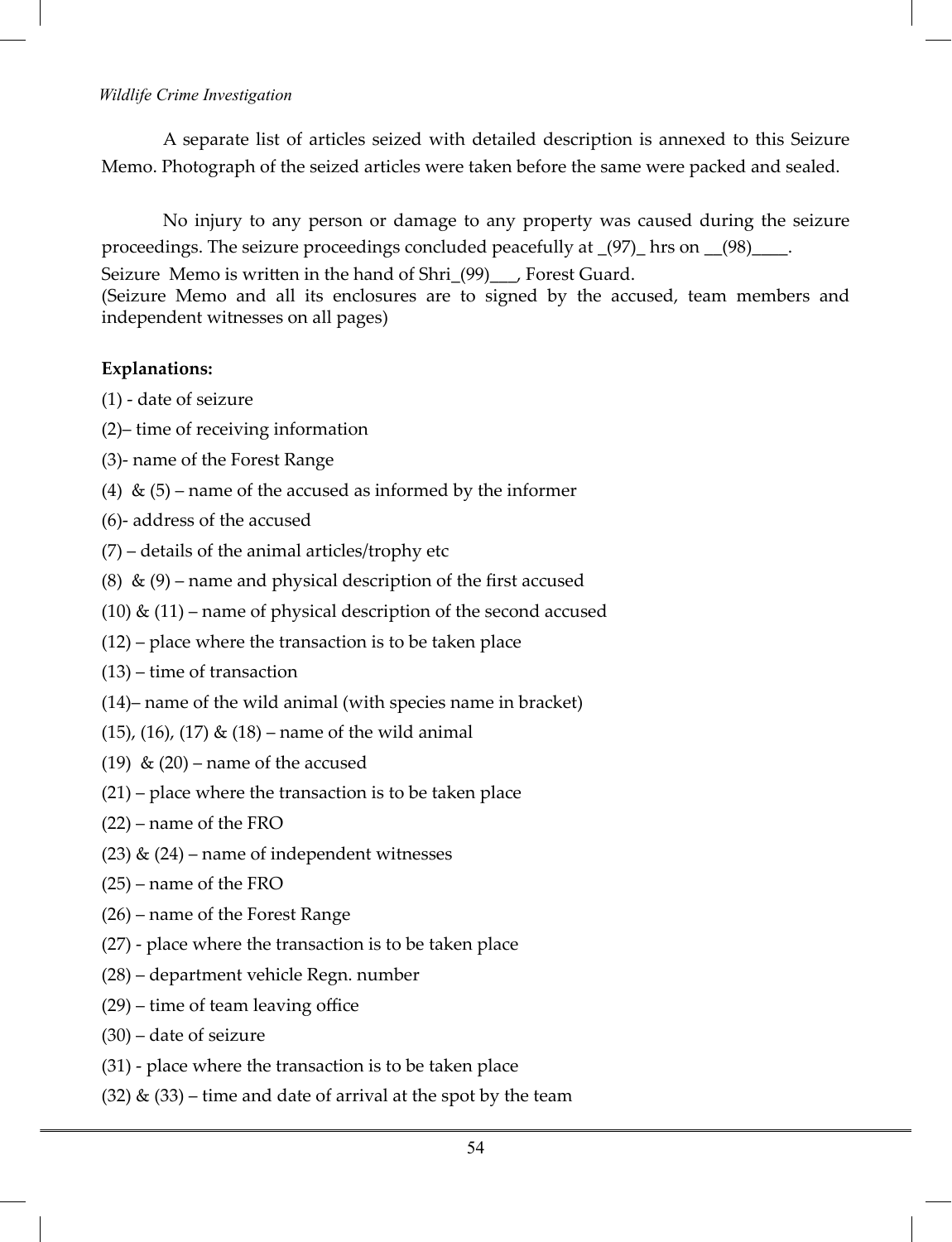- (34) place where the transaction is to be taken place
- (35) time of arrival of the accused to the spot
- (36) & (37) physical descriptions of the persons (repetition of (9) & (11))
- (38) colour of the bag
- (39) place where the transaction is to be taken place
- (40) some structure like a temple or bus stop or tea shop etc
- (41) –name of the FRO
- $(42)$  repeat  $(40)$
- (43) colour of bag
- (44) physical description (repeat (9))
- (45) name of the first accused
- (46) address of the first accused
- (47) physical description (repeat (11))
- (48) name of the second accused
- (49) address of the second accused
- (50) name of the FRO
- (51) name of the first accused
- (52) name of the articles
- (54) colour of the bag
- (55)  $\&$  (56) name of the second accused
- (57) &  $(58)$  name of the accused
- (59) name of the person from whom they purchased the articles
- (60)- purchase value of the articles
- (61) place where the transaction to take place
- $(62)$  &  $(64)$  name of the buyer
- (63) sale value
- (65),(69), (72), (73), (74), (75), (76) name of the accused

(66), (67), (68) – name, address and mobile number of the person from whom the accused purchased the articles.

 $(70)$  &  $(71)$  – name and mobile number of the person to whom they were to sell the articles

 $(77)$ ,  $(78)$ ,  $(81)$ ,  $(82)$ ,  $(83)$  – name, mobile number, description of the handset and IMEI number of the first accused.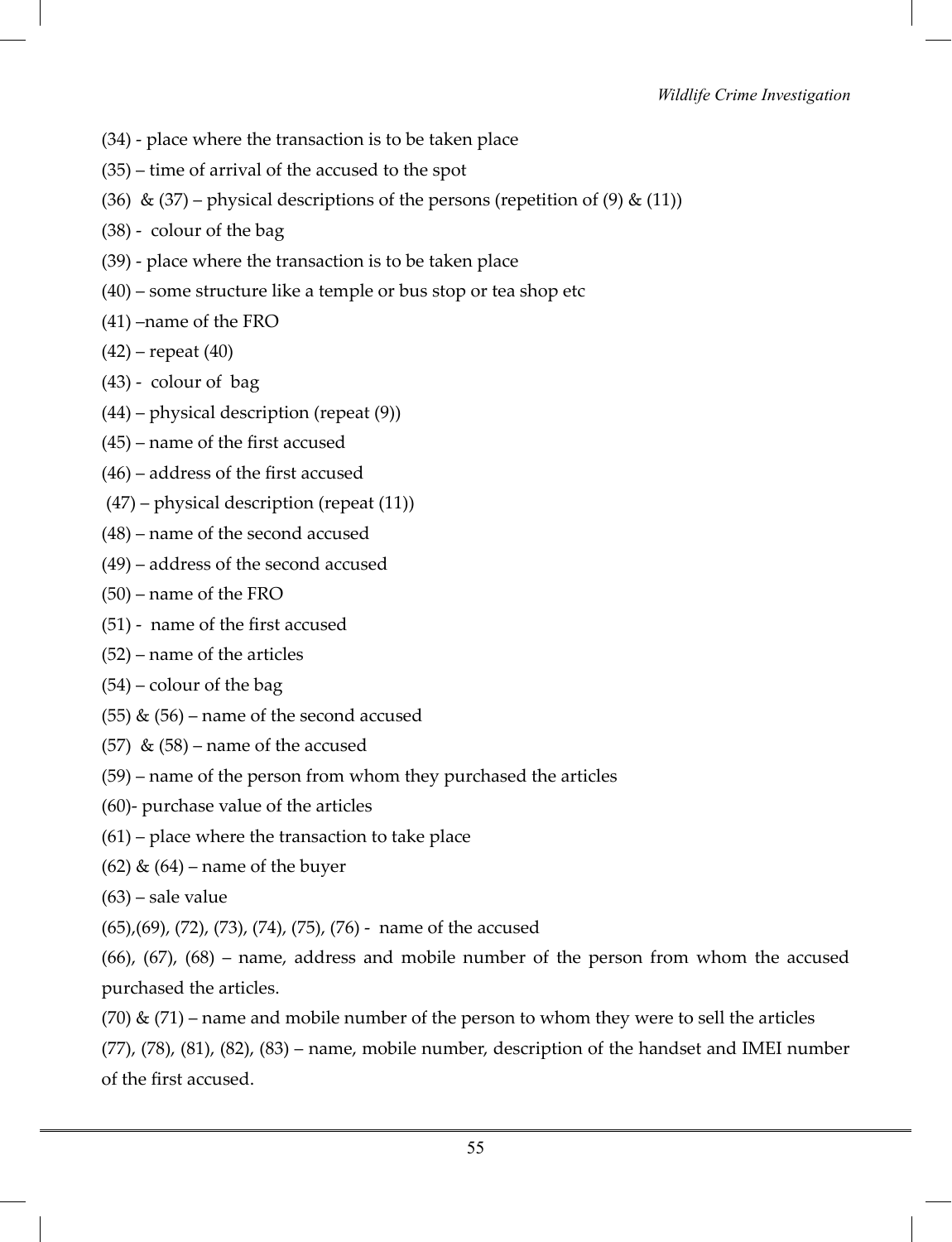(79), (80), (84), (85), (86) – name, mobile number, description of the handset and IMEI number of the second accused.

(87) – name of the accused

- (88)  $\&$  (89) name and mobile number of seller of the articles
- (90)  $\&$  (91) name and mobile number of the buyer of the articles
- (92) name of the animal
- (93),(94), (95) & (96) name of the accused
- (97)  $\&$  (98)- date and time of completion of the seizure proceedings
- (99) name of the Guard or some other person who wrote the Seizure Memo.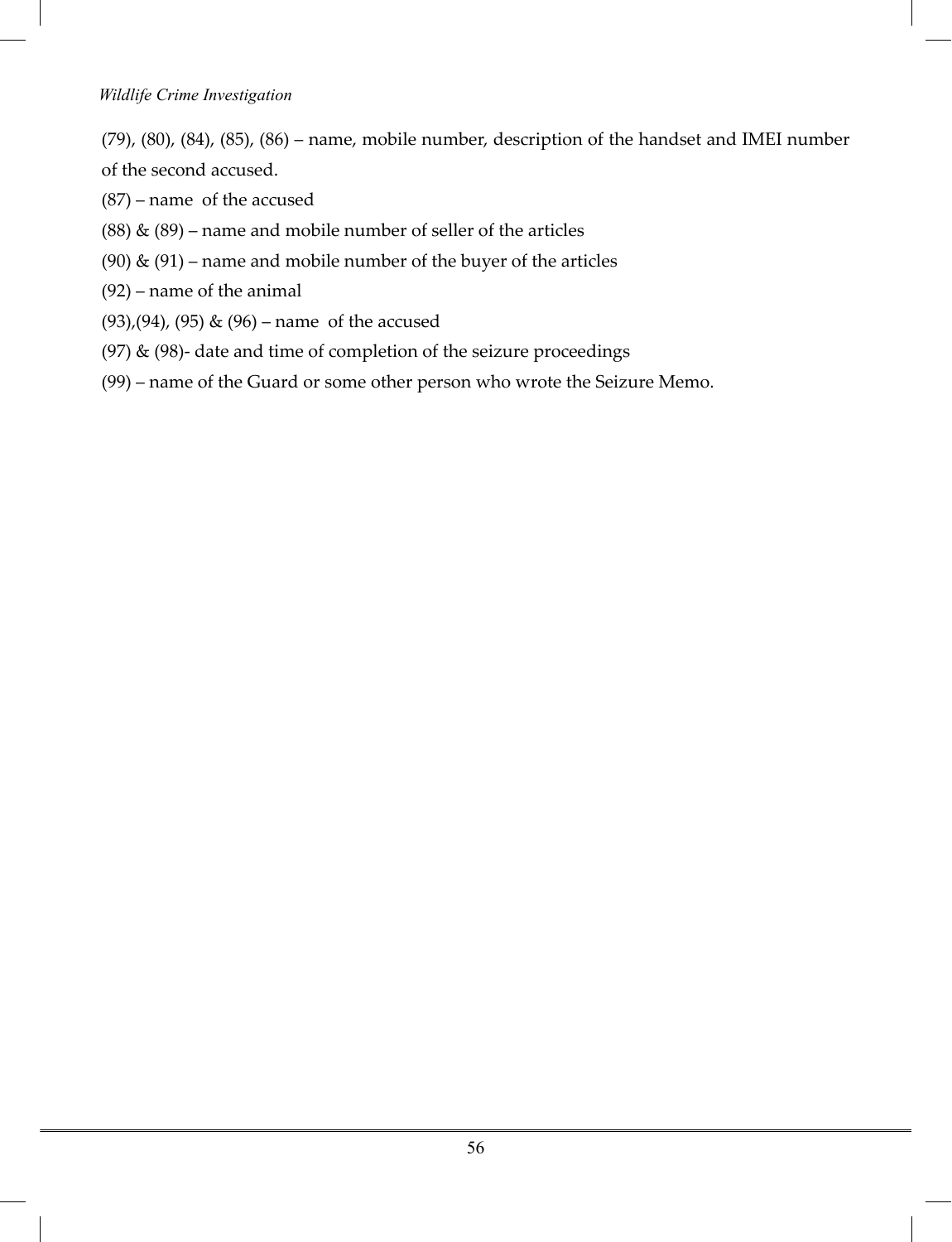## **ANNEXURE-V Arrest Cum Personal Search Memo**

| $\mathbf{1}$   | Name of the Forest Range and Division.                                                                                                |  |
|----------------|---------------------------------------------------------------------------------------------------------------------------------------|--|
| $\overline{2}$ | Case number and Sections of law                                                                                                       |  |
| 3              | Name, parentage and age of the accused<br>arrested                                                                                    |  |
| 4              | Present and permanent address of the<br>arrested accused                                                                              |  |
| 5              | Identification marks of the arrested<br>accused                                                                                       |  |
| 6              | Reasons for arrest and whether without<br>warrant or with warrant                                                                     |  |
| $\overline{7}$ | Place and time of arrest                                                                                                              |  |
| 8              | Documents/articles which were found<br>on the person of the accused                                                                   |  |
| 9              | Name and address of the independent<br>witness(es) who was present at the time<br>of arrest                                           |  |
| 10             | Name and designation of the officer<br>who effected the arrest                                                                        |  |
| 11             | Name of the relative/friend as declared<br>by the arrestee who has been informed<br>of his arrest                                     |  |
| 12             | Name of the local Police Station where<br>the arrested person is to be kept in<br>custody or other venue of custody of the<br>accused |  |
| 13             | Any other particulars including injuries<br>on the person of the arrestee, if any                                                     |  |
| 14             | Signature of the arrested accused                                                                                                     |  |
| 15             | Signature of the independent witness                                                                                                  |  |
| 16             | Signature of the officer who effected the<br>arrest                                                                                   |  |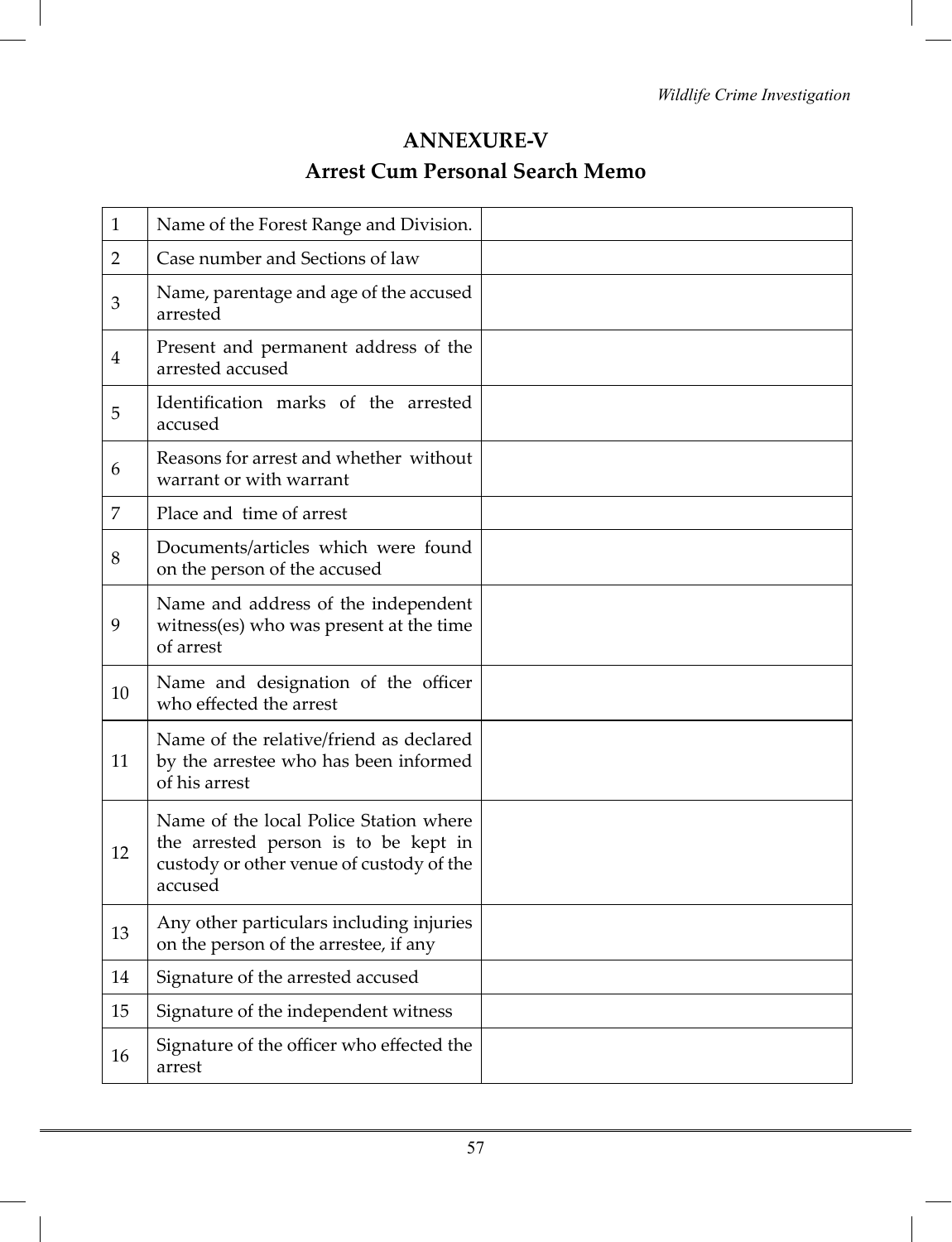# **ANNEXURE-VI Personal File (Dossier) of a Wildlife Offender**

Photograph

| $\mathbf{1}$   | Name, Father's Name and Address       |  |
|----------------|---------------------------------------|--|
| $\overline{2}$ | Aliases                               |  |
| 3              | Personal Descriptions                 |  |
|                | Date of Birth/age                     |  |
|                | Place of Birth                        |  |
|                | <b>Sex</b>                            |  |
|                | Hair                                  |  |
|                | Colour of eyes                        |  |
|                | Complexion                            |  |
|                | Height                                |  |
|                | Weight                                |  |
|                | Built                                 |  |
|                | Citizenship                           |  |
|                | Language                              |  |
|                | <b>Identification</b> marks           |  |
| $\overline{4}$ | <b>Important Personal Information</b> |  |
|                | Telephone/ mobile phone number        |  |
|                | e-mail address                        |  |
|                | Passport number                       |  |
|                | Bank account details                  |  |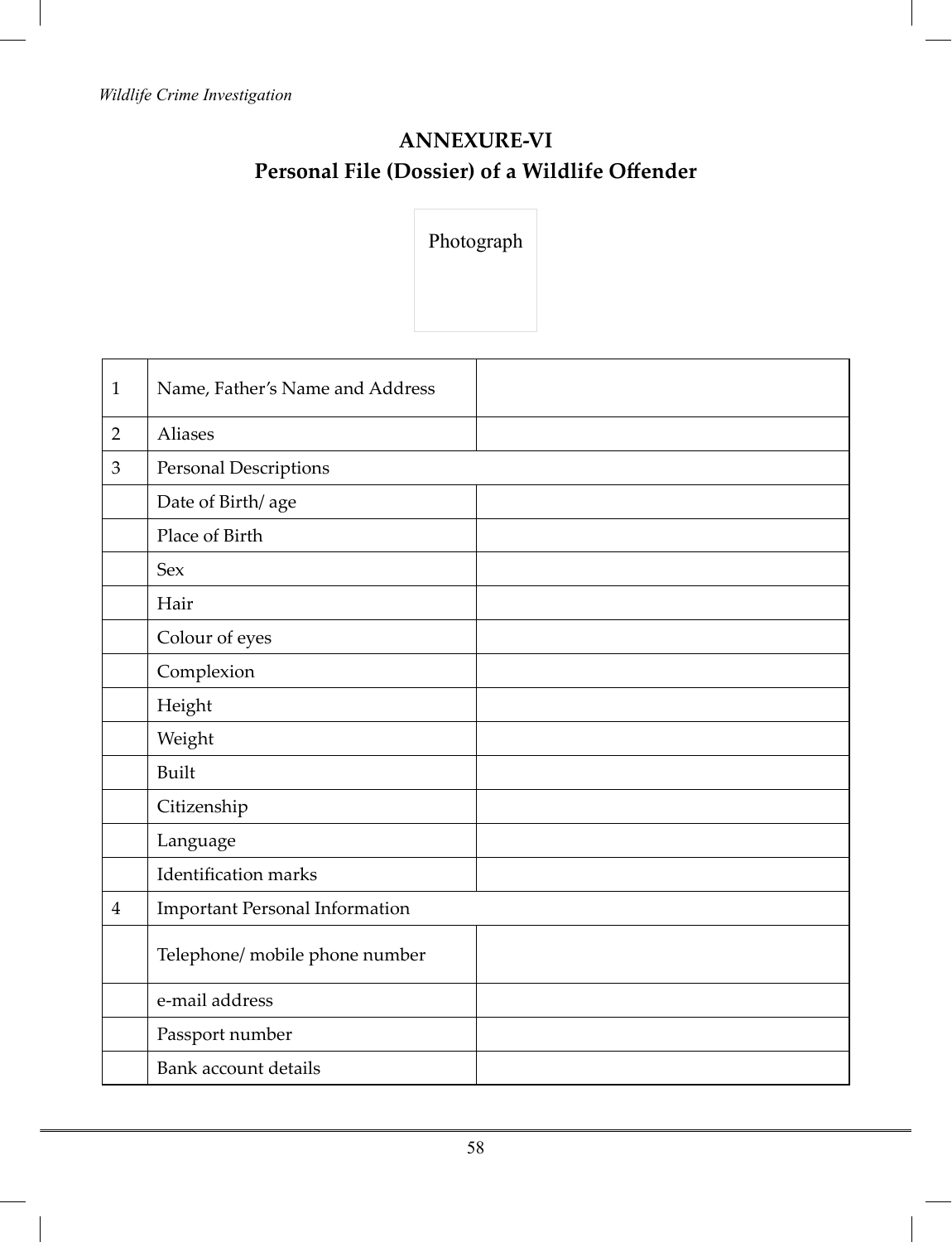|                | Adhaar No./Identity Card of EC, India                             |  |  |
|----------------|-------------------------------------------------------------------|--|--|
| 5              | Current/Previous occupations and list of properties owned         |  |  |
|                |                                                                   |  |  |
| 6              | Associates/Relatives and their occupations                        |  |  |
|                |                                                                   |  |  |
| $\overline{7}$ | Crime history and brief cases of the wildlife case(s) against him |  |  |
|                |                                                                   |  |  |
| 8              | Crime modus operandi                                              |  |  |
|                |                                                                   |  |  |
| 9              | Area of his activities                                            |  |  |
|                |                                                                   |  |  |
| 10             | Previous Acquittals/convictions                                   |  |  |
|                |                                                                   |  |  |
| 11             | If declared Proclaimed Offender, details                          |  |  |
|                |                                                                   |  |  |
| 12             | Any other remarks                                                 |  |  |
|                |                                                                   |  |  |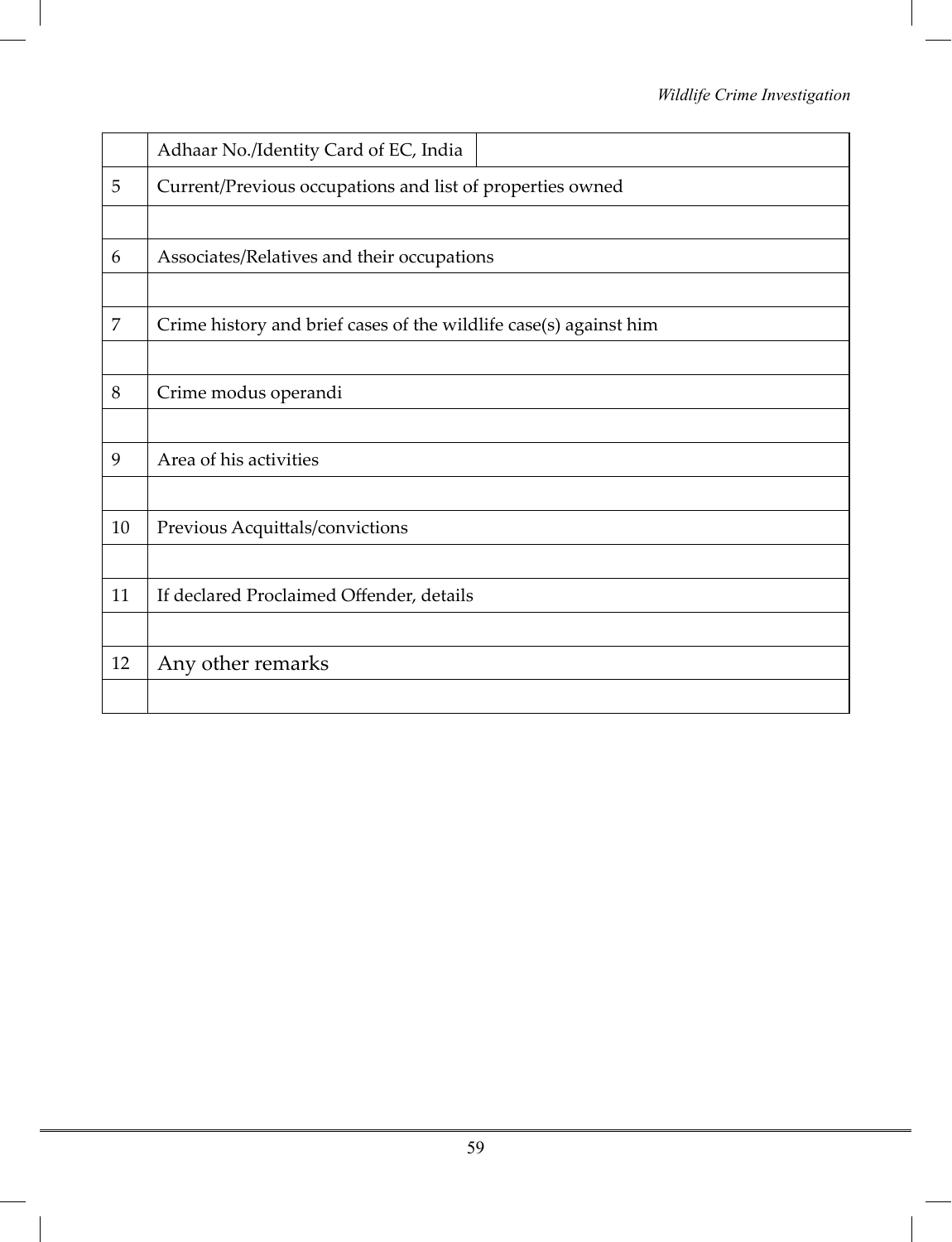## **ANNEXURE- VII The Hon'ble Supreme Court Guidelines on Arrest of an Accused**

(1) The Police Personnel carrying out the arrest and handling the interrogation of the arrestee should bear accurate, visible and clear identification and name tags with their designations. The particulars of all such Police Personnel who handled interrogation of the arrestee must be recorded in a register.

(2) The Police Officer carrying out the arrest of the arrestee shall prepare a memo of arrest at the time of arrest and such memo shall be attested by at least one witness, who may either be a member of the family of the arrestee or a respectable person of the locality from where the arrest is made. It shall also be countersigned by the arrestee and shall contain the time and date of arrest.

(3) A person who has been arrested or detained and is being held in custody in a Police station or interrogation centre or other lock-up, shall be entitled to have one friend or relative or other person known to him or having interest in his welfare being informed, as soon as practicable, that he has been arrested and is being detained at the particular place, unless the attesting witness of the memo of arrest is himself such a friend or a relative of the arrestee.

(4) The time, place of arrest and venue of custody of an arrestee must be notified by the Police where the next friend or relative of the arrestee lives outside the district or town through the Legal Aid Organization in the District and the Police Station of the area concerned telegraphically within a period of 8 to 12 hours after the arrest.

(5) The person arrested must be made aware of list of rights to have someone informed of his arrest or detention as soon as he is put under arrest or is detained.

(6) An entry must be made in the diary at the place of detention regarding the arrest of the person which shall also disclose the name of the next friend of the person who has been informed of the arrest and the names and particulars of the Police officials in whose custody the arrestee is.

(7) The arrestee should, where he so requests, be also examined at the time of his arrest and major and minor injuries, if any present on his/her body, must be recorded at that time. The "Inspection Memo" must be signed both by the arrestee and the Police Officer affecting the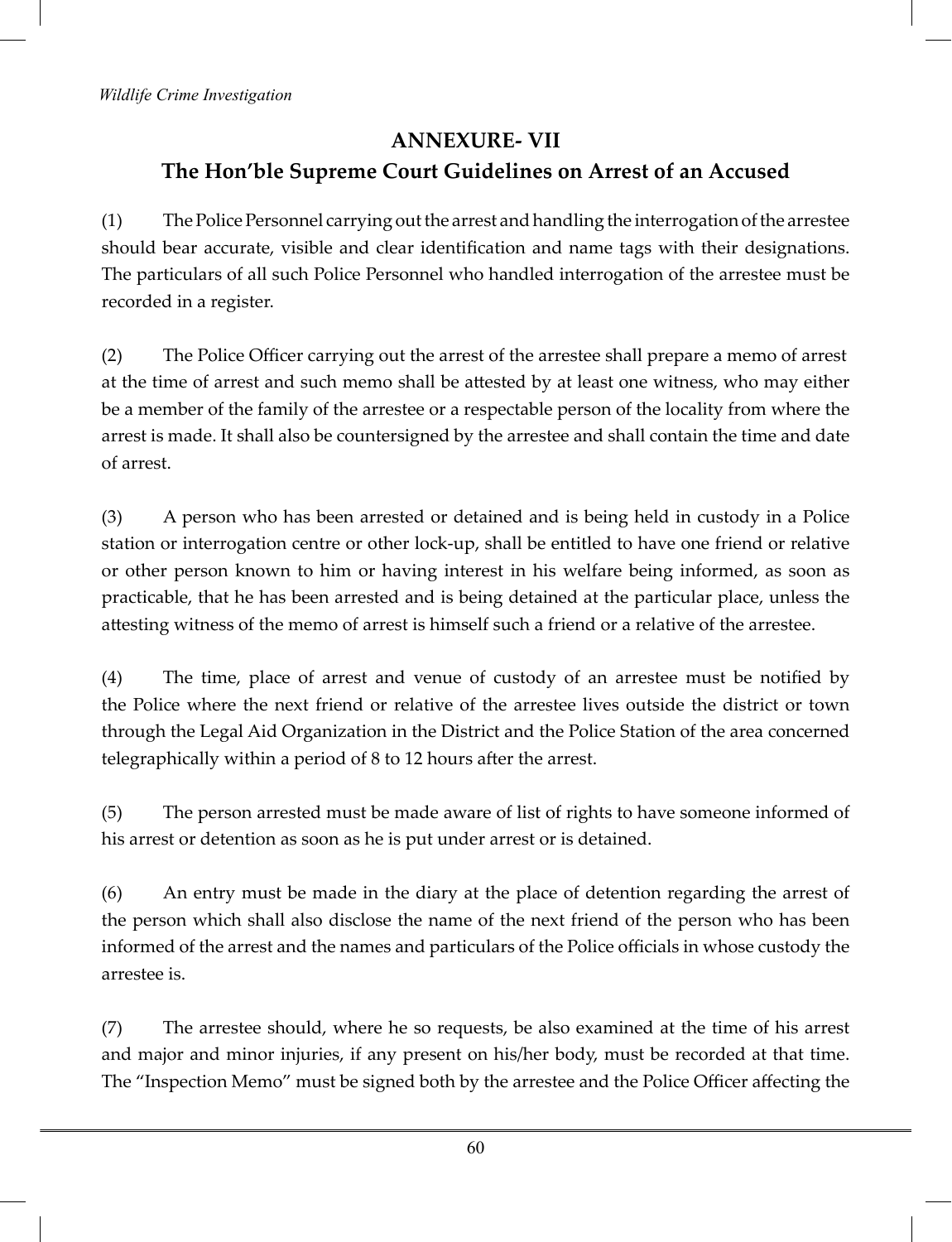arrest and its copy provided to the arrestee.

(8) The arrestee should be subjected to medical examination by every 48 hours during his detention in custody by a doctor on the panel of approved Doctors appointed by Director, Health Services of the State or Union Territory concerned. Director, Health Services should prepare such a panel for all Tehsils and districts as well.

(9) Copies of all the documents, including the memo of arrest, referred to above, should be sent to the concerned Jurisdiction Magistrate for his record.

(10) The arrestee may be permitted to meet his lawyer during interrogation, though not throughout the interrogation.

(11) A Police control room should be provided at all District and State Headquarters, where information regarding the arrest and the place of custody of the arrestee shall be communicated by the Officer causing the arrest, within 12 hours of effecting the arrest and at the Police control room it should be displayed on a conspicuous notice board.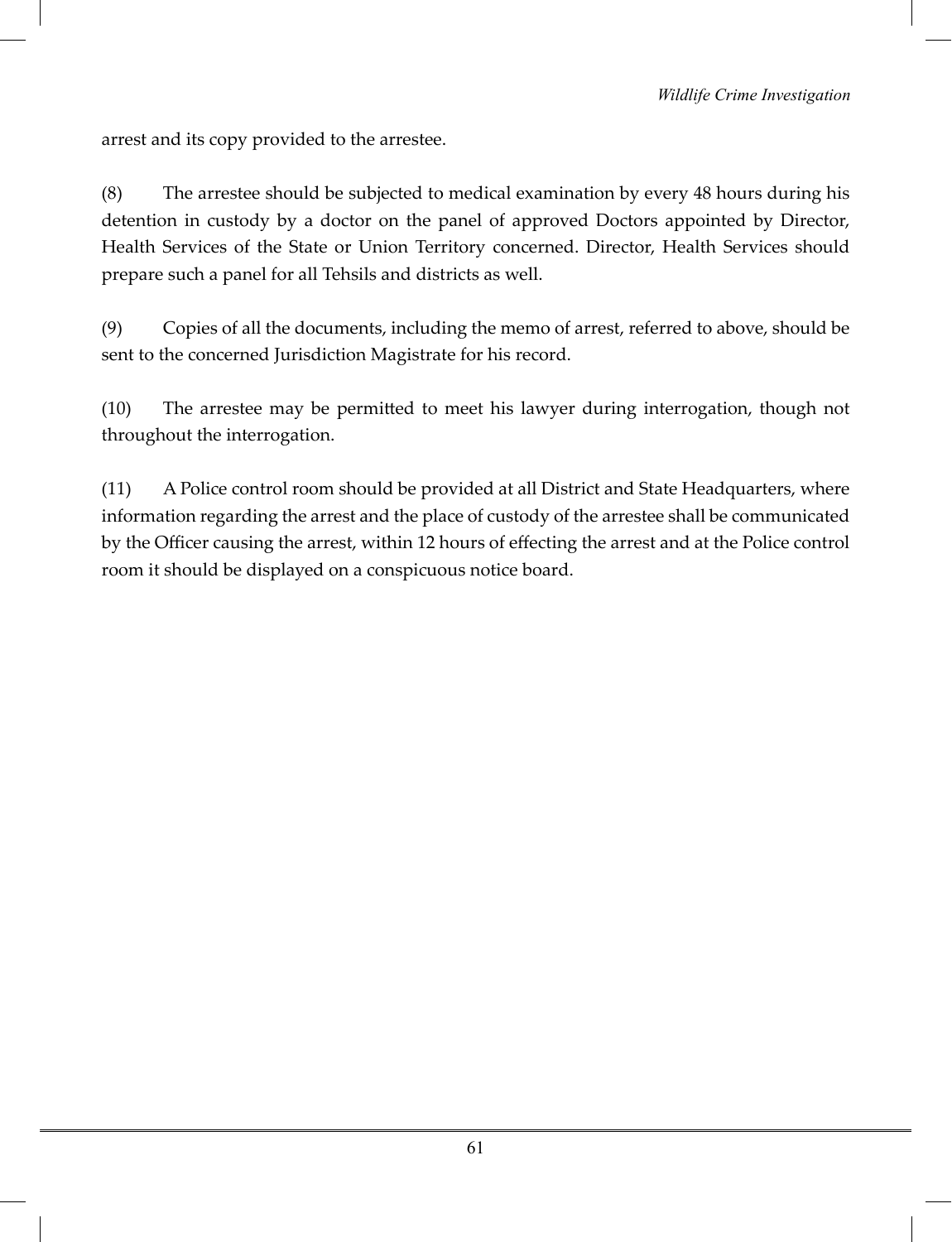## **ANNEXURE- VIII Wildlife Crime Investigation Kit**

| 1.  | <b>Surgical Gloves</b>                      | - 2 Pairs |
|-----|---------------------------------------------|-----------|
| 2.  | Plastic Pouch (Cellophane)                  | $-4$ Nos. |
| 3.  | Screw capped vial (50 ml)                   | $-4$ Nos. |
| 4.  | Screw capped vial (5 ml)                    | $-4$ Nos. |
| 5.  | Injection Syringe (5ml)                     | - 1 No.   |
| 6.  | Forceps                                     | $-2$ Nos. |
| 7.  | Brush                                       | $-1$ No.  |
| 8.  | Glass Slides                                | - 20 Nos. |
| 9.  | Silica Gel                                  | $-20gm$   |
| 10. | Slide case                                  | $-1$ No.  |
| 11. | Filter Paper                                | $-1$ No.  |
| 12. | Measuring tape                              | $-1$ No.  |
| 13. | Scissors                                    | $-1$ No.  |
| 14. | Magnifying Glass (Small)                    | $-1$ No.  |
| 15. | Cell Flashlight (torch)                     | $-1$ No.  |
| 16. | Marker                                      | $-1$ No.  |
| 17. | Eye Protector (orange/blue goggle)/Facemask |           |

- 
- 18. Notepad
- 19. Pen/Pencil
- 20. Ruler
- 21. Pocket Knife
- 22. Foul Weather Gear (Raincoat/Umbrella)
- 23. Waterless Hand wash
- 24. SLR/Digital camera
- 25. Preservation Kit for Blood Samples
- 26. Carry Bag
- 27. Light Source with Filters
- 28. Crime Scene (Protection) Strip

# **Pug Mark Collection Kit**

| 29. | Tracer                  | - 25 cm X 20 cm glass/ plastic with 2cm<br>broad Wooden frame |
|-----|-------------------------|---------------------------------------------------------------|
|     |                         |                                                               |
| 30. | Sketch Pen              | - 1                                                           |
| 31. | 2 m long measuring tape |                                                               |
| 32. | Plaster of Paris        |                                                               |
| 33. | Water Bottle            | - 1 Litre                                                     |
| 34. | Flexible Aluminum Tape  |                                                               |
| 35. | Census Bag              | - To keep the items (19-20)                                   |
|     |                         |                                                               |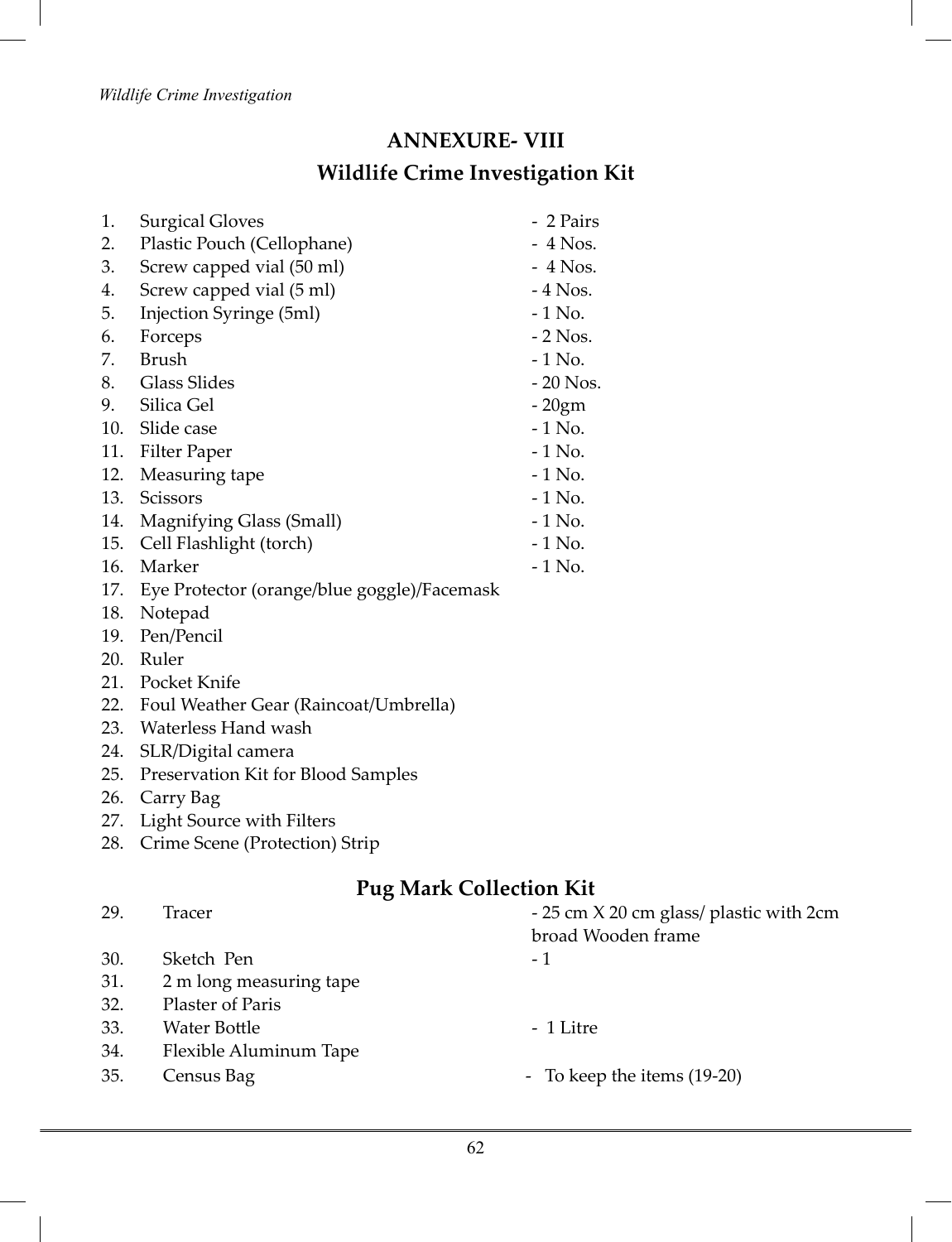## **ANNEXURE- VIII (A) Basic elements of Wildlife Crime Scene Investigation**

The basic elements of a wildlife crime scene investigation are:

- i. Arrival at the Scene
- ii. Noting and Addressing Any Safety Concerns
- iii. Setting Initial Scene Perimeter
- iv. Scene Security
- v. Initial Scene Photography
- vi. Initial Walk-Thru
- vii. Preservation of Fragile Evidence
- viii. Re-assessment of equipment or additional personnel needs
- ix. Briefing of other scene processors
- x. Scene Search (this continues throughout the scene processing)
- xi. Visualizing the locating Evidence Items at the Scene
- xii. Evidence Location Tagging
- xiii. The Evidence Location List

xiv. Crime Scene Photography

- xv. General CSI Photography Guidelines
- xvi. Mapping the Location of Evidence Items
- xvii. The Crime Scene Sketch
- xviii.Marking Evidence Items
- xix. Packaging and Sealing Evidence Items
- xx. Methods of Sealing Evidence Packages
- xxi. Tagging Evidence Items and Packages
- xxii. Evidence Receipts
- xxiii.Chain-of-Custody Record
- xxiv.Evidence Submittal Form
- xxv. The CSI Report
- xxvi.Specific Evidence Collecting/Packaging Issues
- o Pesticides and Poisons
- o Blood and Tissue
- o Firearms
- o Bullet and Cartridge Casings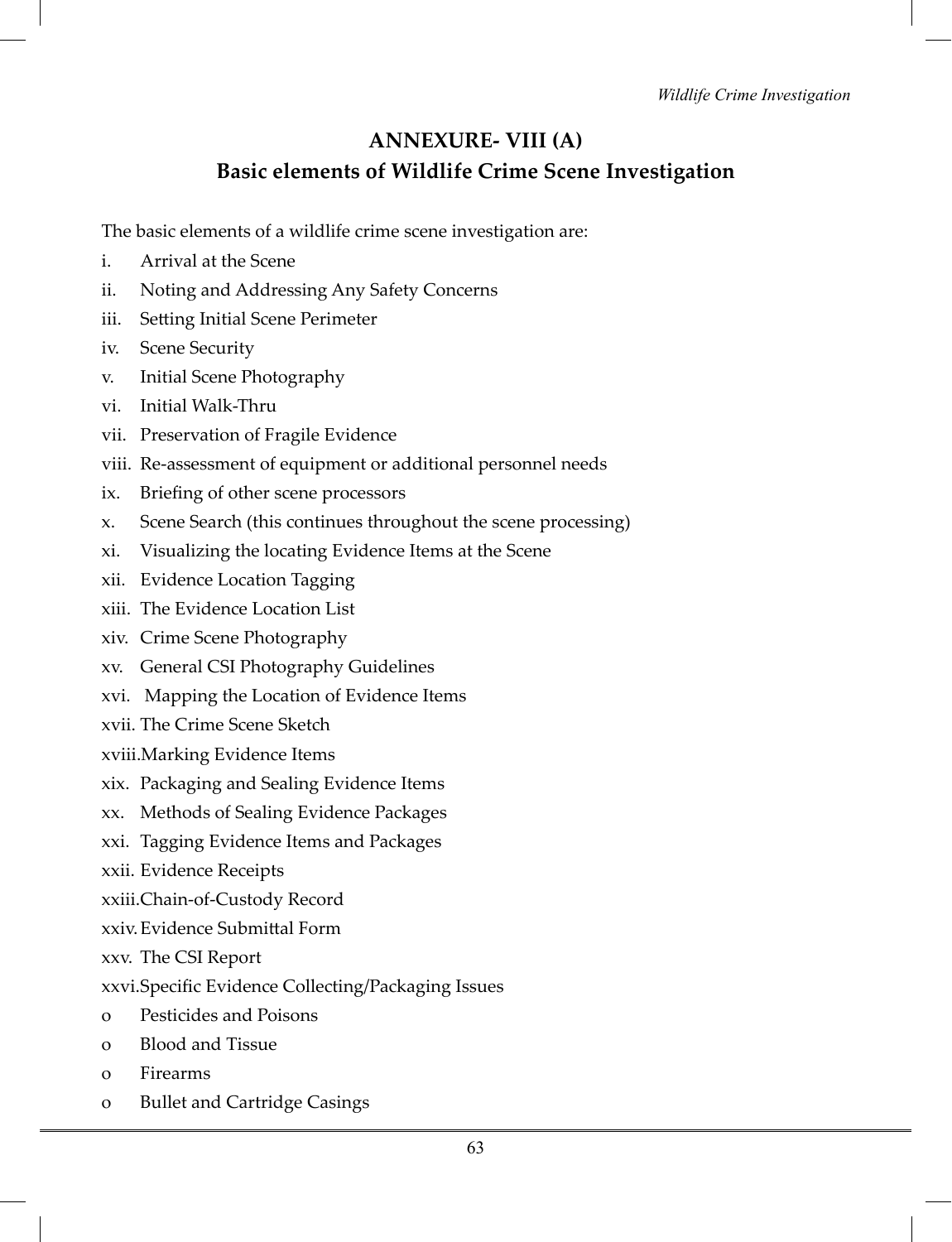- o Tool Marks
- o Friction Ridge Evidence
- o Footwear and Tire tracks
- o Trace Evidence
- o Animal Traps

### **Wildlife Investigation Team and role of each member:**

#### **The Investigative Team Leader**

The team leader will …

- i. Contact the first officers at the scene.
- ii. Review the area for safety concerns and inform the rest of the team.
- iii. Conduct the Initial Scene Walk-thru (with the Evidence Collector) and communicate findings to the rest of the team.
- iv. Determine the setting of the scene perimeter.
- v. Take note of weather conditions and time of day (it may be better to secure the scene and wait for daylight or better weather).
- vi. Determine the number of persons/abilities needed (such as a diver) and additional equipment needs.
- vii. Assign CSI tasks to team members.
- viii. Be the point of contact for new releases.
- ix. Update superiors as to the status of the scene investigation.
- x. Monitor and record who comes in and out of the scene.
- xi. Oversee the completion of all CSI tasks.
- xii. Determine when all CSI tasks are completed.

## **The Evidence Collector**

The evidence collector will …

- i. Accompany the Team Leader during the Walk-thru.
- ii. Place flags next to located evidence items during walk-thru and scene search.
- iii. Place numbered Evidence Location Tags next to evidence items.
- iv. Prepare the Located Evidence List.
- v. Collect all evidence items.
- vi. Mark, package and tag all collected items.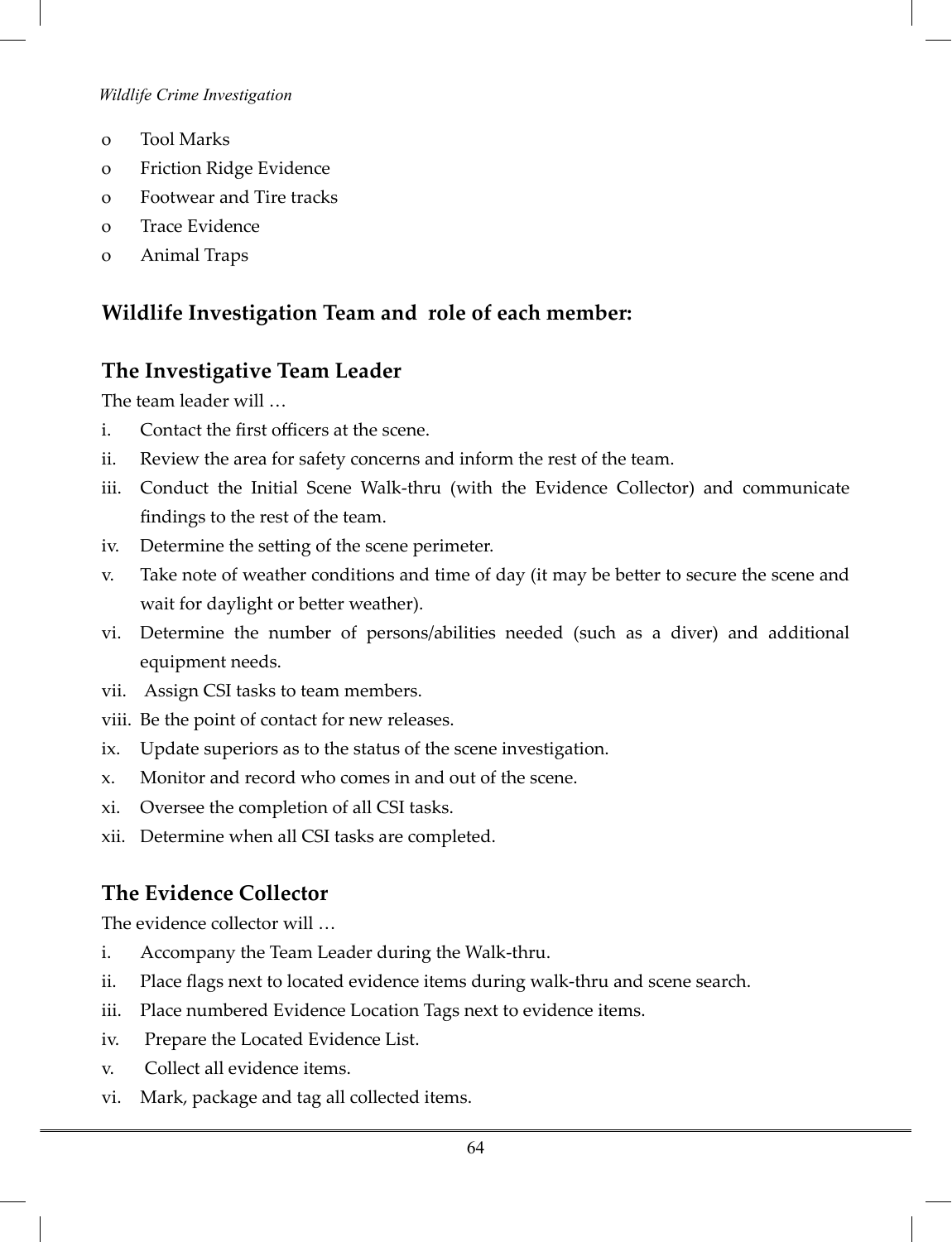## **The Scene Photographer**

The scene photographer will …

- i. Take initial scene photos from outside the scene perimeter.
- ii. Take overall scene photos on the initial walk through (showing the scene 'as found').
- iii. Take overall, mid-range and close-up photos within the scene perimeter of all evidence items.
- iv. Take photos of the victim, preferably at right angles to the body alignment.
- v. Photograph all located impression marks (footprints and tire marks).
- vi. Take close-up photos of all located evidence items.

## **The Scene Sketcher**

The scene sketcher will …

- i. Prepare the rough scene sketch at the scene.
- ii. Indicate North, South, East, West direction on sketch if known.
- iii. Show rough location of victim(s) on sketch.
- iv. Show rough location of all fixed reference points used for three-point measurements and evidence items on the sketch.
- v. 'Map' the exact location of evidence items as appropriate with 'distance-to' measurements.
- vi. Prepare a finished sketch for presentation in court.

# **Additional Team Members**

Additional team members will …

- i. Assist in securing the scene.
- ii. Assist in the search for evidence.
- iii. Place flags next to located evidence items.
- iv. Assist the Scene Sketcher in mapping the exact location of evidence items using a tape measure and 'fixed' or relatively permanent objects at the scene as measuring points.
- v. Collect flags and scene perimeter tape after CSI tasks are completed.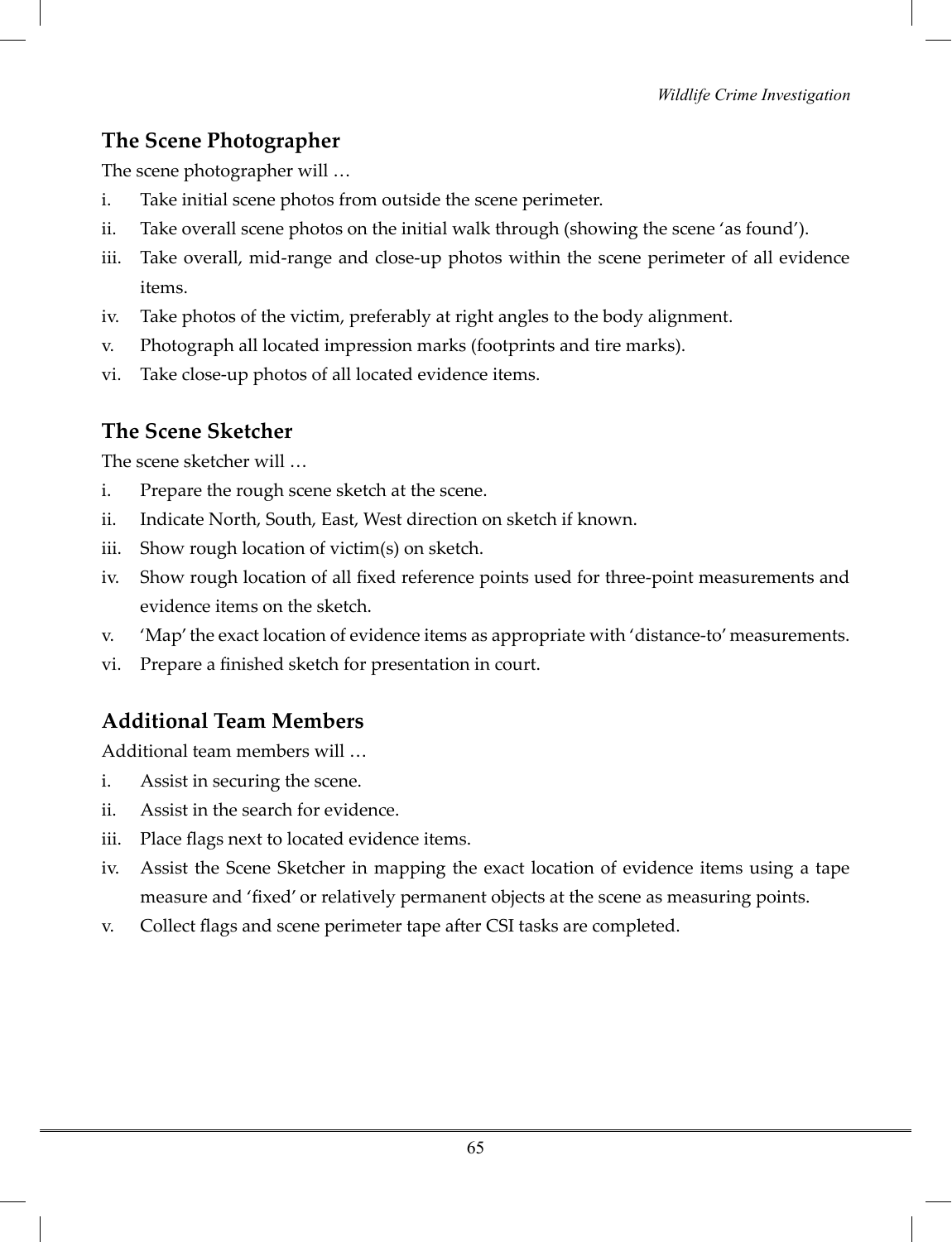# **ANNEXURE- IX List of Scientific Institutions for Expert Opinion in Wildlife Crimes**

| Sl.<br>No.     | Name and address of the Institute                                                                                                                                                                                                                                   | <b>Facilities available</b>                                                                                                                        |
|----------------|---------------------------------------------------------------------------------------------------------------------------------------------------------------------------------------------------------------------------------------------------------------------|----------------------------------------------------------------------------------------------------------------------------------------------------|
| 1              | Wildlife Institute of India<br>Post Box No. 18, Chandrabani<br>Dehradun - 248 001<br>E-mail:wii@giasdl01.vsnl.net.in<br>Phone $0135-640112-115$<br>Fax #91-135-640117                                                                                               | Identification of all animal species.<br>Identification of blood, tissue, hair,<br>bones, nails, claws, teeth other<br>body parts and derivatives. |
| $\overline{2}$ | Zoological Survey of India<br>PraniVigyanBhawan, M-Block<br>New Alipore, Kolkata - 700053<br>Director - 033-24986820<br>FAX: 033-24006893<br>FAX: Head of Office - 033-24008595<br>EPBAX - 033-24006892 / 0901 / 6092 / 0646.                                       | Identification of all species of<br>animals.                                                                                                       |
| 3              | Botanical Survey of India<br>CGO Complex, 3rd MSO Building<br>Block F (5 <sup>th</sup> & 6 <sup>th</sup> Floor), DF Block, Sector I<br>Salt Lake City, Kolkata - 700 064<br>Phone: 033 23344963 (Director)<br>033 23218991, 23218992<br>Fax: 033 23346040, 23215631 | Identification of plant species                                                                                                                    |
| 4              | Centre for Cellular & Molecular Biology<br>Uppal Road, Habsiguda,<br>Hyderabad - 500 007, Andhra Pradesh<br>Telephone: 040 27160222-31<br>: 040 27160232-41<br>Fax: 040 27160591, 27160311                                                                          | DNA profiling                                                                                                                                      |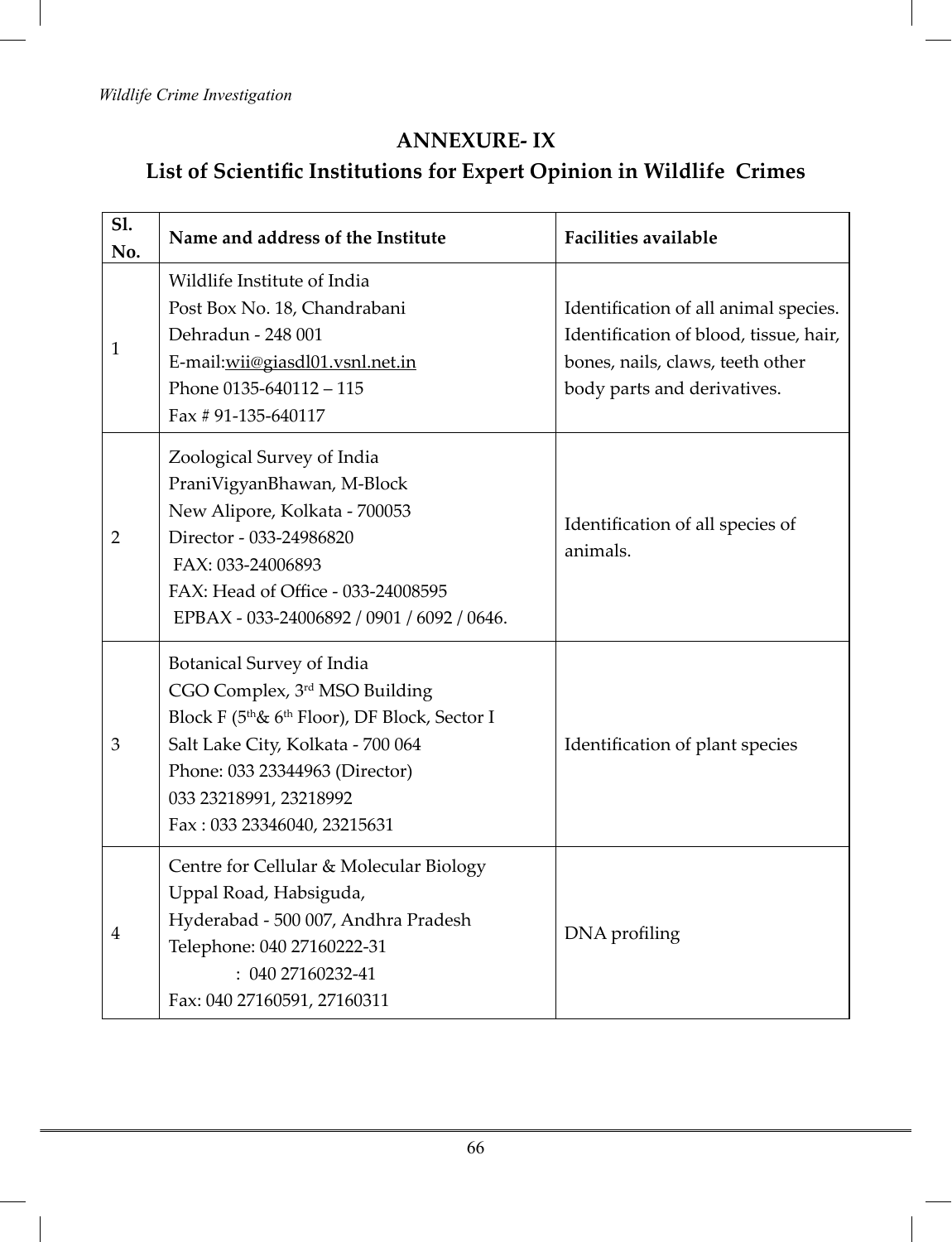| 5. | Wood Properties and Uses Division<br>Institute of Wood Science & Technology<br>Malleswaram, Bangalore - 560 003<br>Tel: 080 22190100, 080 22190200<br>FAX: 080 23340529.                                                                                                                   | Identification of Timber and wood<br>properties.                                                                                           |
|----|--------------------------------------------------------------------------------------------------------------------------------------------------------------------------------------------------------------------------------------------------------------------------------------------|--------------------------------------------------------------------------------------------------------------------------------------------|
| 6. | Gujarat Forensic Science University, Near<br>Police Bhawan, Sector 18 – A, Gandhinagar,<br>Gujarat.<br>Phone $-079 - 2325650$<br>$-079 - 2325649$                                                                                                                                          | Various capacity building courses<br>on Forensic Science including WL<br>Forensics.                                                        |
| 7. | State Forensic Science Laboratories (SFSL).<br>Almost all States in the country have their<br>SFSLs under respective Home Departments,<br>for forensic examinations of the samples in<br>conventional crimes. These Laboratories can be<br>approached for Wildlife Forensic Tests as well. | Toxicological examinations. Other<br>facilities available may vary from<br>State to State; hence, it may be<br>checked at the local level. |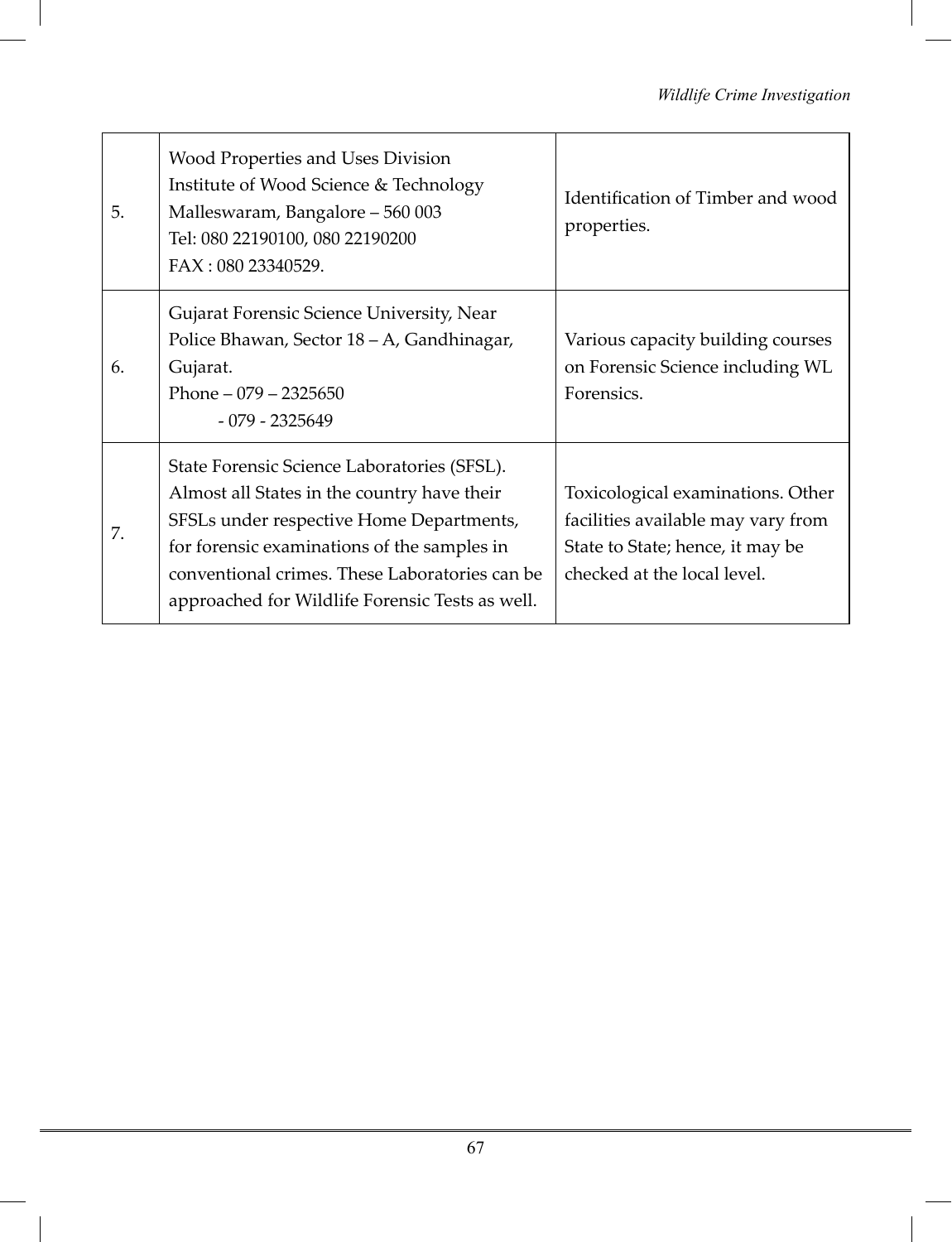## **ANNEXURE- X**

**Forwarding Note to the Forensic Science Laboratory/Institute**

(To be submitted along with exhibits for examination).

1. **Brief facts of the case:**

\_\_\_\_\_\_\_\_\_\_\_\_\_\_\_\_\_\_\_\_\_\_\_\_\_\_\_\_\_\_\_\_\_\_\_\_\_\_\_\_\_\_\_\_\_\_\_\_\_\_\_\_\_\_\_\_\_\_\_\_\_\_\_\_\_\_ (Including nature of charge, brief history and any relevant details)

#### 2. **List of exhibits/samples enclosed for examination:**

| $\mathsf{I}$ Sl. |                           | Description of How, when and Source of the | : Remarks |
|------------------|---------------------------|--------------------------------------------|-----------|
| l No             | <sup>I</sup> the exhibits | $\vert$ by whom found $\vert$ exhibits     |           |

3. Nature of examinations to be made:

| <b>SPECIMEN</b><br>$\sim$ |  |
|---------------------------|--|

 SEAL IMPRESSION

### **R E C E I P T**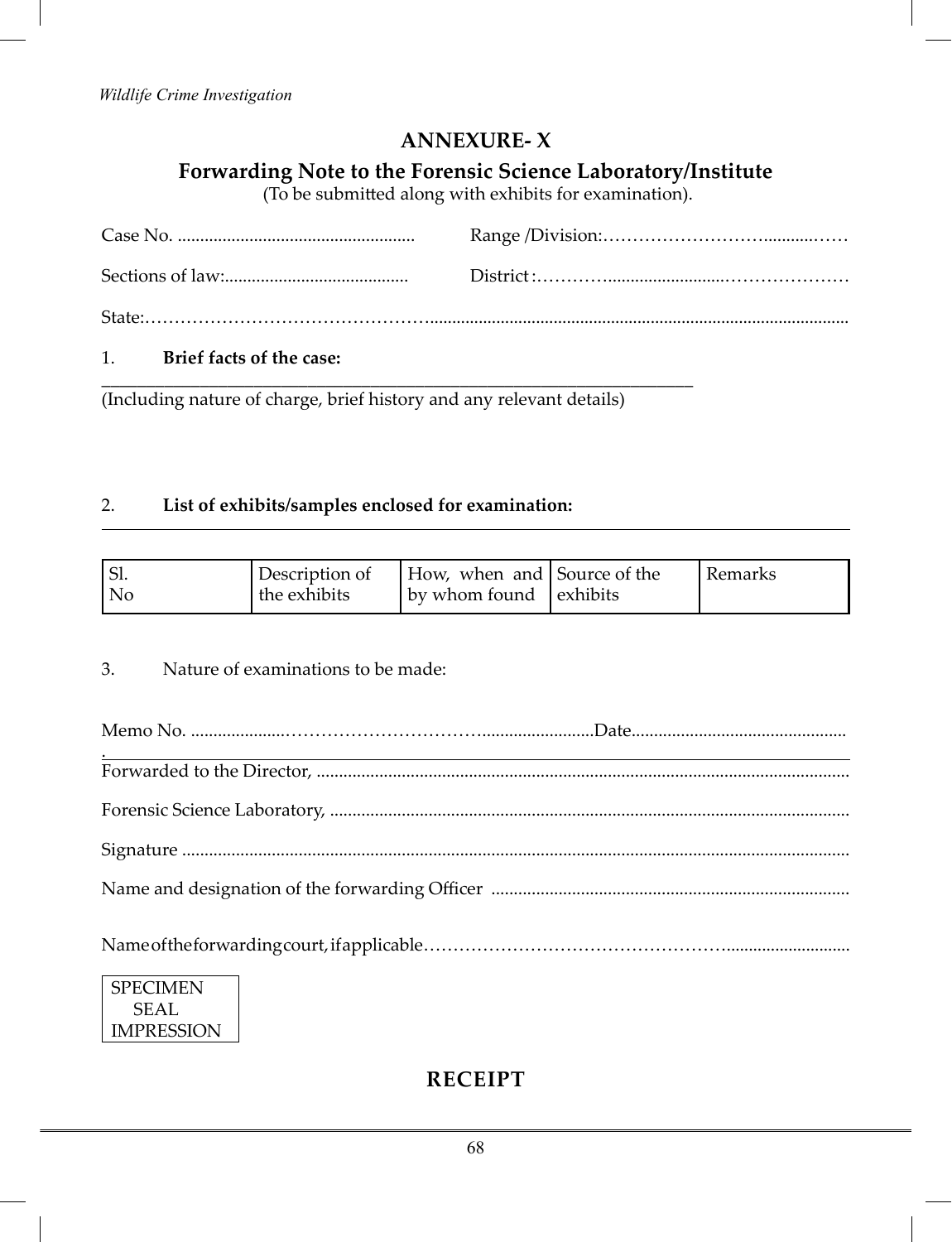| Reference:                                     | Range/Division: |  |  |
|------------------------------------------------|-----------------|--|--|
| Case No. :                                     | District :      |  |  |
| Date                                           | State           |  |  |
| Under Sections of Law:                         |                 |  |  |
|                                                |                 |  |  |
|                                                |                 |  |  |
|                                                |                 |  |  |
|                                                |                 |  |  |
| in connection with the case referred to above. |                 |  |  |

**Director**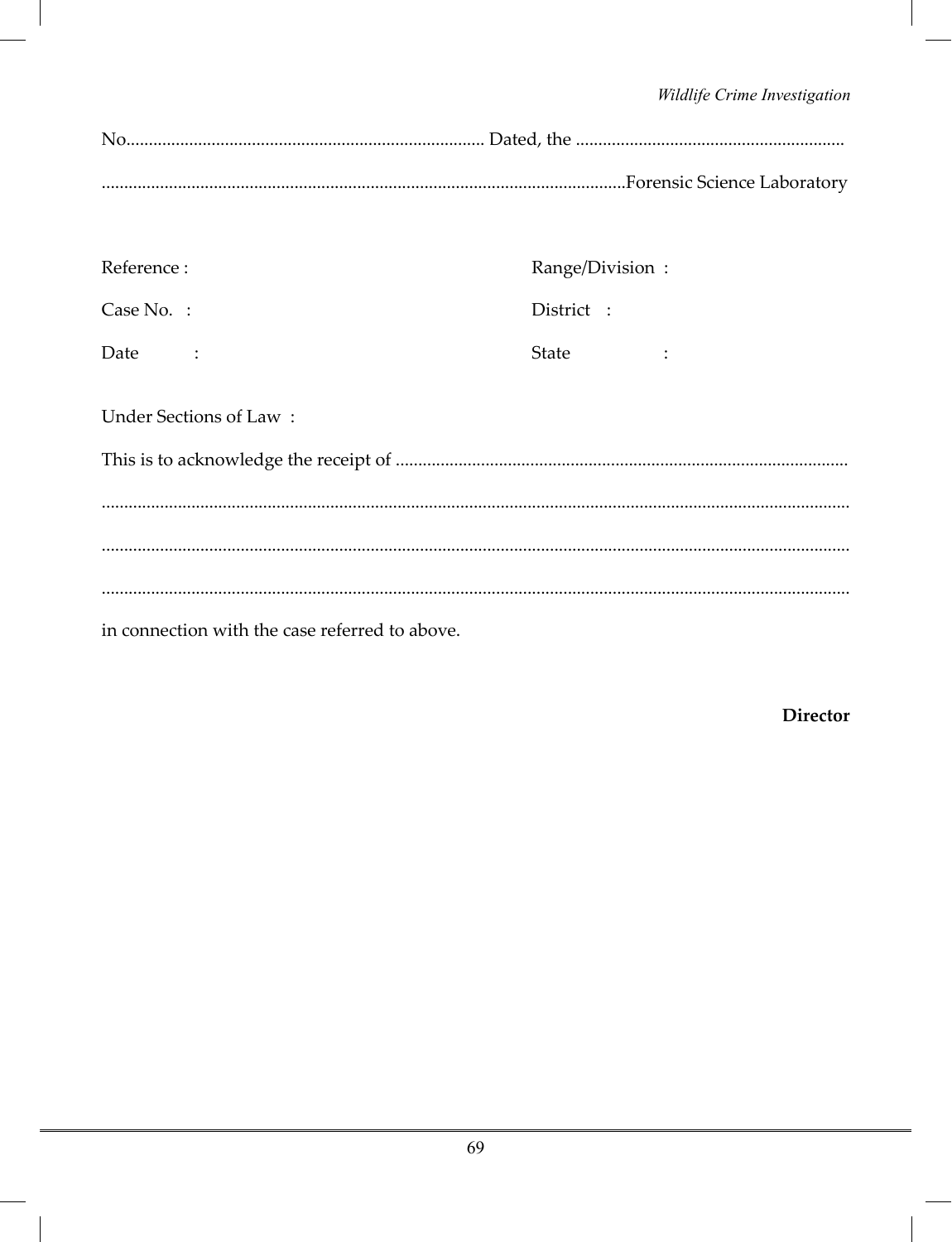## **COLLECTION OF TISSUE / SKIN / BLOOD / SCAT SAMPLES**

| 1. | For collection of meat/skin piece/scat<br>Use a screw capped small vial<br>a.<br>Note: Do not use more than 100 ml/gram capacity                                                                                                                                                                                                                                                                                   | $\blacktriangleright$ Vial                                                                                                                                                                |
|----|--------------------------------------------------------------------------------------------------------------------------------------------------------------------------------------------------------------------------------------------------------------------------------------------------------------------------------------------------------------------------------------------------------------------|-------------------------------------------------------------------------------------------------------------------------------------------------------------------------------------------|
|    | <b>b1.</b> Fill approximately half of the vial with Silica Gel<br>$(5-8$ mess size)<br><b>OR</b><br><b>b2.</b> 2/3rd volume of the container with 70% or absolute Ethanol<br>(ethyl alcohol which is chemically C2H5OH)<br>Note: 70% ethanol can be prepared by mixing of 75 ml ethanol<br>with 25 ml of distilled/mineral or Bislary water. In ethanol<br>sample can be stored on room temperature for many days. | $\sim$ Cap<br>$\blacktriangleright$ Silica Gel or<br>Ethanol                                                                                                                              |
|    | Place a circular paper piece over the Silica Gel<br>c.<br>(do not put anything for ethanol)                                                                                                                                                                                                                                                                                                                        | Only in case<br>of Silica gel<br>$\rightarrow$ Filter paper<br>$\rightarrow$ Silica Gel                                                                                                   |
|    | d. Place small meat $(10-20 \text{ gms})/\text{skin piece}$ $(3x3 \text{ cms})/\text{fresh}$ s<br>cat (15-20 gms.) over the filter paper (or directly dip the<br>sample in ethanol) and make airtight with the cap. Please<br>write the species and place, date of collection of the<br>sample on the vial.<br>Note: In case of ethanol preservation cap should be<br>sealed properly to avoid the leakage.        | <b>►</b> Meat/skin<br>piece/sca<br>$\rightarrow$ Filter paper<br>$\blacktriangleright$ Silica Gel<br>Details of<br>sample, viz.,<br>species/date<br>& place of<br>collection of<br>sample |
|    | 2. For collection of blood                                                                                                                                                                                                                                                                                                                                                                                         |                                                                                                                                                                                           |
|    | Vaccutainer tubes (blood may be collected as<br>a.<br>usual for routine purposes) and stored at 4°C<br>(lower compartment of refrigerator) until<br>handover to the lab.                                                                                                                                                                                                                                           |                                                                                                                                                                                           |
|    | On glass slides<br>b.<br>(Make thick smear of blood on slide)                                                                                                                                                                                                                                                                                                                                                      |                                                                                                                                                                                           |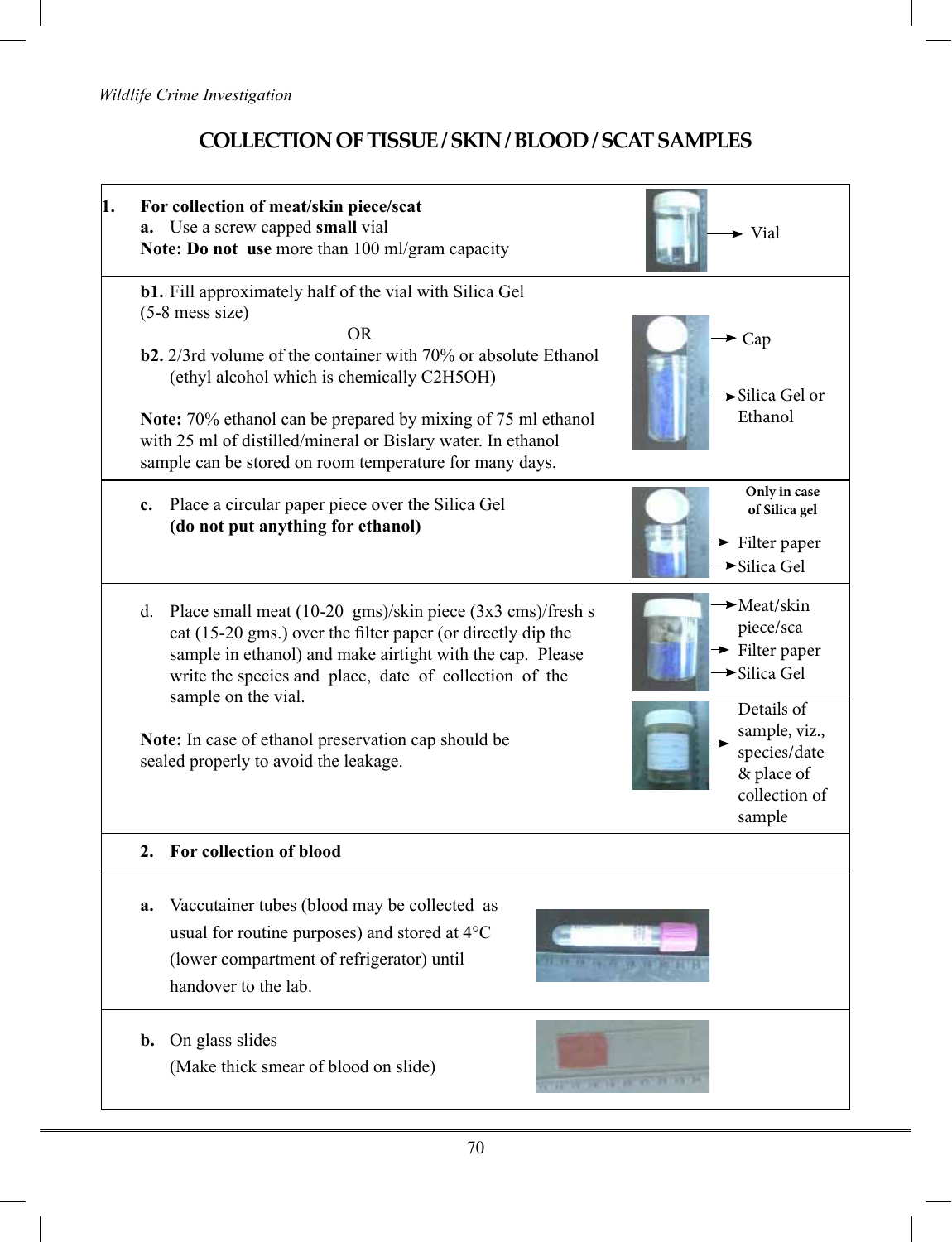## **ANNEXURE-XI Complaint In A Wildlife Offence**

(U/s 55 of Wild Life (Protection) Act 1972 )

| 1   | Name of the Range Office/ Division                                                                                                                                                                              |  |
|-----|-----------------------------------------------------------------------------------------------------------------------------------------------------------------------------------------------------------------|--|
| 2   | WLOR number and date                                                                                                                                                                                            |  |
| 3   | Place and date of offence                                                                                                                                                                                       |  |
| 4   | Sections of law                                                                                                                                                                                                 |  |
| 5   | Details of property seized                                                                                                                                                                                      |  |
| 6   | Whose custody the seized properties are<br>lying, if submitted in the court Property<br>Index number                                                                                                            |  |
| 7   | Live specimens, if any, seized and<br>subsequently rehabilitated in its natural<br>habitat as per the court order                                                                                               |  |
| 8   | Details of perishable or hazardous<br>materials seized and subsequently<br>destroyed as per the court order                                                                                                     |  |
| 9   | Details of fire arms, if any, seized<br>and handed over to the Police for<br>investigation and the Police FIR number                                                                                            |  |
| 10  | Whether samples were sent to Wildlife<br>Institute of India, Zoological Survey of<br>India, Botanical Survey of India or any<br>other scientific experts for opinion and<br>the details of the opinion received |  |
| 11  | Name, designation and office address of<br>the officer who filed the Offence Report                                                                                                                             |  |
| 12  | Name, designation and office address of<br>the officer filing the Complaint                                                                                                                                     |  |
| 13  | Name and address of the accused<br>against whom the Complaint is filed                                                                                                                                          |  |
| (i) | Accused in custody                                                                                                                                                                                              |  |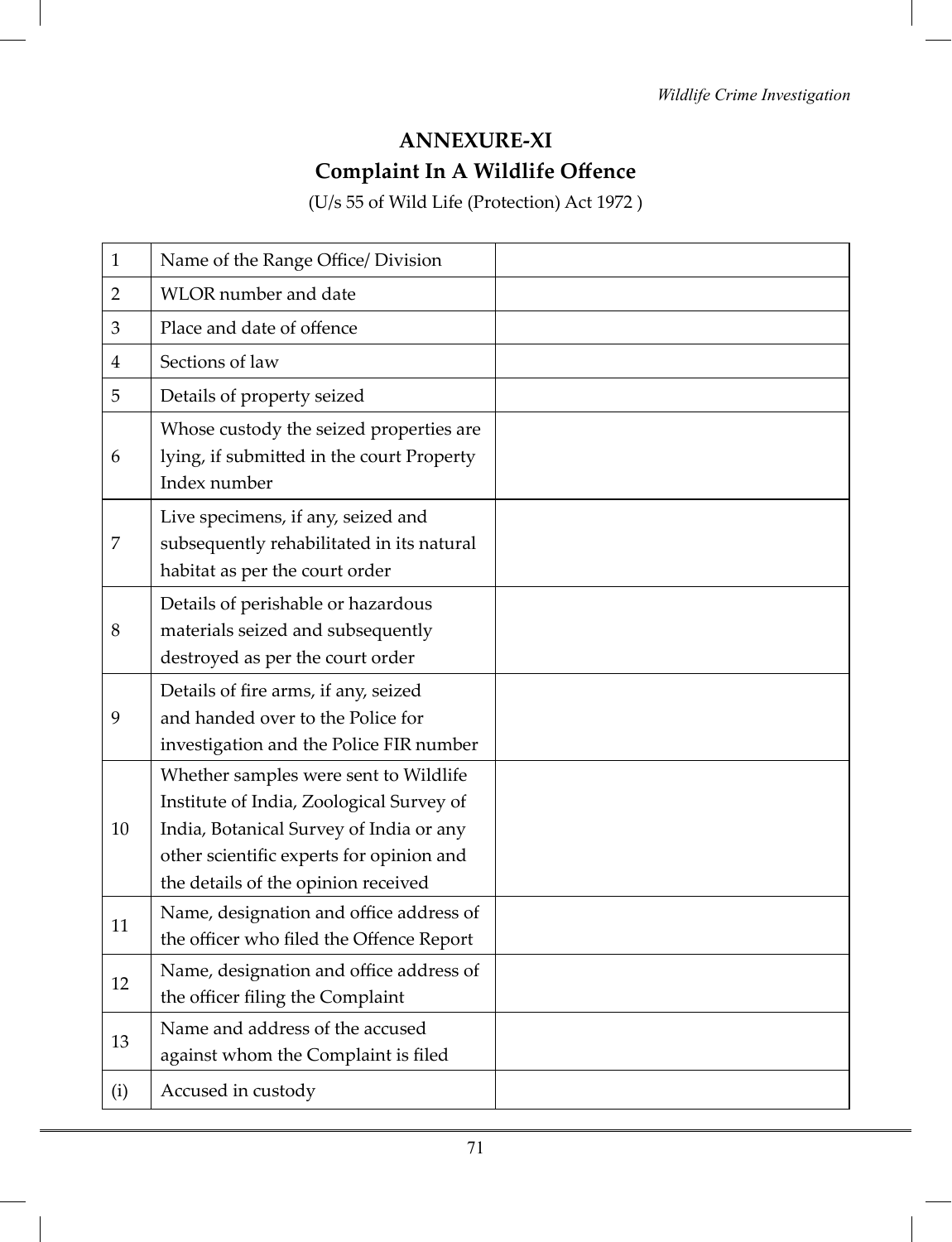| (ii)  | Accused on bail                                                                                |  |
|-------|------------------------------------------------------------------------------------------------|--|
| (iii) | Accused not arrested/absconding                                                                |  |
| (iv)  | Accused who are habitual/ repeated<br>offenders, details of previous cases                     |  |
| 14    | Name and address of the witnesses and<br>facts to be proved by the evidence of<br>each witness |  |
| 15    | List of documents, if any, submitted<br>along with the complaint                               |  |
| 16    | Nature of offences and facts of the case/allegation made against each accused                  |  |

Prayer:

Name & designation of the complainant with office seal

To The Chief Judicial Magistrate/JMFC (Address)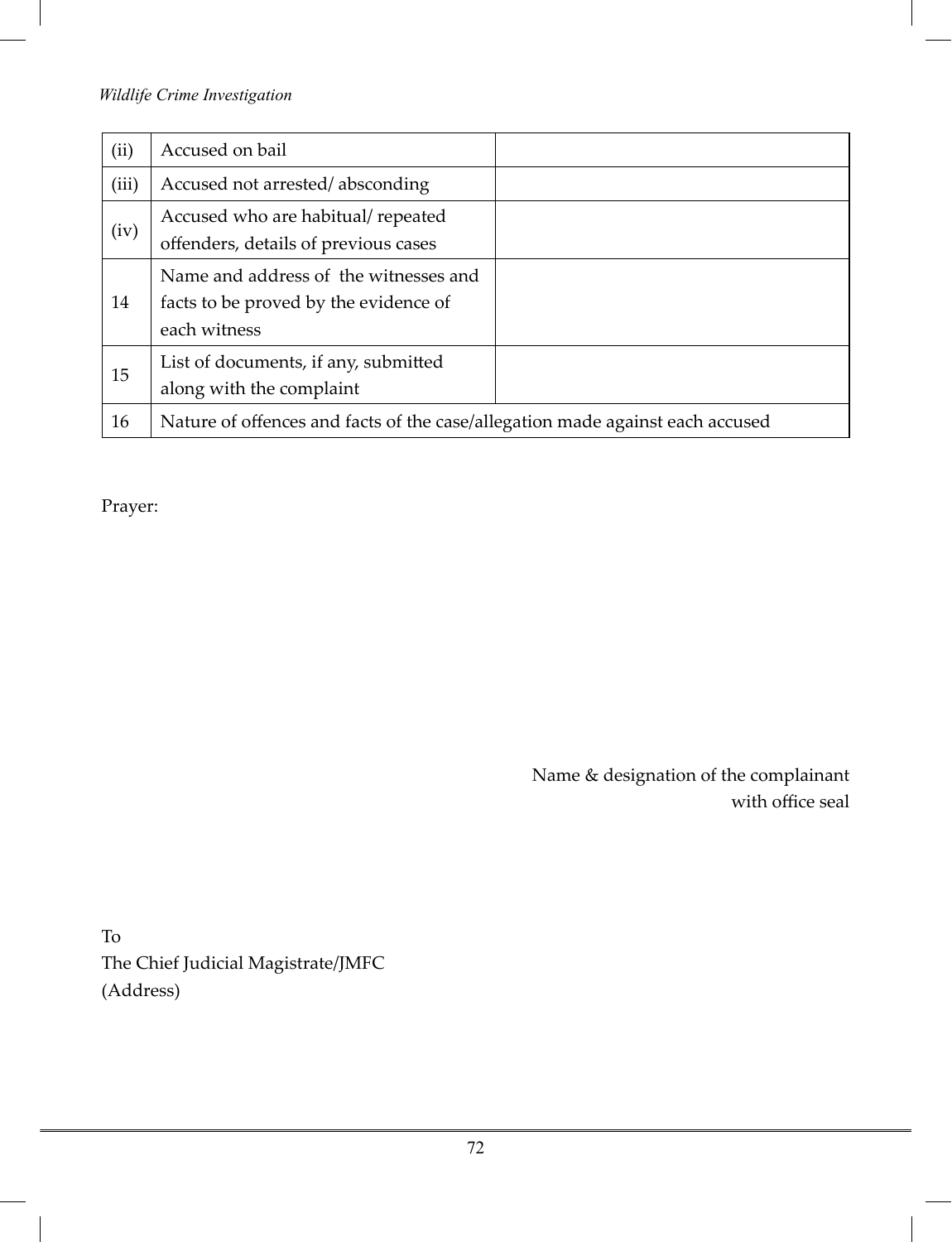# **ANNEXURE - XII Flow Chart on Wl Crime Investigation Process**

Wild Life (Protection) Act, 1972, was enacted to prevent, control and conserve biodiversity of the country. It extends to the whole of India except J & K.



**(B)**



Person arrested and things seized are to be produced before the magistrate under intimation to the Chief Wildlife Warden of the State or officer authorized by him under Section 50(4) of the WLP Act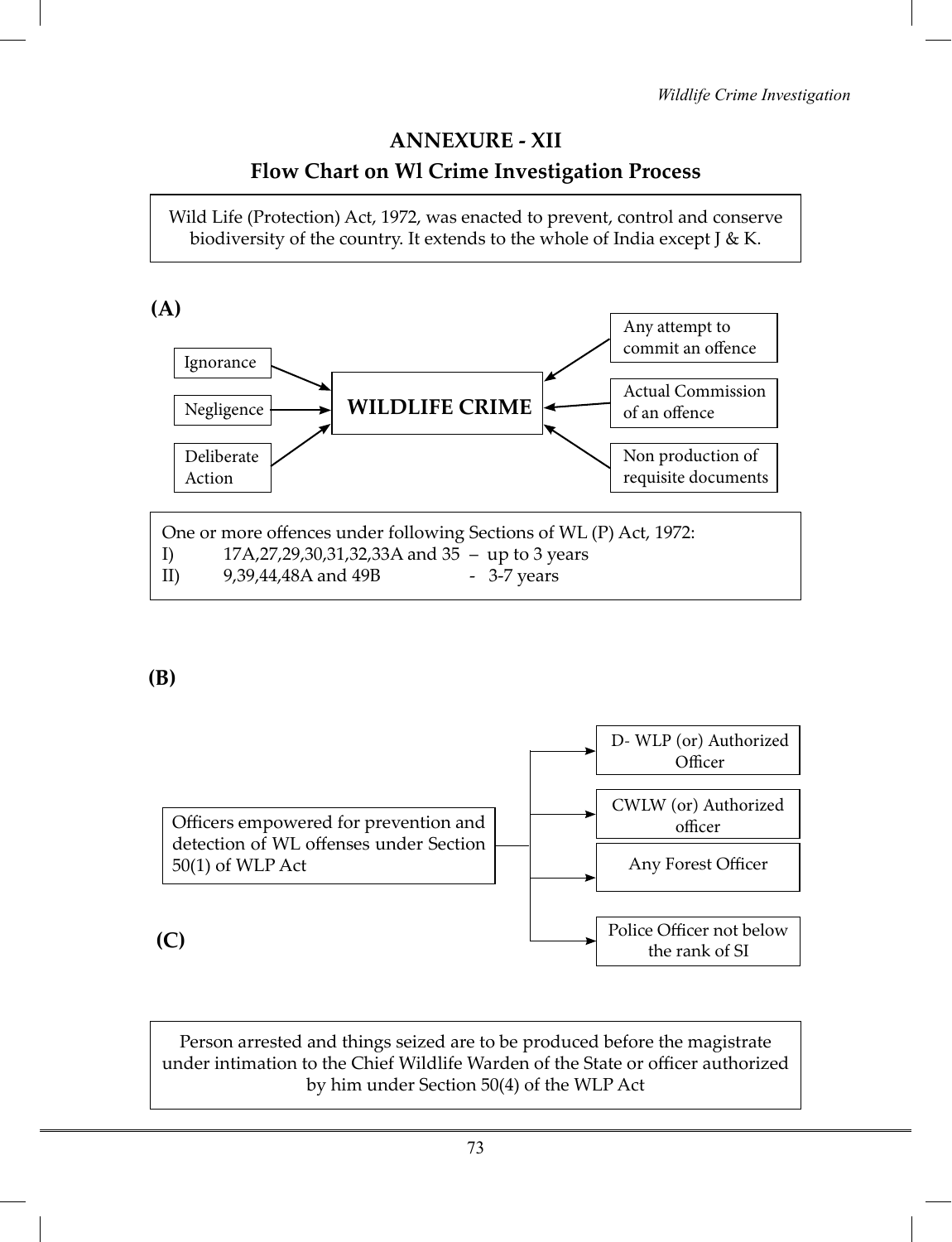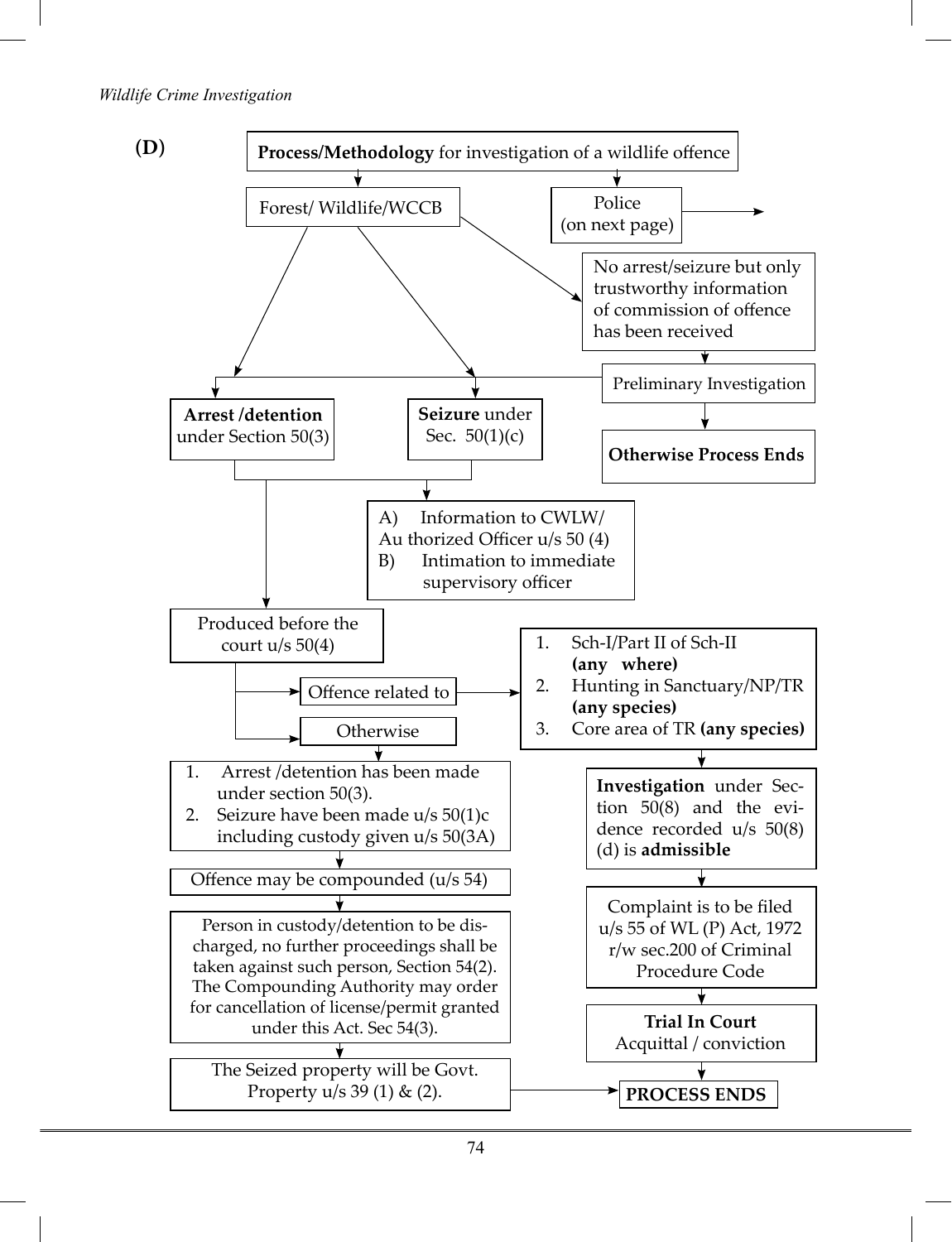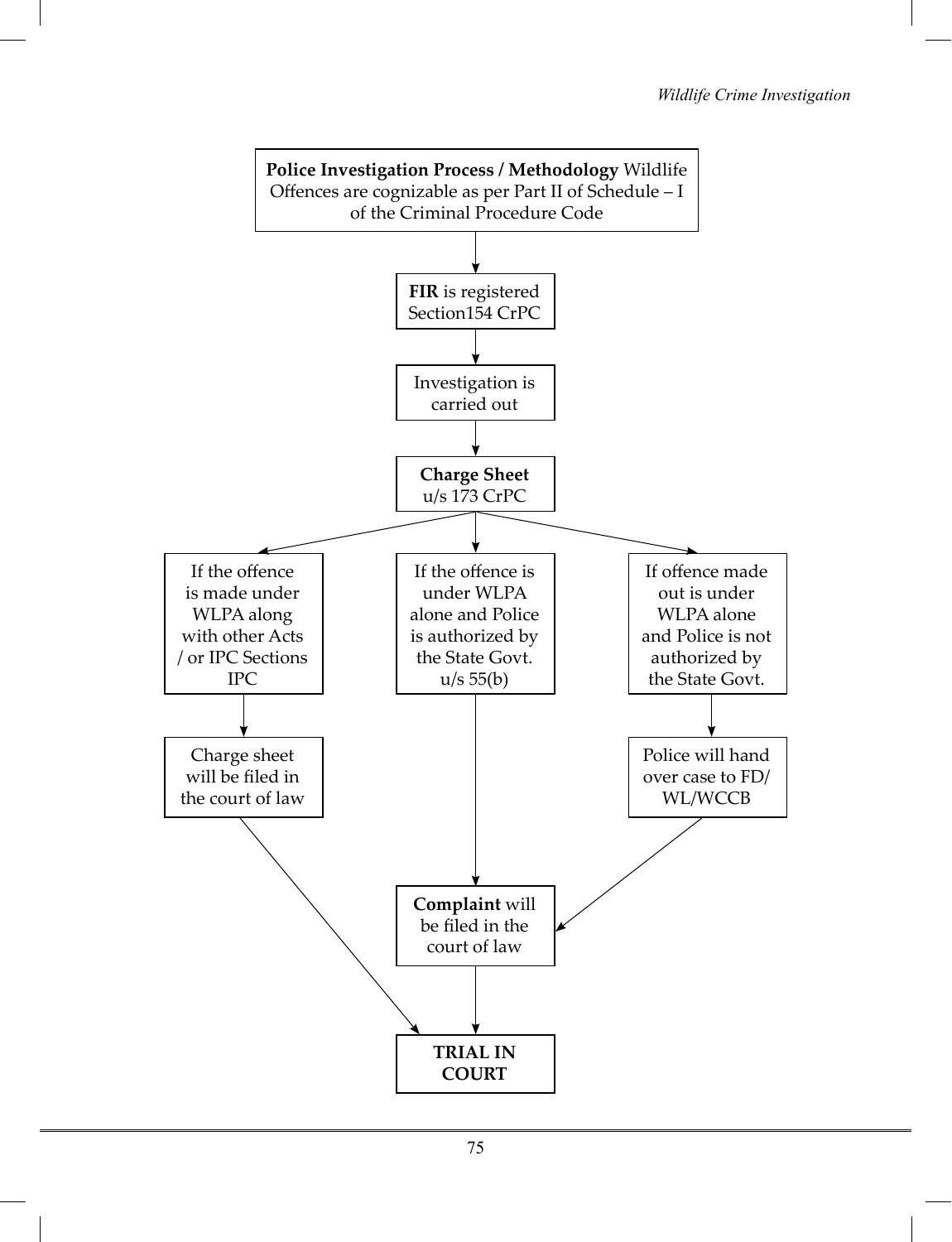# **ANNEXURE - XIII Court Diary**

| (To be submitted by I.O. or any other case officer deputed to follow up trial in court)            |             |                |  |
|----------------------------------------------------------------------------------------------------|-------------|----------------|--|
|                                                                                                    |             |                |  |
|                                                                                                    |             |                |  |
| (iii)Court case No ______________Complaint No. __________________________________                  |             |                |  |
|                                                                                                    |             |                |  |
|                                                                                                    |             |                |  |
| (vi). Previous date of Hearing____________ Present date of hearing___________Next date fixed______ |             |                |  |
| (vii). Name(s) & Address (s) of Accused(s)                                                         |             |                |  |
|                                                                                                    |             |                |  |
| $(ix)$ . Address                                                                                   |             | Pin            |  |
| (x). Prosecution Status in Court(tick):                                                            |             |                |  |
| TRIAL STAGE:- Summon stage                                                                         | Bail stage  | Pre-charge     |  |
| $CHARGE$ STAGE:- Plead guilty                                                                      | Post-Charge | Pros. Evidence |  |
| Defence Witness                                                                                    | Statement   | Argument       |  |

(xi). Performance of the witness during trial:

| Type of<br>Witness | Name of<br>Witnesses | Summoned<br>or<br>Appeared | Fully<br>supported | Partly<br>supported | Became<br>Hostile | If not<br>examined then<br>reasons |
|--------------------|----------------------|----------------------------|--------------------|---------------------|-------------------|------------------------------------|
| Eye                |                      |                            |                    |                     |                   |                                    |
| Factual            |                      |                            |                    |                     |                   |                                    |
| Technical          |                      |                            |                    |                     |                   |                                    |
| Official           |                      |                            |                    |                     |                   |                                    |
| Seizure            |                      |                            |                    |                     |                   |                                    |
| Defence            |                      |                            |                    |                     |                   |                                    |
| Forensic           |                      |                            |                    |                     |                   |                                    |
| Formal             |                      |                            |                    |                     |                   |                                    |

(xii). Brief description of proceedings including cause of hostile witness & if any adjournment :-

(xiii). Remedies suggested by conducting P.P. if any damage caused to the case :

(xiv). Pairvi (Case) officer's name & rank\_\_\_\_\_\_\_\_\_\_\_\_\_\_\_\_ Range/Division.\_\_\_\_\_\_\_\_\_\_\_\_\_\_\_\_\_

(xv). Conducting Prosecutor's name & rank\_\_\_\_\_\_\_\_\_\_\_\_\_\_\_\_\_ Court /Distt.\_\_\_\_\_\_\_\_\_\_\_\_\_\_\_\_\_\_\_

(xvi). DCF/DFO comments\_\_\_\_\_\_\_\_\_\_\_\_\_\_\_\_\_\_\_\_\_\_\_\_\_\_\_\_\_\_\_\_\_\_\_\_\_\_\_\_\_\_\_\_\_\_\_\_\_\_\_\_\_\_\_\_\_\_\_\_

( Signature ) I.O. / Case Officer.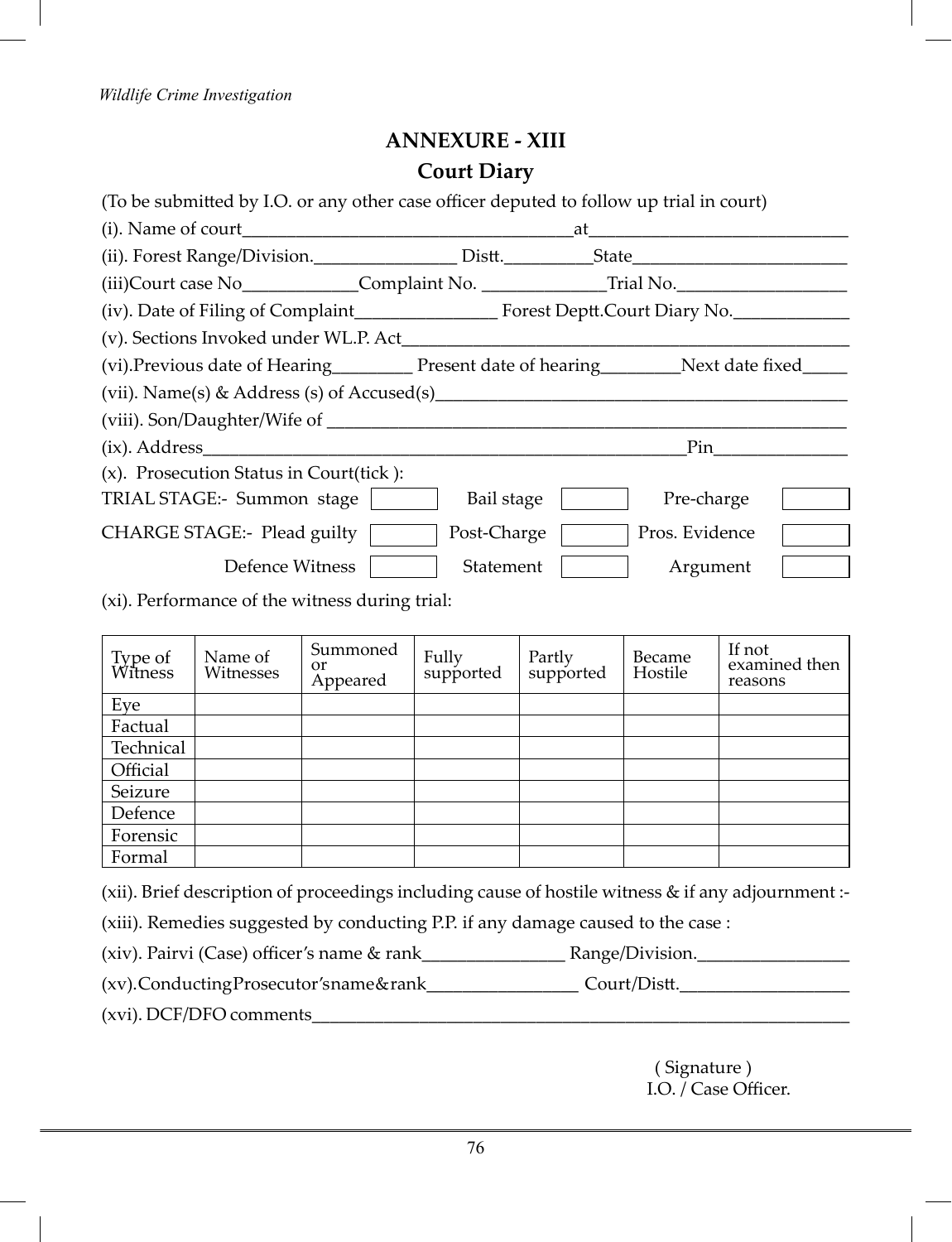# **ANNEXURE - XIV**

# **Important Judgements in Wildlife Crime Cases:**

| S.N            | Name of the<br>case and Court                                                                           | Offence made under                                                                       | <b>Proposition Discussed</b>                                                                                                                                                                                                                                                                                                                                                                                                                                                                                                                                                                 |
|----------------|---------------------------------------------------------------------------------------------------------|------------------------------------------------------------------------------------------|----------------------------------------------------------------------------------------------------------------------------------------------------------------------------------------------------------------------------------------------------------------------------------------------------------------------------------------------------------------------------------------------------------------------------------------------------------------------------------------------------------------------------------------------------------------------------------------------|
| $\mathbf{1}$   | State of Bihar<br>vs. Murad Ali<br>khan and Ors.<br>(1988)4 SCC 655<br>- Supreme Court.                 | Sections 9 (1), 51,55 of<br>W PA Section 429 of<br>IPC, Section 210 and<br>482 of Cr, PC | Objects of WPA and inherent jurisdiction<br>discussed. Cognizance of and offence<br>under the Act can be taken by a Court<br>only on the complaint of the officer<br>mentioned in Sec.55                                                                                                                                                                                                                                                                                                                                                                                                     |
| $\overline{2}$ | Motilal vs. CBI<br>and Ors.(2002)<br>4 SCC 713 -<br>Supreme Court.                                      | Sections 50, 51,54 and<br>55 of WPA, Section 4<br>$(42)$ of Cr.P.C.                      | Offence, punishable under the Act can be<br>Investigated by CBI.<br>WPA is not a complete code in itself.                                                                                                                                                                                                                                                                                                                                                                                                                                                                                    |
| $\mathfrak{Z}$ | Indian<br>Handicrafts<br>Emporium and<br>Ors.vs. UOI<br>and Ors. (2003)<br>7 SCC 589 -<br>Supreme Court | Article 14, 19 (1) (g)<br>& 19(1) 6 of COI,<br>Sections 39,4,49-C, of<br>WPA             | Total prohibition on trade in ivory under<br>the WPA held to be reasonable. Trade<br>that are dangerous to the ecology may<br>be regulated or totally prohibited and<br>therefore regulation includes prohibition.<br>Traders are a class by themselves.<br>In absence of such criminal trial and<br>offence having been found committed,<br>Section 39 may not have any application.<br>In that view of the matter it is evident<br>that the properties do not stand vested in<br>the Government in terms there for.<br>The purport and object of the Act must<br>be given its full effect. |
| $\overline{4}$ | Balram<br>Kumarawat vs.<br>UOI and Ors.<br>(2003) 7 SCC<br>628 - Supreme<br>Court.                      | Section $49-C(7)$ of<br>WPA                                                              | Ban on Ivory trade.<br>Restrictive meaning to words cannot be<br>given.                                                                                                                                                                                                                                                                                                                                                                                                                                                                                                                      |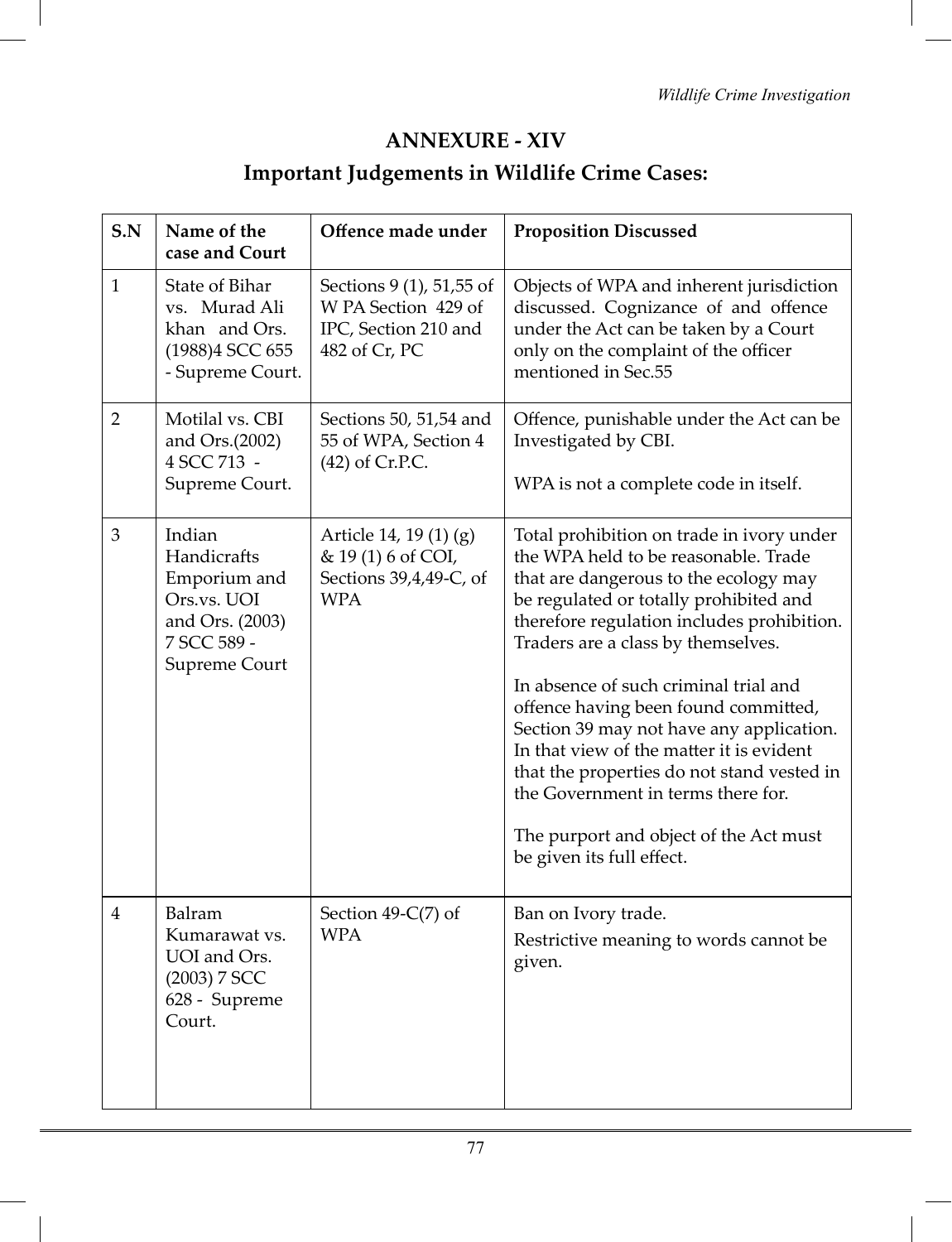| 5 | Sansar Chand<br>vs. State of<br>Rajasthan (2010)<br>10 SCC 604 -<br>Supreme Court                                                     | Articles 21, 48-A<br>and $51-A(g)$ of the<br>Constitution of India,<br>Sections 9,49-,50 and<br>51 of the WPA | Ecological chain and balance -<br>Importance of wildlife conservation for<br>the society.<br>Directions issued by Supreme Court<br>to Central and State Governments and<br>their agencies to make efforts to preserve<br>India's Wildlife and take stringent action<br>against those violating provisions of<br>Wildlife(Protection) Act.<br>Extra-judicial confession in this case was<br>corroborated by other material on record.<br>Hence, conviction is sustained.                                                                                                                                                           |
|---|---------------------------------------------------------------------------------------------------------------------------------------|---------------------------------------------------------------------------------------------------------------|-----------------------------------------------------------------------------------------------------------------------------------------------------------------------------------------------------------------------------------------------------------------------------------------------------------------------------------------------------------------------------------------------------------------------------------------------------------------------------------------------------------------------------------------------------------------------------------------------------------------------------------|
| 6 | Principal Chief<br>Conservator of<br>Forest & Anr.<br>vs.J.K.Johnson<br>& Ors., (Civil<br>appeal No.<br>2534/2011 in<br>Supreme Court | Sections 54,51(2)<br>$39(1)(d)$ of WPA                                                                        | The effect of composition of offence has<br>to be found in the statute itself. Section<br>54(2) provides that on payment of money<br>to the empowered officer, the suspected<br>person, if in custody, shall be discharged<br>and no further proceeding in respect of<br>the offence shall be taken against such<br>person. In terms of sub-section (2) of<br>Section 54, therefore, on composition<br>of the offence, the suspected person<br>is saved from criminal prosecution,<br>and from being subjected to further<br>proceedings in respect of the offence.                                                               |
|   |                                                                                                                                       |                                                                                                               | Any power of forfeiture conferred upon<br>executive authority merely on suspicion<br>or accusation may amount to depriving a<br>person of his property without authority<br>of law. Such power cannot be readily<br>read by relying on the Statement of<br>Objects and Reasons without any express<br>provision in the statute.<br>For the seized property used for<br>commission of offence to be the property<br>of the state government or the central<br>government under Section 39(1)(d), in<br>our view, offence against the Act has to<br>be legally ascertained and adjudicated by<br>a competent court of jurisdiction. |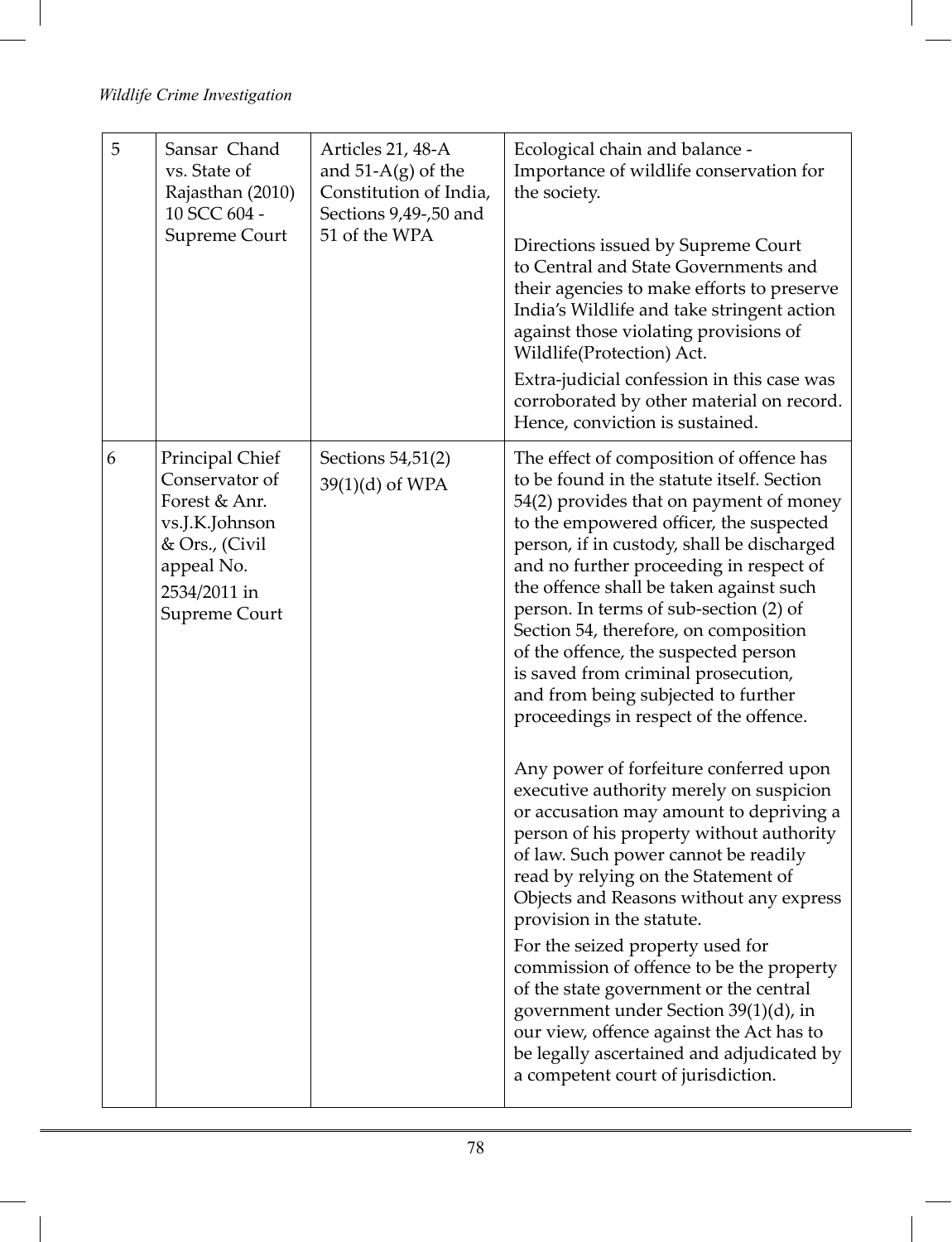| 7  | State of M.P.vs.<br>Madhukar Rao,<br>JT 2008 (1) SC364<br>Supreme Court                                                                                                     | Section 39                           | Any attempt to operationalize Section<br>$39(1)(d)$ of the Act merely on the basis<br>of seizure and accusation/allegations<br>levelled by the departmental authorities<br>would bring it into conflict with the<br>constitutional provisions and would<br>render it unconstitutional and invalid.                                                                                                                                                                                                                                                                                                                                         |
|----|-----------------------------------------------------------------------------------------------------------------------------------------------------------------------------|--------------------------------------|--------------------------------------------------------------------------------------------------------------------------------------------------------------------------------------------------------------------------------------------------------------------------------------------------------------------------------------------------------------------------------------------------------------------------------------------------------------------------------------------------------------------------------------------------------------------------------------------------------------------------------------------|
| 8  | Mumtaj vs. State<br>of U.P 2000 Cri<br>LJ4497 (Paras 5<br>to 7 are relevant)<br>High Court of<br>Allahabad.                                                                 | 2, Sections 49 (B) and<br>51 of WPA  | Accused found involved in trade of skins<br>of wild animals not entitled for bail.<br>Ground of parity is not a compelling<br>reason for bail.                                                                                                                                                                                                                                                                                                                                                                                                                                                                                             |
| 9  | Shashi Singh vs.<br>State of Haryana<br>And Mansoor<br>Ali Khan Pataudi<br>vs. State of<br>Haryana, 2006(3)<br>RCR (Criminal)<br>624 - High Court<br>of Punjab &<br>Haryana | Sections 9,39,50,57 of<br><b>WPA</b> | Taking the life of a defenceless animal,<br>on the verge of extinction, hunting<br>of which is specifically prohibited by<br>Section 9 read with Schedule I of the Act,<br>committed by the petitioners, so grave<br>and heinous as to dissuade extending the<br>anticipatory bail to them.                                                                                                                                                                                                                                                                                                                                                |
| 10 | Forest Range<br>Officer,<br>Chungathara<br>II Range vs.<br>Aboobacker<br>and Anr., 1989<br>Cri.L.J2038 -<br>High Court of<br>Kerala                                         | Sections 9, 55 of WPA                | Forest is an area where human activities<br>are scanty except the clandestine<br>adventures of poachers.<br>The invaders of forest and wild life<br>usually take care that their poaching<br>techniques go unnoticed by others<br>including wild animals. They adopt<br>devices to keep their movements<br>undetected. Hence it would be pedantic<br>to insist on the rule of corroboration,<br>by independent evidence in proof of<br>offence relating to forests and wild life.<br>Parliament in bringing a new legislation<br>or (Protection) of wild life was inspired<br>by the urge to preserve what little is left<br>of wild life. |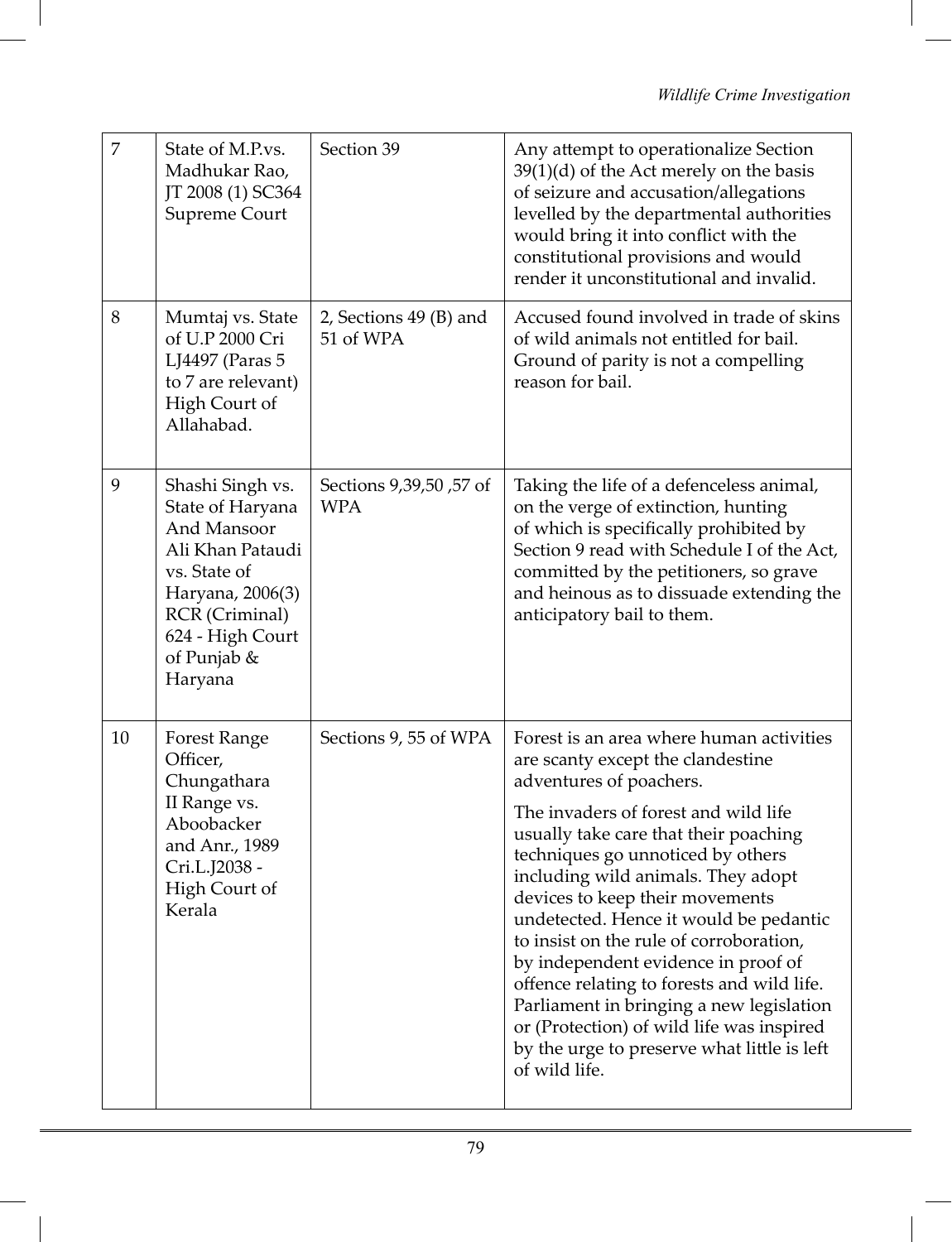| 11 | Abdul Kadar<br>versus Govt.<br>Of Gujrat<br>SCR.A/1635/2010<br>- High Court of<br>Gujarat                                                           | Sec 2(16), 12(sec) of<br>W.P. Act 1972, and<br>Sec. 48 & 51 A (g) of<br>Indian constitution. | Every bird / animal (Exotic birds/ Indian<br>Species) has a fundamental right to fly<br>and move freely in open sky or air. |
|----|-----------------------------------------------------------------------------------------------------------------------------------------------------|----------------------------------------------------------------------------------------------|-----------------------------------------------------------------------------------------------------------------------------|
| 12 | Case No.<br>5093(A)/2009<br>Govt. Of<br><b>U.P</b> versus<br>Smt. Dalipo -<br>Chief Judicial<br>Magistrate<br>Lakhimpur-<br>Khiri (U.P).            | 2/9/39/49<br>$/49B/52/51(A)$ of<br>W.P. Act 1972                                             | Confessional conviction but set off<br>theory/ provision was accepted by court.                                             |
| 13 | Govt. Of<br>Rajasthan versus<br>Juhru/Ramjan<br>& others. Case<br>No 23/318/2006<br>- Add. Chief<br>Judicial<br>magistrate,<br>Alwar,<br>Rajasthan. | Sec.9/27/31/39<br>/44/48A/49B/51 of<br>W.P.A Act 1972                                        | Accused were convicted.                                                                                                     |
| 14 | Govt. of<br>Rajasthan versus<br>Juhru/manfool<br>& others - Add.<br>Chief Judicial<br>magistrate,<br>Alwar,<br>Rajasthan.                           | Sec.27/31/9/39<br>/48A/49B/51 of<br>W.P.A Act 1972                                           | Accused persons were convicted in this<br>case and rigorous punishment was given<br>by the court to the habitual offenders. |
| 15 | Govt. of<br>Rajasthan<br>versus Juhru &<br>others - Add.<br>Chief Judicial<br>magistrate,<br>Alwar<br>Rajasthan                                     | Sec.9/27/31/39/44<br>/48A/49A/49B/51 of<br>W.P.A Act 1972                                    | Accused persons were convicted in this<br>case and rigorous punishment was given<br>by the court to the habitual offenders. |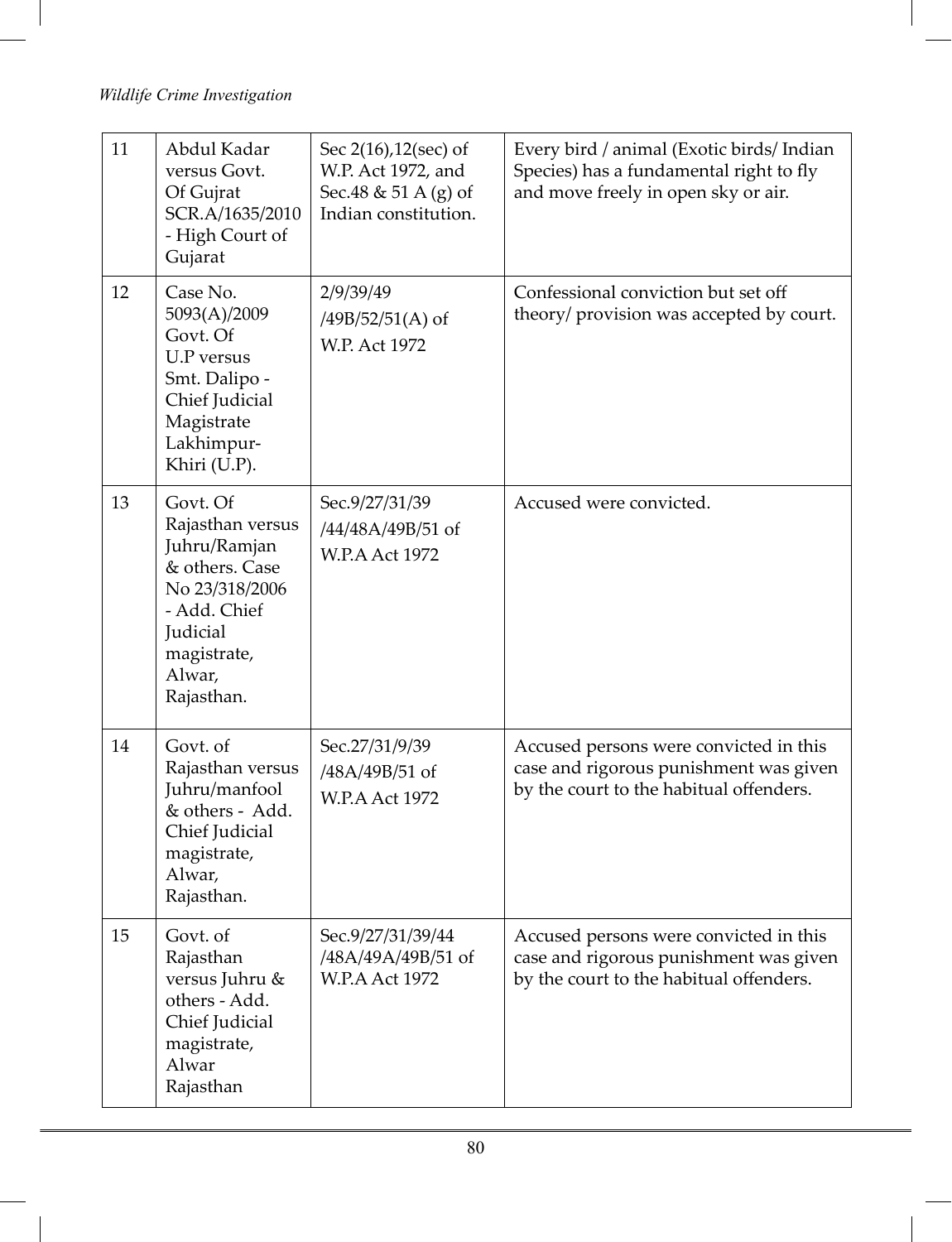| 16 | Govt. of Delhi<br>versus Rajiv<br>Khanna,<br>Cr appeal<br>No.1380/10<br>- Supreme<br>Court of India.<br>(SLP/Crl)<br>No.77739/2008.                                   | 482 Sec. of<br>Cr.P.C.Sec.34 of I.P.C                                                                                                        | Vicarious liability & its jurisdictions<br>relating with company/Business/firm/<br>offices etc. Justified.                                             |
|----|-----------------------------------------------------------------------------------------------------------------------------------------------------------------------|----------------------------------------------------------------------------------------------------------------------------------------------|--------------------------------------------------------------------------------------------------------------------------------------------------------|
| 17 | Maharashtra<br>State Electricity<br>com.Ltd. &<br>others Datar<br>switchgear Ltd.<br>& others -<br>Supreme<br>Court cases<br>No.479/2010.                             | 482 Sec. of<br>Cr.P.C.Sec.34 of I.P.C.<br>r/w192/199 Cr. P.C                                                                                 | Vicarious liability & its jurisdictions<br>Relating with company/Business/<br>Firm/offices etc. justified                                              |
| 18 | Forest Deptt.<br>Of Maharajganj<br>$(U.P)$ versus<br>Harsh Dhwaj<br>Tamang & other<br>- Chief Judicial<br>Magistrate,<br>Maharganj<br>$(U.P)$ . case<br>No.7343/2009. | 9/49B/51 of W.P. Act<br>1972                                                                                                                 | Court up held that set off theory implied<br>while convicting the accused i.e. the<br>spent duration in Jail may be set off for<br>conviction.         |
| 19 | Sanjay Gandhi<br>Animal care<br>centre (seizure of<br>ostriches Govt.<br>Of NCT, Delhi &<br>others - ACMM/<br>ASJ. Delhi, Tis<br>Hazari.                              | CITES & provisions<br>of W.P. Act 1972<br>which prohibits<br>keeping exotic Birds/<br>animals as illegal<br>without proper<br>certification. | Whether accused has right to import<br>and keep exotic birds without CITES<br>certificate, proof of ownership, certificate<br>from Quarantine officer. |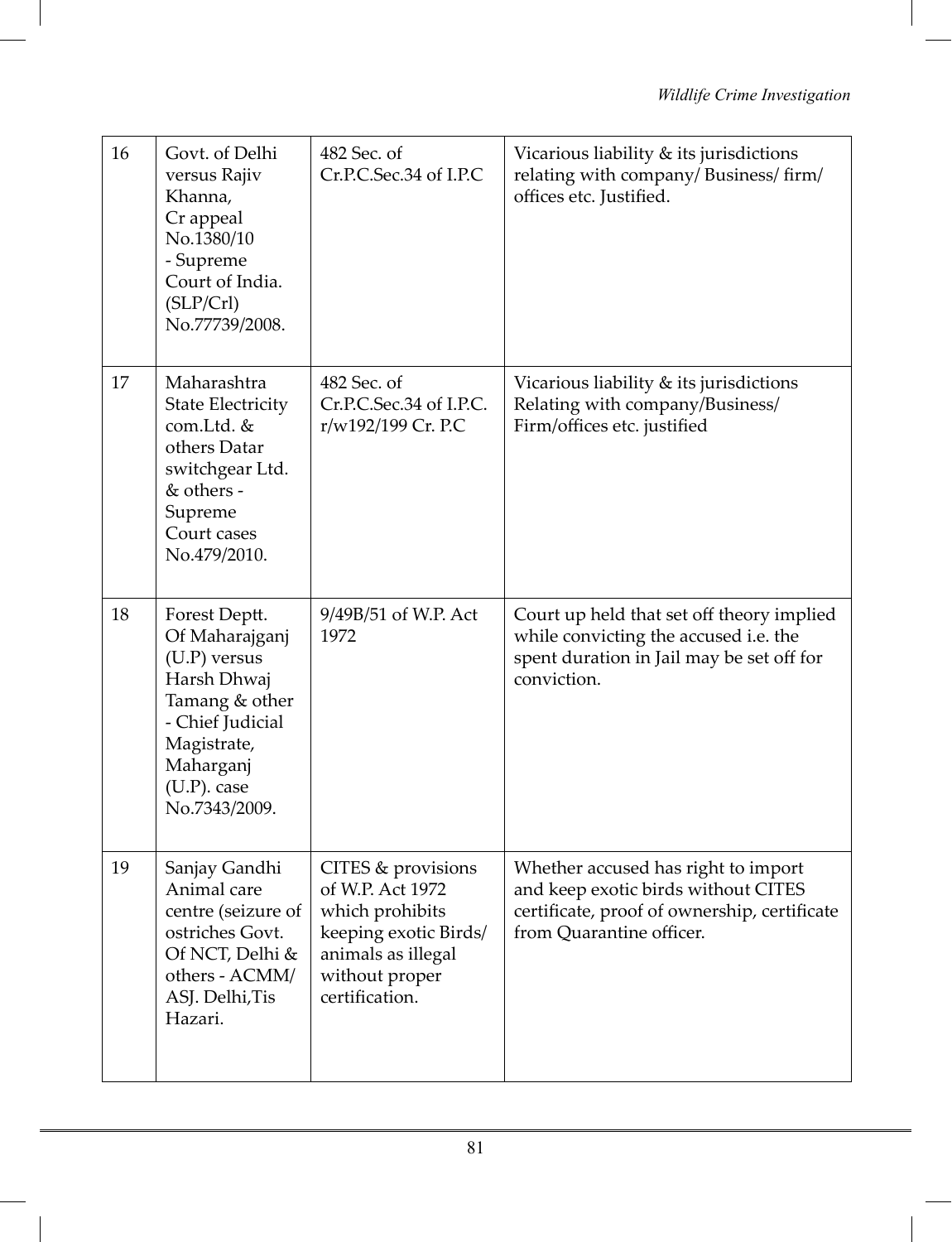| 20 | Criminal.<br><b>Revision No</b><br>41/2010-Cottage<br>Industries<br>Exposition<br>versus Union of<br>State (WCCB)<br>- Addl. Session<br>Judge, Delhi, Tis<br>Hazari. | Sec.397 of Cr.P.C.<br>Sec.40/49/49B-1/51 of<br>W.P. Act 1972                           | Accused went for revision against<br>summoning. Court held that Lower<br>Court had discretionary Powers.<br>Therefore accused petition for revision<br>dismissed. |
|----|----------------------------------------------------------------------------------------------------------------------------------------------------------------------|----------------------------------------------------------------------------------------|-------------------------------------------------------------------------------------------------------------------------------------------------------------------|
| 21 | Kamran<br>siddique versus<br>Union of India<br>- Delhi High<br>Court $WP(C)$<br>No.1038/2012                                                                         | W.P. Act 1972<br>(Provisions) restricts<br>personal possession<br>of wildlife Animals. | Objects of W.P. Act 72.                                                                                                                                           |
| 22 | PCCF (Govt<br>of Andhra<br>Pradesh versus<br>J.K Johnson &<br>others - Supreme<br>Court of India<br>Civil Appeal<br>No.2534/2011.                                    | 54(1), 54<br>(compounding of<br>offences) of<br><b>W.P Act 1972</b>                    | Difference between forfeiture and seizure<br>were discussed.                                                                                                      |
| 23 | Yakub Ali<br>versus Deputy<br>Director (WCCB)<br>- Delhi High<br>Court $W.P(C)$<br>No.3782/2011.                                                                     | Sec 43 (2) of W.P. Act<br>1972                                                         | Ownership of elephant on transit<br>documents is illegal proposition.                                                                                             |
| 24 | Kalya Bawaria,<br>Juhru, Ramjan,<br>Tayib, Hiralal etc.<br>VS Rajasthan<br>Govt. (Alwar) -<br>$(1)$ ACJM<br>$(Alwar)$ and $(2)$<br>ACJM(Rajgarh)<br>etc.(Rajasthan)  | Sec 9/51/49B/27/31/3,<br>9/29/48A/49A of<br>W.P. Act 1972                              | Upheld the sanctity of the provisions of<br>W.P. Act 1972. Even in appeal this was<br>also upheld by District. Judge, Alwar.                                      |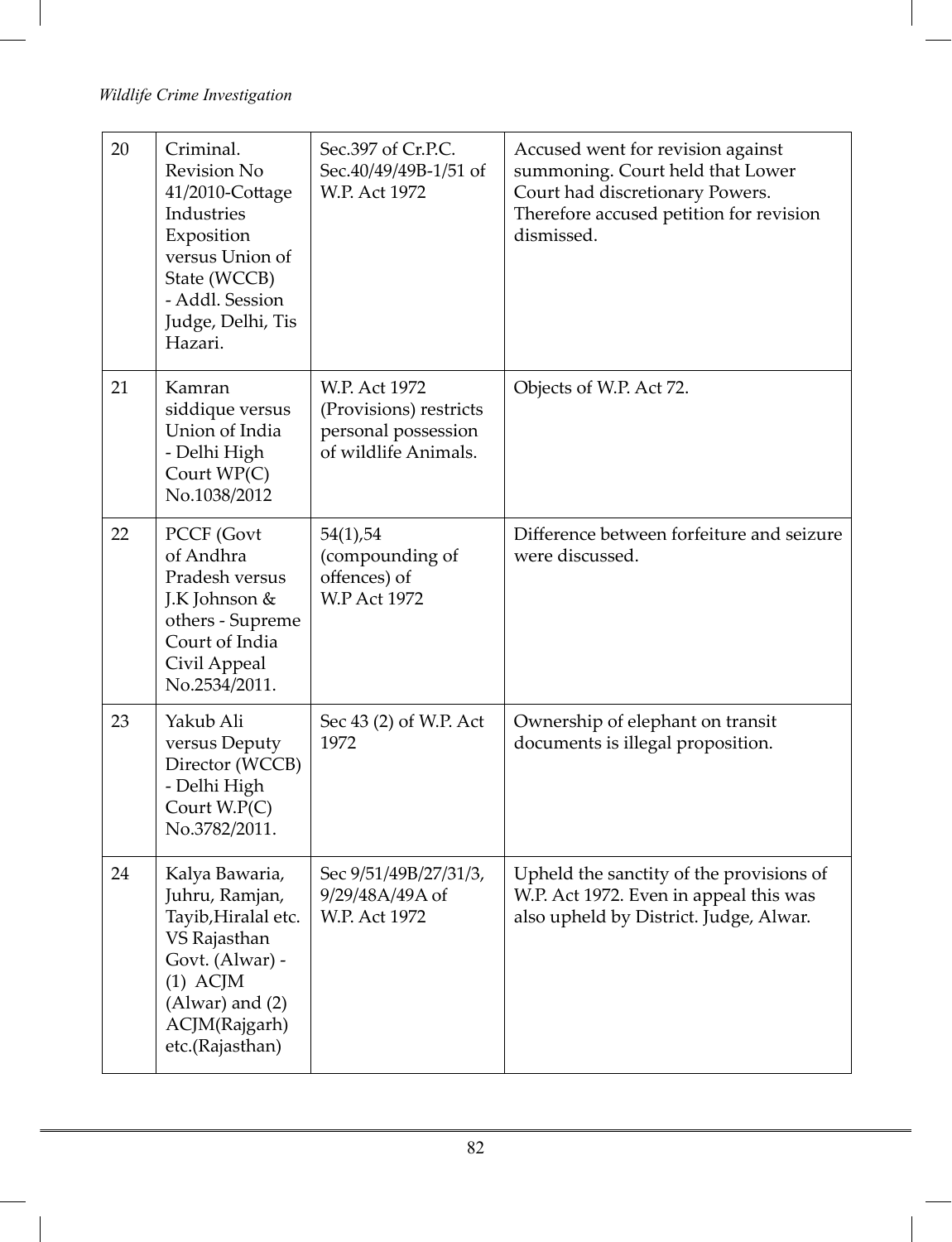| 25 | Sansar Chand<br>versus State<br>Govt. of<br>Rajasthan -<br>Supreme Court<br>of India.Cr.<br>Appeal No.2024<br>of 2010                                     | 48 A/51 A(G) of<br><b>Indian Constitution</b><br>& Sec 9/51 of W.P. Act<br>1972 | There is no absolute rule that an extra-<br>judicial confession can never be the basis<br>of conviction.                                                                               |
|----|-----------------------------------------------------------------------------------------------------------------------------------------------------------|---------------------------------------------------------------------------------|----------------------------------------------------------------------------------------------------------------------------------------------------------------------------------------|
| 26 | Govt. Of<br>Rajasthan<br>versus Naryan<br>& others - Add.<br>Chief judicial<br>magistrate,<br>Alwar                                                       | Sec-9/5/39/51<br>/48A/51/49B of<br>W.P Act 1972                                 | Accused was convicted but<br>imprisonment was set off and<br>simultaneously declared to be borne.                                                                                      |
| 27 | Indian<br>Handicrafts<br>Emporium &<br>others verses<br>Union of India -<br>Supreme Court<br>of India<br>Civil appeal<br>No. (7534-<br>35/1997/2003)      | 40 A/49 C Wild Life<br>(Protection) Act 1972                                    | Petitioner went for appeal against<br>confiscation but S.C supported for<br>confiscation & dismissed the petition.                                                                     |
| 28 | Addl. Sessions<br>Judge - 01<br>(Central) Delhi.<br>SC No. 42/2008<br>ID No.<br>401R0009792006<br>State (through<br>CBI) VS Sansar<br>Chand and<br>others | Section 51 W.P. Act,<br>1972, 120 B IPC and<br>Section 3 of MCOCA               | Issues related to further investigation in<br>complaint cases, filing of supplementary<br>complaint in a complaint case and<br>applicability of MCOCA provisions in<br>complaint cases |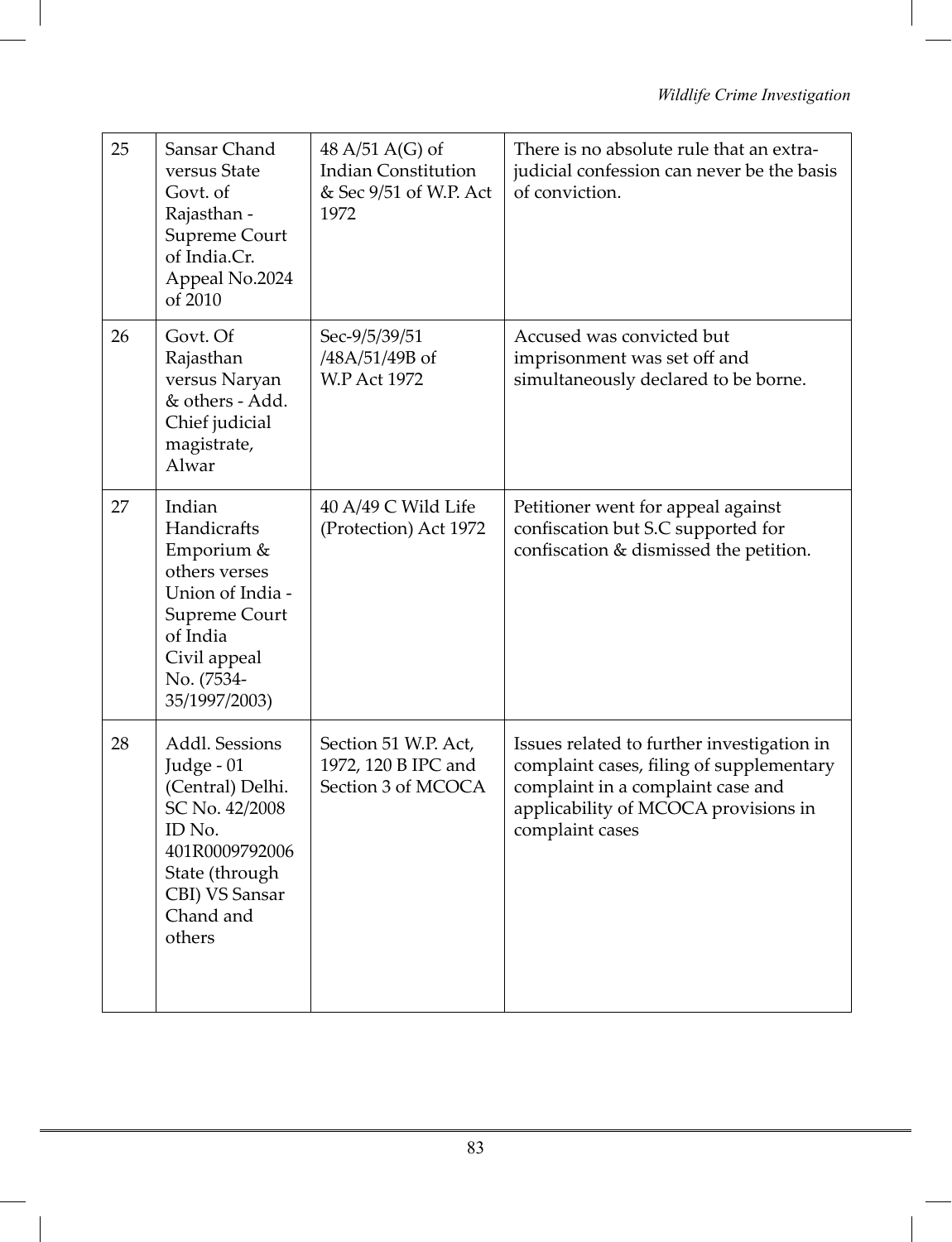# **ANNEXURE-XV Case Diary**

| 1. | WLOR Number & Date                 |  |
|----|------------------------------------|--|
| 2. | Case Diary Number & Date           |  |
| 3. | Date, place and time of occurrence |  |
| 4. | Species involved                   |  |
| 5. | Description of the articles seized |  |
| 6. | Name and address of known accused: |  |
| 7. | Sections of law                    |  |
| 8. | Name and designation of the        |  |
| 9. | <b>Investigating Officer</b>       |  |

| Details of investigation conducted |
|------------------------------------|
|                                    |
|                                    |
|                                    |
|                                    |
|                                    |
|                                    |
|                                    |
|                                    |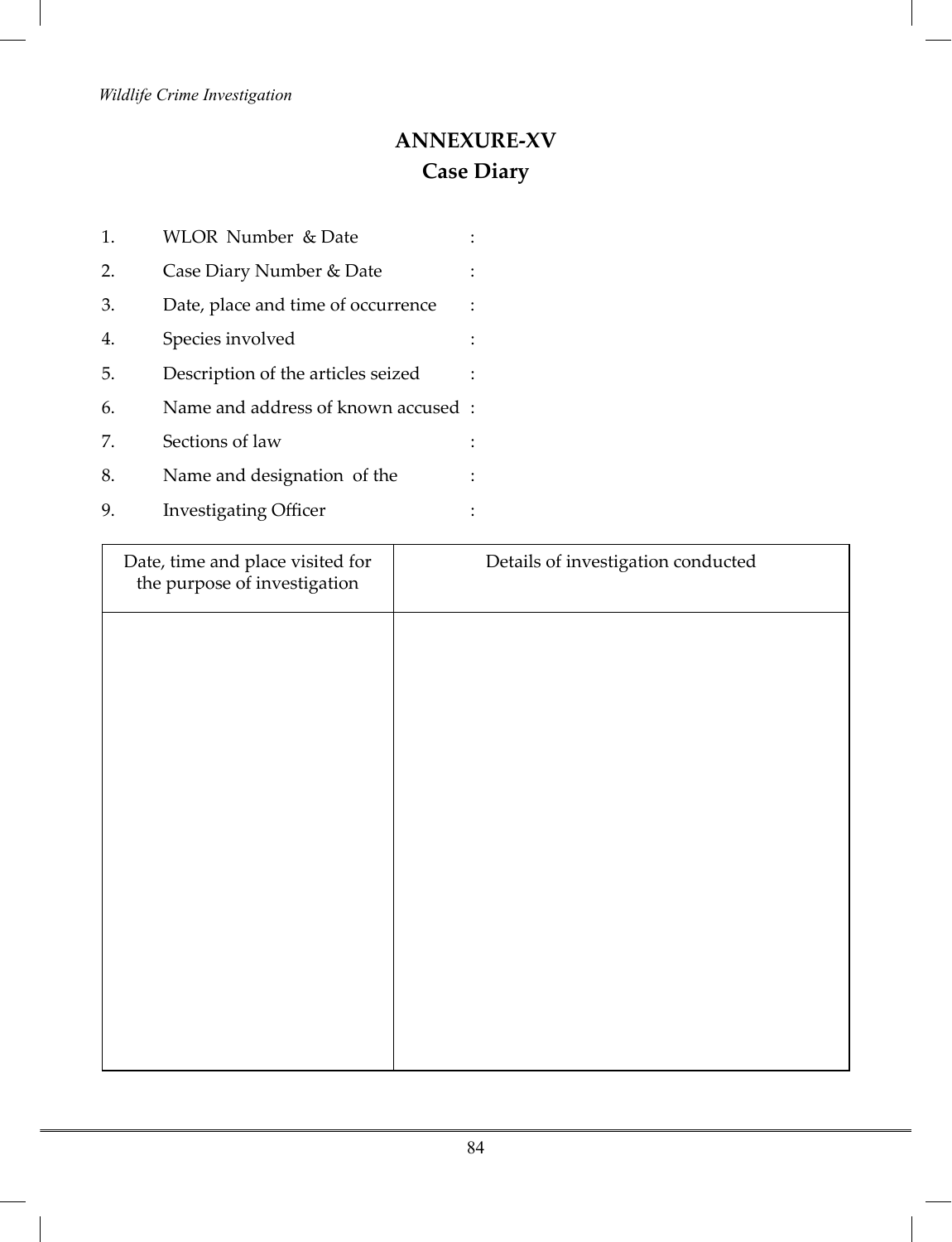## **ANNEXURE-XVI History Sheet**

Unique Serial No With date (to be given by the Range officer

- I. Name, Surname with aliases, if any **:**
- II. Father's /Husband's name with aliases, if any :
- III. Photograph with Date:
- IV. (a) Caste: (b) Trade or profession:
- V. Descriptive Roll with date

### **(a) Description –**

- I. Age :
- II. Height (in cms):
- III. Built :
- IV. Hair :
- V. Eye-brows :
- VI. Forehead :
- VII. Eyes :
- VIII. Sight :
- IX. Nose :
- X. Mouth :
- XI. Lips :
- XII. Teeth :
- XIII. Fingers :
- XIV. Chin :
- XV. Ears :
- XVI. Face :
- XVII. Complexion :
- XVIII. Beard :
	- XIX. Moustache:
	- XX. Identification marks:



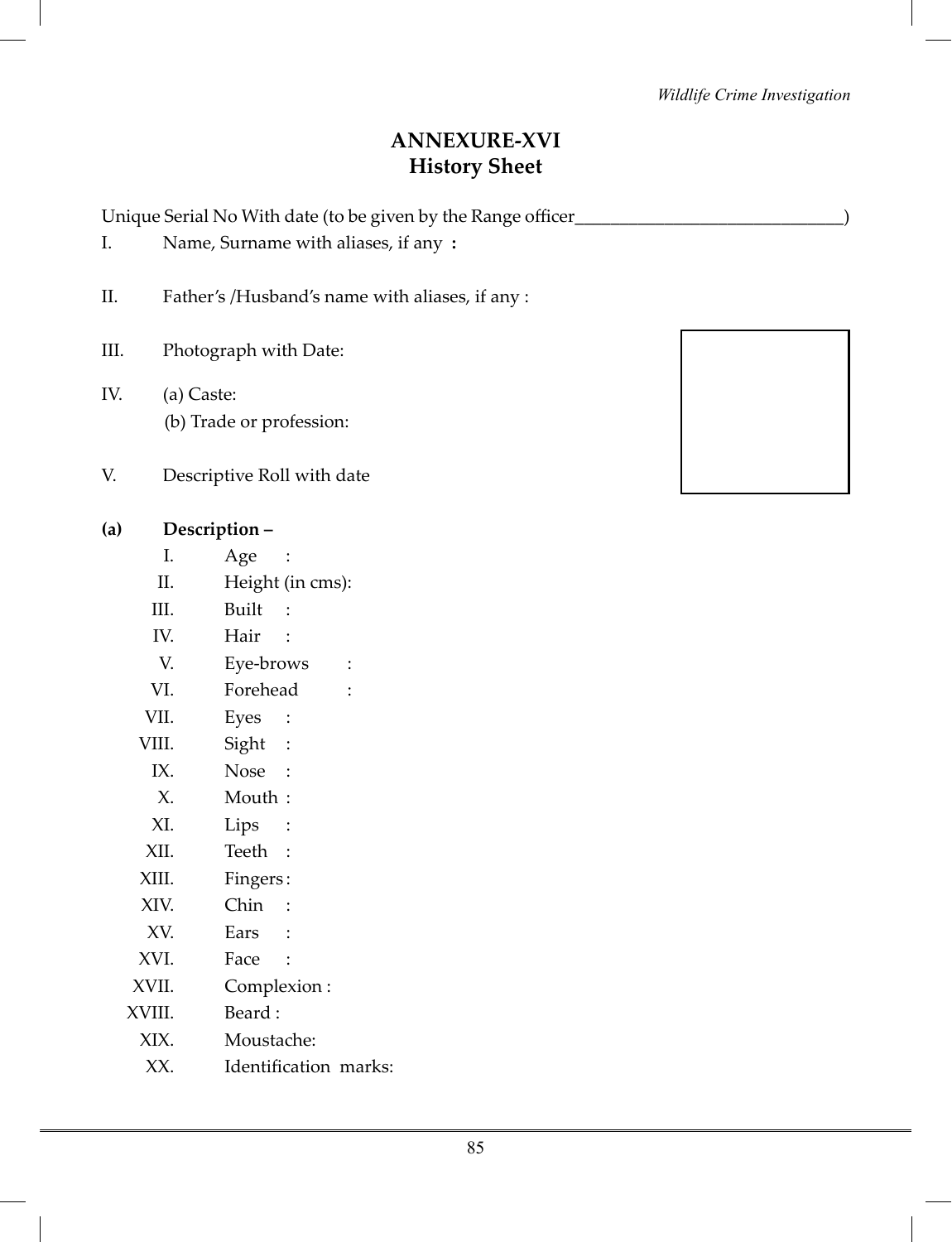VI. Residence: (a) Address : House No. : Village : Mohalla/Street : City : P.S/ Range : District: State : PIN b) Important Personal Information: Date of Birth : Citizenship : Telephone/Mobile No(s) : E-Mail Address : Passport No : Bank Account No(s) : Aahar No. :

VII. Name of officers who could identify / have knowledge about him:

VIII. Previous history, also showing criminality:

IX

- (a) Usual field of operation:.
- (b) Place of habitual resort:

X. Modus Operandi :.

XI. Name of principal relatives with parentage and address:

| Name of the<br>relatives | Parentage | Relationship | Address | Criminality, if any |
|--------------------------|-----------|--------------|---------|---------------------|
|                          |           |              |         |                     |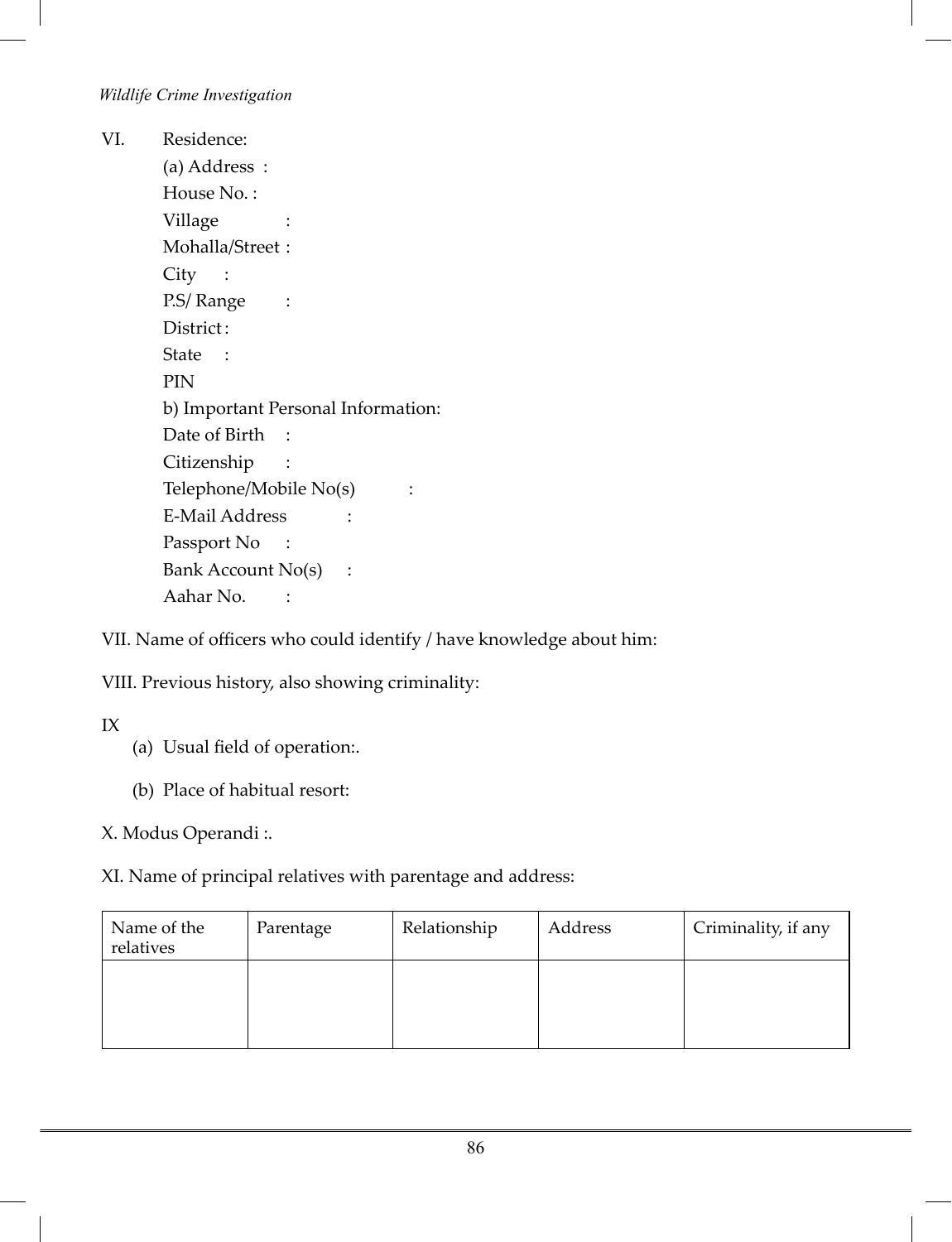| Name of the<br>associates and<br>accomplices | Parentage | Relationship | Address | Criminality, if<br>any |
|----------------------------------------------|-----------|--------------|---------|------------------------|
|                                              |           |              |         |                        |

XII. Name of associates and accomplices with parentage and address:

### XIII (a) Convictions/Acquittal(s):

- 1. Case No :
- 2. Section/Act :
- 3. P.S./Forest Range :
- 4. District :
- 5. State :
- 6. statement with date and name of the court :
- (b) Case(s) under investigation/trial:

### 1. Case No:

- 2. Section/Act :
- 3. P.S./Forest Range :
- 4. District :
- 5. State :
- 6. Current status of the case (s) :

XIV. Property (Movable & Immovable):

XV. Current Surveillance being done (PS/ Range and Name of the In charge)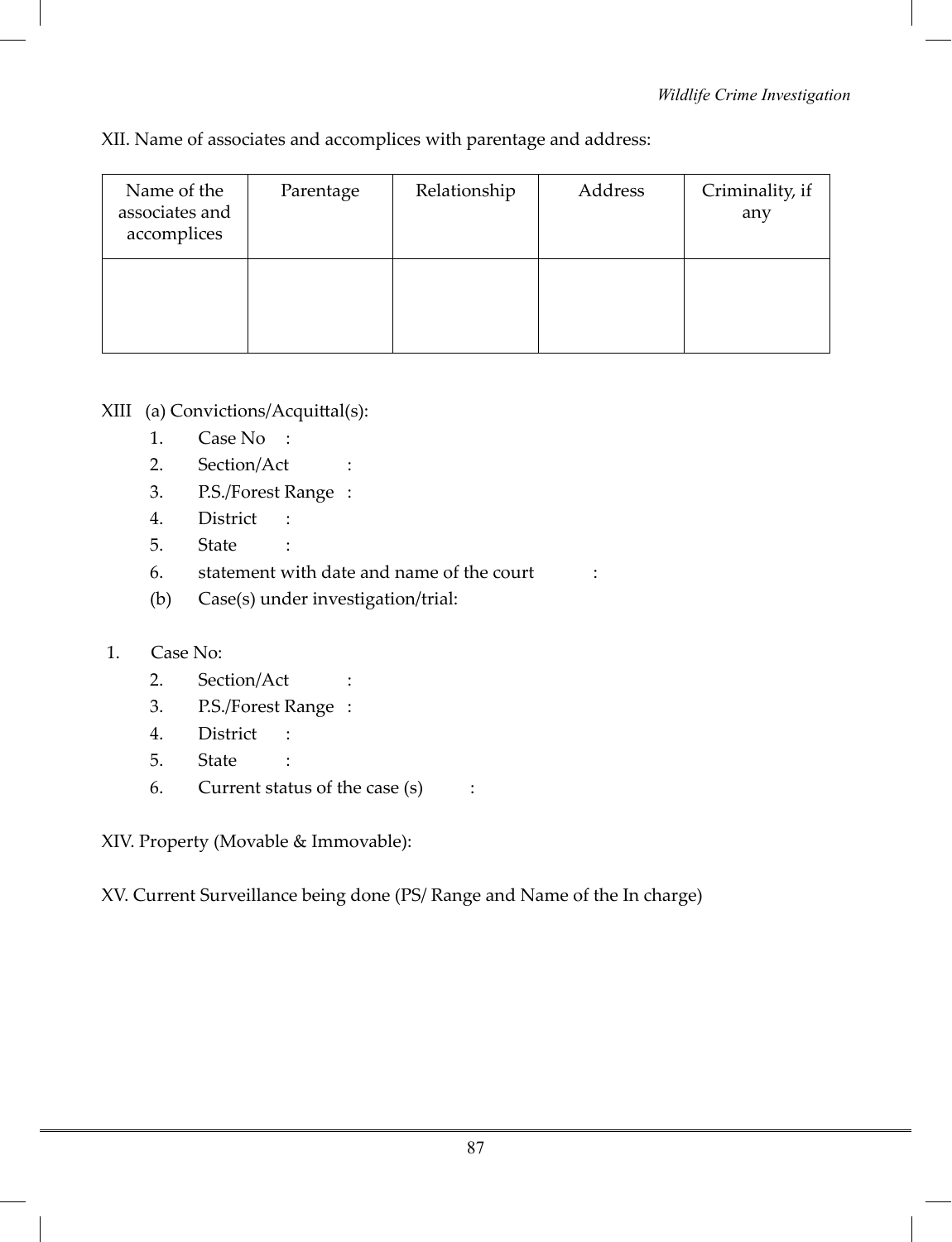| 1                                                            | $\overline{2}$                  | 3       | $\overline{4}$                                                                           | 5                                                            | 6                                                                                                                     | 7                                                                                                                 |
|--------------------------------------------------------------|---------------------------------|---------|------------------------------------------------------------------------------------------|--------------------------------------------------------------|-----------------------------------------------------------------------------------------------------------------------|-------------------------------------------------------------------------------------------------------------------|
| Serial<br>No. of<br>History<br>sheet and<br>Personal<br>File | Name<br>and<br>Father's<br>Name | Address | Date on which<br>History sheet<br>was opened<br>or received<br>in the Range/<br>Division | Police<br>Station<br><sub>of</sub><br>permanent<br>residence | Date on<br>which<br>History<br>sheet and<br>Personal<br>files were<br>transferred<br>to another<br>Range/<br>Division | Initials of<br>gazette<br>officer<br>ordering<br>transfer or<br>destruction<br>of history<br>sheet and<br>remarks |
|                                                              |                                 |         |                                                                                          |                                                              |                                                                                                                       |                                                                                                                   |

### **Index to History Sheets and Personal Files/Part I**

(To be maintained Sr. No. wise)

### **Index to History Sheets and Personal Files – Part – II**

| Name & Father's Name | Address and police<br>station | Serial No. of History sheet and<br>Personal File and his criminal<br>history in brief |
|----------------------|-------------------------------|---------------------------------------------------------------------------------------|
|                      |                               |                                                                                       |

(To be maintained name wise)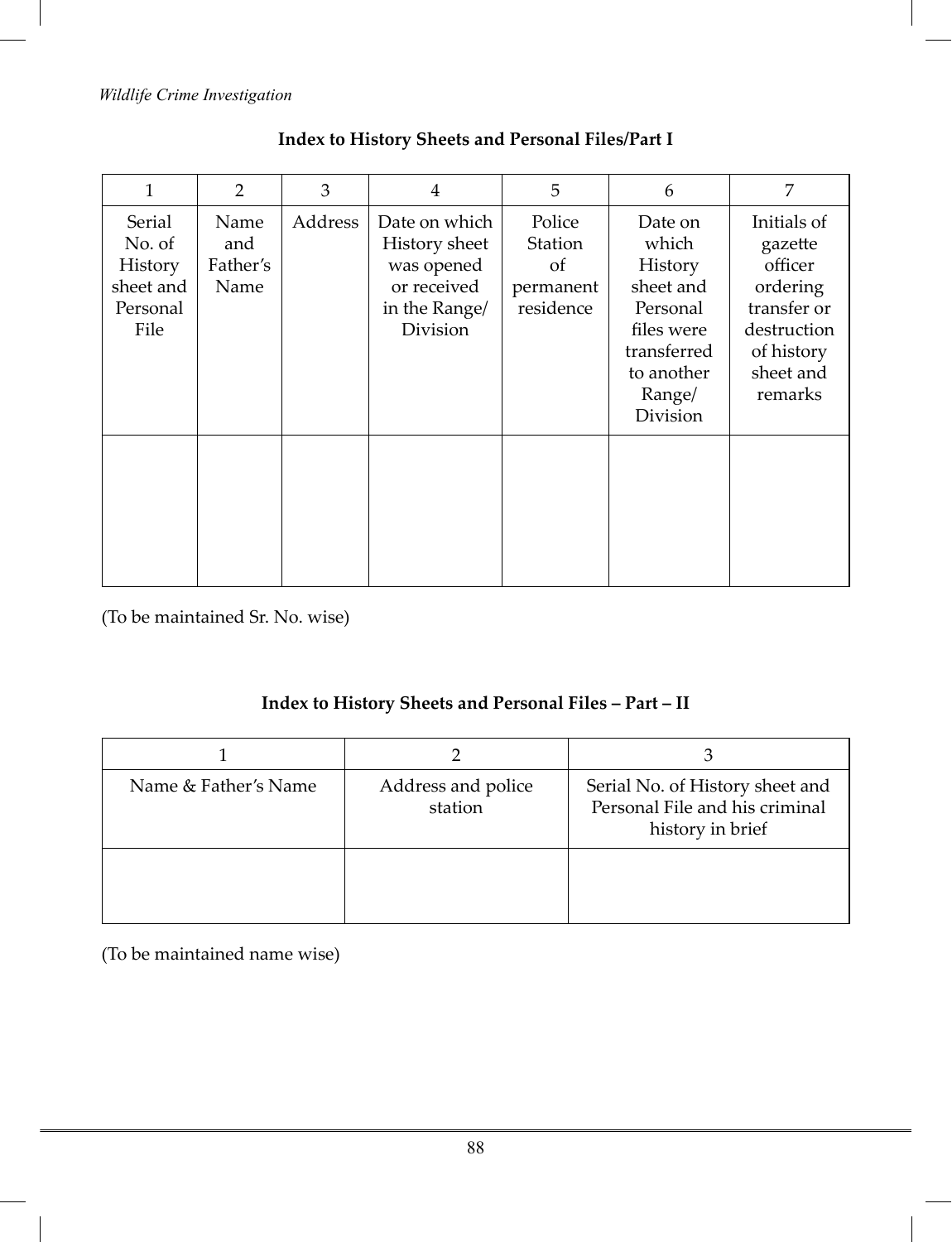# **ANNEXURE-XVII**

# **Information Sheet**

|                     |                 |                           | Dated _______________                                                                                                                                                |  |  |
|---------------------|-----------------|---------------------------|----------------------------------------------------------------------------------------------------------------------------------------------------------------------|--|--|
|                     |                 |                           |                                                                                                                                                                      |  |  |
|                     |                 |                           | $S$ on of $\qquad \qquad$ Caste $\qquad \qquad$                                                                                                                      |  |  |
|                     |                 |                           |                                                                                                                                                                      |  |  |
|                     |                 |                           | District _______________________State, Age __________ Height __________ Personal marks _____________                                                                 |  |  |
|                     |                 |                           |                                                                                                                                                                      |  |  |
| <b>INFORMATION:</b> |                 |                           |                                                                                                                                                                      |  |  |
|                     |                 | observed during his stay. | NOTE: - This should explain the reasons for the information sheet, request to keep<br>a watch over his movements & activities and intimate anything unusual/relevant |  |  |
|                     |                 |                           |                                                                                                                                                                      |  |  |
|                     |                 |                           | Range Officer                                                                                                                                                        |  |  |
|                     |                 |                           |                                                                                                                                                                      |  |  |
|                     | Forest Division |                           |                                                                                                                                                                      |  |  |
| <u>St</u>           |                 |                           |                                                                                                                                                                      |  |  |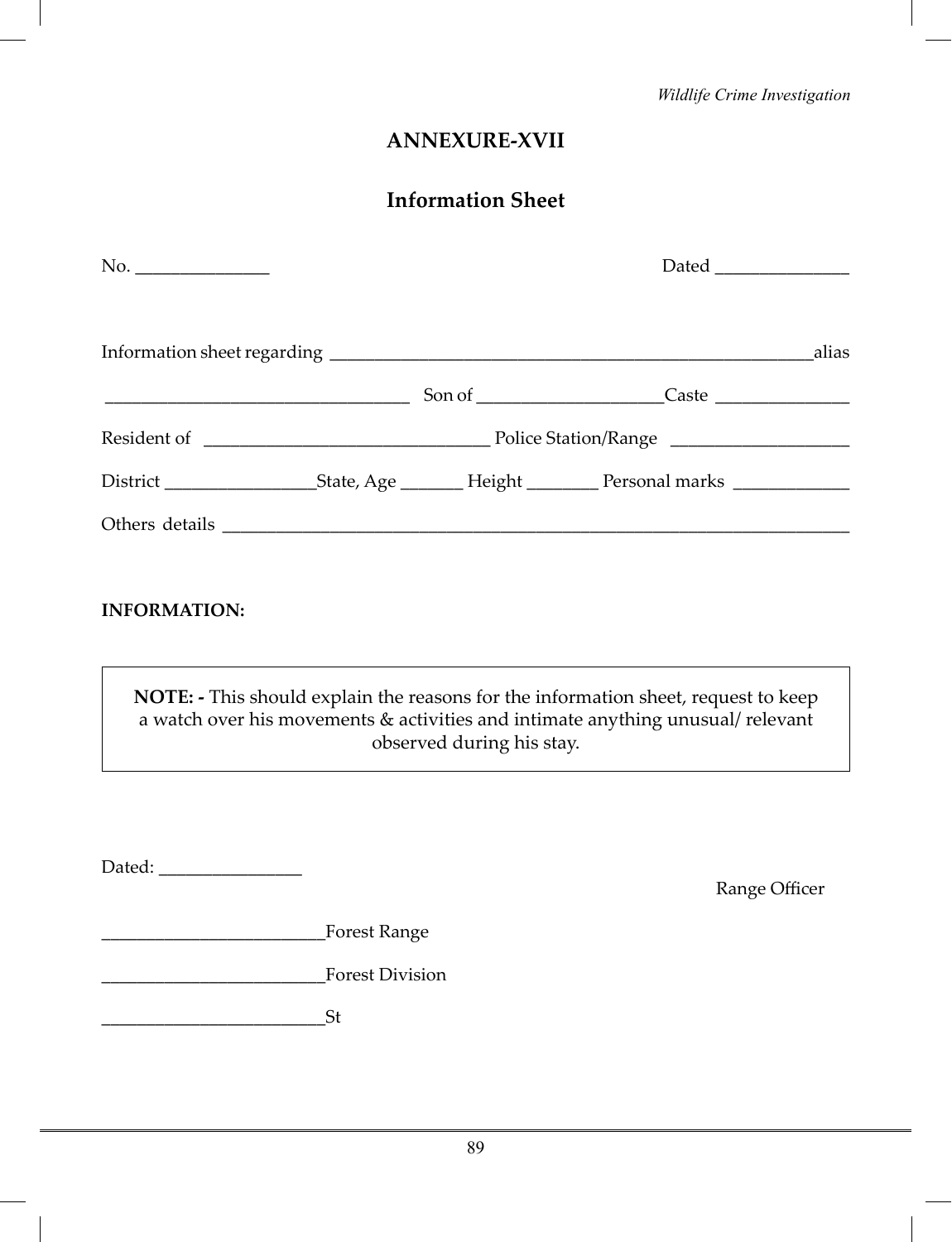# **Notes**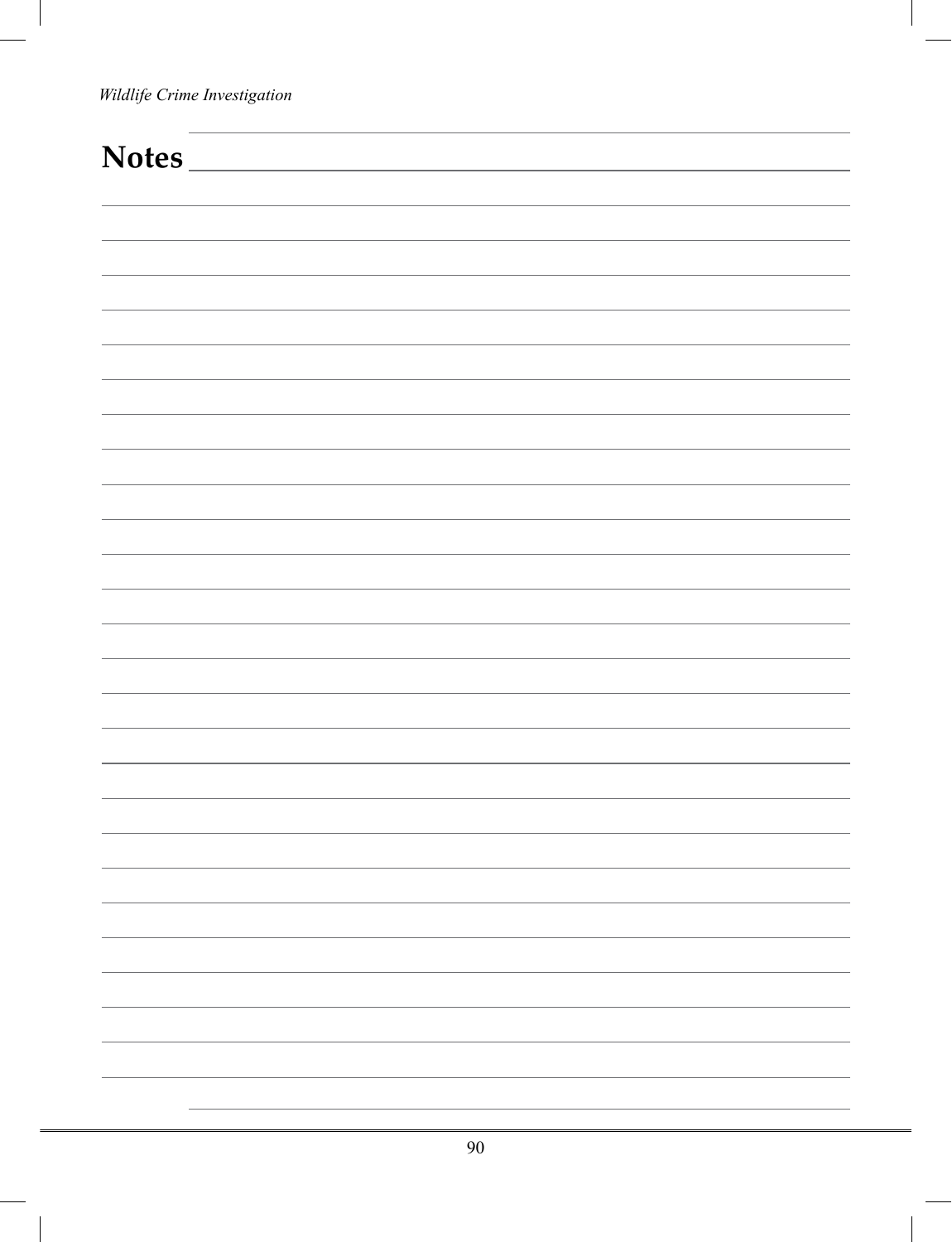|                          | <b>Notes</b> |
|--------------------------|--------------|
|                          |              |
|                          |              |
|                          |              |
|                          |              |
|                          |              |
|                          |              |
|                          |              |
|                          |              |
|                          |              |
|                          |              |
|                          |              |
|                          |              |
|                          |              |
|                          |              |
|                          |              |
|                          |              |
|                          |              |
|                          |              |
|                          |              |
|                          |              |
| $\overline{\phantom{0}}$ |              |
| -                        |              |